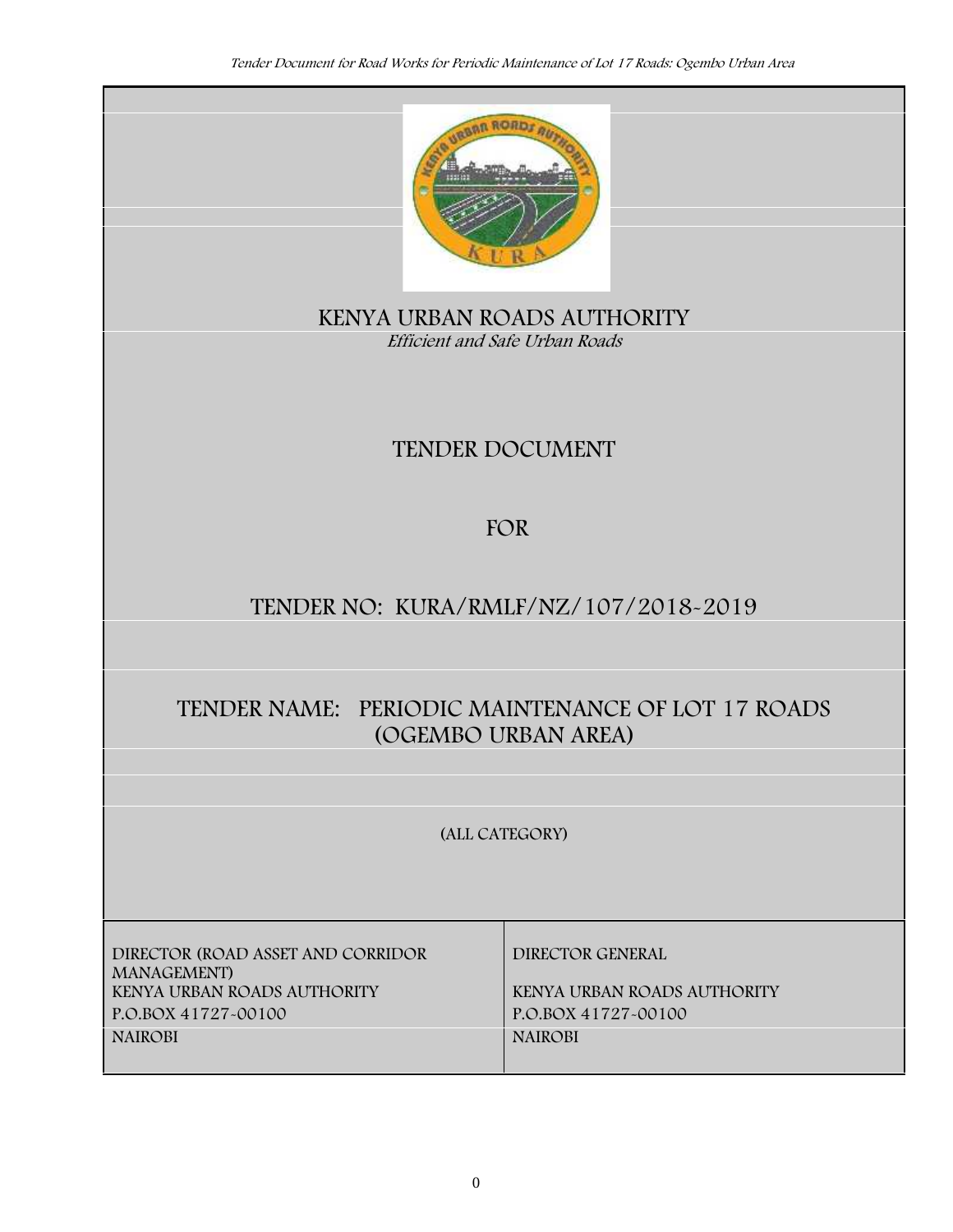# **PERIODIC MAINTENANCE OF LOT 17 ROADS: OGEMBO URBAN AREA**

# **TABLE OF CONTENTS**

| SECTION II: INSTRUCTIONS TO TENDERERS AND CONDITIONS OF TENDER 3     |
|----------------------------------------------------------------------|
|                                                                      |
|                                                                      |
|                                                                      |
|                                                                      |
|                                                                      |
| SECTION VI: SUPERVISION AND CONTRACT EVALUATION MANUAL 2012109       |
|                                                                      |
|                                                                      |
|                                                                      |
|                                                                      |
|                                                                      |
|                                                                      |
|                                                                      |
|                                                                      |
|                                                                      |
| SECTION XIII: FORM OF PERFORMANCE BANK GUARANTEE (UNCONDITIONAL) 149 |

1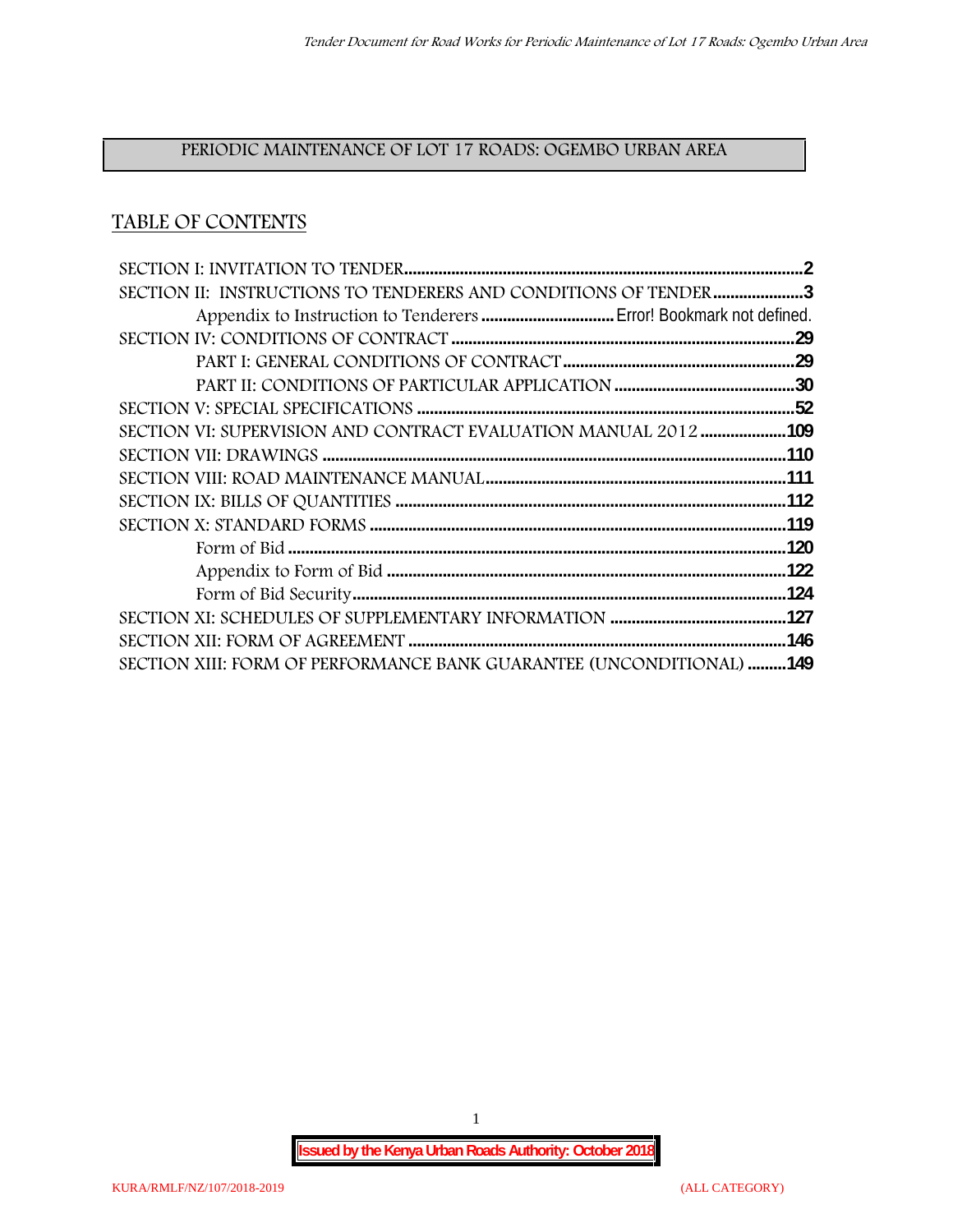# **SECTION I: INVITATION TO TENDER**

(See tender invitation on www.kura.go.ke/tender notices)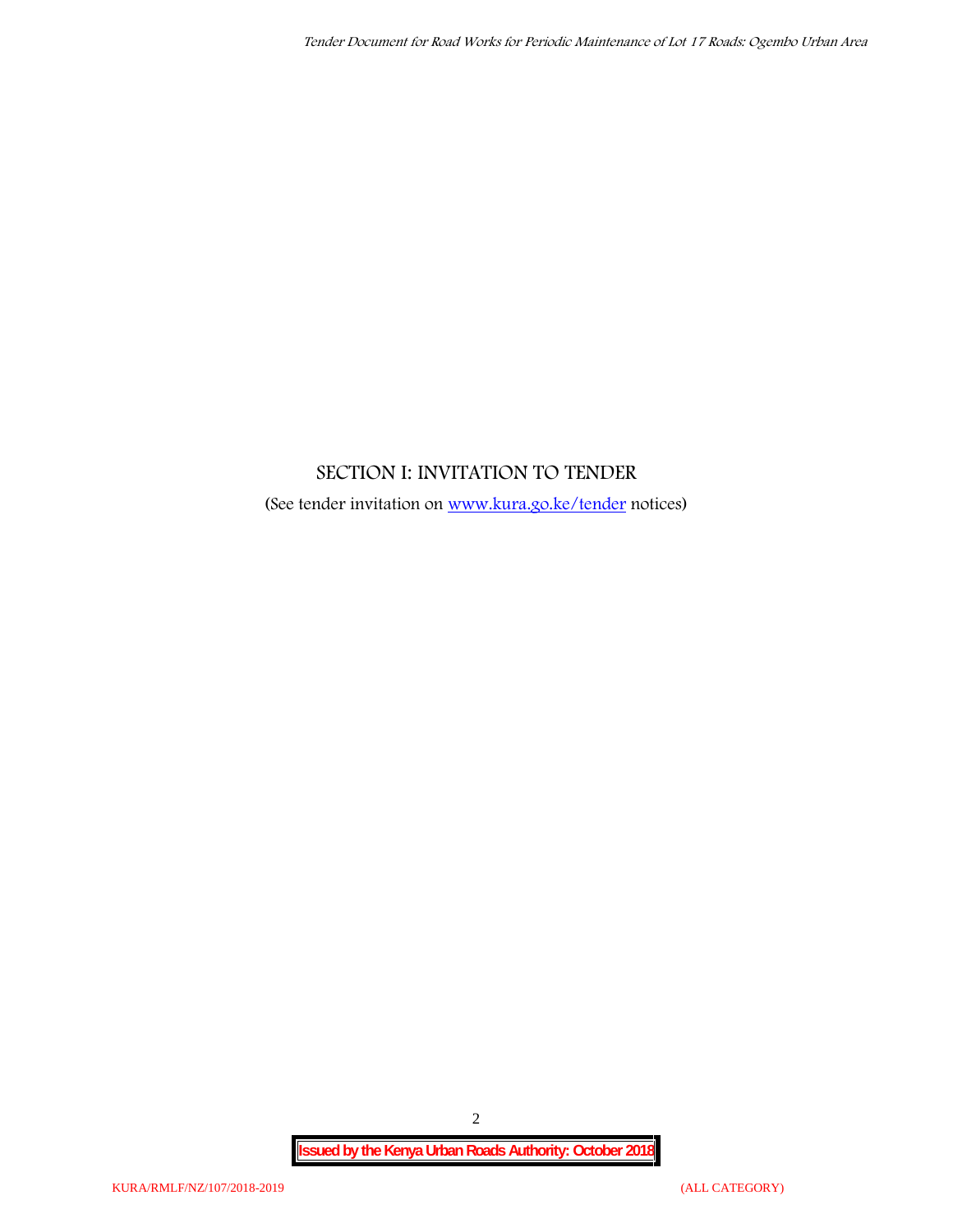**SECTION II: INSTRUCTIONS TO TENDERERS AND CONDITIONS OF TENDER**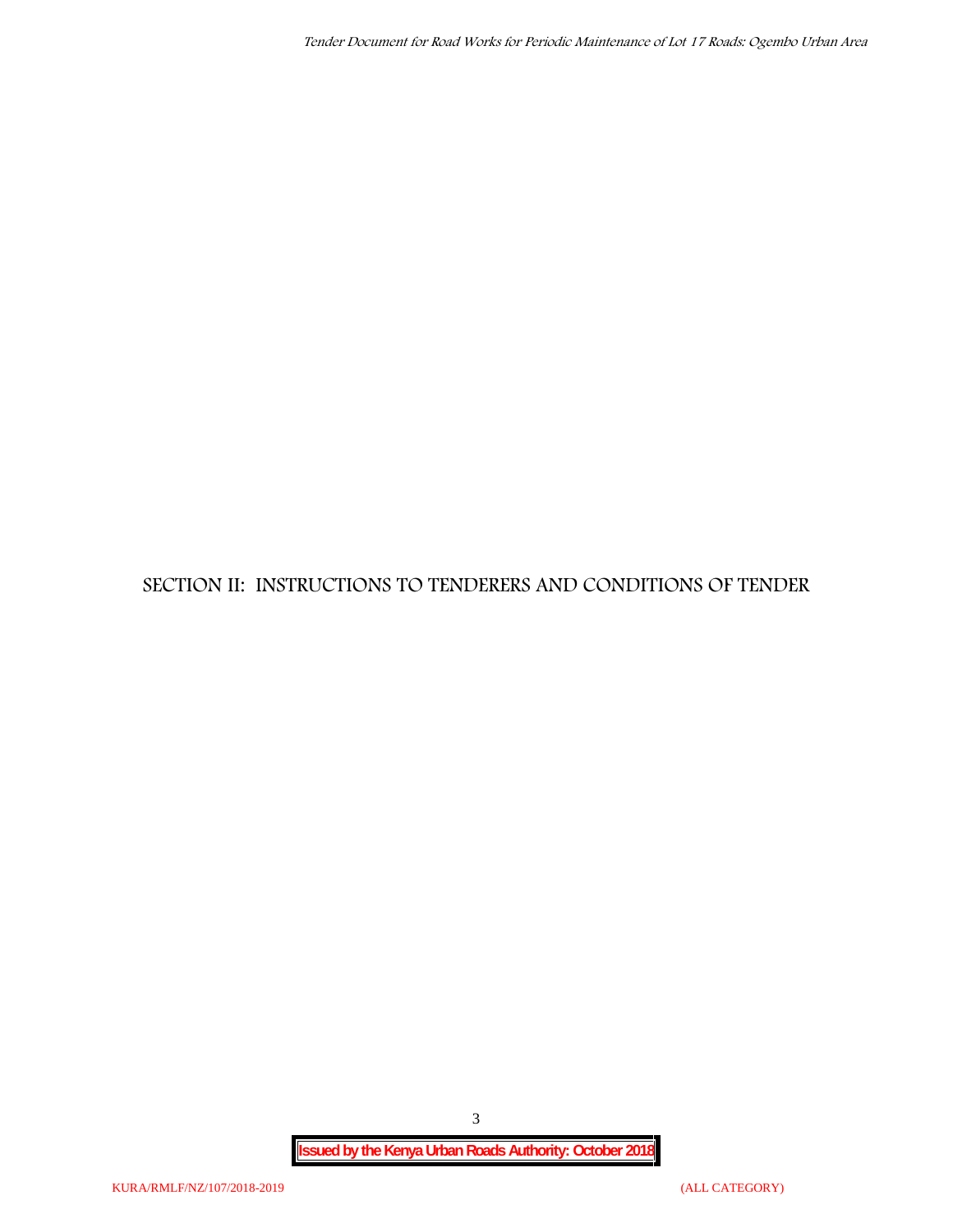#### TABLE OF CONTENTS

| A.        |    |                                                                      |  |
|-----------|----|----------------------------------------------------------------------|--|
|           | 1  |                                                                      |  |
|           | 2  |                                                                      |  |
|           | 3  |                                                                      |  |
|           | 4  |                                                                      |  |
|           | 5  |                                                                      |  |
|           | 6  |                                                                      |  |
|           | 7  |                                                                      |  |
|           | 8  |                                                                      |  |
| <b>B.</b> |    |                                                                      |  |
|           | 9  |                                                                      |  |
|           | 10 |                                                                      |  |
|           | 11 |                                                                      |  |
| C.        |    |                                                                      |  |
|           | 12 |                                                                      |  |
|           | 13 |                                                                      |  |
|           | 14 |                                                                      |  |
|           | 15 |                                                                      |  |
|           | 16 |                                                                      |  |
|           | 17 |                                                                      |  |
|           | 18 |                                                                      |  |
|           | 19 |                                                                      |  |
|           | 20 |                                                                      |  |
| D.        |    |                                                                      |  |
|           | 21 |                                                                      |  |
|           | 22 |                                                                      |  |
|           | 23 |                                                                      |  |
|           | 24 |                                                                      |  |
| E.        |    |                                                                      |  |
|           | 25 |                                                                      |  |
|           | 26 |                                                                      |  |
|           | 27 |                                                                      |  |
|           | 28 |                                                                      |  |
|           | 29 |                                                                      |  |
|           | 30 |                                                                      |  |
| F.        |    |                                                                      |  |
| G.        |    |                                                                      |  |
|           | 31 |                                                                      |  |
|           | 32 | employer's right to accept any bid and to reject any or all bids  16 |  |
|           | 33 |                                                                      |  |
|           | 34 |                                                                      |  |
|           | 35 |                                                                      |  |
|           | 36 |                                                                      |  |

 $\overline{4}$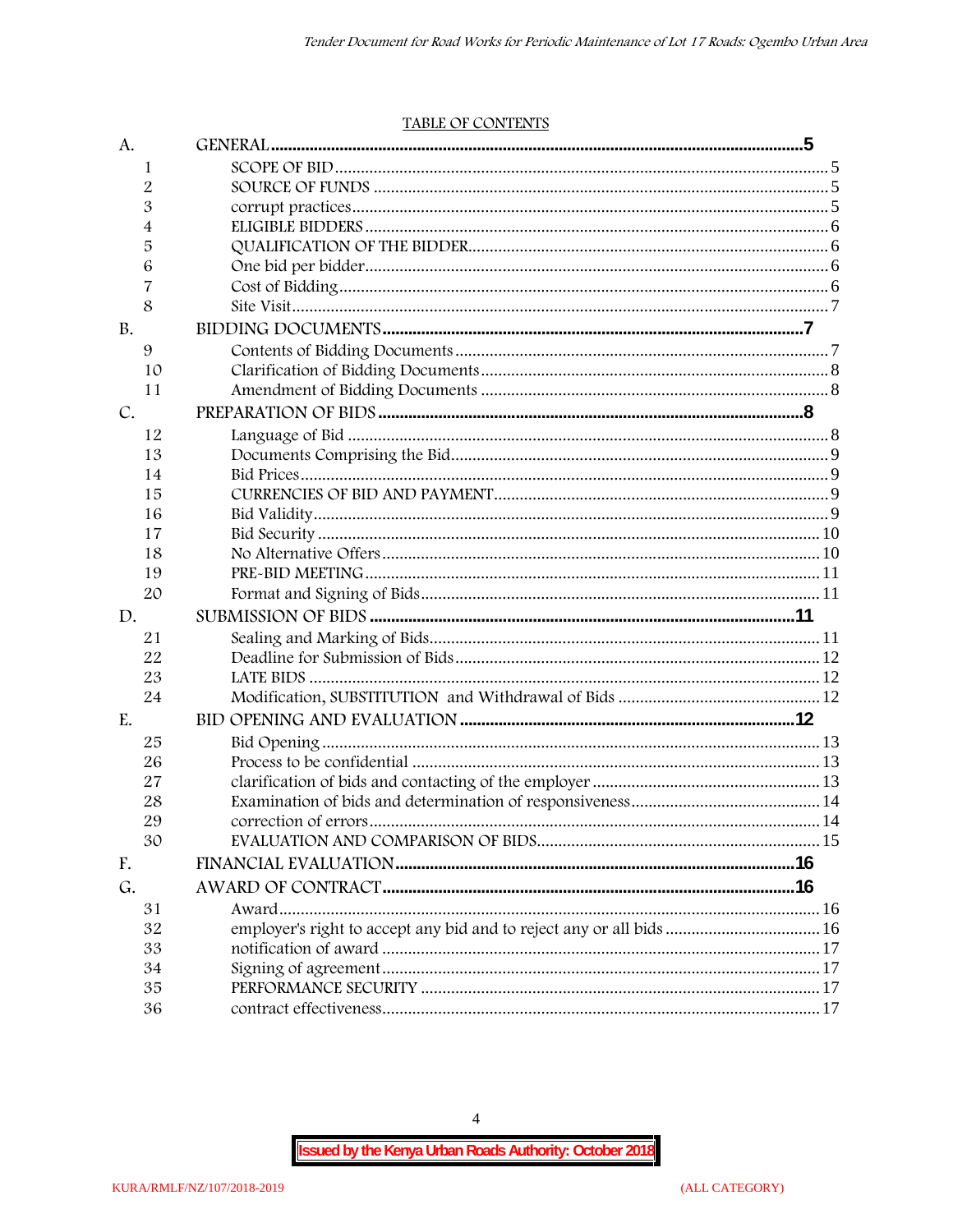# **INSTRUCTIONS TO TENDERERS AND CONDITIONS OF TENDER**

# **A. GENERAL**

- **1 SCOPE OF BID**
	- 1.1 The Employer, as defined in the Conditions of Contract Part II hereinafter "the Employer" wishes to receive bids for the construction of works as described in Section 1, clause 102 of the Special Specifications – "Location and extent of the Works")
	- 1.2 The successful bidder will be expected to complete the Works within the period stated in the Appendix to Form of Bid from the date of commencement of the Works.
	- 1.3 Throughout these bidding documents, the terms bid and tender and their derivatives (bidder/tenderer, bid/tendered, bidding/tendering etc.) are synonymous, and day means calendar day. Singular also means plural.

## **2 SOURCE OF FUNDS**

2.1 The source of funding is the Government of Kenya through the Road Maintenance Levy Fund.

## **3 CORRUPT PRACTICES**

3.1 The government requires that the bidders, suppliers, sub-contractors and supervisors observe the highest standards of ethics during the execution of such contracts. In this pursuit of this policy, the government;

Defines for the purpose of this provision, the terms set forth below as follows:

- i) "corrupt practice" means the offering, giving, receiving, or soliciting of anything of value to influence the action of the public official in the procurement process or in the execution, and
- ii) "fraudulent practice" means a misrepresentation of facts in order to influence a procurement process or the execution of a contract to the detriment of the employer, and includes collusive practices among bidders (prior to or after bid submission) designed to establish bid prices at artificial, non-competitive levels and to deprive the employer the benefits of free and open competition

Will reject a proposal for award if it determines that the bidder recommended for award has engaged in corrupt or fraudulent practices in competing for the contract, and

Will declare a firm ineligible, either indefinitely or for a stated period of time, to be awarded a government contract if it at any time it is determined that the firm has engaged in corrupt or fraudulent practices in competing for, or in executing, a government financed contract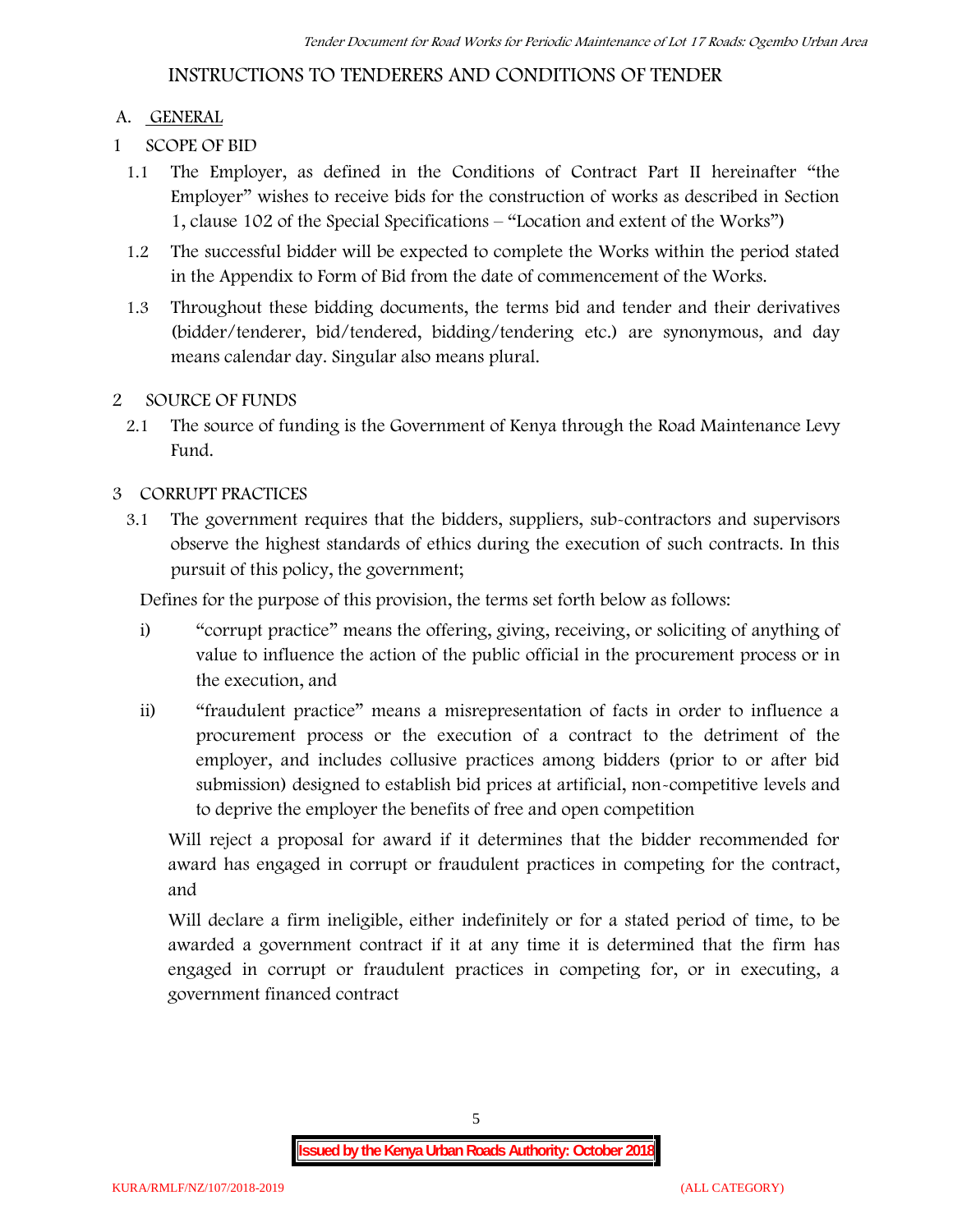## **4 ELIGIBLE BIDDERS**

- 4.1 This invitation to bid is open to all bidders who are legally registered or incorporated in the Republic of Kenya as of the time of bid submission. Registration with National Construction Authority (NCA) as a road works contractor is mandatory.
- 4.2 Bidders shall not have a conflict of interest. Bidders shall be considered to have conflict of interest, if they participated as a consultant in the preparation of the design, documentation or technical specifications of the works that are the subject of this bidding other than as far as required by the Employer.
- 4.3 A firm that is under a declaration of eligibility by the Employer in accordance with clause 3, at the date of submission of the Bid or thereafter, shall be disqualified.
- 4.4 Bidders shall provide such evidence of their continued eligibility satisfactory to the Employer as the Employer shall reasonably request.

# **5 QUALIFICATION OF THE BIDDER**

- 5.1 Bidders shall as part of their bid:
- (a) Submit a written power of attorney authorizing the signatory of the bid to commit the bidder; and
- (b) Update any information submitted with their bids and update in any case the information indicated in the schedules and continue to meet the minimum threshold criteria set out in the bid documents.
	- 5.2 As a minimum, bidders shall update the following information:
- (a) evidence of access to lines of credit from a bank and availability of other financial resources
- (b) financial predictions for the current year and the two subsequent years, including the effect of known commitments
- (c) work commitments
- (d) current litigation information; and
- (e) availability of critical equipment
	- 5.3 Bidders shall also submit proposals of work methods and schedule in sufficient detail to demonstrate the adequacy of the bidders' proposals to meet the technical specifications and the completion time referred to in Clause 1.2 above.
- **6 ONE BID PER BIDDER**
	- 6.1 Each bidder shall submit only one bid. A bidder who submits or participates in more than one bid will be disqualified.
- **7 COST OF BIDDING**
	- 7.1 The bidder shall bear all costs associated with the preparation and submission of his bid and the Employer will in no case be responsible or liable for those costs, regardless of the conduct or outcome of the bidding process.

6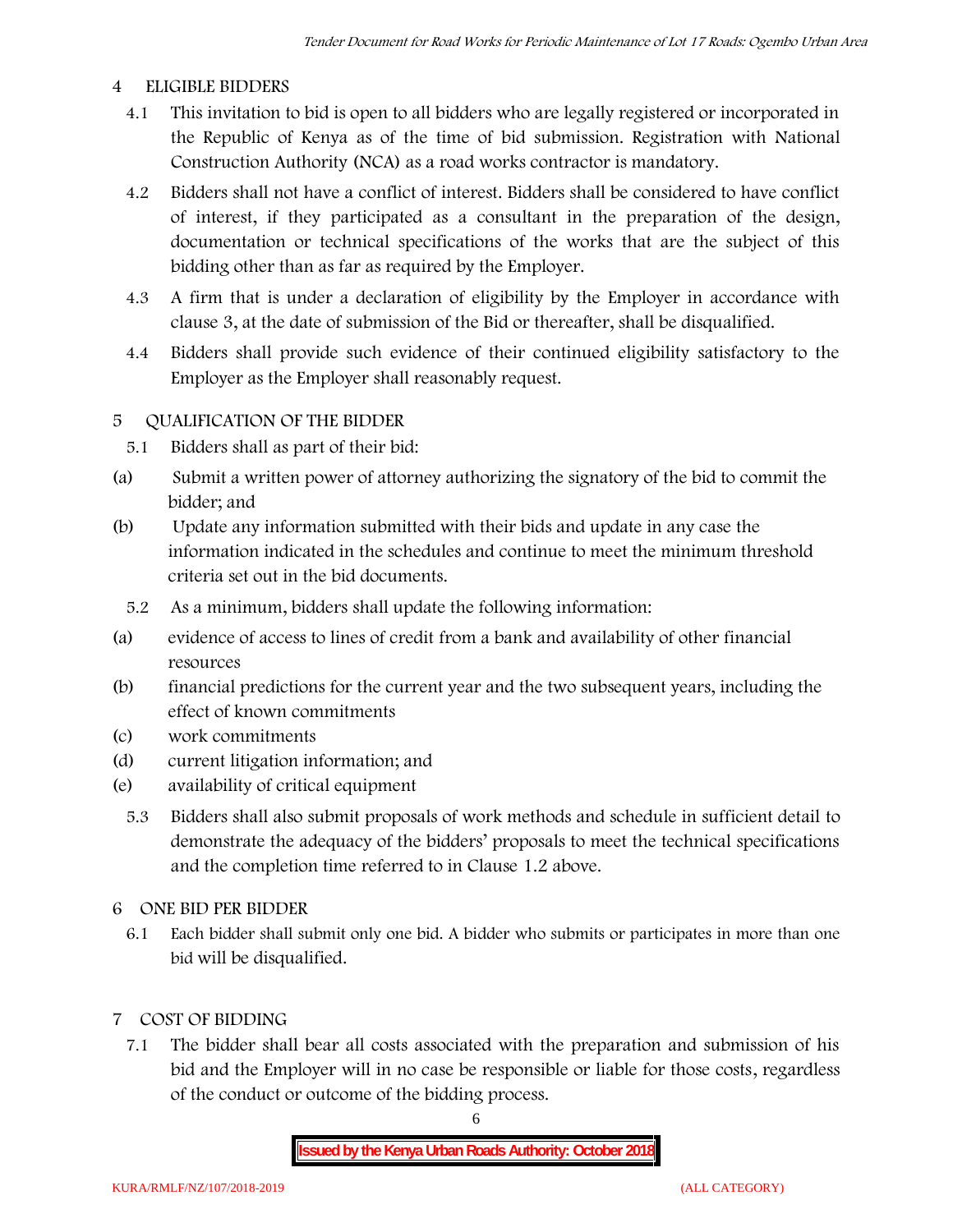# **8 SITE VISIT**

- 8.1 The tenderer is advised to visit and examine the site and its surroundings and obtain for himself on his own responsibility, all information that may be necessary for preparing the tender and entering into a contract. The costs of visiting the site shall be the tenderer's own responsibility.
	- 8.2 The tenderer and any of his personnel or agents will be granted permission by the Employer to enter upon premises and lands for the purpose of such inspection, but only upon the express condition that the tenderer, his personnel or agents, will release and indemnify the Employer from and against all liability in respect of, and will be responsible for personal injury (whether fatal or otherwise), loss of or damage to property and any other loss, damage, costs and expenses however caused, which but for the exercise of such permission, would not have arisen.
	- 8.3 A Mandatory pre-tender site meeting shall be held as specified in the tender notice. A representative of the Employer will be available to meet the intending tenderers at the venue.
	- 8.4 The Employer will conduct a Site Visit concurrently with the pre-bid meeting referred to in Clause 19, attendance for which is necessary for all bidders. Attendance by the tenderers shall be as specified in the tender notice.
	- 8.5 Tenderers must provide their own transport. The representative will not be available at any other time for site inspection visits.
	- 8.6 Each tenderer shall complete the Certificate of Tenderer's Visit to the Site, whether he in fact visits the Site at the time of the organized site visit or by himself at some other time.

# **B. BIDDING DOCUMENTS**

- **9 CONTENTS OF BIDDING DOCUMENTS**
	- 9.1 The set of documents comprising the tender includes the following together with any addenda issued in accordance with Clause 11:
- (a) Invitation to Bid
- (b) Instructions to Bidders and Conditions of Tender
- (c) Appendix to Instruction to Tenderers
- (d) Conditions of Contract Part I
- (e) Conditions of Contract Part II
- (f) Road Maintenance Manual (May 2010 Edition)
- (g) Standard Specifications
- (h) Special Specifications
- (i) Form of Bid, Appendix to Form of Bid and Bid Security
- (j) Bills of Quantities
- (k) Schedules of Supplementary information

7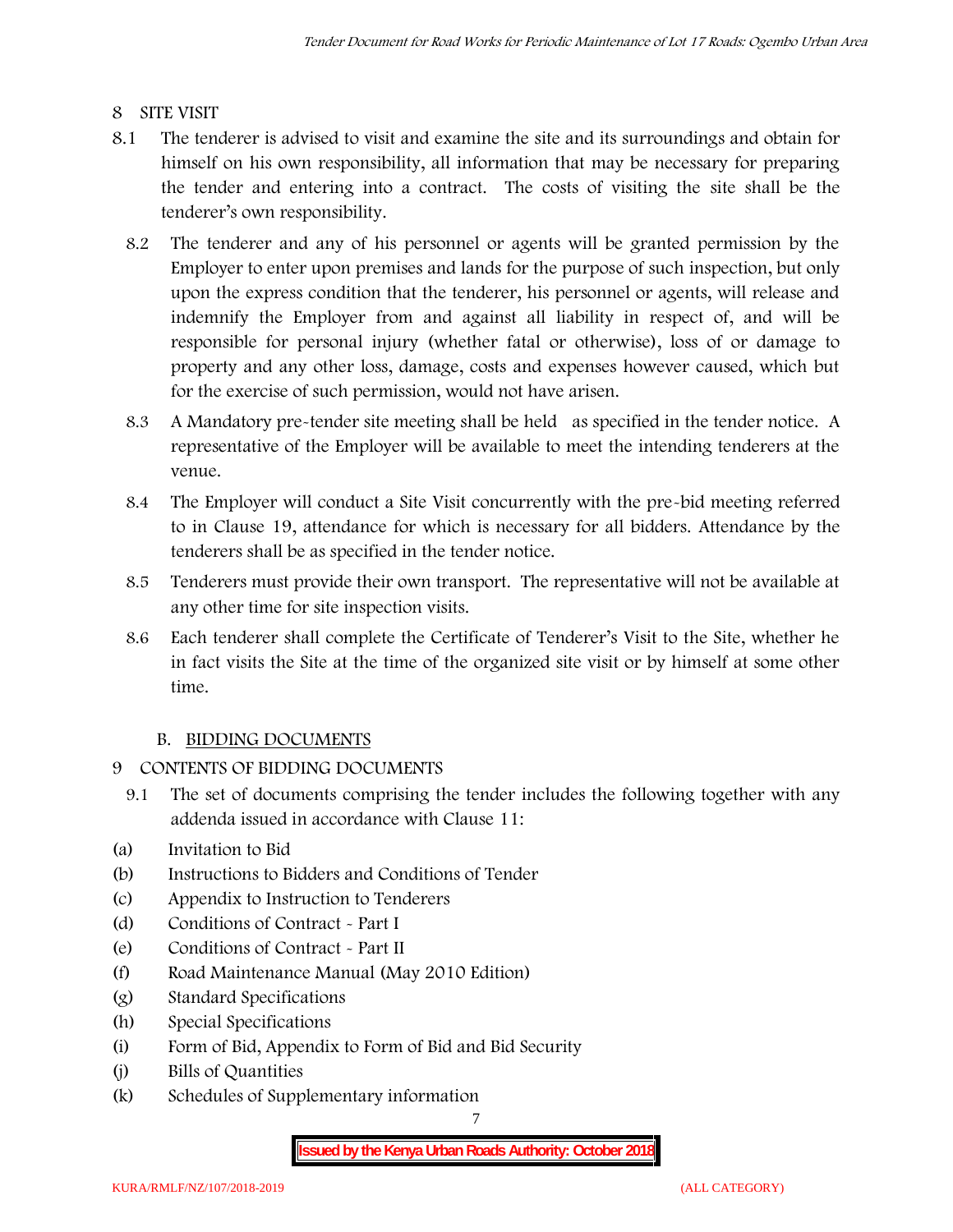- (l) Form of Contract Agreement
- (m) Form of Performance Security
- (n) Drawings
- (o) BID Addenda (Bid Notices)
- (p) Declaration Form
	- 9.2 The bidder is expected to examine carefully all instructions, conditions, forms, terms, specifications and drawings in the bidding documents. Failure to comply with the requirements of bid submission will be at the bidder's own risk. Bids that are not substantially responsive to the requirements of the bidding documents will be rejected.
	- 9.3 All recipients of the documents for the proposed Contract for the purpose of submitting a tender (whether they submit a tender or not) shall treat the details of the documents as "private and confidential".

## **10 CLARIFICATION OF BIDDING DOCUMENTS**

- 10.1 The prospective bidder requiring any clarification of the bidding documents may notify the Employer in writing, cable or by e-mail (hereinafter the term cable is deemed to include telex and facsimile) at the Employer's mailing address indicated in the Bidding Data.
- 10.2 The Employer will respond in writing to any request for clarification that he receives earlier than 7 days prior to the deadline for the submission of bids. Copies of the Employer's response to queries raised by bidders (including an explanation of the query but without identifying the sources of the inquiry) will be sent to all prospective bidders who will have purchased the bidding documents.

## **11 AMENDMENT OF BIDDING DOCUMENTS**

- 11.1 At any time prior to the deadline for submission of bids, the Employer may, for any reason, whether at his own initiative or in response to a clarification requested by a prospective bidder, modify the bidding documents by issuing subsequent Addenda.
- 11.2 The Addendum thus issued shall be part of the bidding documents pursuant to Sub- Clause 10.1 and shall be communicated in writing or cable to all purchasers of the bidding documents. Prospective bidders shall promptly acknowledge receipt of each Addendum in writing or by cable to the Employer.
- 11.3 In order to afford prospective bidders reasonable time in which to take an Addendum into account in preparing their bids, the Employer may, at his discretion, extend the deadline for the submission of bids in accordance with Clause 16.2.

## **C. PREPARATION OF BIDS**

# **12 LANGUAGE OF BID**

12.1 The bid prepared by the bidder and all correspondences and documents relating to the bid exchanged by the bidder and the Employer shall be written in the English Language. Supporting documents and printed literature furnished by the bidder may

8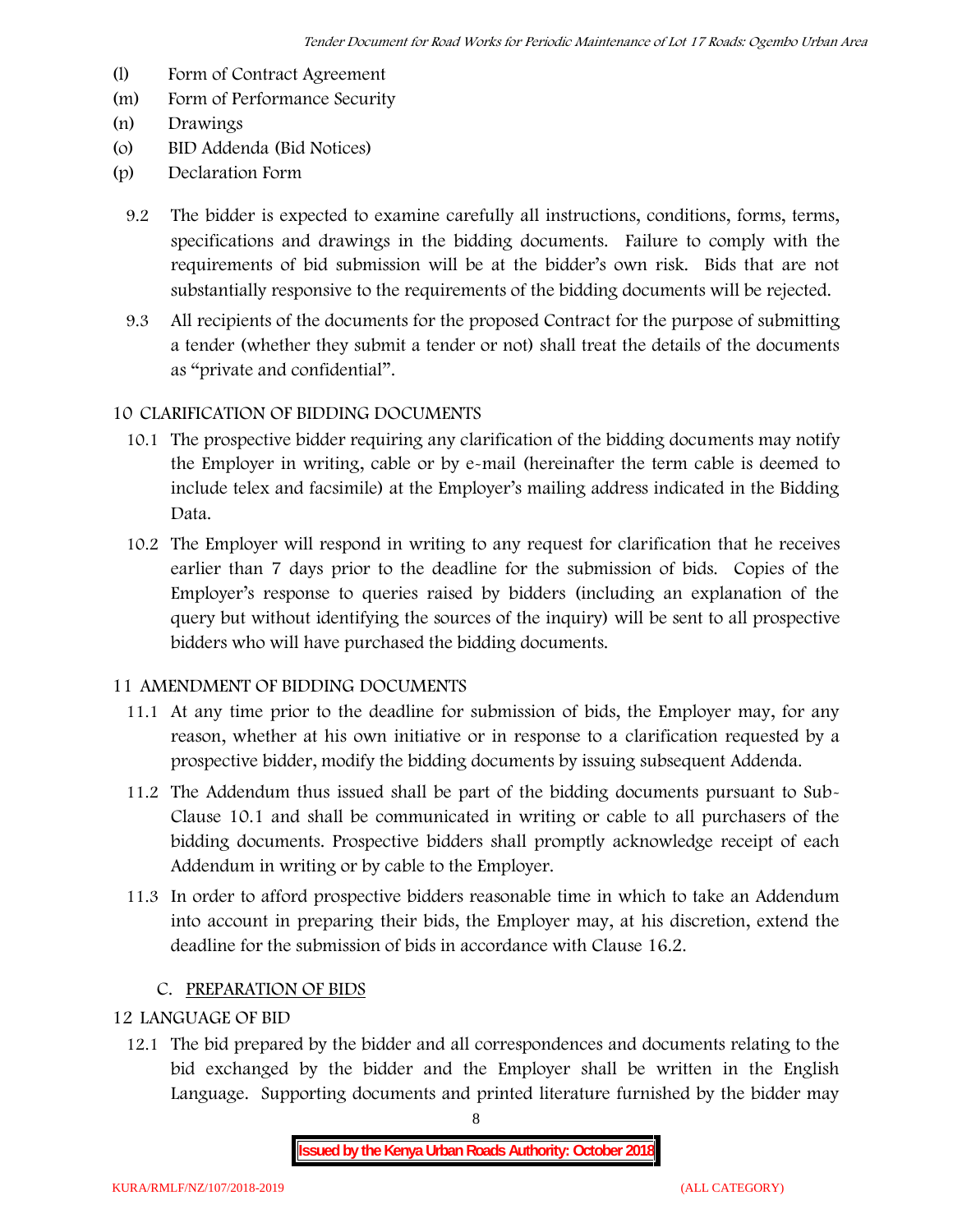be in another language provided they are accompanied by an appropriate translation of pertinent passages in the above stated language. For the purpose of interpretation of the bid, the English language shall prevail.

## **13 DOCUMENTS COMPRISING THE BID**

13.1 The bid to be prepared by the bidder shall comprise:

- (a) Duly filled-in Form of Bid and Appendix to form of bid;
- (b) Bid security;
- (c) Priced Bills of Quantities;
- (d) Schedules of information
- (e) Qualification criteria
- (f) Any other materials required to be completed and submitted in accordance with the Instructions to Bidders embodied in these bidding documents.
	- 13.2 These Forms, Bills of Quantities and Schedules provided in these bidding documents shall be used without exception (subject to extensions of the Schedules in the same format).

## **14 BID PRICES**

- 14.1 Unless explicitly stated otherwise in the bidding documents, the contract shall be for the whole works as described in Sub-Clause 1.1, based on the basic unit rates and prices in the Bill of Quantities submitted by the bidder.
- 14.2 The bidder shall fill in rates and prices for all items of Works described in the Bills of Quantities, whether quantities are stated or not.
- 14.3 All duties, taxes (including VAT) and other levies payable by the Contractor under the Contract, or for any other cause as of the date 7 days prior to the deadline for submission of bids, shall be included in the rates and prices and the total Bid Price submitted by the bidder.
- 14.4 Unless otherwise provided in the Bidding Data and Conditions of Particular Application the rates and prices quoted by the bidder are subject to adjustment during the performance of the contract in accordance with the provisions of Clause 70 of the Conditions of Contract.

## **15 CURRENCIES OF BID AND PAYMENT**

15.1 Bids shall be priced in Kenya Shillings.

# **16 BID VALIDITY**

- 16.1 The bid shall remain valid and open for acceptance for a period of 90 calendar days from the specified date of bid opening specified in Clause 22.
- 16.2 In exceptional circumstances prior to expiry of the original bid validity period, the Employer may request that the bidders extend the period of validity for a specified additional period. The request and the responses thereto shall be made in writing or by

9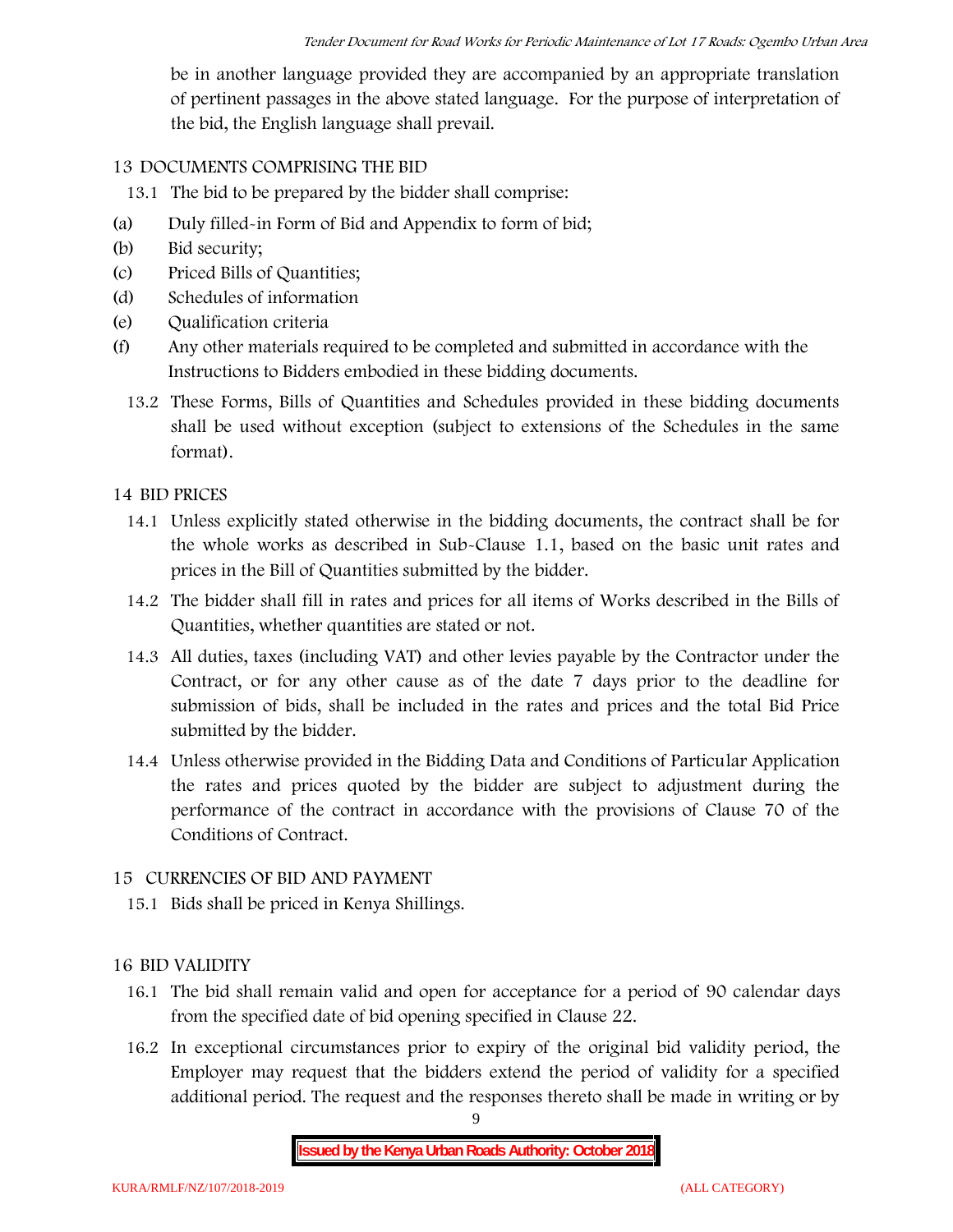cable. A bidder may refuse the request without forfeiting his bid security. A bidder agreeing to the request will not be required nor permitted to modify his bid, but will be required to extend the validity of his bid security for the period of the extension, and in compliance with Clause 17 in all respects.

## **17 BID SECURITY**

- **17.1** The bidder shall furnish, as part of his bid, a bid security in the amount shown in the Appendix to instruction to tenderers. **The bid security must be in form of unconditional Bank guarantee.**
- 17.2 The bid security shall be in the form of unconditional bank guarantee from a reputable bank selected by the bidder and located in Kenya. The format of the bank guarantee shall be in accordance with bid security included in Section 3. The bid security shall remain valid for a period of thirty (30) days beyond the original validity period for the bid, and beyond any period of extension subsequently requested under Sub-Clause 16.2.
- 17.3 Any bid not accompanied by an acceptable bid security will be rejected by the Employer as non-responsive.
- 17.4 The bid securities of unsuccessful bidders will be discharged/ returned as promptly as possible as but not later than 30 days after the expiration of the period of bid security validity.
- 17.5 The bid security of the successful bidder will be discharged upon the bidder signing the Contract Agreement and furnishing the required performance security.
- 17.6 The bid security may be forfeited:
- (a) if a bidder withdraws his bid, except as provided in Sub-Clause 24.2.
- (b) if the bidder does not accept the correction of any errors, pursuant to Sub-Clause 28.2 or
- (c) in the case of a successful bidder, if he fails within the specified time limit to:
	- (i) sign the Contract Agreement or
	- (ii) furnish the necessary performance security

## **18 NO ALTERNATIVE OFFERS**

- 18.1 The bidder shall submit one offer, which complies fully with the requirements of the bidding documents.
- 18.2 The bid submitted shall be solely on behalf of the bidder. A bidder who submits or participates in more than one bid will be disqualified.
- 18.3 A price or rate shall be entered in indelible ink against every item in the Bills of Quantities with the exception of items which already have Prime Cost or Provisional sums affixed thereto. The bidders are reminded that no "nil" or "included" rates or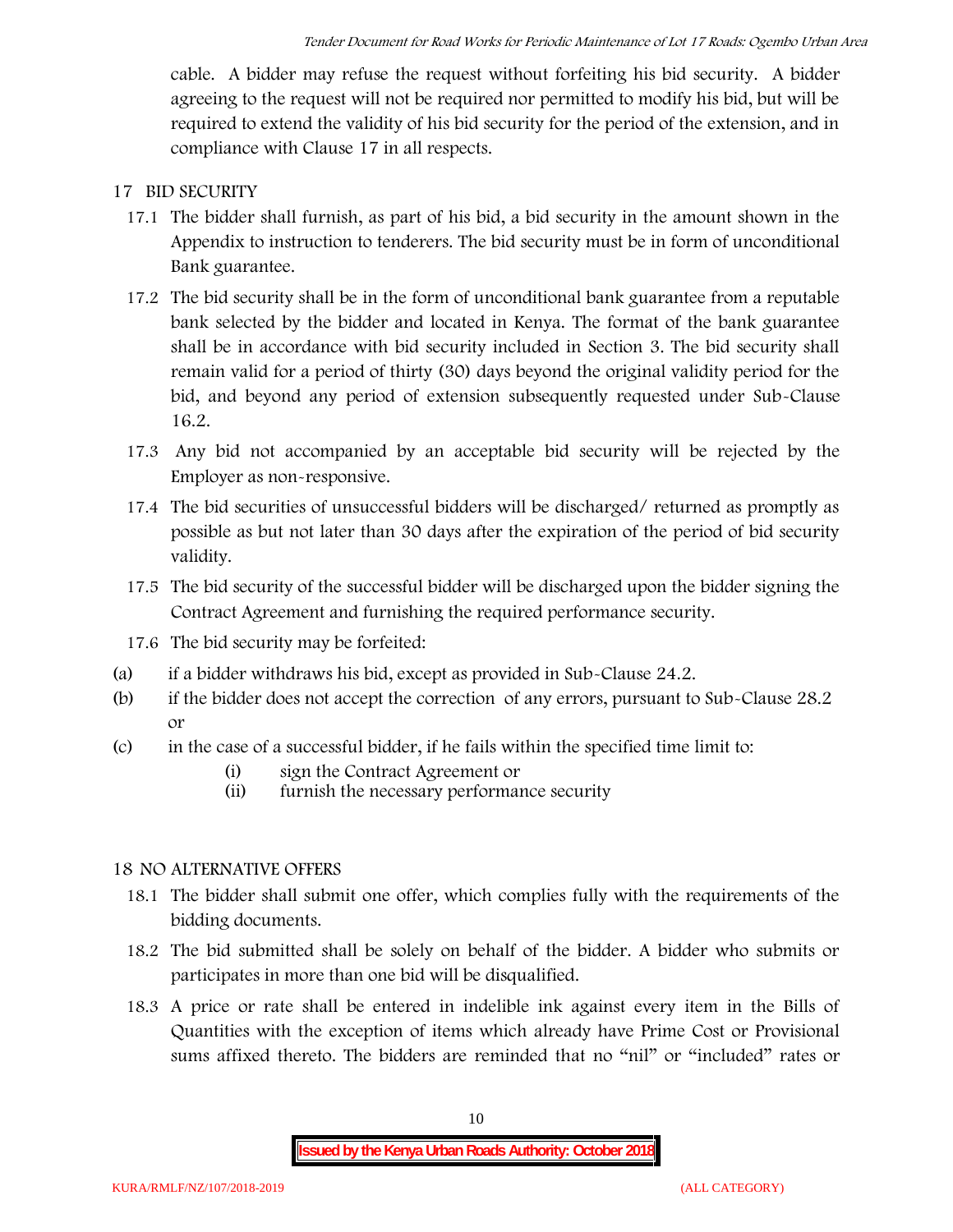"lump-sum" discounts will be accepted. The rates for various items should include discounts if any. Bidders who fail to comply will be disqualified.

#### **19 PRE-BID MEETING**

- 19.1 The bidder's designated representative is invited to attend a mandatory pre-bid meeting, which will take place as specified in the Tender notice. The purpose of the meeting will be to clarify issues and to answer questions on any matter that may be raised at that stage.
- 19.2 The bidder is requested as far as possible to submit any questions in writing or by cable, to reach the Employer not later than one week before the meeting. It may not be practicable at the meeting to answer questions received late, but questions and responses will be transmitted in accordance with the Minutes of the meeting, including the text of the questions raised and the responses given together with any responses prepared after the meeting, will be transmitted without delay to all purchasers of the bidding documents. Any modification of the bidding documents listed in Sub-Clause 9.1, which may become necessary as a result of the pre-bid meeting shall be made by the Employer exclusively through the issue of an Addendum pursuant to Clause 10 or through the minutes of the pre-bid meeting.

#### **20 FORMAT AND SIGNING OF BIDS**

- 20.1 The bidder shall prepare one original of the documents comprising the bid as described in Clause 13 of these Instructions to Bidders, bound with the section containing the Form of Bid and Appendix to Bid, and clearly marked "ORIGINAL". In addition, the bidder shall submit another copy of the bid clearly marked "COPY OF ORIGINAL". In the event of discrepancy between them, the original shall prevail.
- 20.2 The original and copies of the bid shall be typed or written in indelible ink (in the case of copies, photocopies are also acceptable) and shall be signed by a person or persons duly authorized to sign on behalf of the bidder pursuant to Sub-Clause 5.1(a) OR 4.3 (c) as the case may be. The person or persons signing the bid shall initial all pages of the bid where entries or amendments have been made.
- 20.3 The bid shall be without alterations, omissions or conditions except as necessary to correct errors made by the bidder, in which case such corrections shall be initialled by the person or persons signing the bid.

## **D. SUBMISSION OF BIDS**

## **21 SEALING AND MARKING OF BIDS**

- 21.1 The bidder shall seal the original and each copy of the bid in separate envelopes duly marking the envelopes "ORIGINAL" and "COPY". The envelopes shall then be sealed in an outer separate envelope.
- 21.2 The inner and outer envelopes shall be:
	- (a) Addressed to the Employer at the address provided in the Appendix to Form of Bid.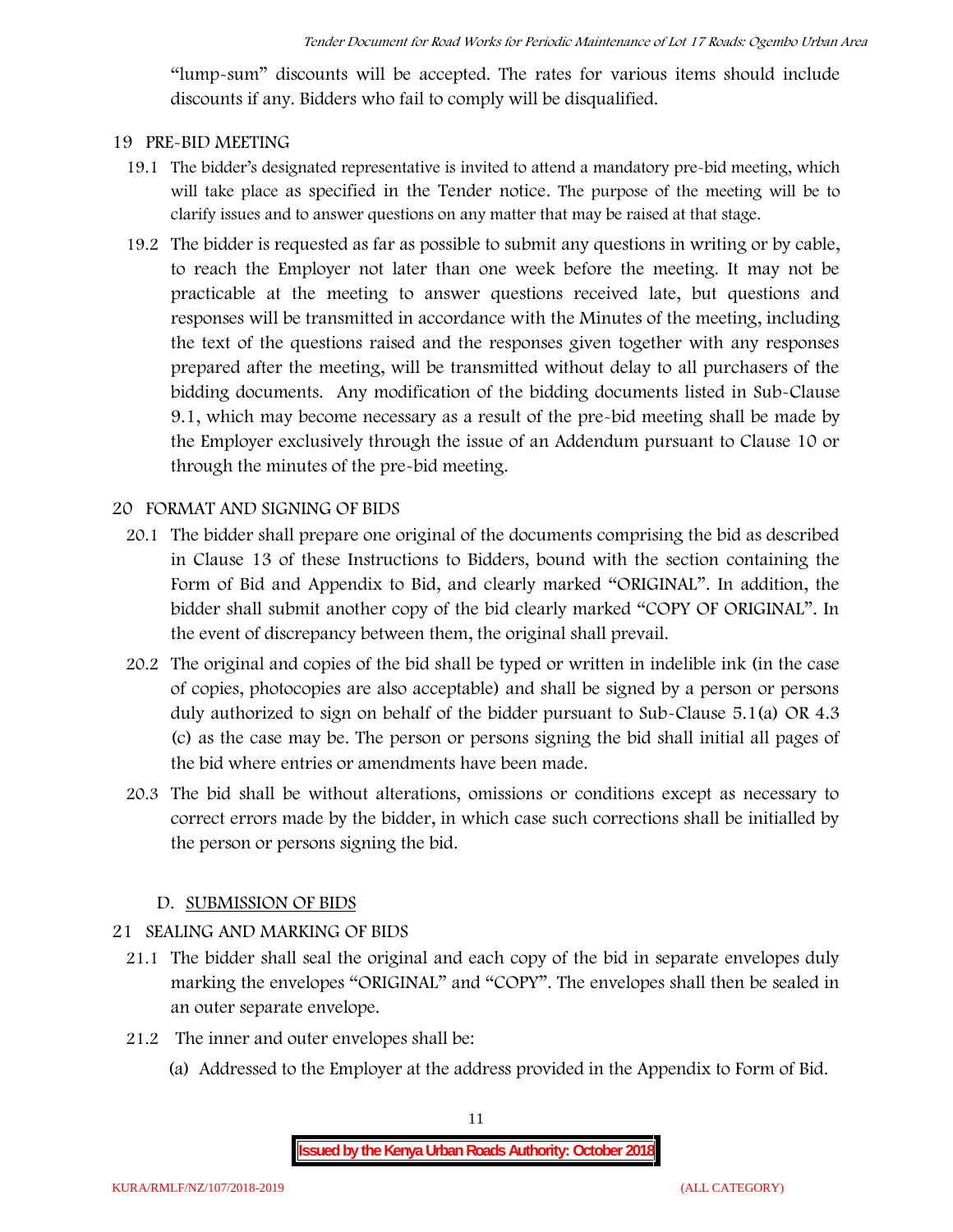- (b) Bear the name and identification number of the contract. In addition to the identification required in sub-Clause 21.2, the inner envelopes shall indicate the name and address of the bidder to enable the bid to be returned unopened in case it is declared "late" pursuant to Clause 23.1, and for matching purposes under Clause 24.
- 21.3 If the outer envelope is not sealed and marked as instructed above, the Employer will assume no responsibility for the misplacement or premature opening of the bid. If the outer envelope discloses the bidder's identity the Employer will not guarantee the anonymity of the bid submission, but this shall not constitute grounds for rejection of the bid.

## **22 DEADLINE FOR SUBMISSION OF BIDS**

22.1 Bids must be received by the Employer at the address specified in Sub Clause 21.2 not later than **the date indicated in the tender notice.**

Tenders delivered by hand must be placed in the "tender box" provided in the office of the employer.

Proof of posting will not be accepted as proof of delivery and any tender delivered after the above stipulated time, from whatever cause arising will not be considered.

- 22.2 The Employer may, at his discretion, extend the deadline for the submission of bids through the issue of an Addendum in accordance with Clause 11 in which case all rights and obligations of the Employer and the bidders previously subject to the original deadline shall thereafter be subject to the new deadline as extended.
- **23 LATE BIDS**
	- 23.1 Any bid received by the Employer after the deadline for submission of bids prescribed in Clause 22 will be returned unopened to the bidder.

# **24 MODIFICATION, SUBSTITUTION AND WITHDRAWAL OF BIDS**

- 24.1 The bidder may modify, substitute or withdraw his bid after bid submission, provided that written notice of modification or withdrawal is received by the Employer prior to the prescribed deadline for submission of bids.
- 24.2 The bidder's modification, substitution or withdrawal notice shall be prepared, sealed, marked and delivered in accordance with the provisions of Clause 21, with the outer and inner envelopes additionally marked "MODIFICATION" or "WITHDRAWAL" as appropriate.
- 24.3 No bid may be modified subsequent to the deadline for submission of bids, except in accordance with Sub-Clause 29.2.
- 24.4 Any withdrawal of a bid during the interval between the deadline for submission of bids and expiration of the period of bid validity specified in Clause 17 may result in the forfeiture of the bid security pursuant to Sub-Clause 17.6.
	- **E. BID OPENING AND EVALUATION**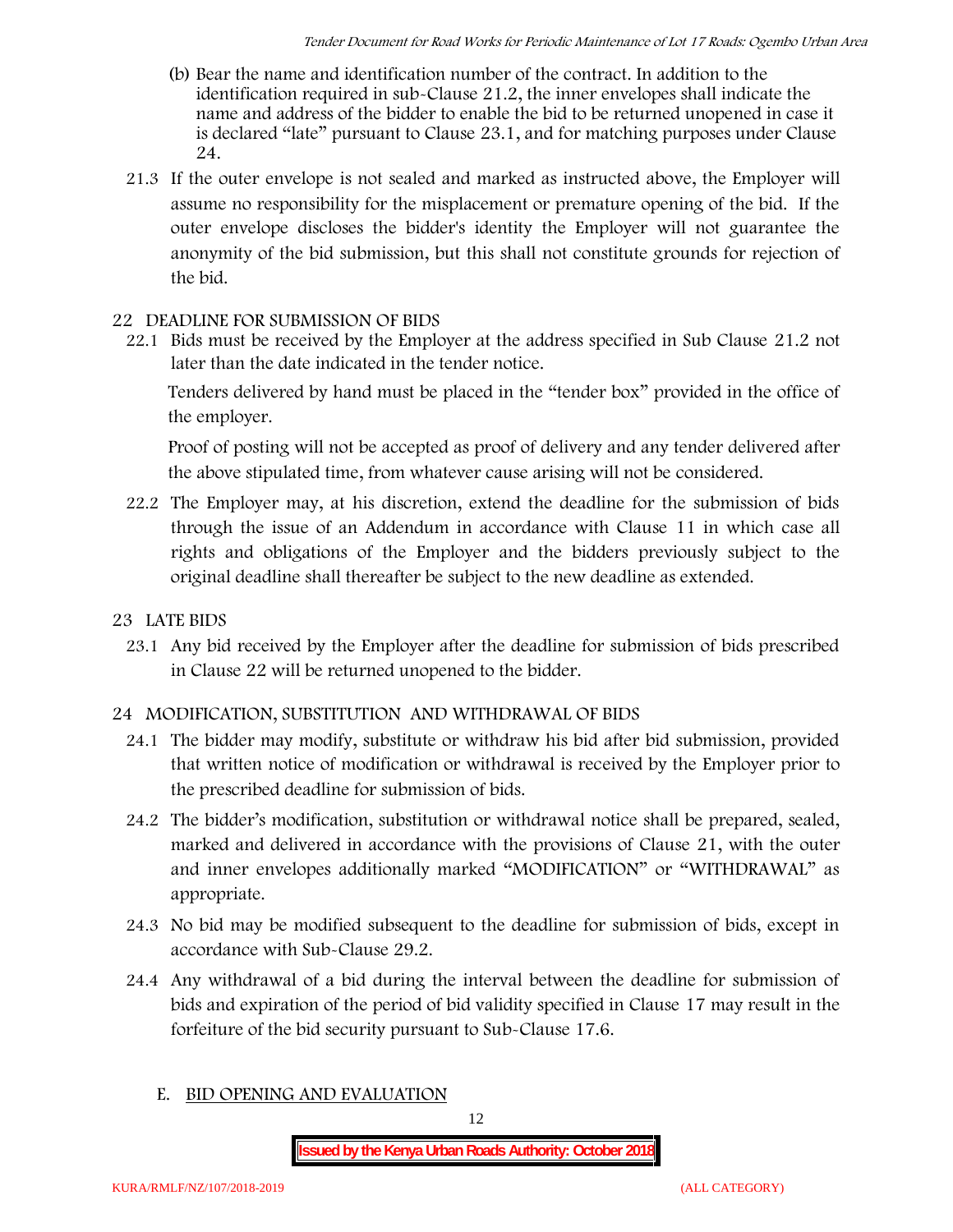## **25 BID OPENING**

- 25.1 The Employer will open the bids, including withdrawals and modifications made pursuant to Clause 24, in the presence of bidders' designated representatives who choose to attend, at the time, date, and location stipulated in the letter of invitation. The bidders' representatives who are present shall sign a register evidencing their attendance.
- 25.2 Envelopes marked "WITHDRAWAL" and "SUBSTITUTION" shall be opened first and the name of the bidder shall be read out. Bids for which an acceptable notice of withdrawal has been submitted pursuant to Clause 24 shall not be opened.
- 25.3 The bidder's name, the Bid Prices, including any bid modifications and withdrawals, the presence (or absence) of bid security, and any such details as the Employer may consider appropriate, will be announced by the Employer at the opening. Subsequently, all envelopes marked "MODIFICATION" shall be opened and the submissions therein read out in appropriate detail. No bid shall be rejected at bid opening except for late bids pursuant to Clause 22.
- 25.4 The Employer shall prepare minutes of the bid opening, including the information disclosed to those present in accordance with Sub-Clause 24.3.
- 25.5 Bids not opened and read out at bid opening shall not be considered further for evaluation, irrespective of the circumstances.

#### **26 PROCESS TO BE CONFIDENTIAL**

26.1 Information relating to the examination, evaluation and comparison of bids, and recommendations for the award of contract shall not be disclosed to bidders or any other persons not officially concerned with such process until the award to the successful bidder has been announced. Any effort by a bidder to influence the Employer's processing of bids or award decisions may result in the rejection of the bidder's bid.

## **27 CLARIFICATION OF BIDS AND CONTACTING OF THE EMPLOYER**

- 27.1 To assist in the examination, evaluation, and comparison of bids, the Employer may, at its discretion, ask any bidder for clarification of its bid, including breakdowns of unit rates. The request for clarification and the response shall be in writing or by cable, but no change in the price or substance of the bid shall be sought, offered, or permitted except as required to confirm the correction of arithmetic errors discovered by the Employer in the evaluation of the bids in accordance with Clause 29.
- 27.2 Subject to Sub-Clause 26.1, no bidder shall contact the Employer on any matter relating to its bid from the time of the bid opening to the time the contract is awarded. If the bidder wishes to bring additional information to the notice of the Employer, should do so in writing.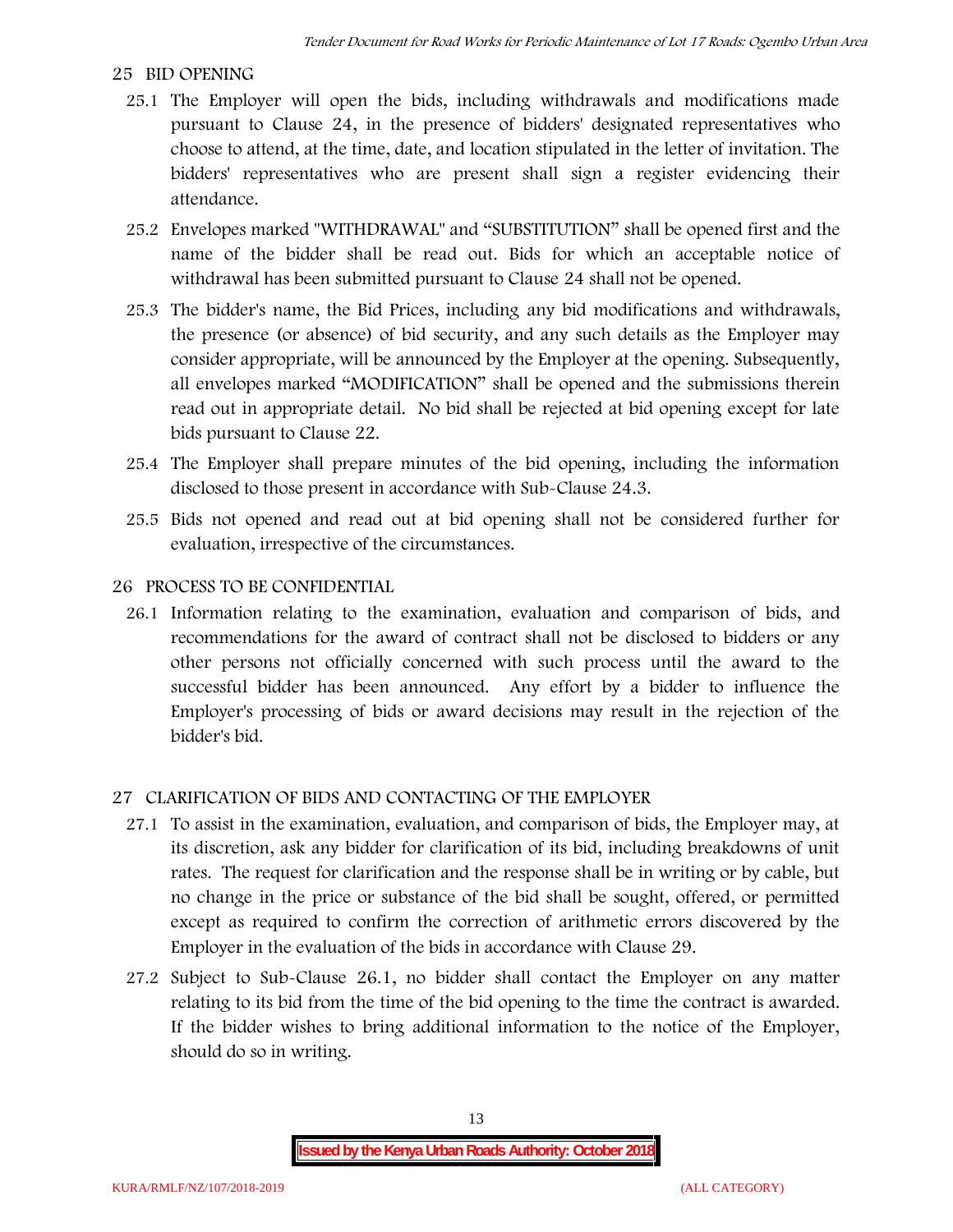27.3 Any effort by the bidder to influence the Employer in the Employer's bid evaluation, bid comparison or contract award decisions may result in the rejection of the bidder's bid.

# **28 EXAMINATION OF BIDS AND DETERMINATION OF RESPONSIVENESS**

- 28.1 Prior to the detailed evaluation of bids, the Employer will determine whether each bid (a) has been properly signed; (b) is accompanied by the required securities; (c) is substantially responsive to the requirements of the bidding documents; and (d) provides any clarification and/or substantiation that the Employer may require to determine responsiveness pursuant to Sub-Clause 28.2.
- 28.2 A substantially responsive bid is one that conforms to all the terms, conditions, and specifications of the bidding documents without material deviation or reservation and has a valid tender bank guarantee. A material deviation or reservation is one

(a) Which affects in any substantial way the scope, quality, or performance of the works;

(b) Which limits in any substantial way, inconsistent with the bidding documents, the Employer's rights or the bidder's obligations under the contract; or

(c) Whose rectification would affect unfairly the competitive position of other bidders presenting substantially responsive bids.

28.3 If a bid is not substantially responsive, it will be rejected by the Employer and may not subsequently be made responsive by correction or withdrawal of the nonconforming deviation or reservation.

# **29 CORRECTION OF ERRORS**

Tenders determined to be substantially responsive shall be checked by the Employer for any arithmetic errors in the computations and summations. Errors will be corrected by the Employer as follows:

- (a) Where there is a discrepancy between the amount in figures and the amount in words, the amount in words will govern.
- (b) Where there is a discrepancy between the unit rate and the line item total resulting from multiplying the unit rate by the quantity, the unit rate as quoted will prevail, unless in the opinion of the Employer, there is an obvious typographical error, in which case adjustment will be made to the entry containing that error.
- (c) In the event of a discrepancy between the tender amount as stated in the Form of Tender and the corrected tender figure in the main summary of the Bills of Quantities, the amount as stated in the Form of Tender shall prevail.
- (d) The Error Correction Factor shall be computed by expressing the difference between the tender amount and the corrected tender sum as a percentage of the corrected work items (i.e. corrected tender sum less Prime Cost and Provisional Sums.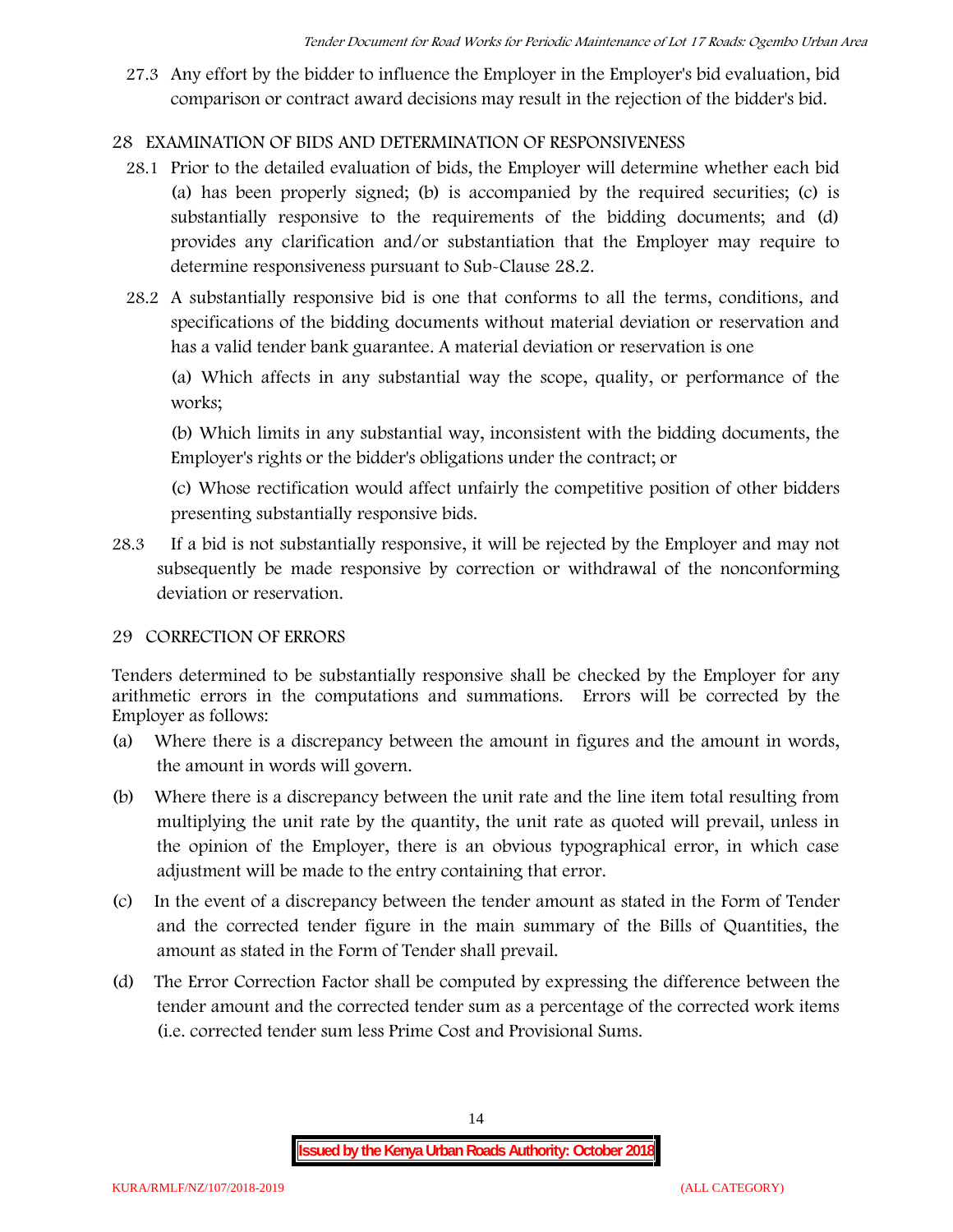- (e) The Error Correction Factor shall be applied to all work items (as a rebate or addition as the case may be) for the purposes of valuations for Interim Certificates and valuations of variations.
- (f) The Bidder shall within three (3) days after issuance of the written notice by the Employer, or such further time as the Employer may allow, correct his tender in such a manner as may be agreed or directed by the Employer failing which the tender may be absolutely rejected and the Bid Security forfeited in accordance with Sub-Clause 17.6 .

## **30 EVALUATION AND COMPARISON OF BIDS**

- 30.1 The Employer will carry out evaluation of details and information provided in post- Qualification Questionnaire and any bidder who does not qualify shall not have his/her bid evaluated further.
- 30.2 The Employer will then evaluate and compare only the bids determined to be substantially responsive in accordance with Clauses 27 and 28.
	- 30.3 The procuring entity may at any time terminate procurement proceedings before contract award and shall not be liable to any person for the termination.
	- 30.4 A tenderer who gives false information in the tender document about its qualification or who refuses to enter into a contract after notification of contract award shall be considered for debarment from participating in future public procurement.

# **31 QUALIFICATION AND EVALUATION CRITERIA**

- 31.1 Post-qualification will be based on meeting all of the following minimum point scale criteria regarding the Applicant's general and particular experience, personnel and equipment capabilities as well as financial position. The Employer reserves the right to waive minor deviations, if they do not materially affect the capacity of an applicant to perform the contract. Subcontractor's experience and resources shall not be taken into account in determining the Applicant's compliance with qualifying criteria.
- **31.2** *General Experience***.**

The Applicant shall meet the following minimum criteria: -

- (a) Average annual turnover for the last 2 years **KShs. 15,000,000.00/-.**
- (b) Successful completion as a prime contractor or sub-contractor in the execution of at least three roads rehabilitation/new construction projects of a similar nature and comparable in complexity to the proposed contract within the last three years, for which at least one was located in an urban environment in Kenya.
- 31.3 *Personnel Capabilities***.** The Applicant should list down personnel of minimum qualification of HND in Civil Engineering for Site Agent, Ordinary Diploma for the surveyor and other supervisory staff.
- 31.4 *Equipment Capabilities.* The Applicant should list down, the plants and equipment that are in his ownership and the ones proposed for hire which should be suitable for executing contract works. – Applicants must attaché evidence of ownership or hiring arrangements.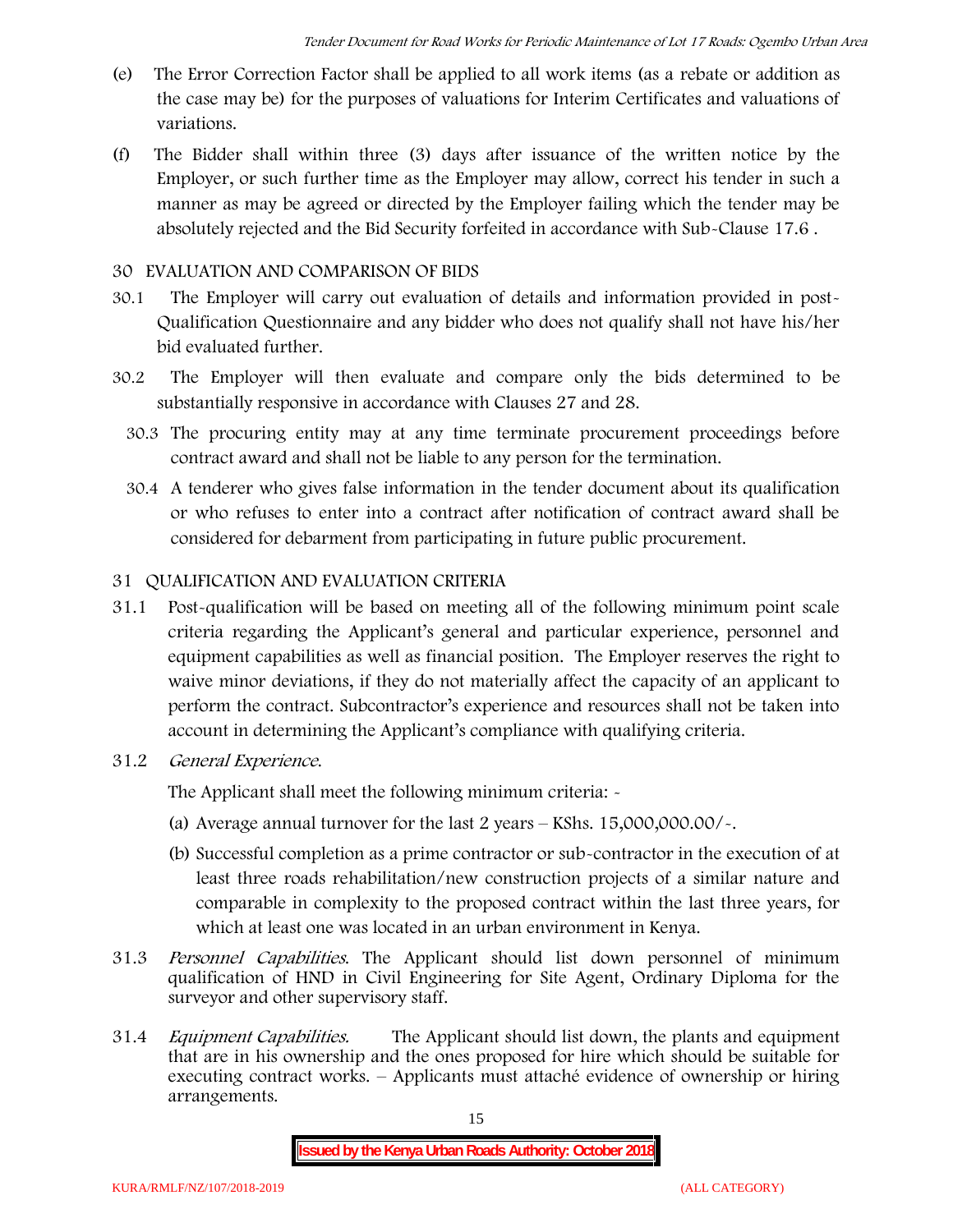- 31.5 *Cash flow statement.* The Applicant should demonstrate that the firm has access to or has available, liquid assets, unencumbered real assets, lines or credit, and other financial means sufficient to meet the construction cash flow for a period of 2 months, estimated at 20% of the estimated tender sum.
- 31.6 **Balance Sheets***.* Signed and stamped Audited balance sheets for the last two years should be submitted and must demonstrate the soundness of the Applicant's financial position, availability of working capital and net worth.
- 31.7 **Financial position/Ratios.** The applicant's financial information will be assessed in terms of ROCE, current ratio and return on equity, and the point scale criteria on their financial position given on this basis. Where necessary, the Employer may make inquiries with the Applicant's bankers.
- 31.8 *Litigation History.* The Applicant should provide accurate information on any litigation or arbitration resulting from contracts complete or under execution by him over the last five years. A consistent history of litigation against the Applicant may result in failure of the application.
- 31.9 Post-qualification criteria are as provided in the Appendix to instruction to tenderers. The bidders who pass the technical criteria will be subjected to financial evaluation.

# **F. FINANCIAL EVALUATION**

31.8 Comparison of major rates of items of construction & credibility of tenderers rates

The Employer will compare the tenderers' rates with the Engineer's estimates for major items of construction. If some bids are seriously unbalanced or front loaded in relation to the Engineer's estimates for the major items of work to be performed under the contract, the Employer may require the bidder to produce detailed price analyses for any or all items of the Bills of Quantities, to demonstrate the internal consistency of those prices with the construction methods and schedule proposed. After evaluation of the price analyses, taking into consideration the schedule of estimated contract payments, the Employer may require that the amount of the Performance Security set forth in Clause 35 be increased at the expense of the bidder to a level sufficient to protect the Employer against financial loss in the event of default of the successful bidder under the contract.

# **G. AWARD OF CONTRACT**

## **32 AWARD**

- 32.1 Subject to Clause 32, the Employer will award the contract to the bidder whose bid has been determined to be substantially responsive to the bidding documents and who has offered the lowest Evaluated Bid Price pursuant to Clause 29, provided that such bidder has been determined to be (a) eligible in accordance with the provisions of Sub-Clause 3.1, and (b) qualified in accordance with the provisions of Clause 4.
- **33 EMPLOYER'S RIGHT TO ACCEPT ANY BID AND TO REJECT ANY OR ALL BIDS**

16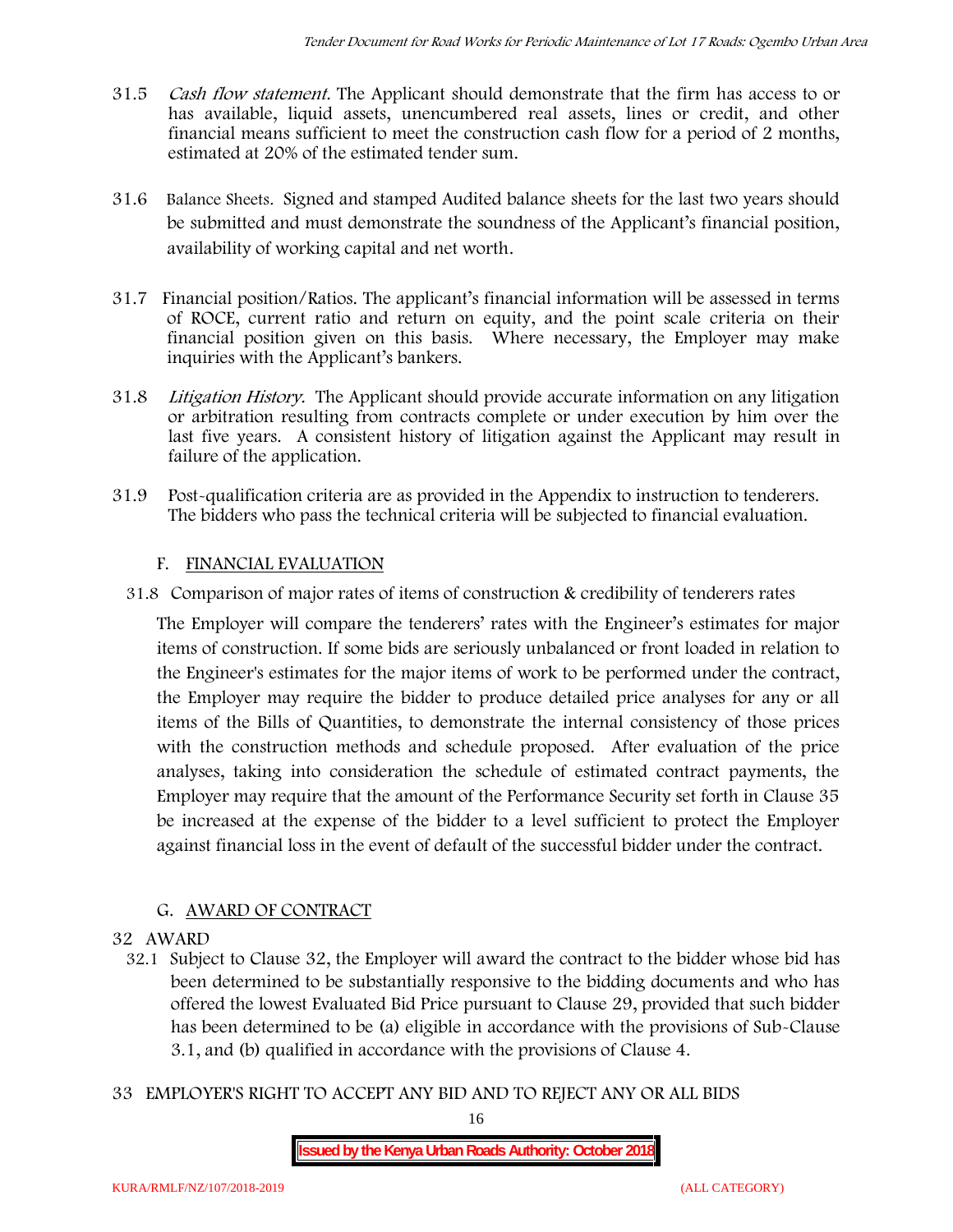33.1 The Employer reserves the right to accept or reject any bid, and to annul the bidding process and reject all bids, at any time prior to award of contract, without thereby incurring any liability to the affected bidder or bidders or any obligation to inform the affected bidder or bidders of the grounds for the Employer's action.

# **34 NOTIFICATION OF AWARD**

- 34.1 Prior to expiration of the period of bid validity prescribed by the Employer, the Employer will notify the successful bidder in writing or by cable confirmed by registered letter that its bid has been accepted. This letter (hereinafter and in the Conditions of Contract called "Letter of Acceptance") shall specify the sum, which the Employer will pay the Contractor in consideration of the execution and completion of the works and the remedying of any defects therein by the Contractor as prescribed by the contract (hereinafter and in the Conditions of Contract called "the Contract Price").
- 34.2 At the same time that the Employer notifies the successful bidder that his bid has been accepted, the Employer shall notify the other bidders that their bids have been unsuccessful and that their bid security will be returned as promptly as possible, in accordance with sub clause 17.4.

# **35 SIGNING OF AGREEMENT**

35.1 Within 21 days of receipt of the Notification of Award, the successful bidder shall sign the Form of Agreement and return it to the Employer, together with the required performance security.

# **36 PERFORMANCE SECURITY**

- 36.1 Within 21 days of receipt of the Letter of Acceptance from the Employer, the successful bidder shall furnish to the Employer a performance security in the form stipulated in the Conditions of contract. The form of performance security provided in Section 9 of the bidding documents shall be used.
- 36.2 The successful bidder shall provide a performance security in the form of an Unconditional Bank Guarantee from a reputable bank located in Kenya.
- 36.3 Failure by successful bidder to lodge the required performance Guarantee within 21 days of the receipt of the letter of Acceptance shall constitute sufficient grounds for annulment of the award and forfeiture of the bid surety; in which event the Employer may make the award to another bidder or call for new bids.

# **37 CONTRACT EFFECTIVENESS**

37.1 The Contract will be effective only upon signature of the Agreement between the Contractor and the Employer.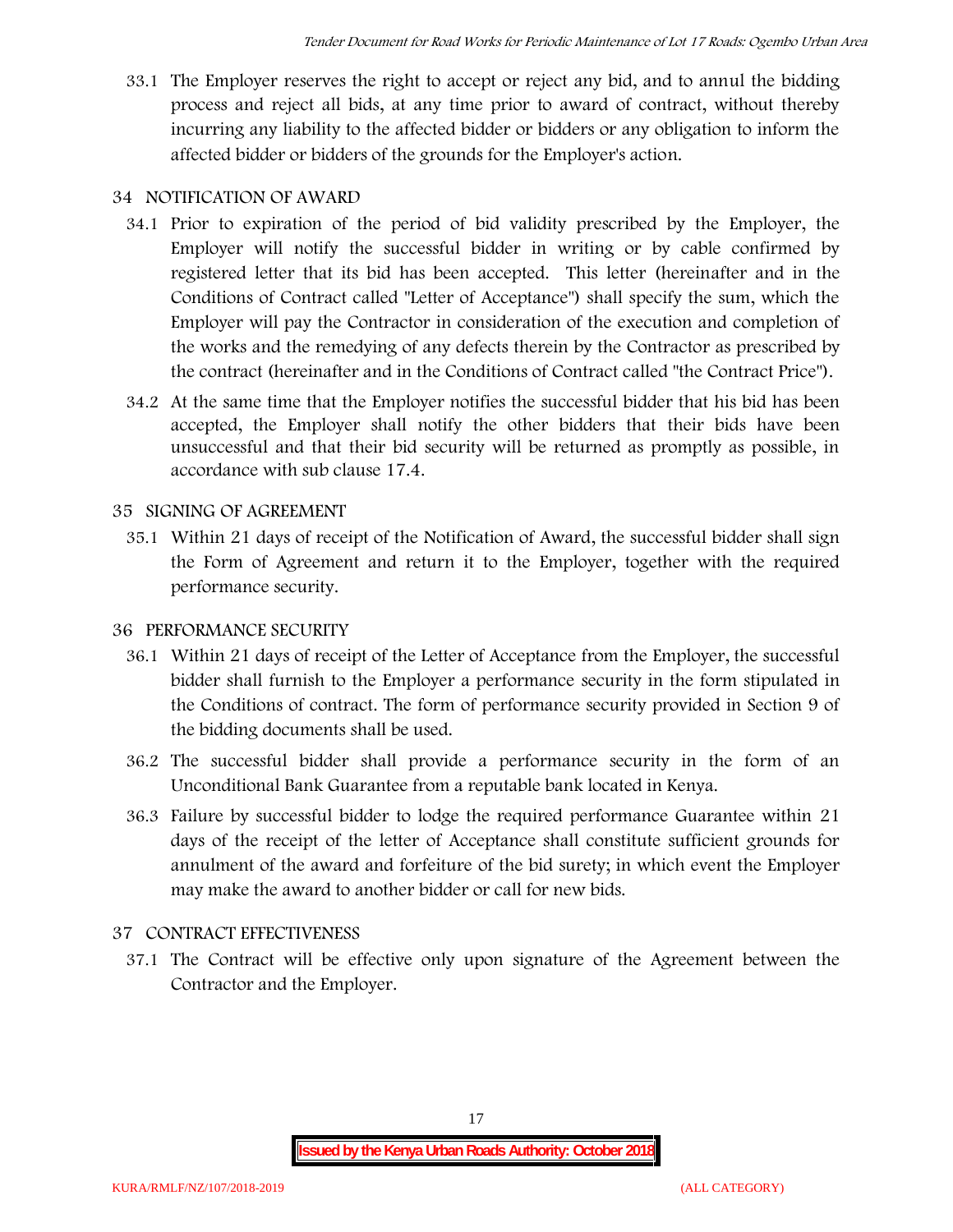# **QUALIFICATION CRITERIA**

This Section contains all the factors, methods and criteria that the Employer shall use to evaluate applications. The information to be provided in relation to each factor and the definitions of the corresponding terms are included in the respective Application Forms.

## **Contents**

| 7. Schedule of the Major Items of Plant/Equipment Available for Proposed Contract. Error! |  |
|-------------------------------------------------------------------------------------------|--|
| Bookmark not defined.                                                                     |  |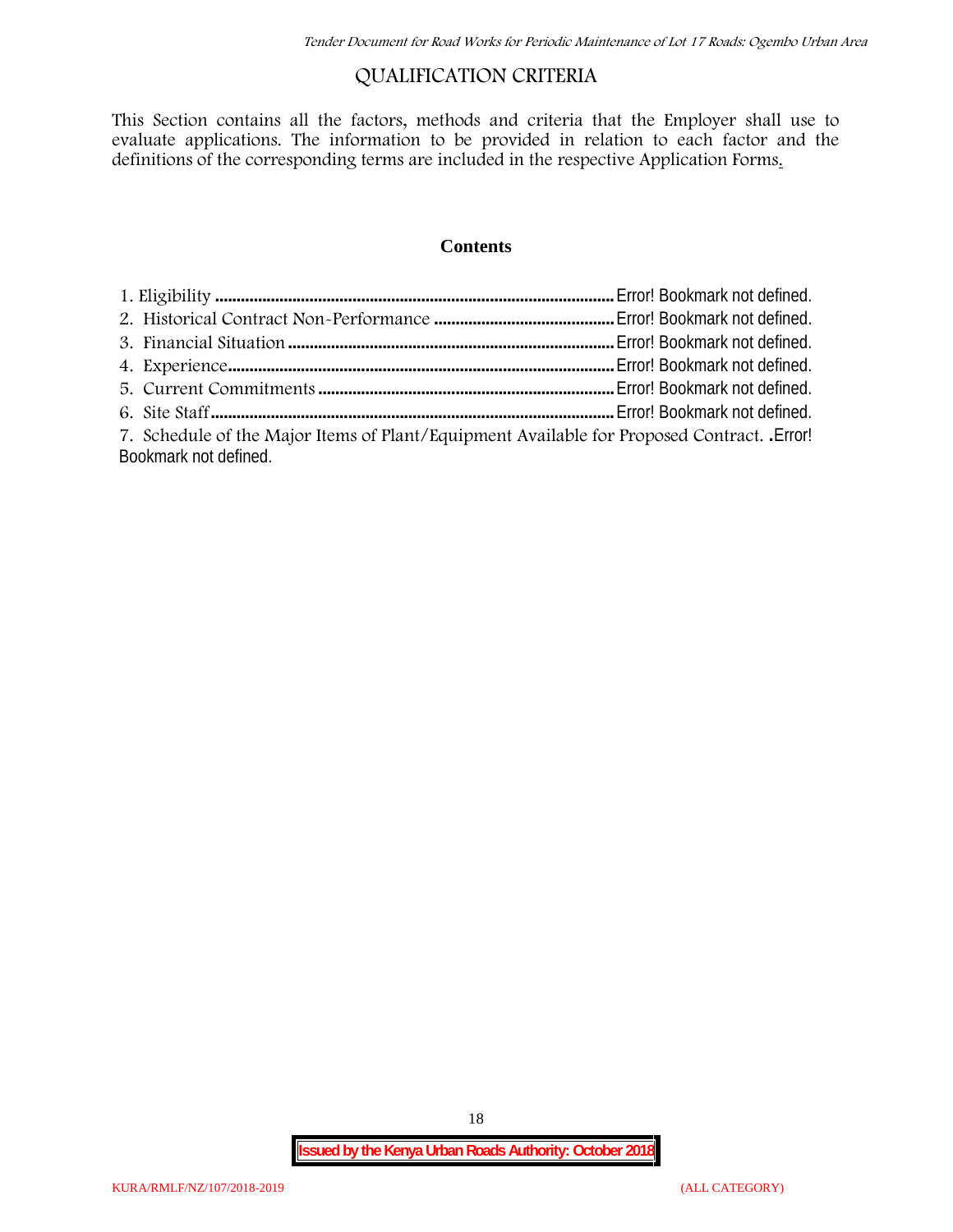| No.            | Subject                                    | Requirement                                                                                                                                                                                                                                                                                                                                                                                                                                                                   | Bidder                | Submission<br>Requirements |  |  |
|----------------|--------------------------------------------|-------------------------------------------------------------------------------------------------------------------------------------------------------------------------------------------------------------------------------------------------------------------------------------------------------------------------------------------------------------------------------------------------------------------------------------------------------------------------------|-----------------------|----------------------------|--|--|
| 1. Eligibility |                                            |                                                                                                                                                                                                                                                                                                                                                                                                                                                                               |                       |                            |  |  |
| 1.1            | Eligibility                                | Nationality in accordance with<br>Sub-Clause 4.1.                                                                                                                                                                                                                                                                                                                                                                                                                             | Must meet requirement | Section 2, Schedule 1      |  |  |
| 1.2            | Conflict of Interest                       | No conflicts of interest in Sub-<br>Clause 4.2.                                                                                                                                                                                                                                                                                                                                                                                                                               | Must meet requirement | Section 2, Schedule 1      |  |  |
| 1.3            | Debarment                                  | Not having been declared<br>ineligible by the Employer, as<br>described in Sub-Clause 4.3.                                                                                                                                                                                                                                                                                                                                                                                    | Must meet requirement | Section 2, Schedule 11     |  |  |
| 1.4            | Incorporation &<br>Registration            | Pursuant to sub-clause 4.1 the<br>following shall be provided;<br>- Copy of Certificate of<br>incorporation certified by a<br>Commissioner of Oaths or<br>issuing authority to show that<br>the applicant is a registered<br>company and legally authorised<br>to do business in Kenya<br>- Proof of registration with the<br>National Construction Authority<br>(NCA) in the categories<br>indicated in the tender notice.                                                   | Must meet requirement | Section 2, Schedule 1      |  |  |
|                | 2. Historical Contract Non-Performance     |                                                                                                                                                                                                                                                                                                                                                                                                                                                                               |                       |                            |  |  |
| 2.1            | History of Non-<br>Performing<br>Contracts | Non-performance of a contract<br>did not occur within the last<br>five (5) years prior to the<br>deadline for application<br>submission based on all<br>information on fully settled<br>disputes or litigation. A fully<br>settled dispute or litigation is<br>one that has been resolved in<br>accordance with the Dispute<br>Resolution Mechanism under<br>the respective contract, and<br>where all appeal instances<br>available to the applicant have<br>been exhausted. | Must meet requirement | Section 2, Schedule 5      |  |  |
| 2.2            | Pending Litigation                         | All pending litigation shall in<br>total not represent more than<br>fifty percent (50%)] of the<br>Applicant's net worth and shall<br>be treated as resolved against<br>the Applicant.                                                                                                                                                                                                                                                                                        | Must meet requirement | Section 2, Schedule 10     |  |  |
|                | 3. Financial Situation                     |                                                                                                                                                                                                                                                                                                                                                                                                                                                                               |                       |                            |  |  |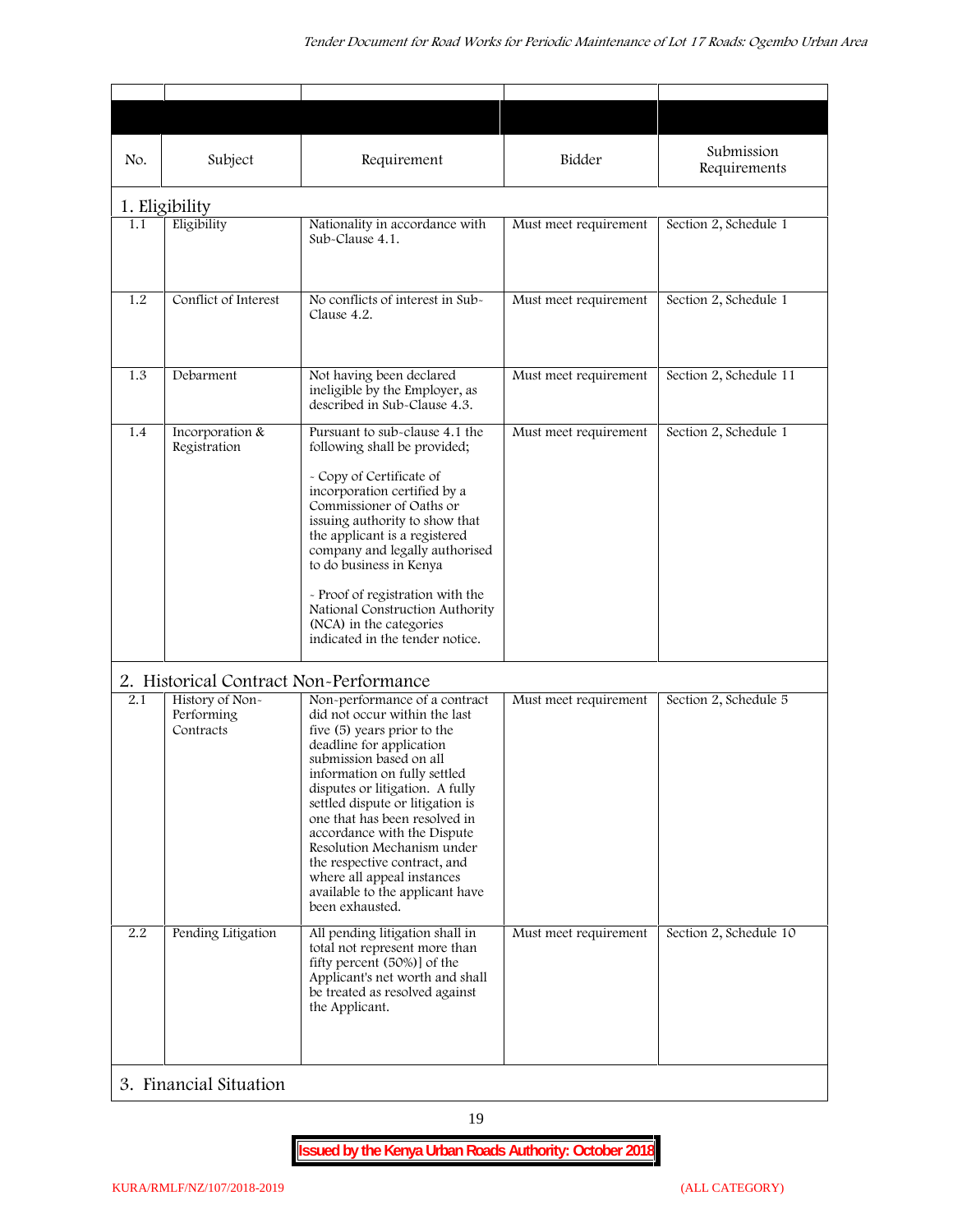| No.    | Subject                                    | Requirement                                                                                                                                                                                                                                                                                                                                                                                                                              | Bidder                                                                                                                              | Submission<br>Requirements                                                                                                                                                                                                                                                                                                                                                                                                                                                              |
|--------|--------------------------------------------|------------------------------------------------------------------------------------------------------------------------------------------------------------------------------------------------------------------------------------------------------------------------------------------------------------------------------------------------------------------------------------------------------------------------------------------|-------------------------------------------------------------------------------------------------------------------------------------|-----------------------------------------------------------------------------------------------------------------------------------------------------------------------------------------------------------------------------------------------------------------------------------------------------------------------------------------------------------------------------------------------------------------------------------------------------------------------------------------|
| 3.1    | Financial<br>Performance                   | (a) Submission of audited<br>balance sheets or other financial<br>statements acceptable to the<br>Employer, for the last two $[2]$<br>years and authenticated bank<br>statement for the last six (6)<br>months to demonstrate:<br>(b) the current soundness of the<br>applicants financial position<br>and its prospective long term<br>profitability, and<br>(c) capacity to have a cash flow<br>equivalent to 20% of the tender<br>sum | Must submit as<br>required and bidders<br>who meet the<br>requirement are<br>marked YES, those<br>that do not meet are<br>marked NO | Attach evidence on<br>the requirement of<br>Section 2, Schedule 8<br>a) All pages must be<br>initialized and<br>stamped by both a<br>practicing Auditor<br>registered with<br>ICPAK and one of the<br>Directors. Auditor's<br>practicing<br>membership number<br>from ICPAC must be<br>indicated. Non-<br>adherence to this to<br>part a, b and c leads<br>to disqualification.<br>(b) All pages in the<br>bank statement must<br>be initialized and<br>stamped by the<br>issuing bank. |
| 3.2    | Average Annual<br>Construction<br>Turnover | (d) Average annual<br>construction turnover of<br>KShs.15 Million [Fifteen]<br>Million], calculated as total<br>certified payments received for<br>contracts in progress or<br>completed, within the last two<br>$[(2)]$ years                                                                                                                                                                                                           | Must submit as<br>required and bidders<br>who meet the<br>requirement are<br>marked YES, those<br>that do not meet are<br>marked NO | Section 2, Schedule 8                                                                                                                                                                                                                                                                                                                                                                                                                                                                   |
|        | 4. Experience                              |                                                                                                                                                                                                                                                                                                                                                                                                                                          |                                                                                                                                     |                                                                                                                                                                                                                                                                                                                                                                                                                                                                                         |
| 4.1(a) | General<br>Construction<br>Experience      | Experience under construction<br>contracts in the role as a main<br>contractor or subcontractor for<br>at least the last five [5] years<br>prior to the applications<br>submission deadline                                                                                                                                                                                                                                              | Must submit as<br>required and bidders<br>who meet the<br>requirement are<br>marked YES, those<br>that do not meet are<br>marked NO | Section 2, Schedule 6A                                                                                                                                                                                                                                                                                                                                                                                                                                                                  |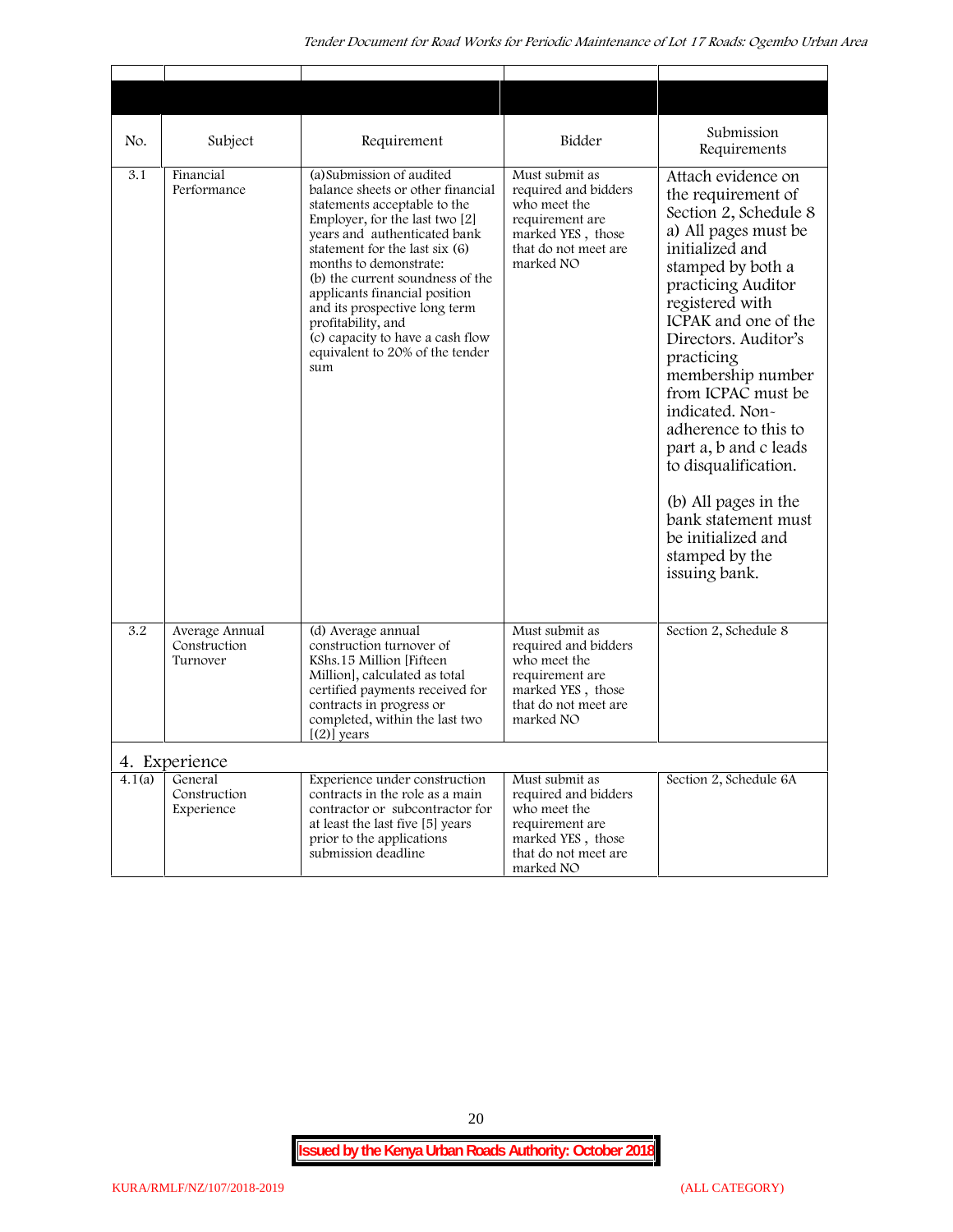| No.    | Subject                                      | Requirement                                                                                                                                                                                                                                                                                                                                                                                                                                                                             | Bidder                                                                                                                              | Submission<br>Requirements |
|--------|----------------------------------------------|-----------------------------------------------------------------------------------------------------------------------------------------------------------------------------------------------------------------------------------------------------------------------------------------------------------------------------------------------------------------------------------------------------------------------------------------------------------------------------------------|-------------------------------------------------------------------------------------------------------------------------------------|----------------------------|
| 4.2(b) | Specific<br>Construction<br>Experience       | Participation as a roads<br>contractor, management<br>contractor or subcontractor, in<br>at least three (3) each with a<br>value of at least<br>KShs. 5 Million (five million),<br>successfully and substantially<br>completed. One (1) of the<br>contracts should be in a City<br>and that are similar to the<br>proposed works. The similarity<br>shall be based on the physical<br>size, complexity,<br>methods/technology or other<br>characteristics as described in<br>Section 2. | Must submit as<br>required and bidders<br>who meet the<br>requirement are<br>marked YES, those<br>that do not meet are<br>marked NO | Section 2, Schedule6A      |
| 5.1    | 5. Current Commitments<br>On-going contracts | The total value of outstanding                                                                                                                                                                                                                                                                                                                                                                                                                                                          | Must submit as                                                                                                                      | Section 2, Schedule 6B     |
|        |                                              | works on the on-going<br>contracts should not exceed the<br>average annual turnover for the<br>last two years.                                                                                                                                                                                                                                                                                                                                                                          | required and bidders<br>who meet the<br>requirement are<br>marked YES, those<br>that do not meet are<br>marked NO                   |                            |
|        | 6. Site Staff                                |                                                                                                                                                                                                                                                                                                                                                                                                                                                                                         |                                                                                                                                     |                            |
|        | HQ Staff                                     | The site staff shall posses<br>minimum levels of<br>qualifications set below;<br>$Qualification =$<br>Diploma in Civil<br>Engineering/Building                                                                                                                                                                                                                                                                                                                                          | Must submit as<br>required and bidders                                                                                              | Section 2, Schedule 5      |
|        | Site Agent                                   | construction<br>$Qualification =$<br>Degree in Civil Engineering                                                                                                                                                                                                                                                                                                                                                                                                                        | who meet the<br>requirement are<br>marked YES, those<br>that do not meet are<br>marked NO                                           |                            |
|        | Foreman                                      | General Experience<br>Specific Experience<br>Qualification = $Dip$ . Civil<br>Engineering<br>General Experience $=$ 5 yrs<br>Specific Experience $=$ 3 Yrs                                                                                                                                                                                                                                                                                                                              | Must submit as<br>required and bidders<br>who meet the<br>requirement are                                                           |                            |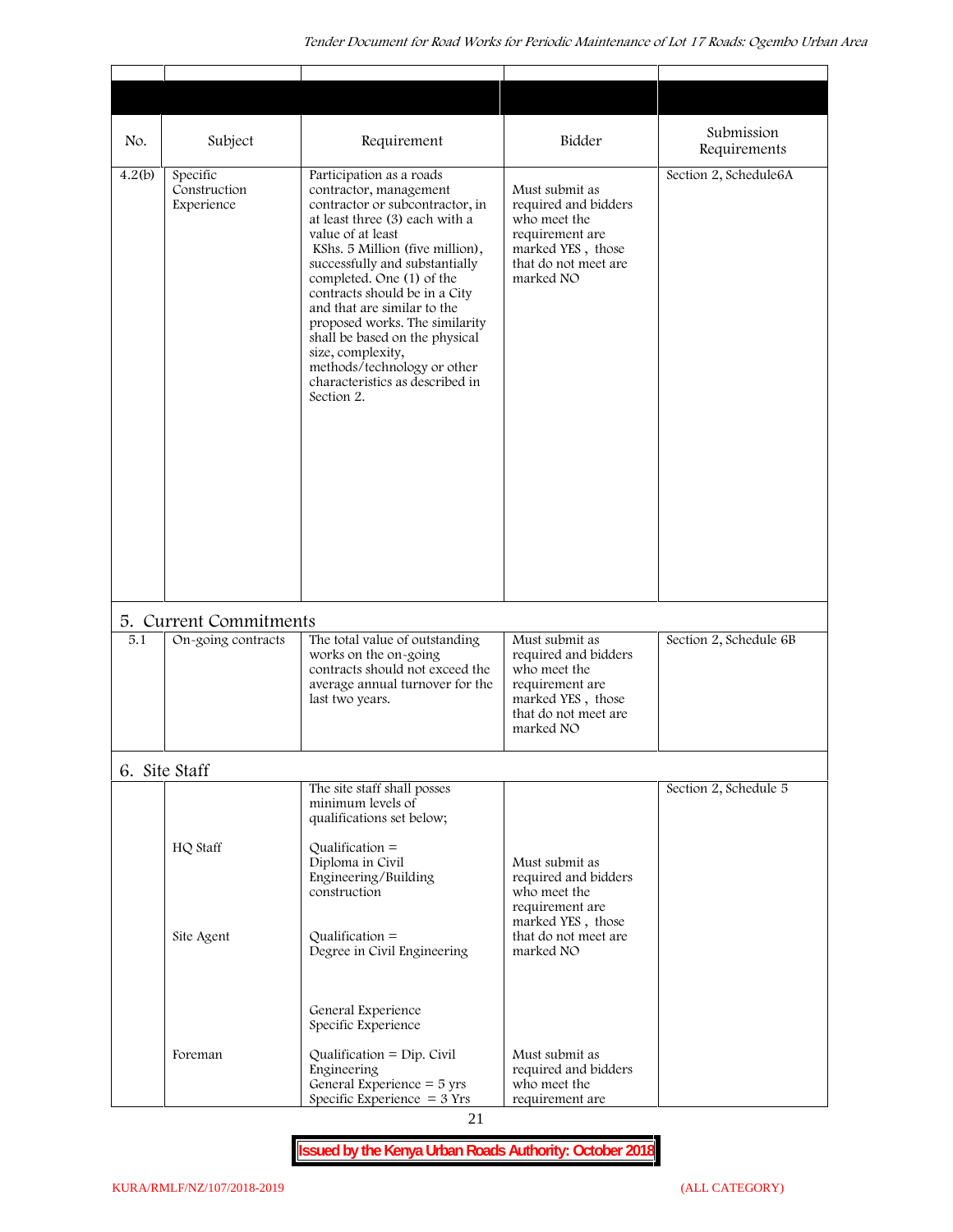| No. | Subject                                                       | Requirement                                                                                                   | Bidder                                                                                                                              | Submission<br>Requirements |
|-----|---------------------------------------------------------------|---------------------------------------------------------------------------------------------------------------|-------------------------------------------------------------------------------------------------------------------------------------|----------------------------|
|     | Site Surveyor                                                 | Qualification = Diploma in<br>Survey<br>General Experience = $3 \text{ yrs}$<br>Specific Experience $= 2$ Yrs | marked YES, those<br>that do not meet are<br>marked NO                                                                              |                            |
| 5.  | PLANT AND EQUIPMENT<br>See description<br>below in Schedule 7 |                                                                                                               |                                                                                                                                     |                            |
| 6.  | Work Methodology                                              | Submission of a brief work<br>methodology in accordance with<br>sub-clause 5.3                                | Must submit as<br>required and bidders<br>who meet the<br>requirement are<br>marked YES, those<br>that do not meet are<br>marked NO | Section 2                  |
| 7.  | Business permit and<br>office location                        | Should have a physical address<br>and Current business Permit                                                 | Must submit as<br>required and bidders<br>who meet the<br>requirement are<br>marked YES, those<br>that do not meet are<br>marked NO | Section 2, Schedule 1      |
| 8.  | Litigation History                                            | The applicant to provide a valid<br>Sworn affidavit for the tender.                                           | Must submit as<br>required and bidders<br>who meet the<br>requirement are<br>marked YES, those<br>that do not meet are<br>marked NO | Section 2, Schedule 10     |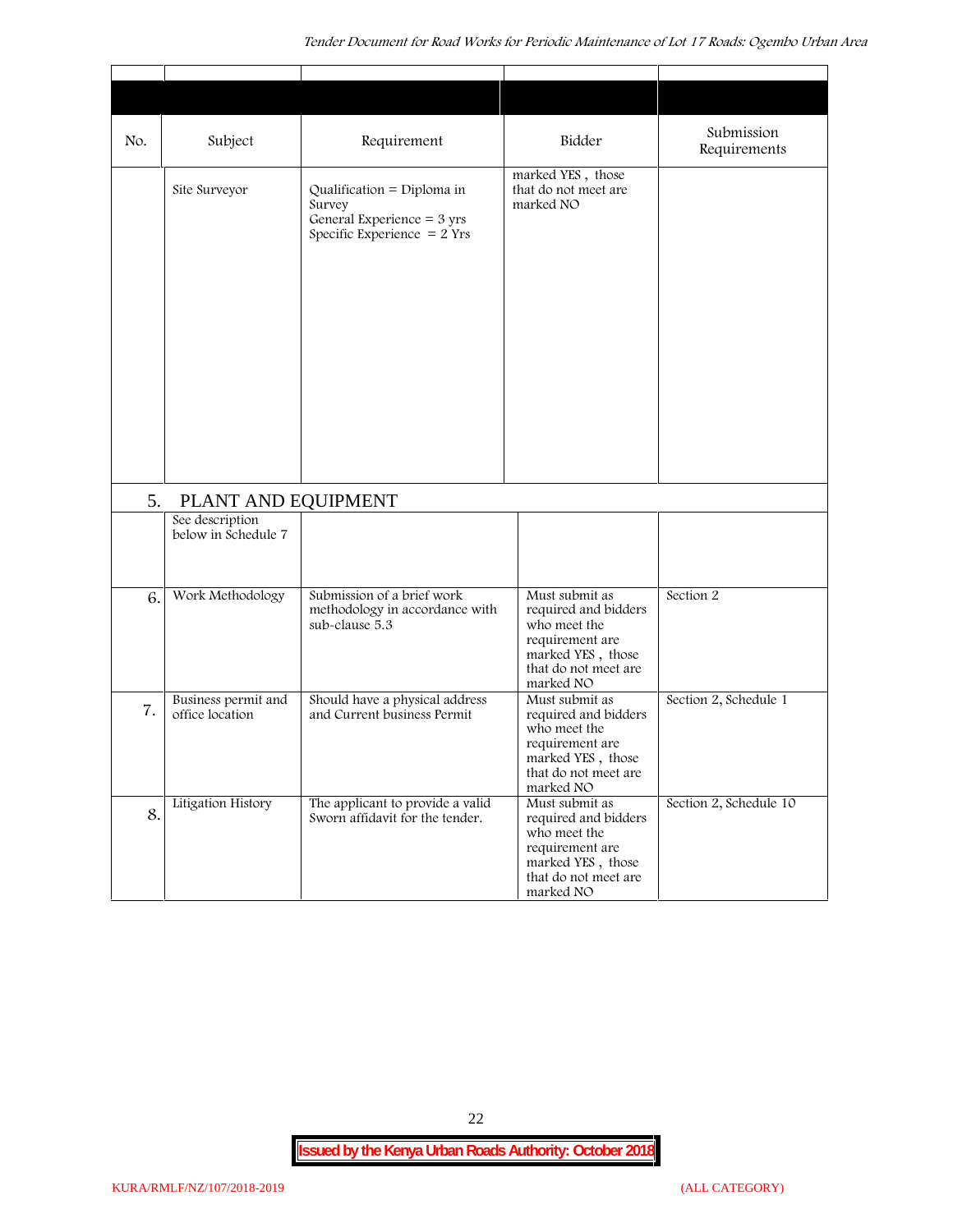**7. Schedule of the Major Items of Plant/Equipment Available for Proposed Contract.**

The Bidder must indicate the core plant and equipment considered by the company to be necessary for undertaking the project together with proof of ownership or lease of the same. The lease must be current i.e. dated from July 2018. Leases which are out dated will not be accepted. (\* Mandatory minimum number of equipment required by the Employer for the execution of the project that the bidder must make available for the Contract).

| Item<br>No.               | Equipment Details                         | *Minimum<br>Number<br>Required<br>for the<br>Contract<br>Execution | Compliance<br>Requirement | No of<br>Equipment<br>Owned by<br>the Bidder | No. of<br>equipment<br>to be<br>hired/<br>purchased<br>by the<br>Bidder | No. of<br>equipment<br>to be made<br>available for<br>the Contract<br>by the<br>Bidder |
|---------------------------|-------------------------------------------|--------------------------------------------------------------------|---------------------------|----------------------------------------------|-------------------------------------------------------------------------|----------------------------------------------------------------------------------------|
| $\mathbf{A}$              | General Plant                             |                                                                    |                           |                                              |                                                                         |                                                                                        |
|                           | Asphalt Concrete patching<br>plant        | optional                                                           |                           |                                              |                                                                         |                                                                                        |
| $\, {\bf B}$              | Milling Machine                           |                                                                    |                           |                                              |                                                                         |                                                                                        |
|                           | Asphalt Milling Machine                   | optional                                                           |                           |                                              |                                                                         |                                                                                        |
| $\mathcal{C}$             | Bituminous Plants                         |                                                                    |                           |                                              |                                                                         |                                                                                        |
|                           | Bitumen Pressure distributor              | optional                                                           |                           |                                              |                                                                         |                                                                                        |
|                           | Asphalt concrete paver                    | optional                                                           |                           |                                              |                                                                         |                                                                                        |
| $\mathbf D$               | Compactors                                |                                                                    |                           |                                              |                                                                         |                                                                                        |
|                           | Vibrating compaction plate<br>300 mm wide | optional                                                           |                           |                                              |                                                                         |                                                                                        |
|                           | Vibrating compaction plate<br>600 mm wide | optional                                                           |                           |                                              |                                                                         |                                                                                        |
| $\mathbf E$               | Pot hole repair machines                  |                                                                    |                           |                                              |                                                                         |                                                                                        |
|                           | Colas Sprayer                             | $\mathcal{O}$                                                      |                           |                                              |                                                                         |                                                                                        |
|                           | Pavement Cutter Machine                   | $\mathcal{O}$                                                      |                           |                                              |                                                                         |                                                                                        |
|                           | Paver Braker Machine                      | $\mathcal{O}$                                                      |                           |                                              |                                                                         |                                                                                        |
|                           | Pedestrian Roller                         | $\mathcal{O}$                                                      |                           |                                              |                                                                         |                                                                                        |
|                           |                                           |                                                                    |                           |                                              |                                                                         |                                                                                        |
| $\boldsymbol{\mathrm{F}}$ | Concrete Equipment                        |                                                                    |                           |                                              |                                                                         |                                                                                        |
|                           | Mobile concrete mixers                    | $\mathbf{1}$                                                       | Yes/no                    |                                              |                                                                         |                                                                                        |
|                           | Concrete vibrators                        | $\mathbf{1}$                                                       | Yes/no                    |                                              |                                                                         |                                                                                        |
|                           |                                           |                                                                    |                           |                                              |                                                                         |                                                                                        |

23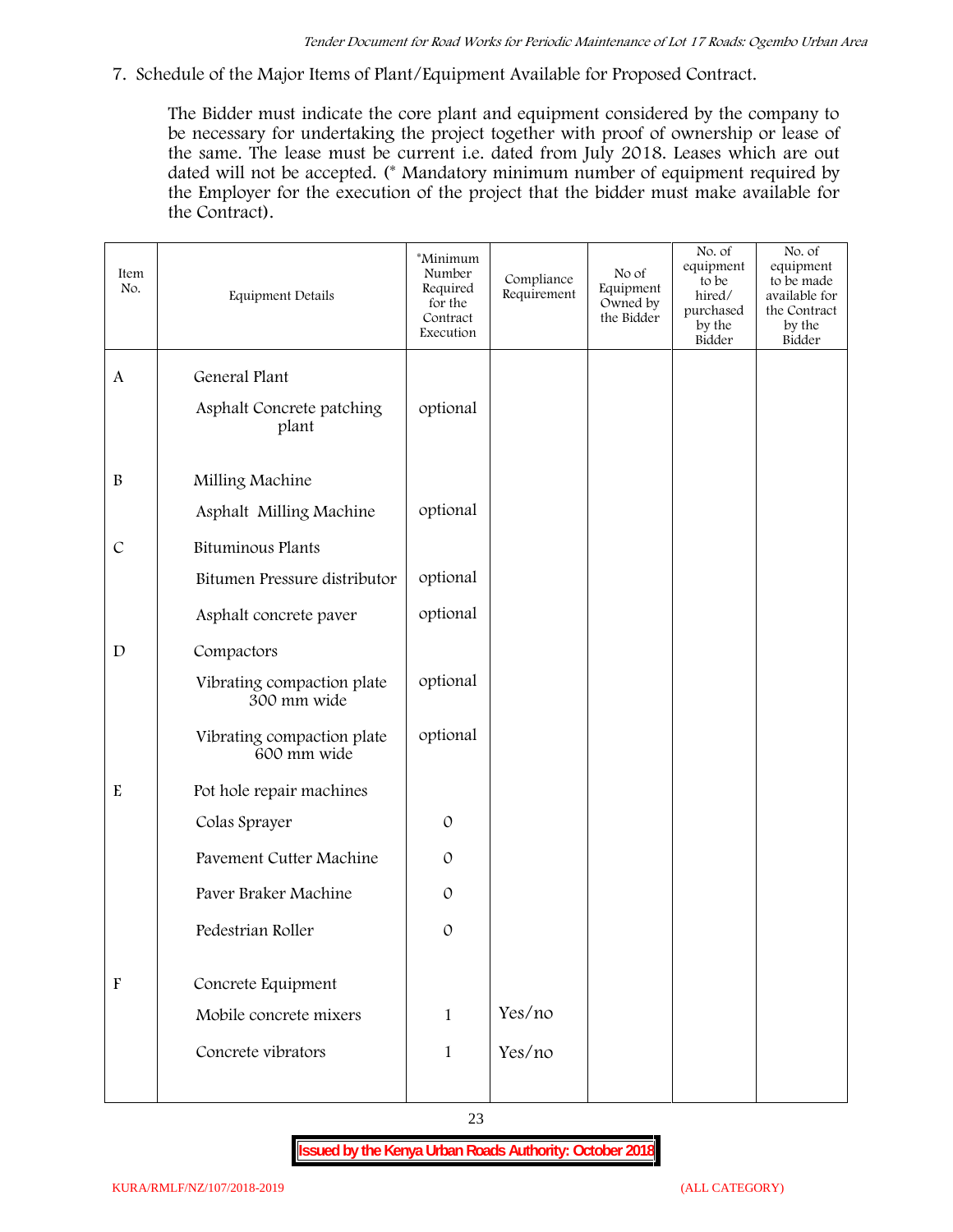| Item<br>No. | Equipment Details                                                                                 | *Minimum<br>Number<br>Required<br>for the<br>Contract<br>Execution | Compliance<br>Requirement | No of<br>Equipment<br>Owned by<br>the Bidder | No. of<br>equipment<br>to be<br>hired/<br>purchased<br>by the<br>Bidder | No. of<br>equipment<br>to be made<br>available for<br>the Contract<br>by the<br>Bidder |  |
|-------------|---------------------------------------------------------------------------------------------------|--------------------------------------------------------------------|---------------------------|----------------------------------------------|-------------------------------------------------------------------------|----------------------------------------------------------------------------------------|--|
| $\mathsf G$ | Transport (Tippers,<br>dumpers, water tankers)                                                    |                                                                    |                           |                                              |                                                                         |                                                                                        |  |
|             | $4X2$ tippers payload $7 - 12$<br>tonnes                                                          |                                                                    |                           |                                              |                                                                         |                                                                                        |  |
|             | 6X4 tippers payload $16 - 20$<br>tonnes                                                           |                                                                    |                           |                                              |                                                                         |                                                                                        |  |
|             | 8X4 tippers payload $16 - 20$<br>tonnes                                                           |                                                                    |                           |                                              |                                                                         |                                                                                        |  |
|             | Flat bed lorries                                                                                  |                                                                    |                           |                                              |                                                                         |                                                                                        |  |
|             | Subtotal for $G$ – tippers &<br>dumpers                                                           | 3                                                                  | Yes/no                    |                                              |                                                                         |                                                                                        |  |
|             | Water tankers $(18,000 -$<br>20,000 litres<br>capacity)                                           | optional                                                           |                           |                                              |                                                                         |                                                                                        |  |
| H           | Earth – Moving Equipment                                                                          |                                                                    |                           |                                              |                                                                         |                                                                                        |  |
|             | Wheeled loaders                                                                                   |                                                                    |                           |                                              |                                                                         |                                                                                        |  |
|             | Motor graders (93 -<br>205kW)                                                                     |                                                                    |                           |                                              |                                                                         |                                                                                        |  |
|             | Trench excavator                                                                                  |                                                                    |                           |                                              |                                                                         |                                                                                        |  |
|             | Subtotal for $H$ – Earth<br>moving equipment                                                      | $\mathbf{1}$                                                       | Yes/no                    |                                              |                                                                         |                                                                                        |  |
|             |                                                                                                   |                                                                    |                           |                                              |                                                                         |                                                                                        |  |
|             |                                                                                                   |                                                                    |                           |                                              |                                                                         |                                                                                        |  |
| I           | Excavators                                                                                        |                                                                    |                           |                                              |                                                                         |                                                                                        |  |
|             | Hydraulic crawler mounted<br>$(7 - 10 \text{ tonnes}) - 0.25 - 0.4$<br>m <sup>3</sup> SAE bucket. |                                                                    |                           |                                              |                                                                         |                                                                                        |  |
|             | Hydraulic crawler mounted<br>$(10 - 16 \text{ tonnes}) - 0.40$<br>0.60 m <sup>3</sup> SAE bucket. |                                                                    |                           |                                              |                                                                         |                                                                                        |  |
|             | Hydraulic wheel mounted<br>$(7 - 10 \text{ tonnes}) - 0.25 - 0.4$                                 |                                                                    |                           |                                              |                                                                         |                                                                                        |  |

24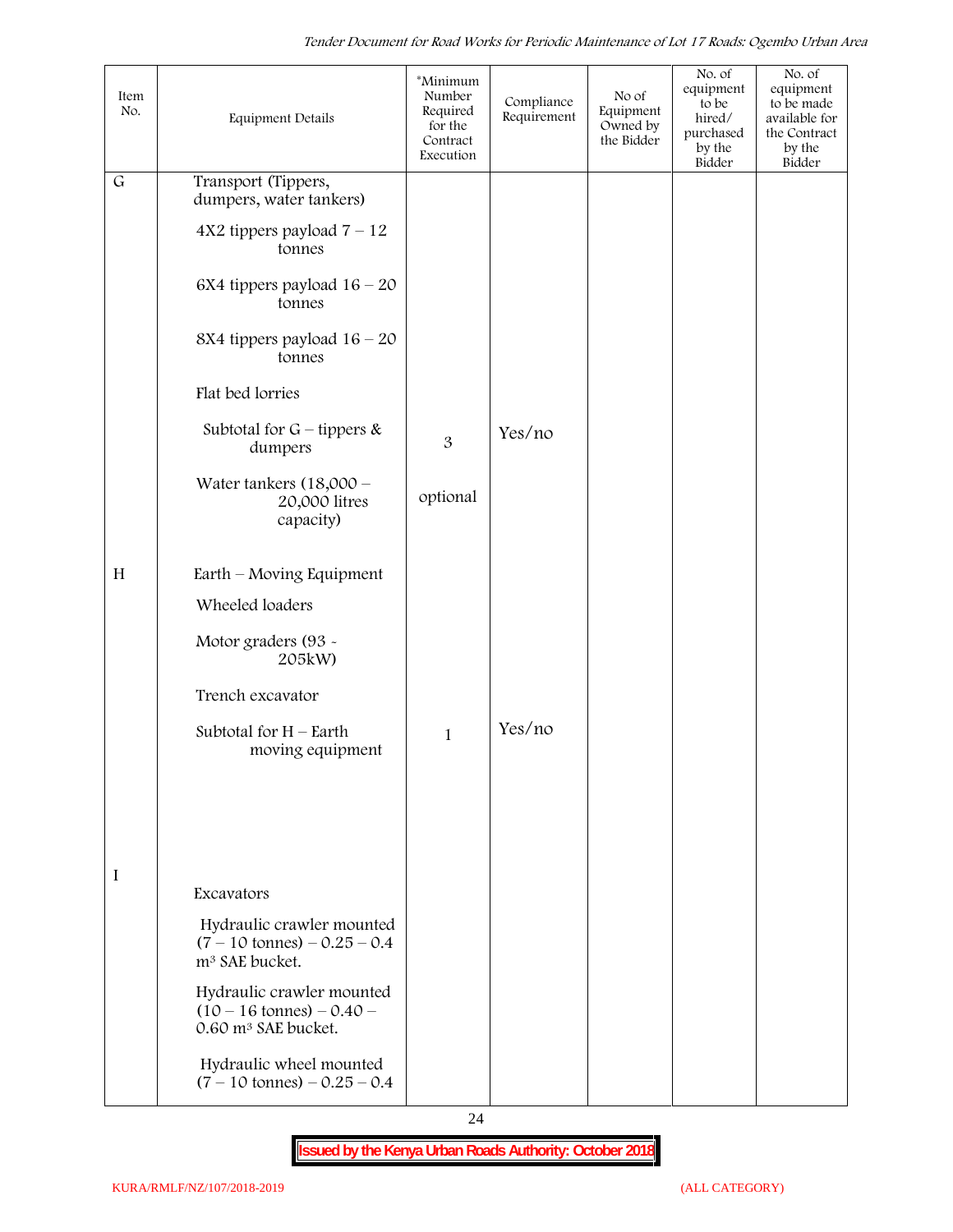*Tender Document for Road Works for Periodic Maintenance of Lot 17 Roads: Ogembo Urban Area*

| Item<br>No. | <b>Equipment Details</b>                                                                                                                   | *Minimum<br>Number<br>Required<br>for the<br>Contract<br>Execution | Compliance<br>Requirement | No of<br>Equipment<br>Owned by<br>the Bidder | No. of<br>equipment<br>to be<br>hired/<br>purchased<br>by the<br>Bidder | No. of<br>equipment<br>to be made<br>available for<br>the Contract<br>by the<br>Bidder |
|-------------|--------------------------------------------------------------------------------------------------------------------------------------------|--------------------------------------------------------------------|---------------------------|----------------------------------------------|-------------------------------------------------------------------------|----------------------------------------------------------------------------------------|
|             | m <sup>3</sup> SAE bucket.                                                                                                                 |                                                                    |                           |                                              |                                                                         |                                                                                        |
|             | Hydraulic wheel mounted<br>$(10 - 16 \text{ tonnes}) - 0.40 -$<br>0.6 m <sup>3</sup> SAE bucket.                                           |                                                                    |                           |                                              |                                                                         |                                                                                        |
|             | Hydraulic wheel mounted<br>backloader $(7 - 10 \text{ tonnes})$<br>$-0.25 - 0.4$ m <sup>3</sup> SAE bucket.<br>Subtotal for I (Excavators) | $\mathbf{1}$                                                       | Yes/no                    |                                              |                                                                         |                                                                                        |
|             |                                                                                                                                            |                                                                    |                           |                                              |                                                                         |                                                                                        |
| J           | Rollers                                                                                                                                    |                                                                    |                           |                                              |                                                                         |                                                                                        |
|             | Self-propelled single drum<br>vibrating (various types)                                                                                    | $\mathbf{1}$                                                       | Yes/no                    |                                              |                                                                         |                                                                                        |
|             | Pneumatic rubber tyre (1-2)<br>tonnes/wheel)                                                                                               | $\mathbf{1}$                                                       | Yes/no                    |                                              |                                                                         |                                                                                        |
|             | Double drum vibrating<br>pedestrian roller                                                                                                 | Optional                                                           |                           |                                              |                                                                         |                                                                                        |
|             |                                                                                                                                            |                                                                    |                           |                                              |                                                                         |                                                                                        |
|             |                                                                                                                                            |                                                                    |                           |                                              |                                                                         |                                                                                        |
|             |                                                                                                                                            |                                                                    |                           |                                              |                                                                         |                                                                                        |

25

 $\overline{\phantom{a}}$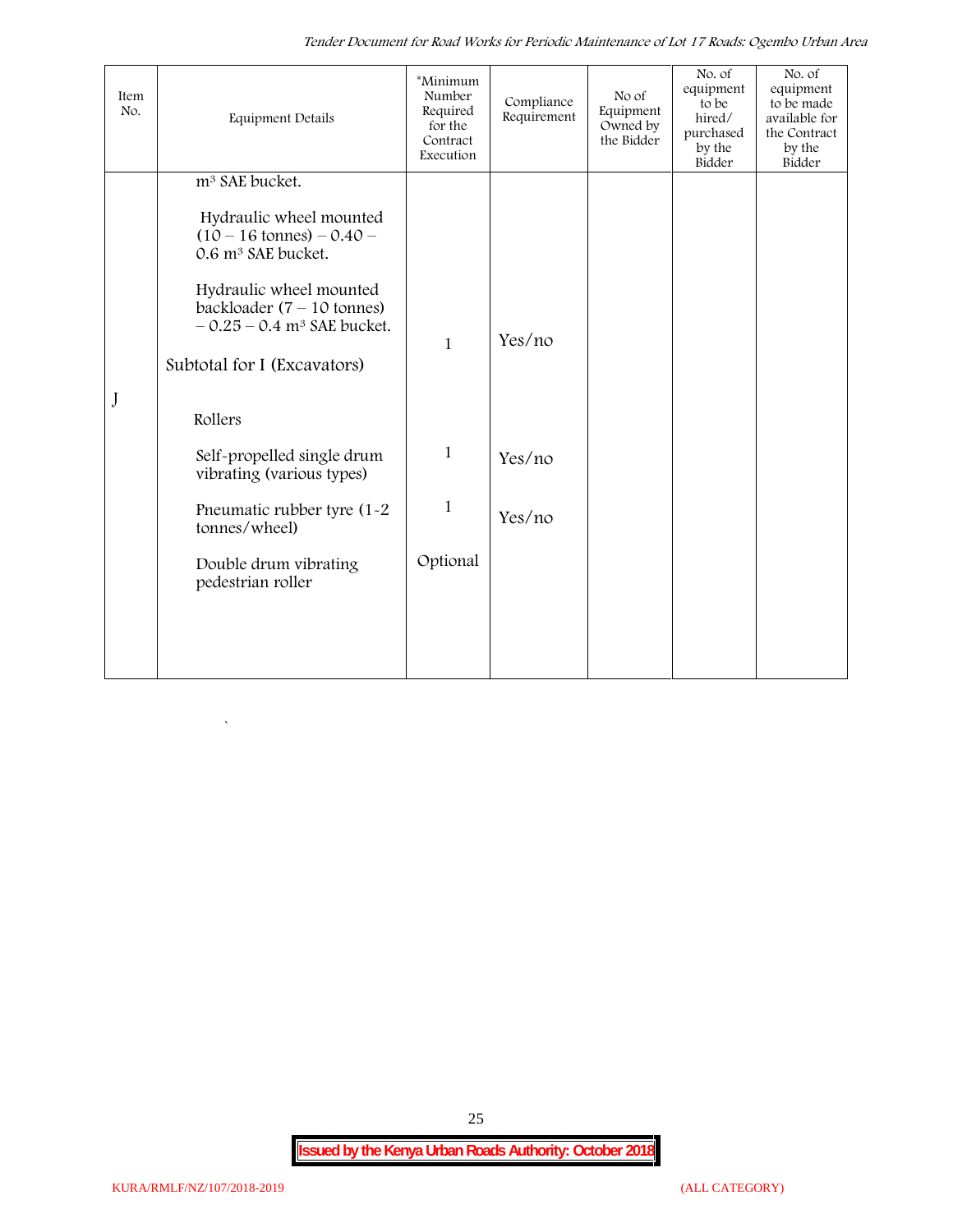# **Appendix to Instruction to Tenderers**

# **Table 1: Pre- Qualification Checklist for Completeness and Responsiveness.**

| $S/NO$ . | Completeness and<br>Responsiveness<br>Criteria                | References                                   | Requirement                                                                                                                        |
|----------|---------------------------------------------------------------|----------------------------------------------|------------------------------------------------------------------------------------------------------------------------------------|
| 1.       | Form of Bid                                                   | Section II<br>Clause 20.2                    | - Amount must be indicated<br>Properly stamped, filled and signed<br>$\tilde{\phantom{a}}$                                         |
| 2.       | Appendix to Form of<br>Bid                                    | Section II<br>Clause 20.2                    | Properly stamped, filled and signed                                                                                                |
| 3.       | <b>Bid Security</b>                                           | Section II<br>Clause 17                      | Unconditional bank guarantee<br>In the format provided with all<br>conditions<br>- must be valid for 30 days after bid<br>validity |
| 4.       | <b>Confidential Business</b><br>Questionnaire                 | Section IX;<br>Schedule 1                    | Properly filled, stamped and signed<br>Provide all required information                                                            |
| 5.       | Form of Power of<br>Attorney                                  | Section IX;<br>Schedule 2<br>Clause $5.1(a)$ | Properly filled, stamped and signed<br>$\tilde{}$                                                                                  |
| 6.       | Tax Compliance<br>Certificate                                 | Tender notice                                | - Provide valid tax compliance certificate                                                                                         |
| 7.       | Registration with<br>National Construction<br>Authority (NCA) | Tender notice<br>Item 1.4 of QC              | - Copy of valid certificate and practicing<br>license                                                                              |
| 8.       | Certificate of<br>Incorporation                               | Tender notice<br>Item 1.4 of $QC$            | Copy of certificate Certified by<br>$\widetilde{\phantom{m}}$<br>Commissioner for Oaths                                            |
| 9.       | Priced Bill of<br>Quantities                                  | Clause 14.1<br>Section IX                    | - Fill all rates, prices and amounts and<br>counter sign any alteration(s)<br>Stamp and initial all pages of BOQ's                 |
| 10.      | Eligibility                                                   | Section II;<br>Schedule 1<br>Clause 4.1      | - Legible copies of National ID or passport<br>for all directors<br>- System generated Form CR12 (12<br>months)                    |
| 11.      | Conflict of interest                                          | Section II;<br>Schedule 1<br>Clause 4.2      | - to state explicitly                                                                                                              |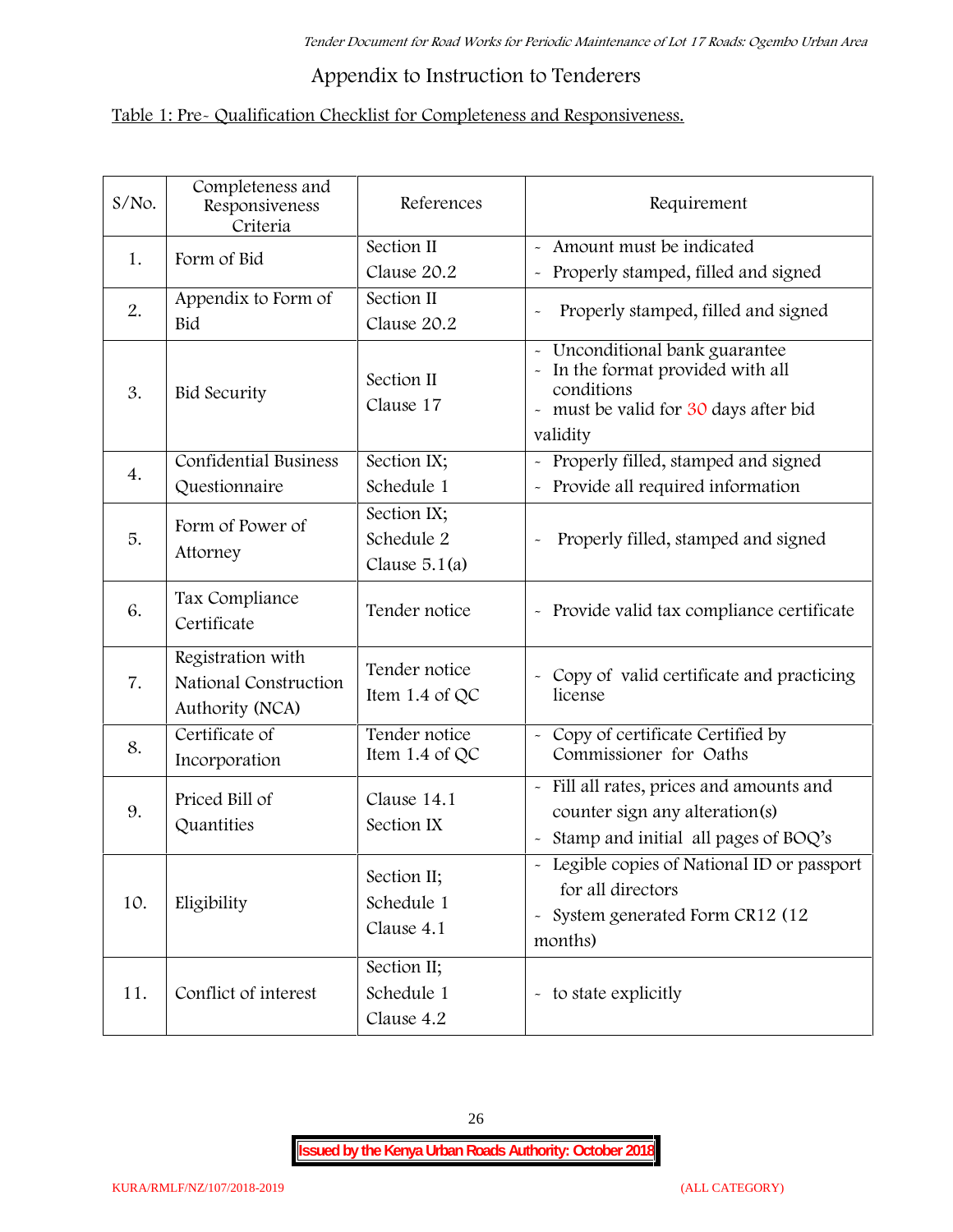| 12. | Debarment                                                                  | Section II<br>Clause 30.4;<br>Schedule 11<br>Item 1.3 of QC | Properly filled, stamped and signed                                                                                                                                                                                                                                                                                                     |
|-----|----------------------------------------------------------------------------|-------------------------------------------------------------|-----------------------------------------------------------------------------------------------------------------------------------------------------------------------------------------------------------------------------------------------------------------------------------------------------------------------------------------|
| 13. | Pending Litigation                                                         | Item 2.2 of QC                                              | Provide original sworn affidavit for the<br>specific tender                                                                                                                                                                                                                                                                             |
| 14. | Litigation History                                                         | Section II Clause<br>31.8; Schedule 10                      | Properly filled, stamped and signed                                                                                                                                                                                                                                                                                                     |
| 15. | History of Non<br>performance                                              | Schedule 6B<br>Item 2.1 of QC                               | - Fill information on non-completed<br>works                                                                                                                                                                                                                                                                                            |
| 16. | Certificate of<br>Tenderers Visit to Site                                  | Section II;<br>Clause 8.3                                   | Attend pre-bid meeting/visit<br>Certificate must be signed and stamped<br>$\widetilde{\phantom{m}}$<br>by the Employer's representative                                                                                                                                                                                                 |
| 17. | Schedule of Major<br>Items of Plant                                        | Section XI<br>Item 5 of QC;<br>Schedule 7                   | Properly filled, stamped and signed                                                                                                                                                                                                                                                                                                     |
| 18. | Schedule of Key<br>Personnel                                               | Section XI<br>Item 6 of QC;<br>Schedule 5                   | Properly filled, stamped and signed                                                                                                                                                                                                                                                                                                     |
| 19. | Roadwork Completed<br>Satisfactorily                                       | Section XI;<br>Item 4 of QC<br>Schedule 6A                  | Properly filled, stamped and signed<br>$\tilde{}$                                                                                                                                                                                                                                                                                       |
| 20. | Schedule of Ongoing<br>Projects                                            | Section XI;<br>Item 5.1 of QC<br>Schedule 7                 | Properly filled, stamped and signed                                                                                                                                                                                                                                                                                                     |
| 21  | Schedule of other<br>Supplementary<br>Information /<br>Financial Standings | Section XI;<br>Item 5.1 of QC<br>Schedule 9                 | Properly filled, stamped and signed                                                                                                                                                                                                                                                                                                     |
| 22  | Declaration form for<br>bankrupt or insolvent                              | Schedule 11                                                 | Properly filled, stamped and signed                                                                                                                                                                                                                                                                                                     |
| 23  | Anti-corruption form                                                       | Schedule 12                                                 | Properly filled, stamped and signed                                                                                                                                                                                                                                                                                                     |
| 24. | Copy of Bid Document                                                       | Clause 20.1                                                 | Replica of the original                                                                                                                                                                                                                                                                                                                 |
| 25. | Bid documents must<br>be serialized                                        | <b>PPDA 2015</b>                                            | -All pages of the tender documents must<br>be serialized. (either the bidder serializes<br>from the first page of the tender<br>documents or serializes as continuity from<br>the KURA tender documents i.e. if the<br>KURA tender documents ends at page 200<br>then the next document of the bidder<br>should continue as $201, 2012$ |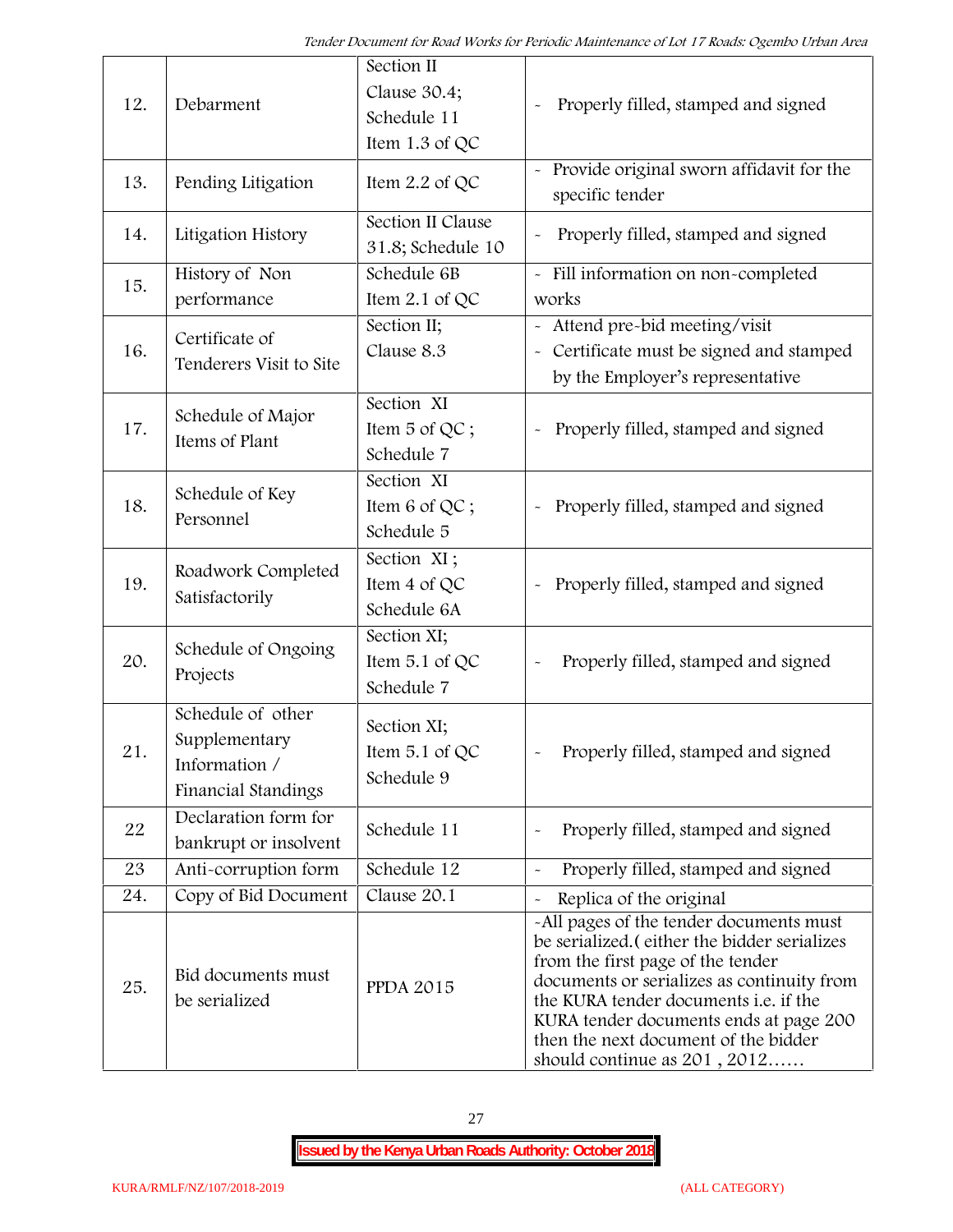| <b>REMARKS</b> | Clause 13.1/20.2 | Bid document to be complete, properly<br>filled and signed. |  |
|----------------|------------------|-------------------------------------------------------------|--|
|----------------|------------------|-------------------------------------------------------------|--|

# **Key:** QC – Qualification Criteria

#### **Table 2: Post- qualification Score**

| <b>ITEM</b>    |               | <b>DESCRIPTION</b>                   | <b>MEET</b><br><b>MUST</b> |
|----------------|---------------|--------------------------------------|----------------------------|
|                |               |                                      | <b>CRITERIA</b>            |
| 1              |               | <b>FINANCIAL CAPACITY</b>            |                            |
|                | a             | <b>Audited Statements</b>            | YES/NO                     |
|                | b             | Cash flow statement (forecasts)      | YES/NO                     |
|                | $\mathcal{C}$ | Financial position/Ratios            | YES/NO                     |
|                | d             | Turnover                             | YES/NO                     |
| $\overline{2}$ |               | <b>EXPERIENCE</b>                    |                            |
|                |               | General Experience                   | YES/NO                     |
|                |               | Specific experience in related works | YES/NO                     |
| 3              |               | <b>CURRENT COMMITMENTS</b>           |                            |
|                |               | On-going works                       | YES/NO                     |
| $\overline{4}$ |               | <b>KEY PERSONNEL</b>                 |                            |
|                |               | HQ Staff                             | YES/NO                     |
|                |               | Site Agent                           | YES/NO                     |
|                |               | Surveyor                             | YES/NO                     |
|                |               | Foreman                              | YES/NO                     |
| 5              |               | PLANT AND EQUIPMENT                  |                            |
|                |               | Equipment capabilities               | YES/NO                     |
| 6              |               | WORK METHODOLOGY                     | YES/NO                     |
| $\overline{7}$ |               | LITIGATION HISTORY                   | YES/NO                     |
| 8              |               | Business permit and office location  | YES/NO                     |
|                |               | <b>REMARKS</b>                       | YES/NO                     |

Bidders must achieve YES in all the measured parameters to qualify.

 The bidders who pass the technical criteria will be subjected to financial evaluation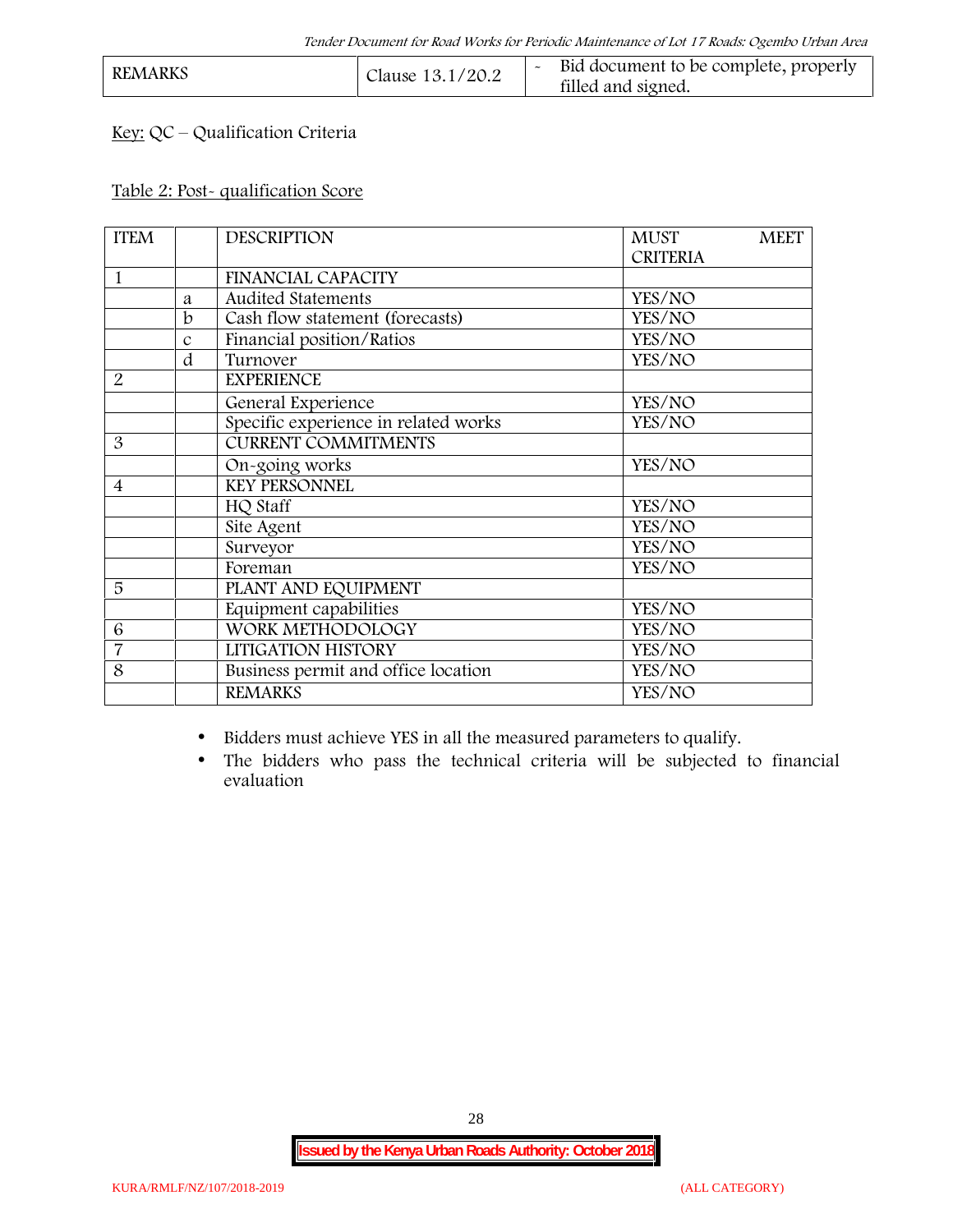# **SECTION IV: CONDITIONS OF CONTRACT**

# **PART I: GENERAL CONDITIONS OF CONTRACT**

The Conditions Of Contract Part 1 – General Conditions shall be those forming Part 1 of the Conditions Of Contract for works of Civil engineering construction Fourth Edition 1987, reprinted in 1992 with further amendments, prepared by the Federation Internationale des Ingenieurs Conseils (FIDIC)

Copies of the FIDIC Conditions of Contract can be obtained from:

FIDIC Secretariat P.O. Box 86 1000 Lausanne 12 **Switzerland** Fax: 41 21 653 5432 Telephone: 41 21 653 5003

29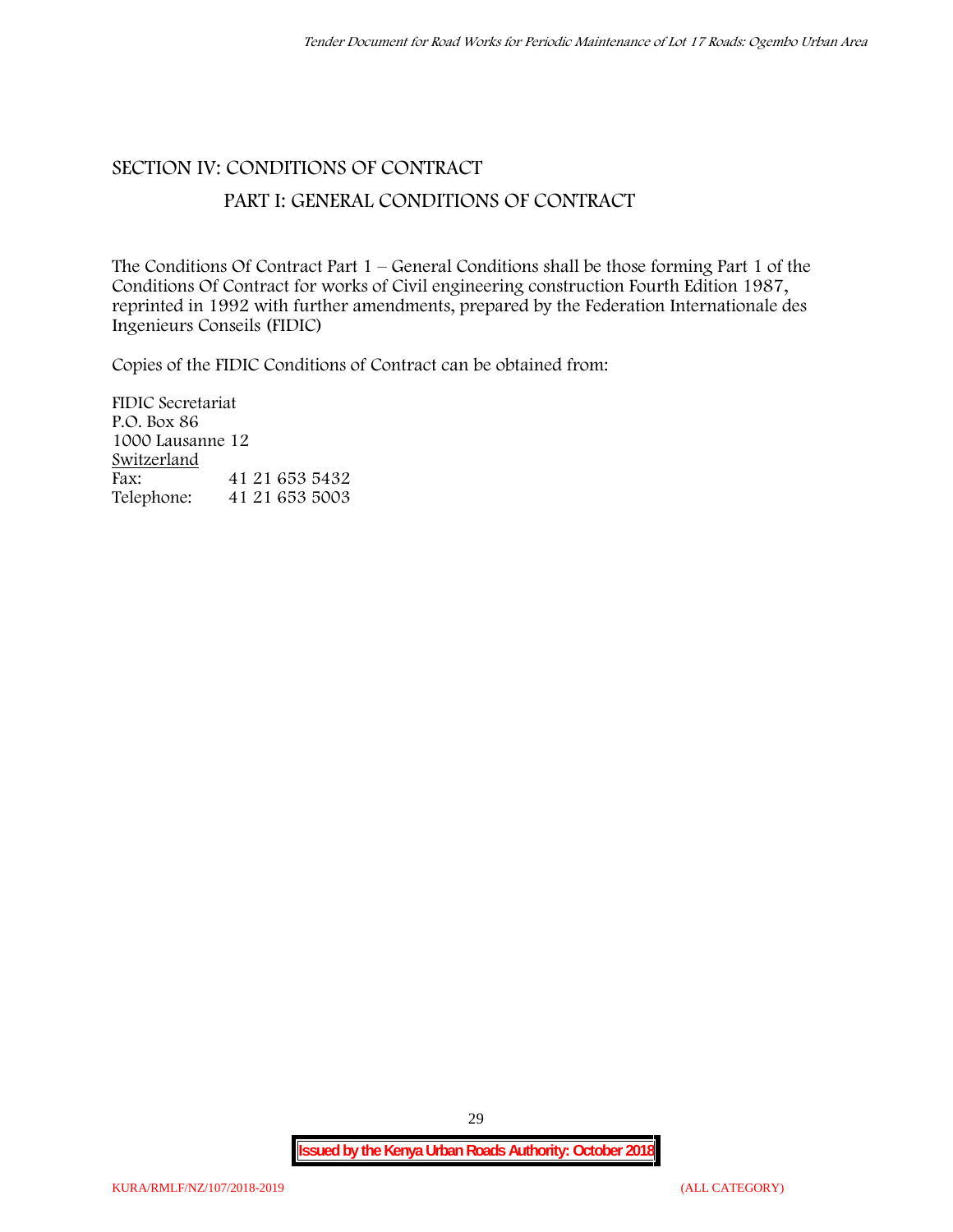# **PART II: CONDITIONS OF PARTICULAR APPLICATION**

The following Conditions of Particular Application shall supplement the General Conditions of Contract. Whenever there is a conflict, the provisions herein shall prevail over those in the General Conditions of Contract. The Particular Condition is preceded by the corresponding clause number of the General Conditions to which it relates.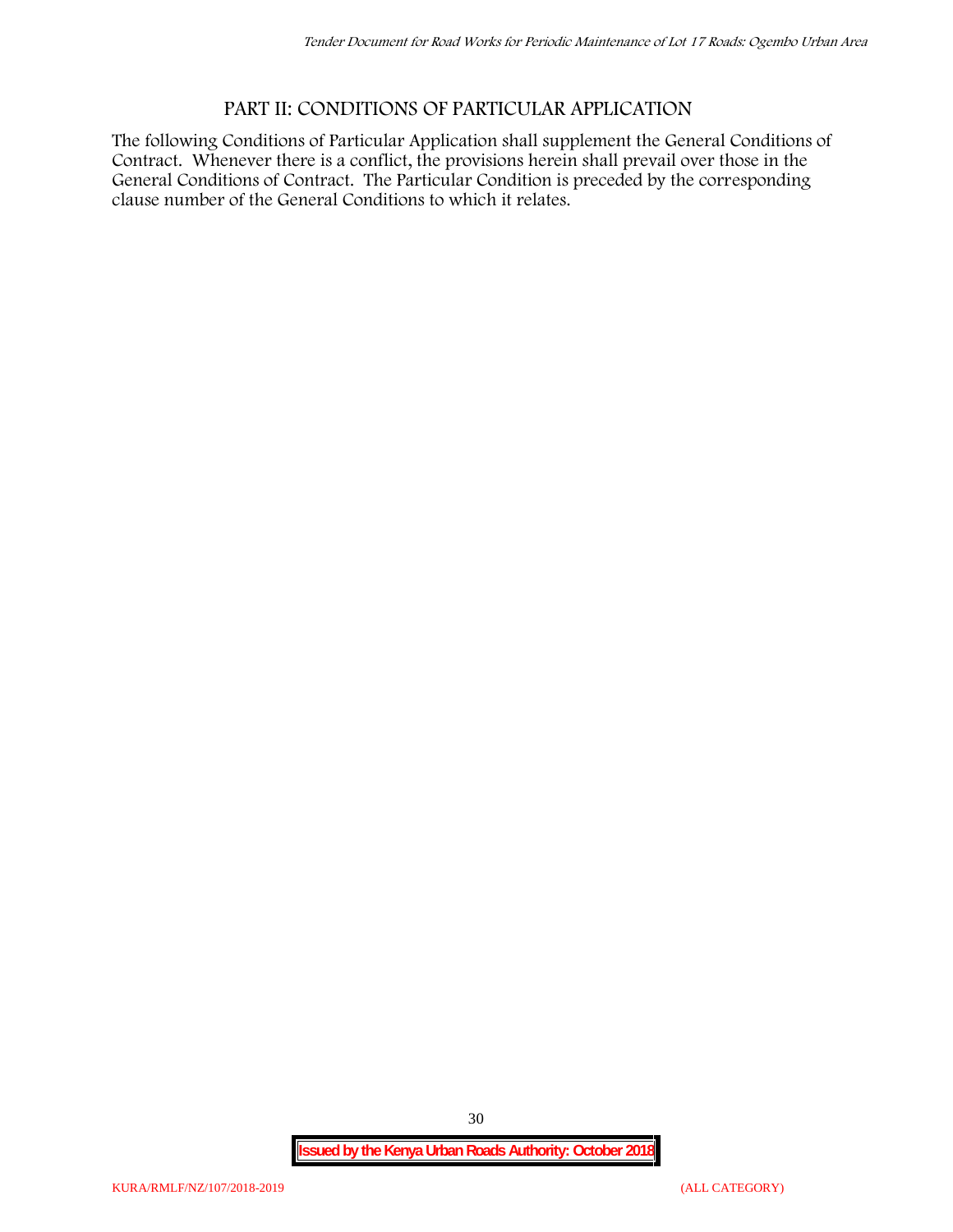#### **CONTENTS**

| SUBCLAUSE 8.2 - SITE OPERATIONS AND METHODS OF CONSTRUCTION 34             |  |
|----------------------------------------------------------------------------|--|
|                                                                            |  |
|                                                                            |  |
|                                                                            |  |
|                                                                            |  |
|                                                                            |  |
|                                                                            |  |
|                                                                            |  |
|                                                                            |  |
| SUBCLAUSE 15.2-LANGUAGE ABILITY AND QUALIFICATIONS OF CONTRACTOR'S         |  |
|                                                                            |  |
|                                                                            |  |
| SUBCLAUSE 16.3- QUALIFICATION AND LANGUAGE ABILITY OF SUPERINTENDING STAFF |  |
|                                                                            |  |
| SUBCLAUSE 19.1 - SAFETY, SECURITY AND PROTECTION OF THE ENVIRONMENT 37     |  |
|                                                                            |  |
| SUBCLAUSE 21.1 - INSURANCE OF WORKS AND CONTRACTOR 'S EQUIPMENT 38         |  |
|                                                                            |  |
|                                                                            |  |
|                                                                            |  |
|                                                                            |  |
|                                                                            |  |
|                                                                            |  |
|                                                                            |  |
|                                                                            |  |
| SUBCLAUSE 29.2 - REINSTATEMENT AND COMPENSATION FOR DAMAGES TO PERSONS     |  |
|                                                                            |  |
|                                                                            |  |
|                                                                            |  |
|                                                                            |  |
|                                                                            |  |
|                                                                            |  |
|                                                                            |  |
|                                                                            |  |
|                                                                            |  |
|                                                                            |  |
|                                                                            |  |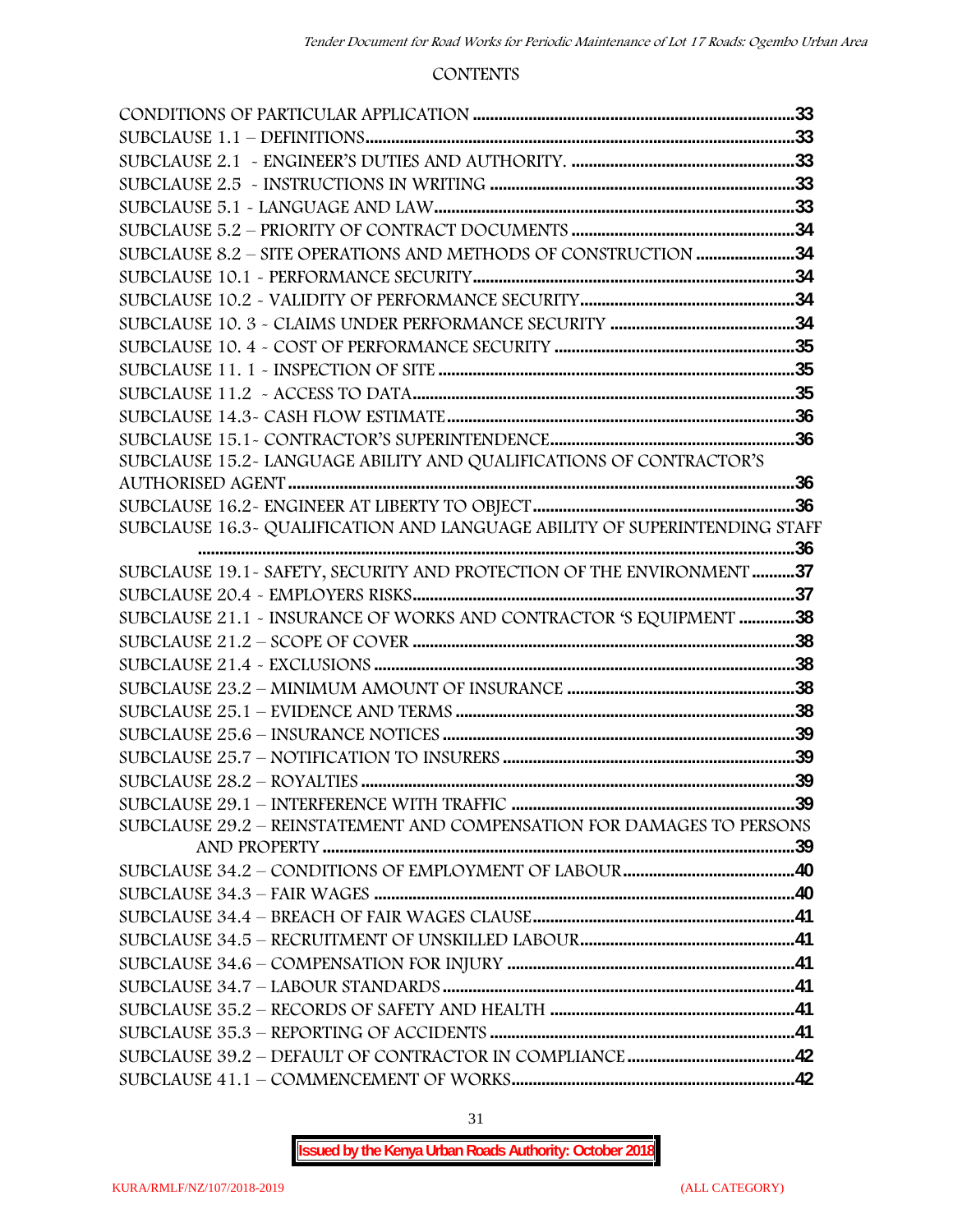| SUBCLAUSE 54.1 - CONTROCTOR'S EQUIPMENT, TEMPORARY WORKS AND MATERIALS |  |
|------------------------------------------------------------------------|--|
|                                                                        |  |
|                                                                        |  |
|                                                                        |  |
|                                                                        |  |
|                                                                        |  |
| SUBCLAUSE 60.3 - RETENTION MONEY AND PAYMENT OF RETENTION MONEY44      |  |
|                                                                        |  |
|                                                                        |  |
|                                                                        |  |
|                                                                        |  |
|                                                                        |  |
|                                                                        |  |
|                                                                        |  |
|                                                                        |  |
|                                                                        |  |
|                                                                        |  |
|                                                                        |  |
|                                                                        |  |
|                                                                        |  |
|                                                                        |  |
|                                                                        |  |
|                                                                        |  |
|                                                                        |  |
|                                                                        |  |
|                                                                        |  |
|                                                                        |  |
|                                                                        |  |
|                                                                        |  |
|                                                                        |  |
|                                                                        |  |
|                                                                        |  |
|                                                                        |  |
|                                                                        |  |
|                                                                        |  |

32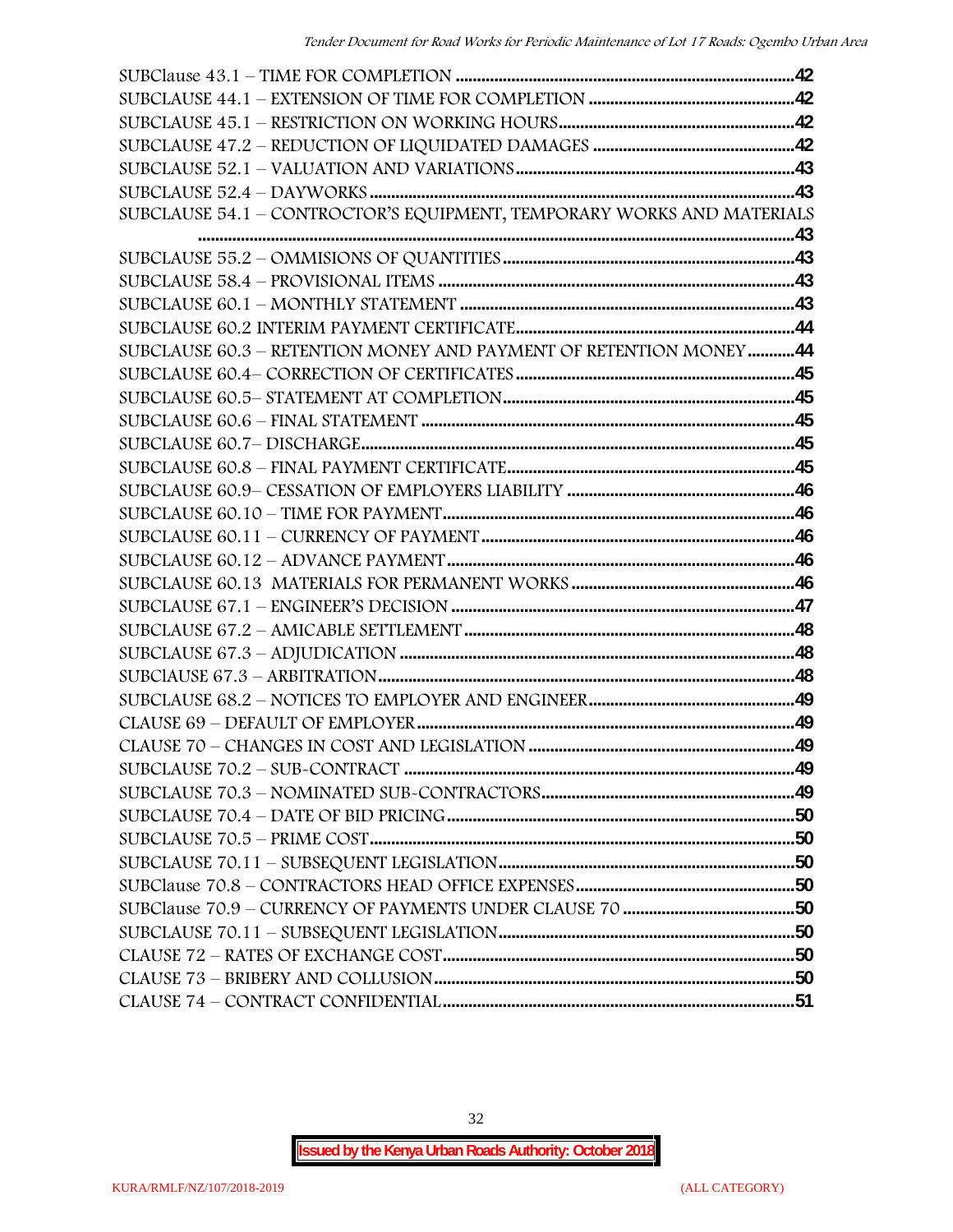#### CONDITIONS OF PARTICULAR APPLICATION

## SUBCLAUSE 1.1 – DEFINITIONS

Amend this sub-clause as follows:

(a) (i) The "Employer" is the Kenya Urban Roads Authority, represented by the Director General - Kenya Urban Roads Authority.

(ii) The "Engineer" is the Director (Road Asset and Corridor Management) - Kenya Urban Roads Authority.

.(b) (i) Insert in line 2 after the Bills Of Quantities", the following, "the rates entered by the Contractor (whether or not such rate be employed in computation of the Contract Price),"

Amend subparagraph (b) (v) of Sub-Clause 1.1 by adding the following words at the end: The word "BID" is synonymous with "bid" and the word "Appendix to BID" with "Appendix to Bid" and the word "BID documents" with "bidding documents".

Add the following at the end of this sub-clause:

(h) "Materials" means materials and other things intended to form or forming part of the Permanent Works.

(i) "Quantified site instructions" means Site instructions from the Engineer or his representative to the Contractor instructing him to carry out quantified works drawn from the contract to be carried out within a specified period.

## SUBCLAUSE 2.1 - ENGINEER'S DUTIES AND AUTHORITY.

With reference to Sub-Clause 2.1 (b), the following shall also apply: The Engineer shall obtain the specific approval of the Employer before taking any of the following actions specified in Part 1:

(a) Consenting to the subletting of any part of the works under Clause 4;

(b) Certifying additional cost determined under Clause 12;

(c) Determining an extension of time under Clause 44;

(d) Issuing a variation under Clause 51;

(e) Fixing rates or prices under Clause 52

## SUBCLAUSE 2.5 - INSTRUCTIONS IN WRITING

Add at the end of sub-clause 2.5 the following: "The site instructions shall be in the form of quantiffied site instructions and the contractor shall commence execution of the site instructions within three (3) days and complete within the completion period as stipulated in the instructions.

## SUBCLAUSE 5.1 - LANGUAGE AND LAW

The Contract document shall be drawn up in the ENGLISH LANGUAGE. Communication between the Contractor and the Engineer's Representative shall be in this given language.

The Laws applicable to this Contract shall be the Laws of the Republic of Kenya.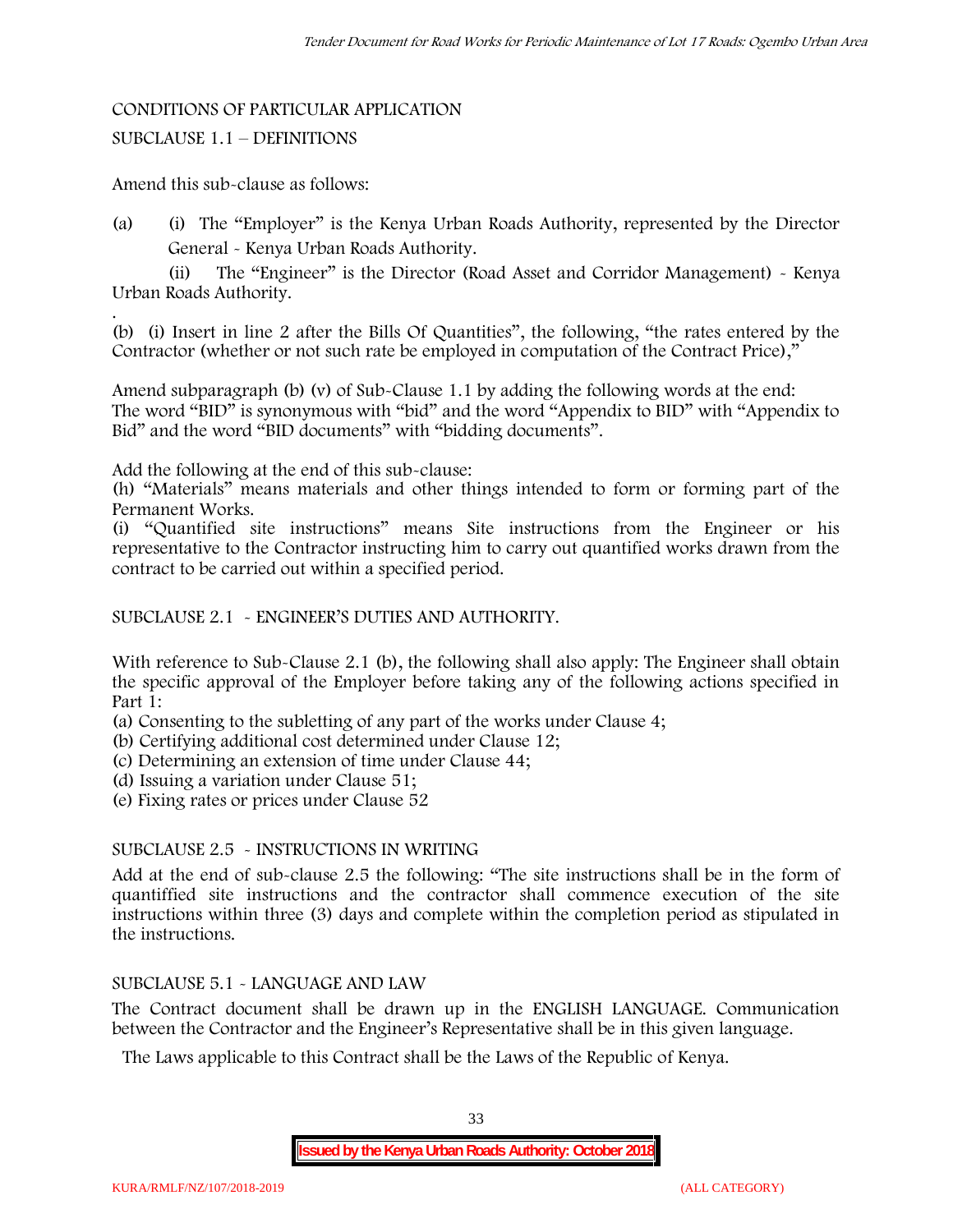#### SUBCLAUSE 5.2 – PRIORITY OF CONTRACT DOCUMENTS

Delete the documents listed 1-6 and substitute:

- (1) The Contract Agreement (if completed)
- (2) The Letter Of Acceptance;
- (3) The Bid and Appendix to Bid;
- (4) The Conditions of Contract Part II;
- (5) The Conditions of Contract Part I;
- (6) The Special Specifications;
- (7) The Standard Specification for Road and Bridge Construction, 1986;
- (8) The Drawings;
- (9) The priced Bills of Quantities
- (10) Other documents as listed in the Appendix to form of Bid

## SUBCLAUSE 8.2 – SITE OPERATIONS AND METHODS OF CONSTRUCTION

Add sub- clause 8.2(b) at the end as follows:

"The Contractor shall submit to the Engineer Works Methodology not later than 14 days from the date of award of the contract and general description of his proposed arrangements and methods for the execution of the Works. This shall include inter-alia temporary office, buildings, access roads, construction plant and its intended production output, working shift arrangements, labour strength, skilled and unskilled, and supervision arrangements, power supply arrangements, supply of materials including a materials utilisation programme, stone crushing, aggregate production and storage, cement handling, concrete mixing and handling, methods of excavation, dealing with water, testing methods and facilities."

## SUBCLAUSE 10.1 - PERFORMANCE SECURITY

Replace the text of Sub-clause 10.1 with the following:

"The Contractor shall provide security for his proper performance of the Contract within 28 days after receipt of the Letter of Acceptance. The Performance Security shall be in the form of a bank guarantee as stipulated by the Employer in the Appendix to Bid. The Performance Security shall be issued by a bank incorporated in Kenya. The Contractor shall notify the Engineer when providing the Performance Security to the Employer.

"Without limitation to the provisions of the preceding paragraph, whenever the Engineer determines an addition to the Contract Price as a result of a change in cost, the Contractor, at the Engineers written request, shall promptly increase the value of the Performance Security by an equal percentage.

SUBCLAUSE 10.2 - VALIDITY OF PERFORMANCE SECURITY

The Performance Security shall be valid until a date 28 days after the date of issue of the Defects Liability Certificate. The security shall be returned to the Contractor within 14 days of expiration.

SUBCLAUSE 10. 3 - CLAIMS UNDER PERFORMANCE SECURITY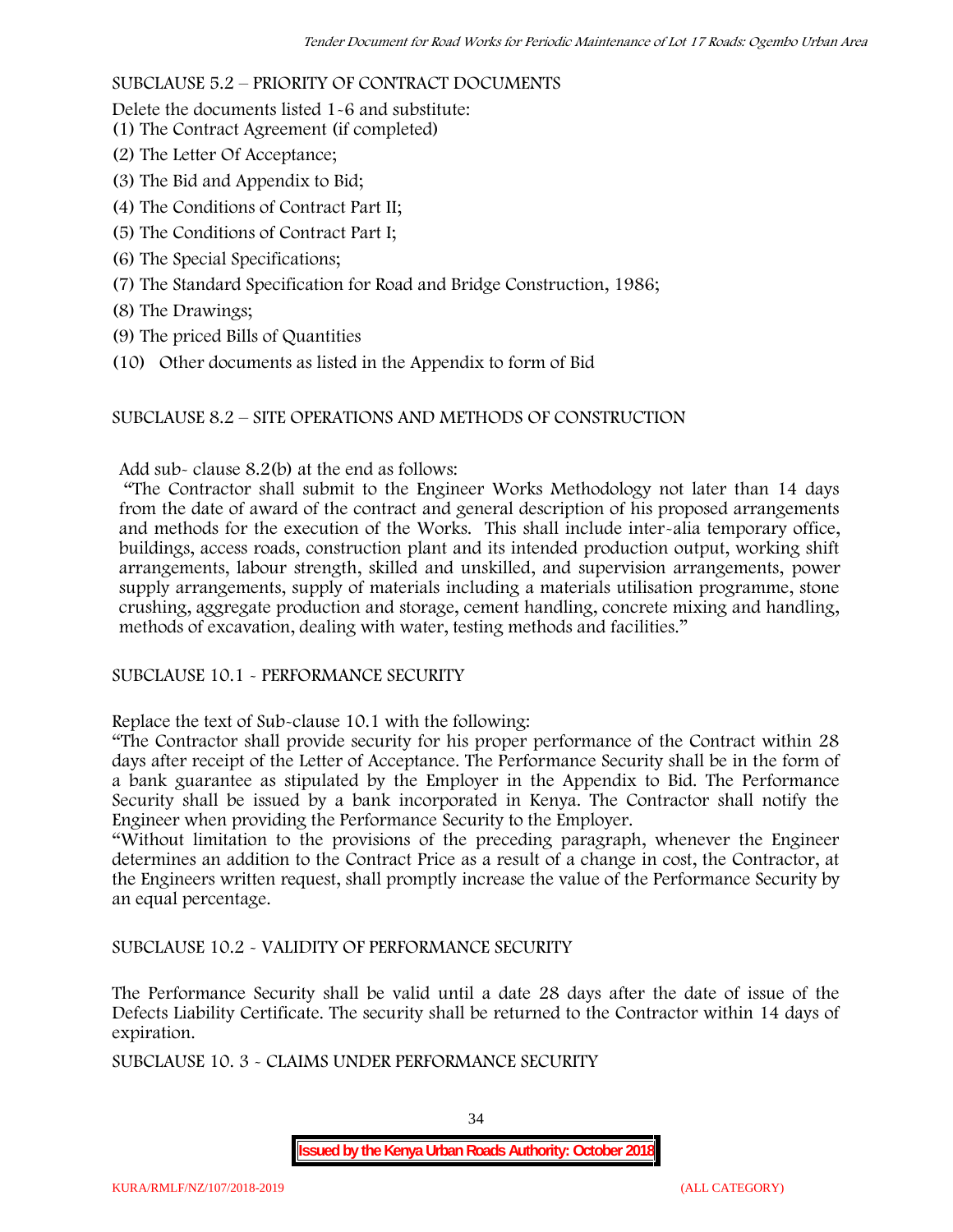Delete the entire sub-clause 10.3.

## SUBCLAUSE 10. 4 - COST OF PERFORMANCE SECURITY

The cost of complying with the requirements of this clause shall be borne by the Contractor.

#### SUBCLAUSE 11. 1 - INSPECTION OF SITE

#### In line 17 after "affect his Bid" add

"and the Contractor shall be deemed to have based his Bid on all the aforementioned"

Delete the last paragraph completely and replace with the following:

"The Employer in no way guarantees completeness nor accuracy of the soil, materials, subsurface and hydrological information made available to the Contractor at the time of Bidding or at any other time during the period of the Contract, and the Contractor shall be responsible for ascertaining for himself all information as aforesaid for the execution of works and his BID shall be deemed to have been priced accordingly.

#### SUBCLAUSE 11.2 - ACCESS TO DATA

Data made available by the Employer in accordance with Clause 11.1 shall be deemed to include data listed elsewhere in the Contract as open for inspection at the address stipulated in the Appendix to Bid.

#### SUBCLAUSE 14.1 PROGRAM TO BE SUBMITTED

The time within which the program shall be submitted shall be fourteen (14) days from the issuance of order to commence**.**

The programme shall be in the form of a Critical Path Method Network (CPM network) showing the order of procedure and description of the construction methods and arrangements by which he proposes to carry out the works. It should also be supplemented by a time – bar chart of the same programme.

The programme shall be coordinated with climatic, groundwater and other conditions to provide for the completion of the Works in the instruction and by the time specified. The programme shall be revised on demand by the Engineer or his representative.

During the execution of the works, the Contractor shall submit to the Engineer full and detailed particulars of any proposed amendments to the arrangements and methods submitted in accordance with the foregoing. If details of the Contractor's proposals for Temporary Works are required by the Engineer for his own information the Contractor shall submit such details within seven days of being requested to do so.

The various operations pertaining to the works shall be carried out in such a progressive sequence as will achieve a continuous and consecutive output of fully completed road works inclusive of all bridge works and culverts within the time limits specified in the Contract and the instructions. Generally the Contractor shall carry out works within the sections stated in the instructions.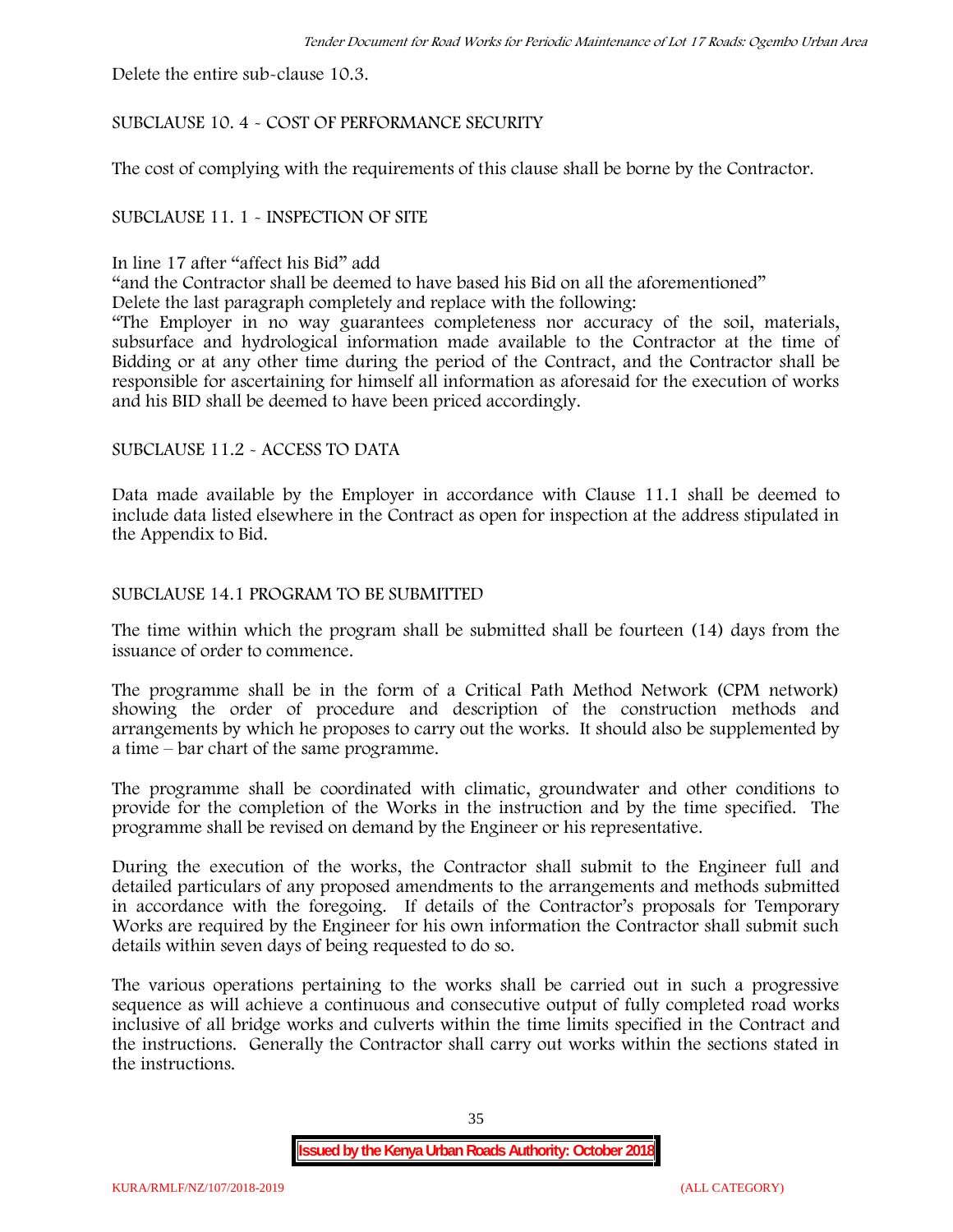The Contractor shall allow in his programme for the following 10 public holidays per calendar year in Kenya.

- New Years Day  $(1<sup>st</sup>$  January)
- Good Friday
- Easter Monday
- Labour day  $(1<sup>st</sup> May)$
- Madaraka Day (1<sup>st</sup> June)
- Idd Ul Fitr
- Mashujaa Day (20<sup>th</sup> October)
- Jamhuri day (12<sup>th</sup> December)
- $\bullet$  Christmas Day (25<sup>th</sup> December)
- Boxing day (26<sup>th</sup> December)

The Contractor should also allow per calendar year for a further 2 unspecified public holidays which may be announced by the Government of Kenya with no prior notification.

Add the following at the end of this sub-clause: -

The Employer shall have the right to withhold payment at any time if the contractor fails to submit the programme or revised programme due to his negligence, failure or omission.

# SUBCLAUSE 14.3- CASH FLOW ESTIMATE

The cash flow estimates shall be submitted together with the works programme.

# SUBCLAUSE 15.1- CONTRACTOR'S SUPERINTENDENCE

Add the following at the end of the first paragraph of sub-clause 15.1: "The Contractor shall, within seven (7) days of receipt of the Engineer's order to commence the works inform the Engineer in writing the name of the Contractor's Representative and the anticipated date of his/her arrival on site."

Add the following Sub-clause 15.2

# SUBCLAUSE 15.2- LANGUAGE ABILITY AND QUALIFICATIONS OF CONTRACTOR'S AUTHORISED AGENT

The Contractor's Agent or Representative on the site shall have as a minimum an ordinary diploma in civil Engineering or building construction or have equivalent status approved by the Engineer and shall be able to read and write English fluently.

The Contractor's Agent or Representative shall have at least 3 years related experience.

SUBCLAUSE 16.2- ENGINEER AT LIBERTY TO OBJECT

At the end of this Clause add

"by a competent substitute approved by the Engineer and at the Contractors own expense." Add the following Sub-Clauses 16.3 and 16.4:

SUBCLAUSE 16.3- QUALIFICATION AND LANGUAGE ABILITY OF SUPERINTENDING STAFF

36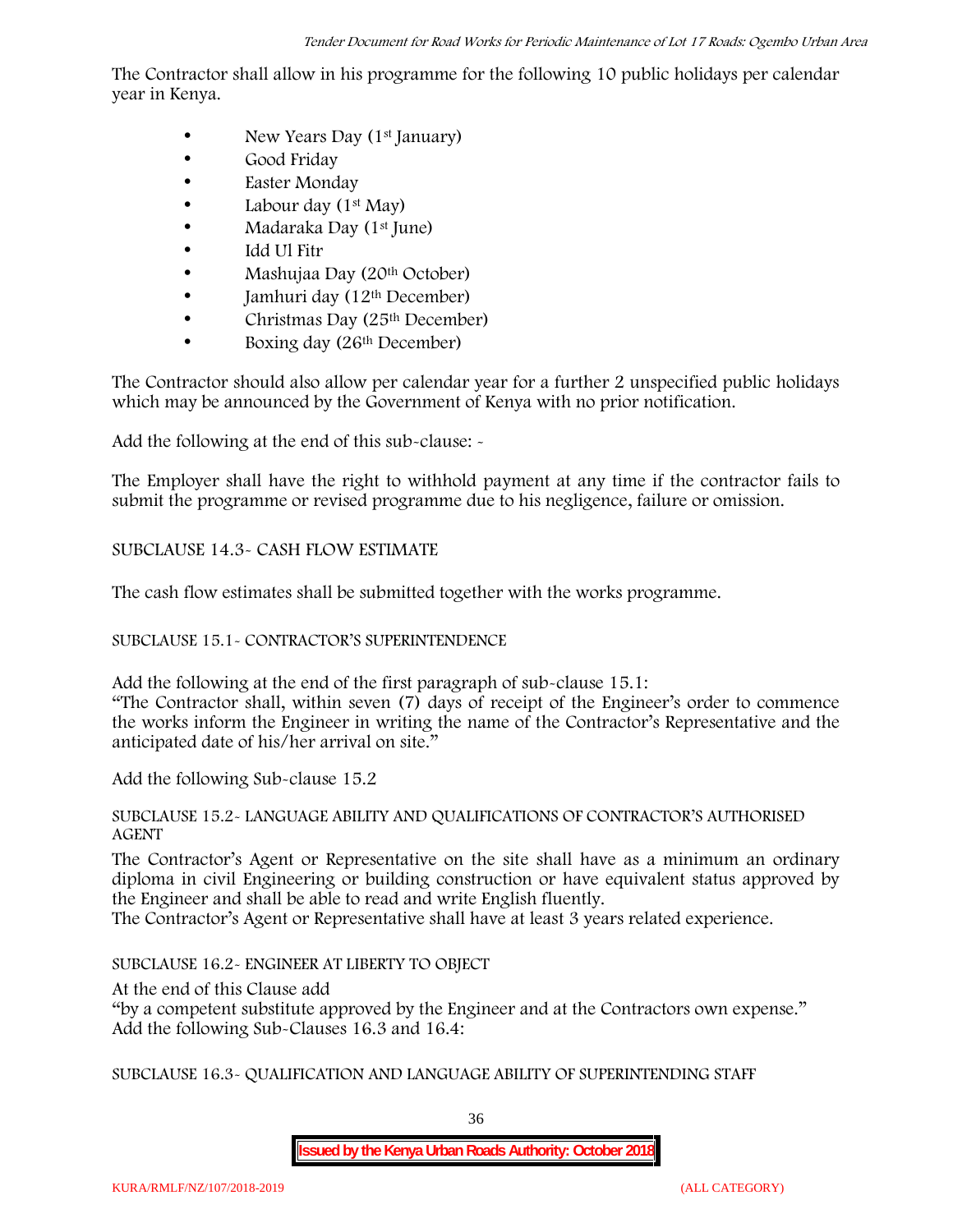The Contractor's superintending staff shall meet the following minimum qualifications: Should have a working knowledge of English or Kiswahili. Should any of the superintending staff not be able to meet this condition, the Contractor shall propose to the Engineer arrangements for provision of a sufficient number of interpreters of approved qualifications. The Engineer, at his discretion, may amend, approve or reject such arrangements or reject deployment of superintending staff not meeting the language requirements. The Engineer may at any time during the duration of the Contract amend any approved arrangements made for interpreters, which shall be implemented at the Contractors expense.

The key staff listed below must have academic qualifications from government-recognised institutions or equivalent institutions of the levels set out in Section 5, Part 6.

- Site Agent
- Site Engineer
- Site Surveyor
- Foremen

The key staff listed below must have minimum experience set out in Section 5, Part 6:

- Site Agent
- Site Engineer
- Site Surveyor
- Foremen

Qualifications as above shall be subject to verification and approval on site by the Engineer or his representative on site before commencement of the said works.

# SUBCLAUSE 19.1- SAFETY, SECURITY AND PROTECTION OF THE ENVIRONMENT

Add Sub-Clause-paragraph (d) of Sub-Clause 19 as follows:

Notwithstanding the Contractor's obligation under Sub-Clause-paragraph (a), (b) and 9(c) of Sub-Clause 19.1 of the Conditions Of Contract, the Contractor shall observe the following measures with a view to reducing or elimination adverse environmental effects by the site works:

- (i) All quarries and borrow pits shall be filled and landscaped to their original state after extraction of construction material
- (ii) Soil erosion due to surface runoff or water from culverts or other drainage structures should be avoided by putting in place proper erosion control measures that shall include, but are not limited to grassing and planting if trees
- (iii) Long traffic diversion roads shall be avoided so as to minimize the effect of dust on the surrounding environment. In any case all diversions shall be kept damp and dust free
- (iv) Spillage of oils, fuels and lubricants shall be avoided and if spilt, shall be collected and disposed off in such a way as not to adversely affect the environment
- (v) Rock blasting near settlement areas shall be properly coordinated with the relevant officers of the Government so as to minimize noise pollution and community interference.

# SUBCLAUSE 20.4 - EMPLOYERS RISKS

Delete Sub-Clause (h) and substitute with;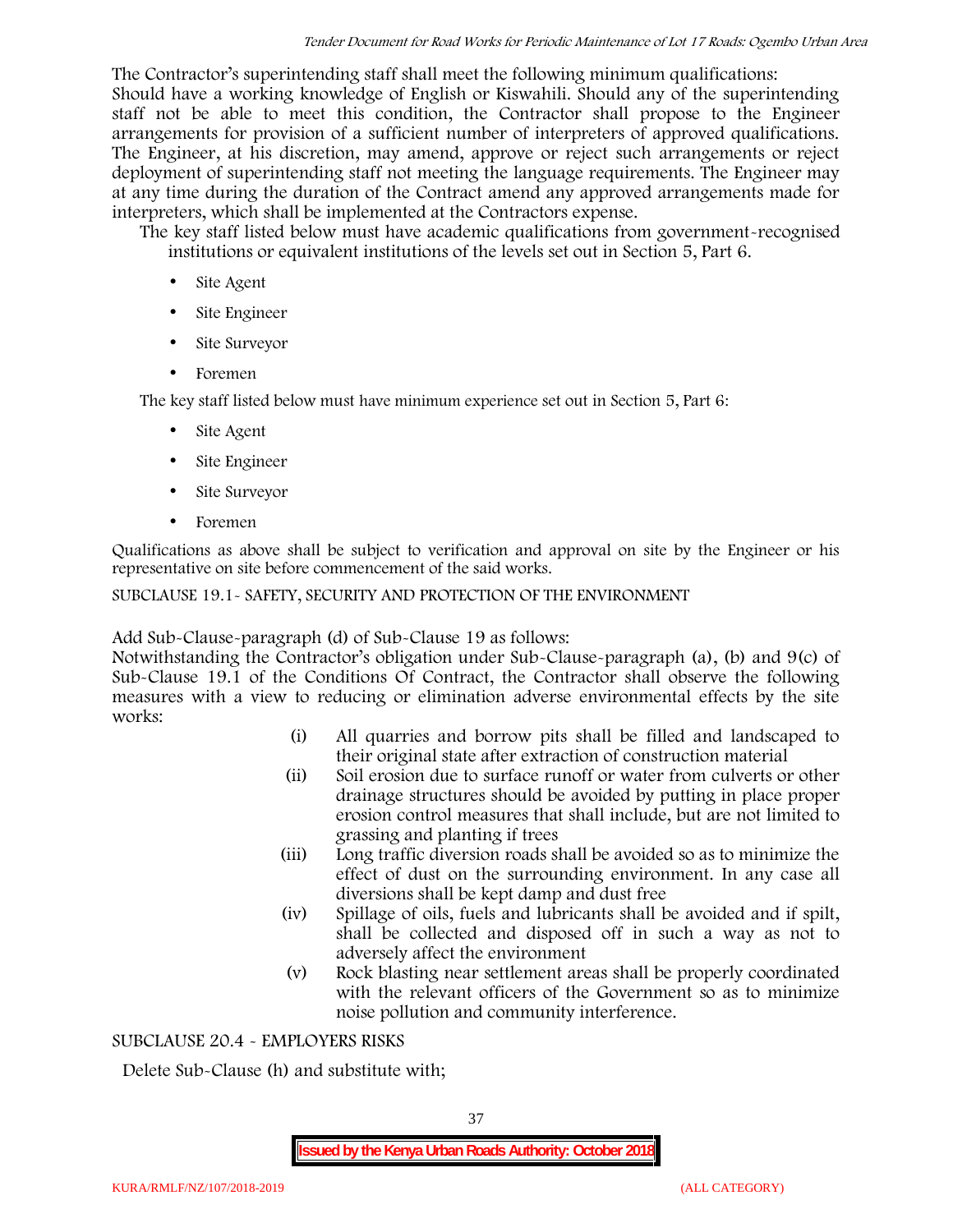- (h) any operation of the forces of nature (insofar as it occurs on site) which an experienced contractor:
	- (i) could not have reasonably foreseen, or
	- (ii) could reasonably have foreseen, but against which he could not reasonably have taken at least one of the following measures:
		- (A) prevent loss or damage to physical property from occurring by taking appropriate measures or
		- (B) insure against such loss or damage

SUBCLAUSE 21.1 - INSURANCE OF WORKS AND CONTRACTOR 'S EQUIPMENT

Add the following words at the end of Sub-paragraph (a) and immediately before the last word of Sub-paragraph (b) of Sub-Clause 21.1:

"It being understood that such insurance shall provide for compensation to be payable in the types and proportions of currencies required to rectify the loss or damage incurred"

Delete the first sentence of this Clause and replace with he following:

"prior to commencement of the Works the Contractor shall, without limiting his or the Employer's obligations and responsibilities under Clause 20, insure to the satisfaction of the Employer:"

SUBCLAUSE 21.2 – SCOPE OF COVER

Amend sub-paragraph (a) of Sub-Clause 21.2 as follows:

Delete words "from the start of work at the site" and substitute the words "from the first working day after the Commencement Date"

Add the following as Sub-Clause (c) under Sub-Clause-Clause 21.2

(c ) It shall be the responsibility of the Contractor to notify the insurance company of any change in the nature and extent of the Works and to ensure the adequacy of the insurance coverage at all times during the period of the Contract.

SUBCLAUSE 21.4 - EXCLUSIONS

Amend Sub-Clause 21.4 to read as follows:

"There shall be no obligation for the insurances in Sub-Clause 21.1 to include loss or damage caused by the risks listed under Sub-Clause 20.4 sub-paragraph (a) (i) to(iv) of the Conditions of Particular Application."

SUBCLAUSE 23.2 – MINIMUM AMOUNT OF INSURANCE

Add the following at the end of this Clause: "... with no limits to the number of occurrences".

SUBCLAUSE 25.1 – EVIDENCE AND TERMS

Amend Sub-Claus OF INSURANCE 25.1 as follows:

Insert the words "as soon as practicable after the respective insurances have been taken out but in any case" before the words "prior to the start of work at the site"

38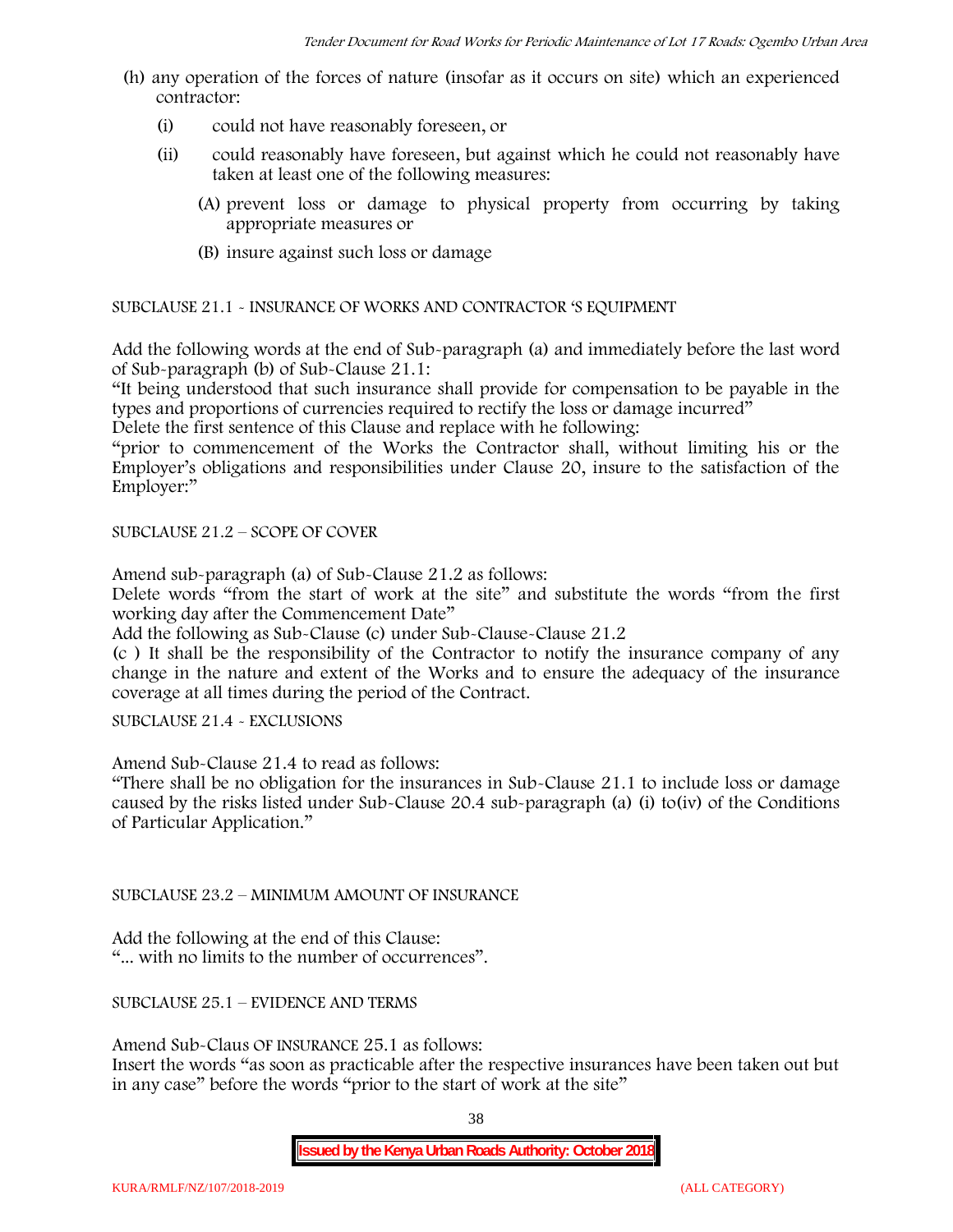Add the following Sub-Clauses 25.6, 25.7

#### SUBCLAUSE 25.6 – INSURANCE NOTICES

Each policy of insurance effected by the Contractor for purposes of the Contract shall include a provision to the effect that the Insurer shall have a duty to give notice in writing to the Contractor and Employer of the date when a premium becomes payable. This shall not be more than thirty (30) days before that date and the policy shall remain in force until thirty (30) days after the giving of such notice.

# SUBCLAUSE 25.7 – NOTIFICATION TO INSURERS

It shall be the responsibility of the Contractor to notify insurers under any of the insurance referred to in the preceding clauses 21, 23 and 24 on any matter or event, which by the terms of such insurance are required to be so notified. The Contractor shall indemnify and keep indemnified the Employer against all losses, claims, demands, proceedings, costs, charges and expenses whatsoever arising out of or in consequence of any default by the Contractor in complying with the requirements of this Sub-Clause whether as a result of avoidance of such insurance or otherwise.

#### SUBCLAUSE 28.2 – ROYALTIES

Add at the end of this Sub-Clause the following sentence:

"The Contractor shall also be liable for all payments or compensation if any that are levied in connection with the dumping of part or all of any such material."

# SUBCLAUSE 29.1 – INTERFERENCE WITH TRAFFIC

Supplement Sub-Clause 29.1 by adding the following sentence at the end:

"The Contractor will be permitted to use existing public roads for access to the site. The Contractor shall pay vehicle license tax and road maintenance duty in accordance with relevant regulations and shall obtain any necessary permits or licenses from relevant authorities for transporting his equipment."

Add the following subclause 29.2:

#### SUBCLAUSE 29.2 – REINSTATEMENT AND COMPENSATION FOR DAMAGES TO PERSONS AND PROPERTY

The Contractor shall reinstate all properties whether public or private which are damaged in consequence of the construction and, maintenance of the works to a condition as specified and at least equal to that prevailing before his first entry on them.

If in the opinion of the Engineer the Contractor shall have failed to take reasonable and prompt action to discharge his obligations in the matter of reinstatement, the Engineer will inform the Contractor in writing of his opinion, in which circumstances the Employer reserves the right to employ others to do the necessary work of reinstatement and to deduct the cost thereof from any money due or which shall become due to the Contractor.

The Contractor shall refer to the Employer without delay all claims which may be considered to fall within the provisions of Clause 22.1.

Add the following Sub-Clause 34.2 to 34.8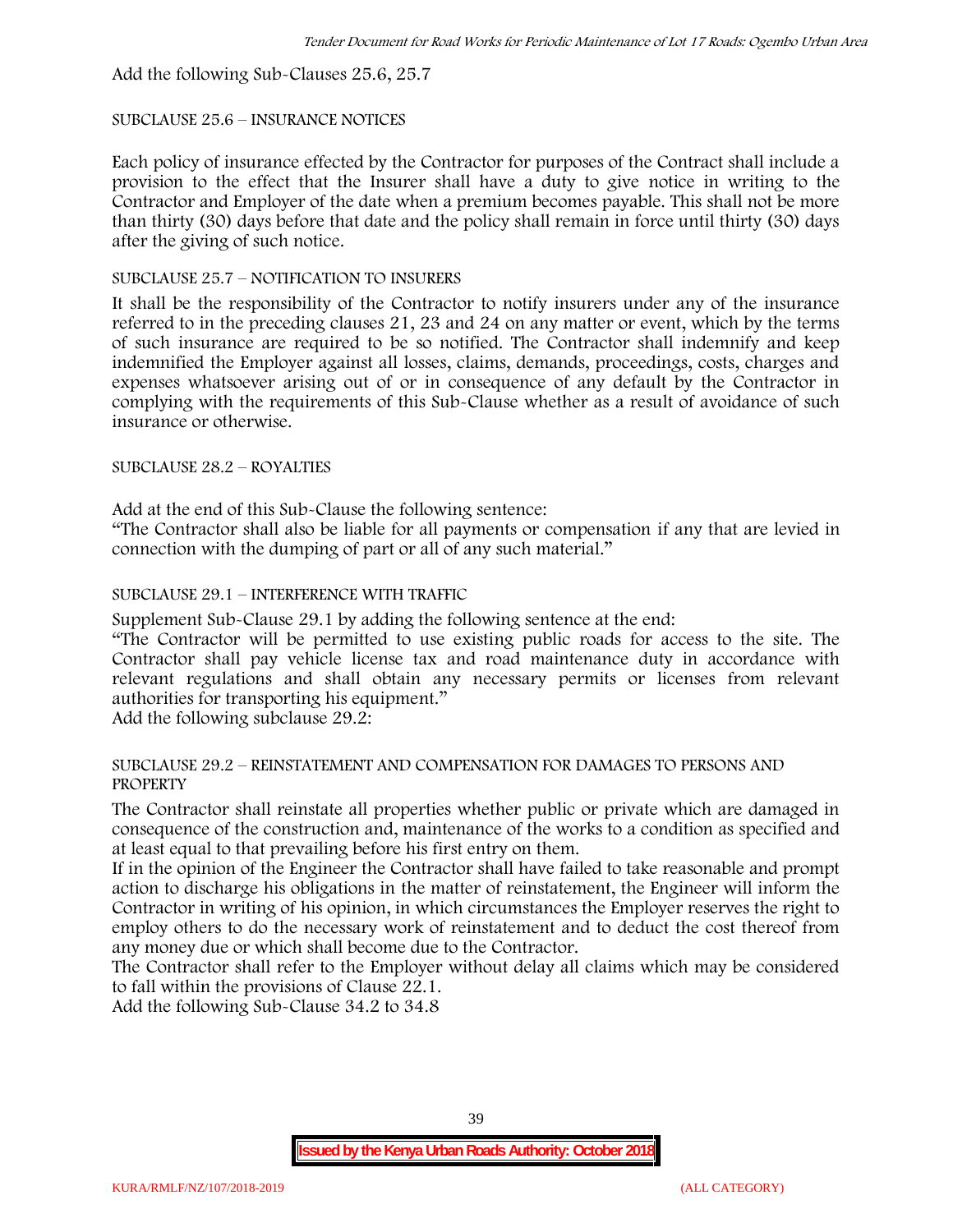# SUBCLAUSE 34.2 – CONDITIONS OF EMPLOYMENT OF LABOUR

The Contractor shall be responsible for making all arrangements for and shall bear all costs relating to recruitment, obtaining of all necessary visas, permits or other official permission for movements of staff and labour.

#### SUBCLAUSE 34.3 – FAIR WAGES

The Contractor shall, in respect of all persons employed anywhere by him in the execution of the Contract, and further in respect of all persons employed by him otherwise than in the execution of the Contract in every factory, Workshop or place occupied or used by him for the execution of the Contract, observe and fulfil the following conditions:

- (a) The Contractor shall pay rates of wages, observe hours of labour and provide conditions of labour, housing, amenities and facilities not less favourable than those required by the latest Regulation of Wages (Building and Construction Industry) Order as of the time of bid submission, and subsequent amendments thereto, or in any wage scales, hours of work or conditions agreed by the Ministry of Labour or other Government Department in consultation with the appropriate wage fixing authority and generally recognized by other employees in the district whose general circumstances in the trade or industry in which the Contractor is engaged are similar.
- (b) In the absence of any rates of wages, hours or conditions of labour so established the Contractor shall pay rates of wages and observe hours and conditions of labour which are not less favourable than the general level of wages, hours and conditions observed by other Employers whose general circumstances in the trade or industry in which the Contractor is engaged are similar.
- (c) Where the absence of established rates of wages, hours and conditions of labour or the dissimilarity of the general circumstances in the trade of industry in which the Contractor is engaged prevent the Contractor from observing rates of wages, hours and conditions of labour ascertained under sub-paragraph (a) and (b) above the Contractor in fixing the rates of wages, hours and conditions of labour of his employees shall be guided by the advice of the Labour Department.
- (d) The Contractor shall recognize the freedom of his employees to be members of trade unions.
- (e) The Contractor shall maintain records in English of the time worked by, and the wages paid to, his employees. The Contractor shall furnish to the Engineer or Employer, if called upon to do so, such particulars of the rates, wages and conditions of labour as the Employer or Engineer may direct.
- (f) The Contractor shall at all times during the continuance of the contract display, for the information of his employees in every factory, workshop or place occupied or used by him for the execution of the Contract, a copy of this clause together with a notice setting out the general rates of wages, hours and conditions of labour of his employees.
- (g) The Contractor shall be responsible for the observance of this clause by sub-Contractors employed in the execution of the works.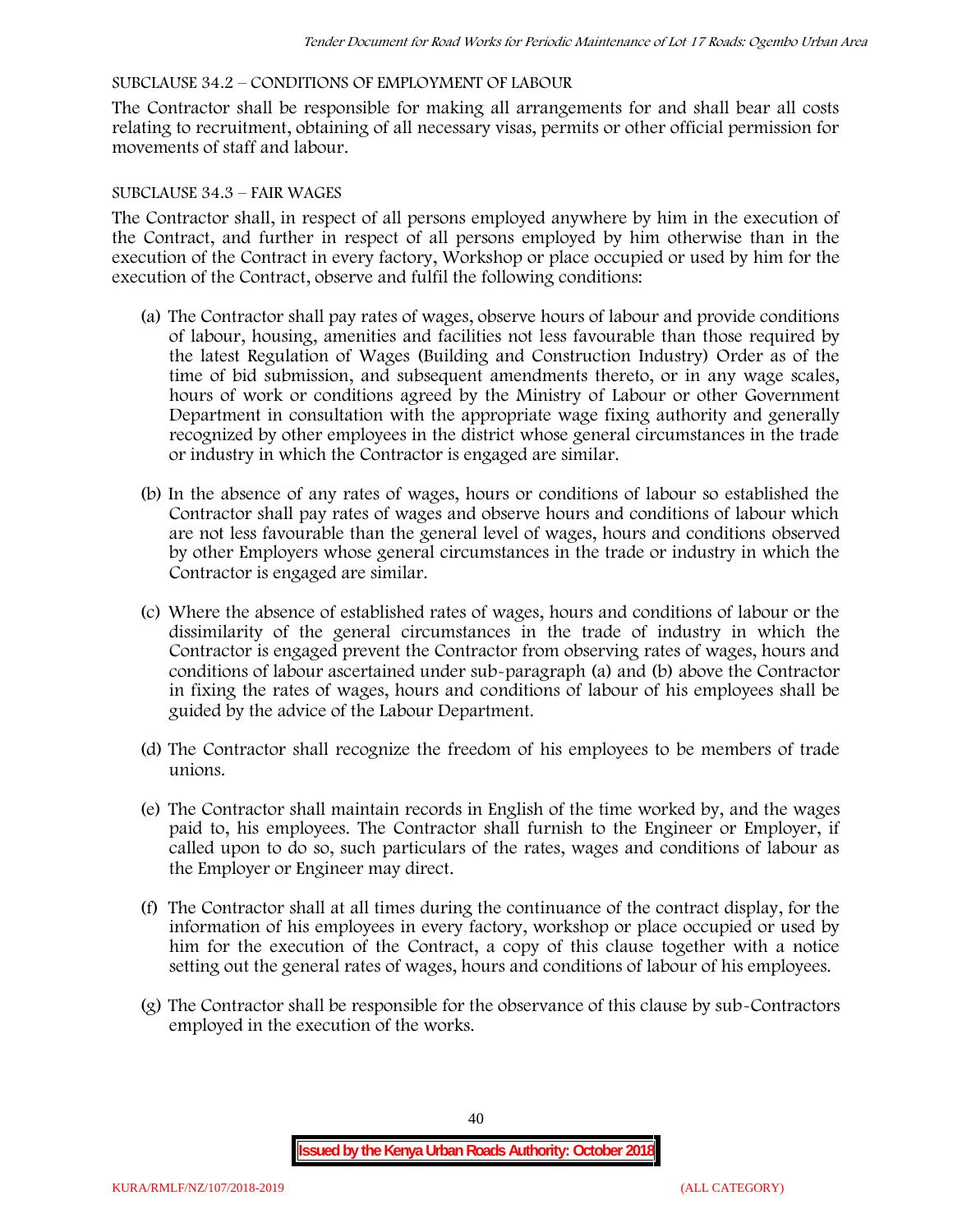#### SUBCLAUSE 34.4 – BREACH OF FAIR WAGES CLAUSE

Any Contractor or Sub-Contractor who is found to be in breach of Fair Wages Clause shall cease to be approved as a Contractor or Sub-Contractor for such period as the Permanent Secretary for the Ministry of Roads may determine.

Should a claim be made to the Employer alleging the Contractor's default in payment of Fair Wages of any workman employed on the Contract and if proof thereof satisfactory to the Employer is furnished by the Labour Authority, the Employer may, failing payment by the Contractor, pay the claims out of any monies due or which may become due to the Contractor under the Contract.

#### SUBCLAUSE 34.5 – RECRUITMENT OF UNSKILLED LABOUR

Any additional unskilled labour which is required by the Contractor for the works and which is not in his employment at the time of the acceptance of the BID shall be recruited by the Contractor from the Labour Exchange or Exchange or Exchanges nearest to the site or sites of the work.

#### SUBCLAUSE 34.6 – COMPENSATION FOR INJURY

The Contractor shall in accordance with the Workmen's Compensation Act of the Laws of Kenya and any other regulations in force from time to time pay compensation for loss or damage suffered in consequence of any accident or injury or disease resulting from his work to any workman or other person in the employment of the Contractor or any Subcontractor.

#### SUBCLAUSE 34.7 – LABOUR STANDARDS

(a) the Contractor shall comply with the existing local labour laws, regulations and labour standards

(b) the Contractor shall formulate and enforce an adequate safety program with respect to all work under his contract, whether performed by the Contractor or subcontractor. The Contractor has assurance from the Employer of cooperation where the implementation of these safety measures requires joint cooperation.

(c) Upon written request of the Employer the Contractor shall remove or replace any of his employees employed under this Contract.

Add the following Sub-Clause 35.2 and 35.3.

# SUBCLAUSE 35.2 – RECORDS OF SAFETY AND HEALTH

The Contractor shall maintain such records and make such reports concerning safety, health and welfare of persons and damage to property as the Engineer may from time to time prescribe.

# SUBCLAUSE 35.3 – REPORTING OF ACCIDENTS

The Contractor shall report to the Engineer details of any accident as soon as possible after its occurrence. In the case of any fatality or serious accident, the Contractor shall, in addition, notify the Engineer immediately by the quickest available means. The Contractor shall also notify the relevant authority whenever the Laws of Kenya require such a report.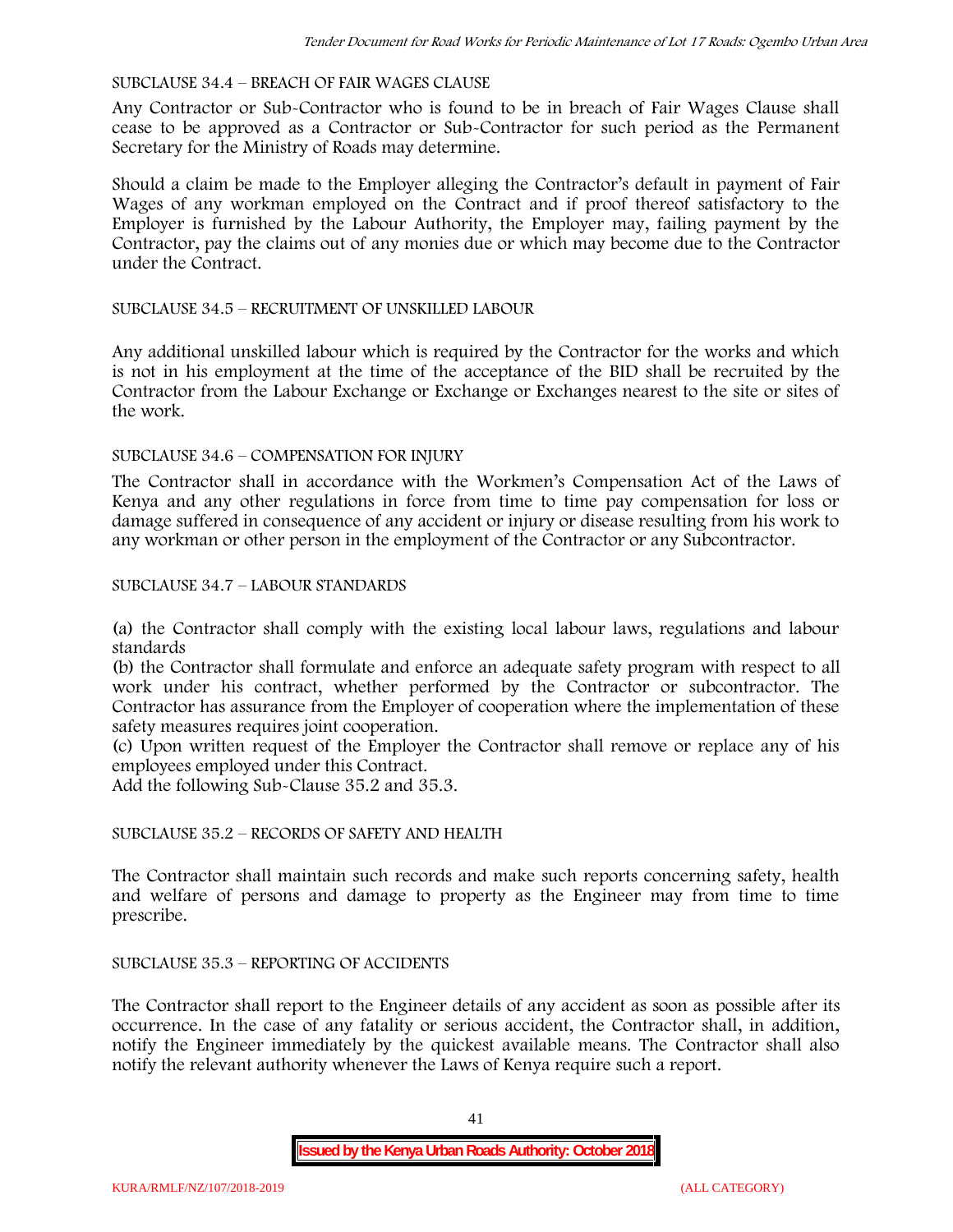SUBCLAUSE 39.2 – DEFAULT OF CONTRACTOR IN COMPLIANCE

Add at the end of Sub-Clause 39.2 the following: "Where the contractor has no pending payments with the employer and the retention funds are less than the value of works to be carried out by the employer, the employer shall apply funds as per clause 10.3". The contract shall then stand determined clause 63 notwithstanding.

# SUBCLAUSE 41.1 – COMMENCEMENT OF WORKS

Amend Sub-Clause 41.1 as follows:

Delete the words "as soon as is reasonably possible" in the first sentence and replace with "within the period stated in the Appendix to Bid".

For the purposes of this clause the quantified site instructions shall be treated as the works and delay in commencement in the instructed works shall constitute breach of contract that will lead to institution of remedies under clause 63 of these conditions.

# SUBCLAUSE 43.1 – TIME FOR COMPLETION

Amend Sub-Clause 43.1 as follows:

Delete the words "within the time" to "such extended time" and substitute "by the date or dates stated or implied in Clause 14 of these Conditions of Particular Application.

SUBCLAUSE 44.1 – EXTENSION OF TIME FOR COMPLETION

Add at the end of Sub-Clause 44.1 the following:

"Neither rains falling within the rainy seasons as occurs in Kenya nor floods caused by such rains shall be deemed exceptional weather conditions such as may fairly entitle the Contractor to an extension of time for the completion of the work."

#### SUBCLAUSE 45.1 – RESTRICTION ON WORKING HOURS

Add at the end of Sub-Clause 45.1 the following:

"If the Contractor requests permission to work by night as well as by day, then if the Engineer shall grant such permission the Contractor shall not be entitled to any additional payments for so doing. All such work at night shall be carried out without unreasonable noise or other disturbance and the Contractor shall indemnify the Employer from and against any liability for damages on account of noise or other disturbance created while or in carrying out night work and from and against all claims, demands, proceedings, costs, charges and expenses whatsoever in regard or in relation to such liability.

"In addition, the Contractor will be required to provide, for any work carried out at night or recognized days of rest, adequate lighting and other facilities so that the work is carried out safely and properly.

"In the event of the Engineer granting permission to the Contractor to work double or rotary shifts or on Sundays, the Contractor shall be required to meet any additional costs to the Employer in the administration and supervision of the Contract arising from the granting of this permission."

SUBCLAUSE 47.2 – REDUCTION OF LIQUIDATED DAMAGES

Add the following paragraphs at the end of this Sub-Clause: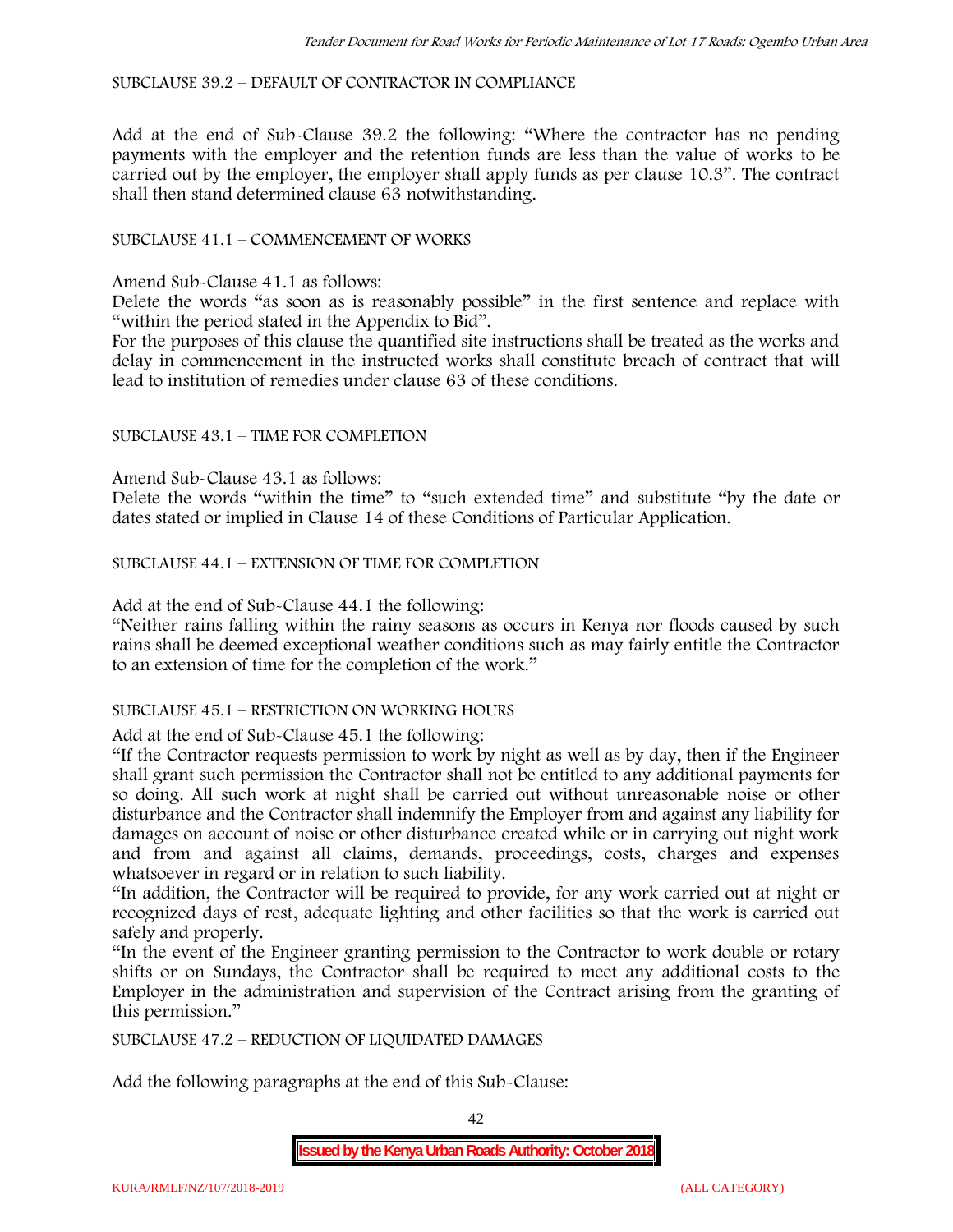"There shall be no reduction in the amount of liquidated damages in the event that a part or a section of the Works within the Contract is certified as completed before the whole of the Works comprising that Contract.

The Employer shall pay no bonus for early completion of the Works to the Contractor.

SUBCLAUSE 52.1 – VALUATION AND VARIATIONS

Add new Clause 52.2(c )

No change in the unit rates or prices quoted shall be considered for items included in the schedule of Dayworks rates, or Provisional Sums and items, or for any item in the BOQ.

SUBCLAUSE 52.4 – DAYWORKS

Add the following at the end of Sub-Clause 52.4:

The work so ordered shall immediately become part of the works under the contract. The Contractor shall, as soon as practicable after receiving the Dayworks order from the Engineer undertake the necessary steps for due execution such work. Prior to commencement of any work to be done on a Dayworks basis, the Contractor shall give an advance notice to the Engineer stating the exact time of such commencement.

# SUBCLAUSE 54.1 – CONTROCTOR'S EQUIPMENT, TEMPORARY WORKS AND MATERIALS

: Exclusive use for the works

Amend Sub-Clause 54.1 as follows: Line 5: add "written" between "the" and "consent". Delete Sub-Clauses 54.2 and 54.5.

SUBCLAUSE 55.2 – OMMISIONS OF QUANTITIES

Items of Works described in the Bills of Quantities for which no rate or price has been entered in the Contract shall be considered as included in other rates and prices in the Contract and will not be paid for separately by the Employer.

Add the following Sub-Clause 58:

Add the words "or Engineer's representative" where the word "Engineer" appears in clause 58.

SUBCLAUSE 58.4 – PROVISIONAL ITEMS

Provisional items shall be read as Provisional Sums and shall be operated as such in accordance with Sub-Clauses 58.1 to 58.3.

Clause 60 of the General Conditions is deleted and substituted with the following:-

# SUBCLAUSE 60.1 – MONTHLY STATEMENT

The Contractor shall submit a statement to the Engineer at the end of each month, in a tabulated form approved by the Engineer, showing the amounts to which the Contractor considers himself to be entitled. The statement shall include the following items, as applicable;

- the value of the Permanent Work executed up to the end of previous month

43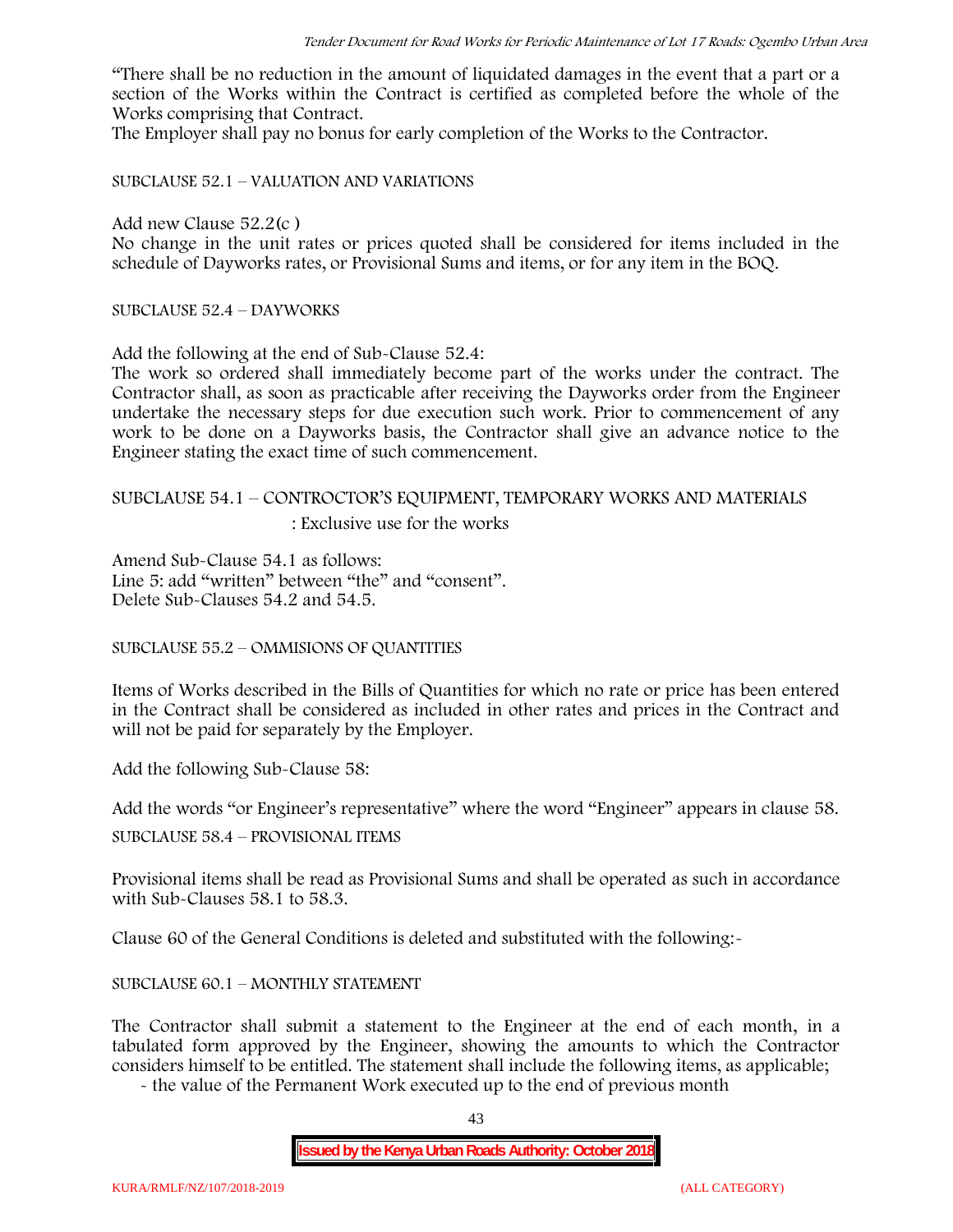- such amount as the Engineer may consider fair and reasonable for any Temporary Works for which separate amounts are provided in the Bill of Quantities

- any amount to be withheld under retention provisions of Sub-clause 60.3
- any other sum to which the Contractor may be entitled under the Contract

If the Engineer disagrees with or cannot verify any part of the statement, the Contractor shall submit such further information as the Engineer may reasonably require and shall make such changes and corrections in the statement as may be directed by the Engineer. In cases where there is difference in opinion as to the value of any item, the Engineer's view shall prevail.

#### SUBCLAUSE 60.2 INTERIM PAYMENT CERTIFICATE

The Contractor shall forward to the Engineer an Interim Payment Certificate based on the statement as corrected above and, should it be necessary in the Engineers opinion, shall promptly make any further amendments and corrections to the Interim Payment Certificate.

The Engineer shall not unreasonably withhold certifying an Interim Payment Certificate and in case of likely delay in establishing the value of an item, such item may be set aside and the remainder certified for payment.

Within 14 days after receipt of the Interim Payment Certificate and subject to the Contractor having made such further amendments and corrections as the Engineer may require, the Engineer will forward to the Employer the certified Interim Payment Certificate.

Provided that the Engineer shall not be bound to certify any payment under this Clause if the net amount thereof, after all retentions and deductions, would be less than the minimum amount of Interim Payment Certificate's stated in the Appendix to Form of Bid. However in such a case, the uncertified amount will be added to the next interim payment, and the cumulative unpaid certified amount will be compared to the minimum amount of interim payment.

SUBCLAUSE 60.3 – RETENTION MONEY AND PAYMENT OF RETENTION MONEY

A retention amounting to the percentage stipulated in the Appendix to Bid shall be made by the Engineer in the first and following Interim Payment Certificates until the amount retained shall reach the "Limit of Retention Money" named in the Appendix to Form of BID.

Upon the issue of the Taking-Over Certificate, with respect to the whole of the works one half of the retention money shall become due and shall be paid to the Contractor when the Engineer shall certify in writing that the last section of the whole works has been substantially completed.

Upon expiration of the Defects Liability Period for the works, the other half of the Retention Money shall be certified by the Engineer for payment to the Contractor.

Provided that in the event of different Defects Liability Periods being applicable to different Sections of the Permanent Works pursuant to Clause 48, the expression "expiration of the Defects Liability Period "shall, for the purpose of this sub-clause, be deemed to mean the expiration of the latest of such periods.

Provided also that if at such time, there remain to be executed by the Contractor any work instructed, pursuant to Clause 49 and 50, in respect of the works, the Engineer shall be entitled to withhold certification until completion of any such work or so much of the balance of the Retention money as shall in the opinion of the Engineer, represents the cost of the remaining work to be executed.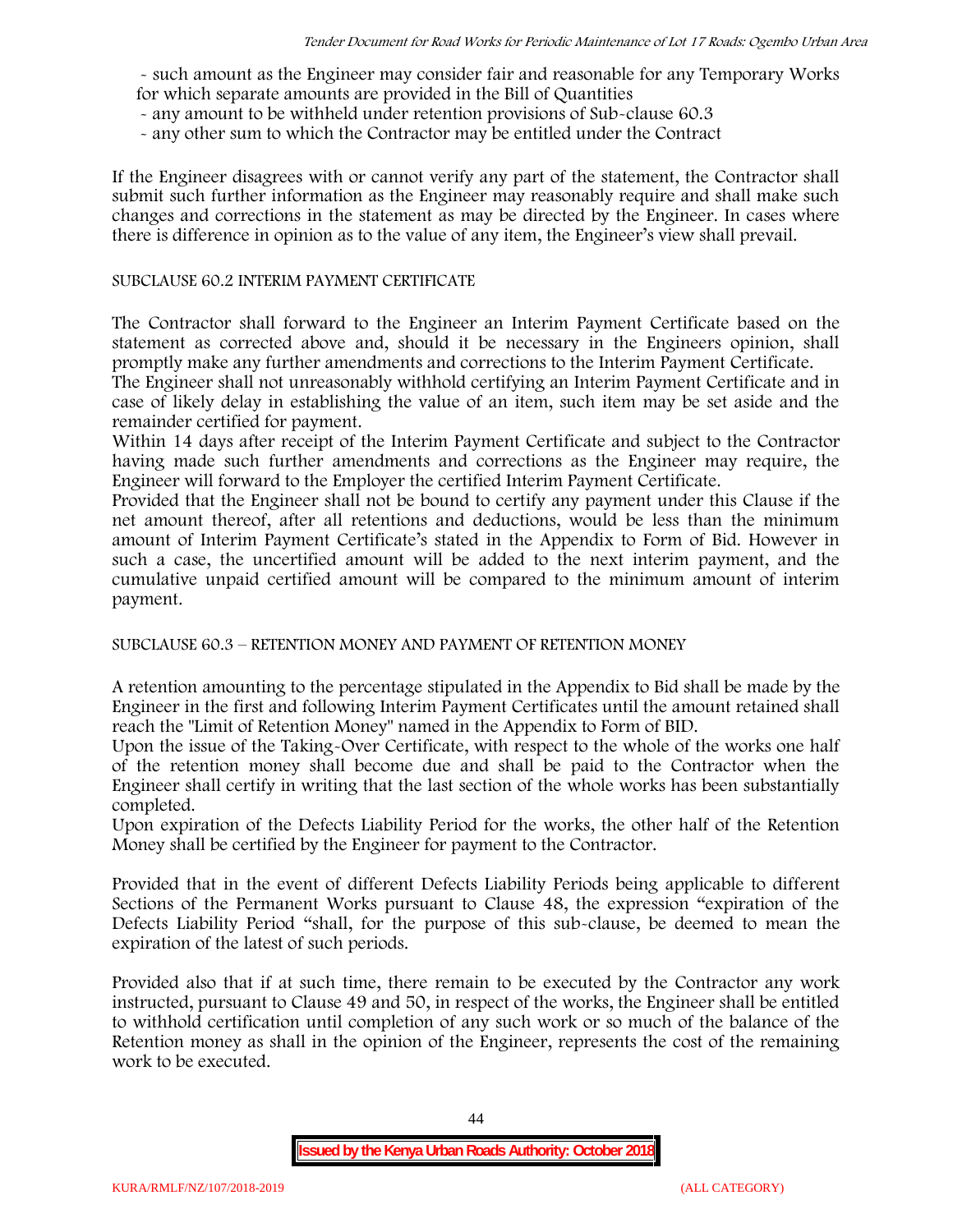#### SUBCLAUSE 60.4– CORRECTION OF CERTIFICATES

The Engineer may in any Interim Payment Certificate make any correction or modification to any previous Interim Payment Certificate signed by him and shall have authority, if any work is not being carried out to his satisfaction to omit or reduce the value of such work in any Interim Payment Certificate.

# SUBCLAUSE 60.5– STATEMENT AT COMPLETION

Not later than 84 days after the issue of the Taking-Over Certificate in respect of the whole of the works, the Contractor shall submit to the Engineer a statement at completion showing in detail, in a form approved by the Engineer;

The final value of all work done in accordance with the Contract up to the date stated in such Taking-Over Certificate.

Any further sums which the Contractor considers to be due; and

An estimate of amounts that the Contractor considers will become due to him under the Contract.

Estimate amounts shall be shown separately in the Statement at Completion. The Contractor shall amend and correct the Statement as directed by the Engineer and submit a Certificate at Completion to be processed as in Sub-Clause 60.2.

# SUBCLAUSE 60.6 – FINAL STATEMENT

Not later than 56 days after the issue of the Defects Liability Certificate pursuant to Sub-Clause 62.1, the Contractor shall submit to the Engineer for consideration a draft final statement with supporting documents showing in detail, in the form approved by the Engineer; The final value of all work done in accordance with the Contract;

Any further sums which the Contractor considers to be due to him.

If the Engineer disagrees with or cannot verify any part of the draft final statement, the Contractor shall submit such further information as the Engineer may reasonable require and shall make such changes in the draft as may be required.

SUBCLAUSE 60.7– DISCHARGE

Upon submission of the Final Statement, the Contractor shall give to the Employer, with a copy to the Engineer, a written discharge confirming that the total of the Final statement represents full and final settlement of all monies due to the Contractor arising out of or in respect of the Contract. Provided that such discharge shall become effective only after payment under the Final Payment Certificate issued pursuant to Sub-Clause 60.8 has been made and the Performance Security referred to in Sub-Clause 10.1 has been returned to the Contractor.

# SUBCLAUSE 60.8 – FINAL PAYMENT CERTIFICATE

Upon acceptance of the Final Statement as given in Sub-Clause 60.6, the Engineer shall prepare a Final Payment Certificate which shall be delivered to the Contractor's authorized agent or representative for his signature. The Final Payment Certificate shall state:

The final value of all work done in accordance with the Contract;

45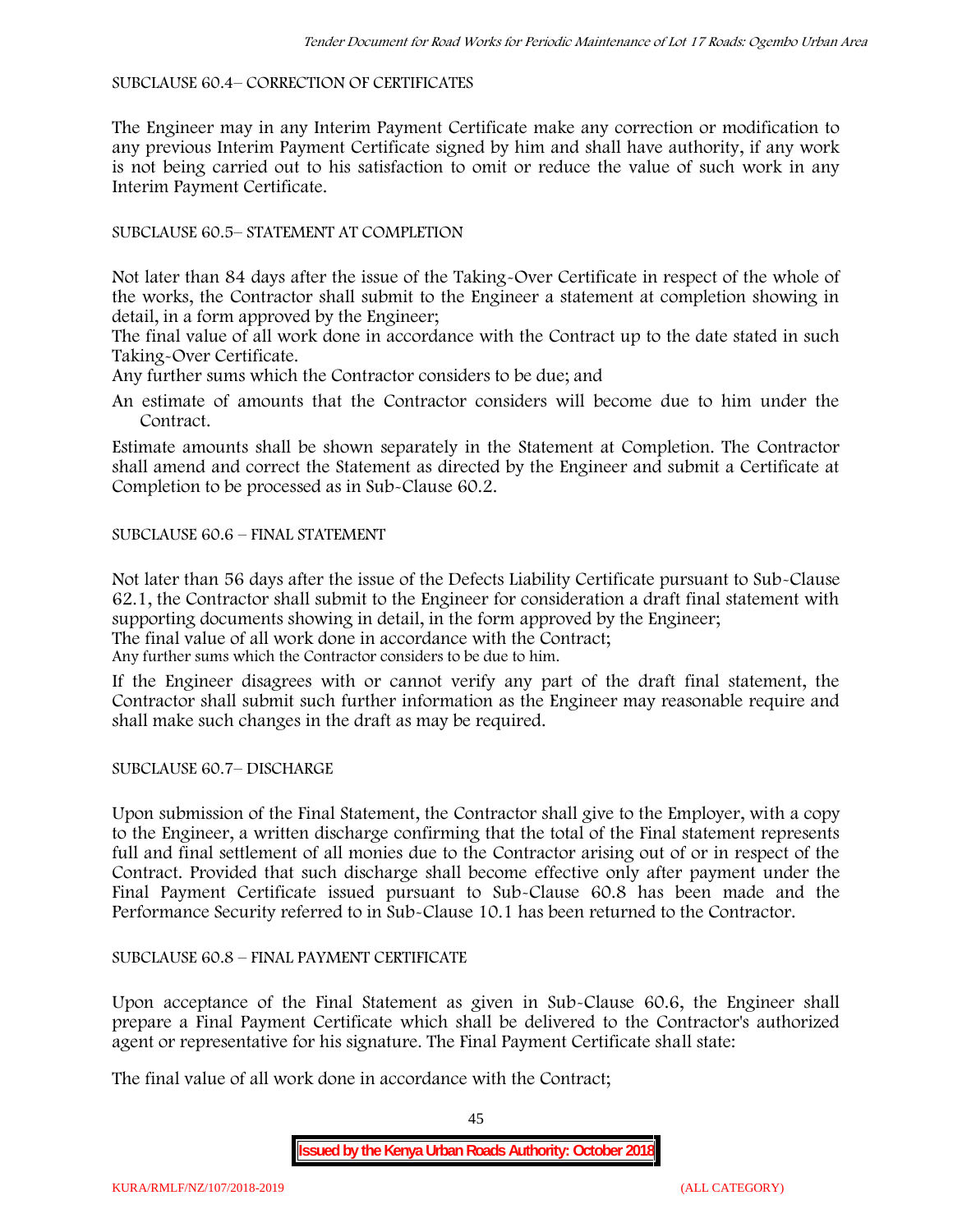After giving credit to the Employer for all amounts previously paid by the Employer, the balance, if any, due from the Employer to the Contractor or the Contractor to the Employer.

Final Certificate shall be issued for any sum due to the Contractor even if such is less than the sum named in the Appendix to the Form of BID.

# SUBCLAUSE 60.9– CESSATION OF EMPLOYERS LIABILITY

unless the Contractor notifies the Engineer of his objection to the Final Certificate within fourteen days of delivery thereof he shall be deemed to have agreed that he accepts the total Contract Price as set out in the Final Certificate as full settlement for all Work Done under the Contract including any variations and omissions thereof but excluding any variations and claims previously made in writing.

# SUBCLAUSE 60.10 – TIME FOR PAYMENT

The amount due to the Contractor under any Interim Payment Certificate or Final Payment Certificate issued pursuant to this Clause or to any other term of the Contract, shall, subject to Clause 47, be paid by the Employer to the Contractor as follows:

- (i) In the case of Interim Payment Certificate, within the time stated in the Appendix to Form of Bid, after the Engineer has signed the Interim Payment Certificate.
- (i) In the case of the Final Payment Certificate pursuant to Sub clause 60.8, within the time stated in the Appendix to Form Of Bid, after the Engineer has signed the Final Payment Certificate.
- (ii) In the event of the failure of the Employer to make payment within the times stated, the Employer shall make payment to the Contractor of simple interest at a rate equal to two percentage points above the averaged Base Lending Rate of three leading banks namely Kenya Commercial Bank, Standard Chartered Bank and Barclays Bank for the time being or as shall be the case from the time to time obtained from the Central Bank of Kenya. The provisions of this Sub clause are without prejudice to the Contractor's entitlements under Clause 69 or otherwise.

SUBCLAUSE 60.11 – CURRENCY OF PAYMENT

The Contract Price shall be designated in Kenyan Currency.

All work performed by the Contractor under the Contract shall be valued in Kenya Shillings using the rates and prices entered in the Bills of Quantities together with such other increases to the Contract Price, except for variation of price payments in accordance with Clause 70.1.

SUBCLAUSE 60.12 – ADVANCE PAYMENT

Advance payment shall not be offered in this Contract.

SUBCLAUSE 60.13 MATERIALS FOR PERMANENT WORKS

With respect to materials brought by the Contractor to the site for incorporation into the permanent works, the Contractor shall,

-Receive a credit in the month in which these materials are brought to site,

-Be charged a debit in the month in which these materials are incorporated in the permanent works.

46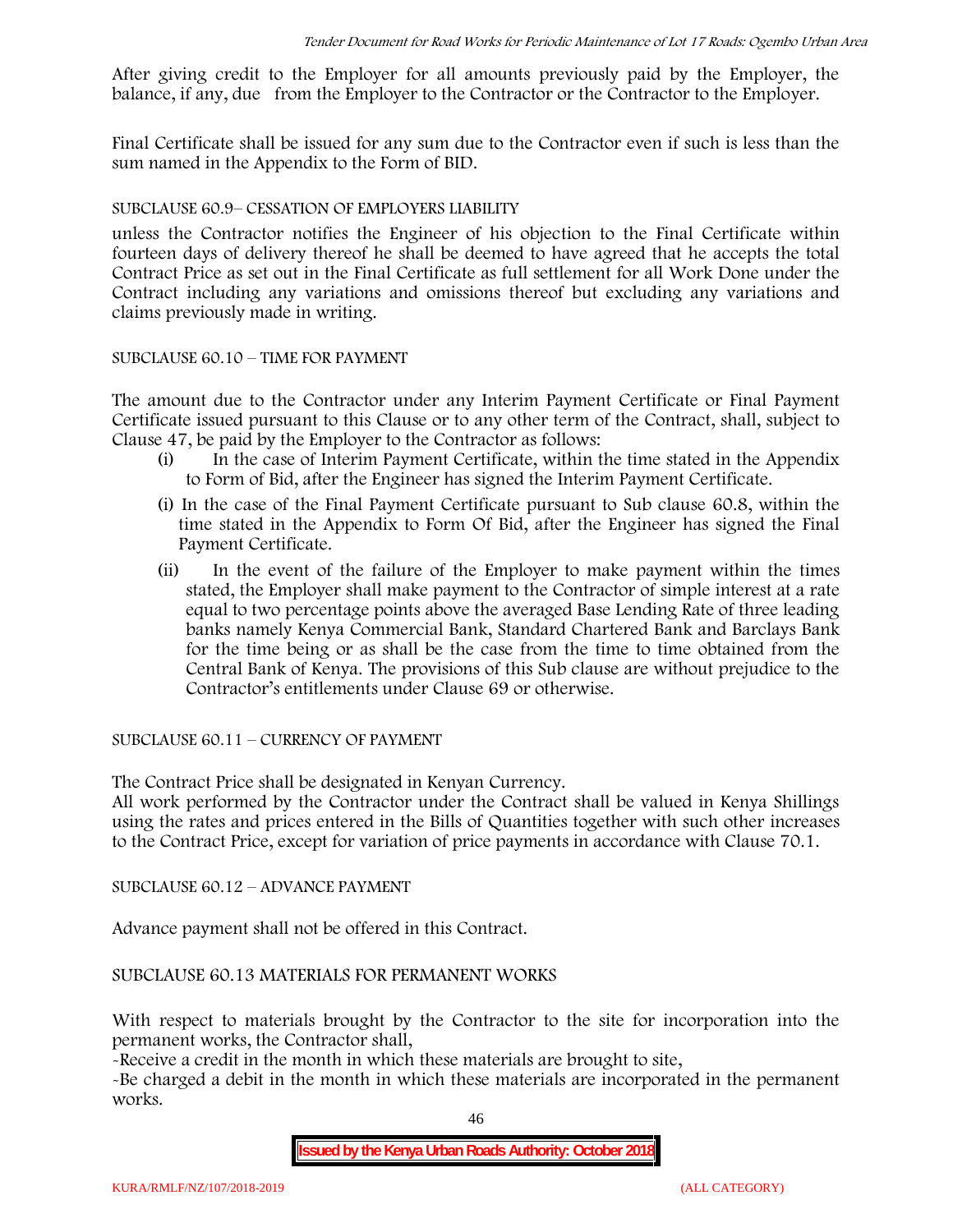Both such credit and debit to be determined by the Engineer in accordance with the following provisions.

No credit shall be given unless the following conditions shall have been met to the Engineers satisfaction

- The materials are in accordance with the specifications for the works;
- The materials have been delivered to site and are properly stored and protected against loss, damage or deterioration;
- The Contractors record of the requirements, orders receipts and use of materials are kept in a form approved by the Engineer, and such records are available for inspection by the Engineer;
- The Contractor has submitted a statement of his cost of acquiring and delivering the materials and plant to the Site, together with such documents as may be required for the purpose of evidencing such cost;
- The materials are to be used within a reasonable time.
- The amount to be credited to the Contractor shall not be more than 75% of the Contractor's reasonable cost of the materials delivered to site, as determined by the Engineer after review of the documents listed in subparagraphs (a) (iv) above;
- The amount to be debited to the Contractor for any materials incorporated into the works shall be equivalent to the credit previously granted to the Contractor for such materials pursuant to Clause (b) above as determined by the Engineer.

SUBCLAUSE 63.1 – DEFAULT OF THE CONTRACTOR

# SUBCLAUSE 67.1 – ENGINEER'S DECISION

Delete the entire Sub clause 67.1 and add the following;

"If a dispute of any kind whatsoever arises between the Employer and the Contractor in any connection with, or arising out of, the Contract or the execution of the works, whether during the execution of the works or after their completion and whether before or after repudiation or other termination of the Contract including any dispute as to any opinion, instruction, determination, certificate or valuation of the Engineer, the matter in dispute shall, in the first place, be referred in writing to the Engineer, with a copy to the other party. Such reference shall state it is made pursuant to this clause. No later than 28 (twenty eight) day after the day on which he received such reference the Engineer shall give notice of his decision to the Employer and the Contractor. Such decision shall state it is made pursuant to this clause.

Unless the Contract has already been repudiated or terminated, the Contractor shall, in every case, continue to proceed with the works with all due diligence and the Contractor and the Employer shall give effect forthwith to every such decision of the Engineer unless and until the same shall be revised, as hereinafter provided, in an Amicable Settlement, Adjudicator's or Arbitrator's award.

If either the Employer or the Contractor be dissatisfied with the any decision of the Engineer, or if the Engineer fails to give notice of his decision on or before the 28th (twenty eighth) after the day on which he received the reference, then either the Employer or the Contractor may, on or before the 28th (twenty eighth) day after the day the day on which he received notice of such decision, or on or before the 28th (twenty eighth) day after the day the day on which the

**Issued by the Kenya Urban Roads Authority: October 2018**

47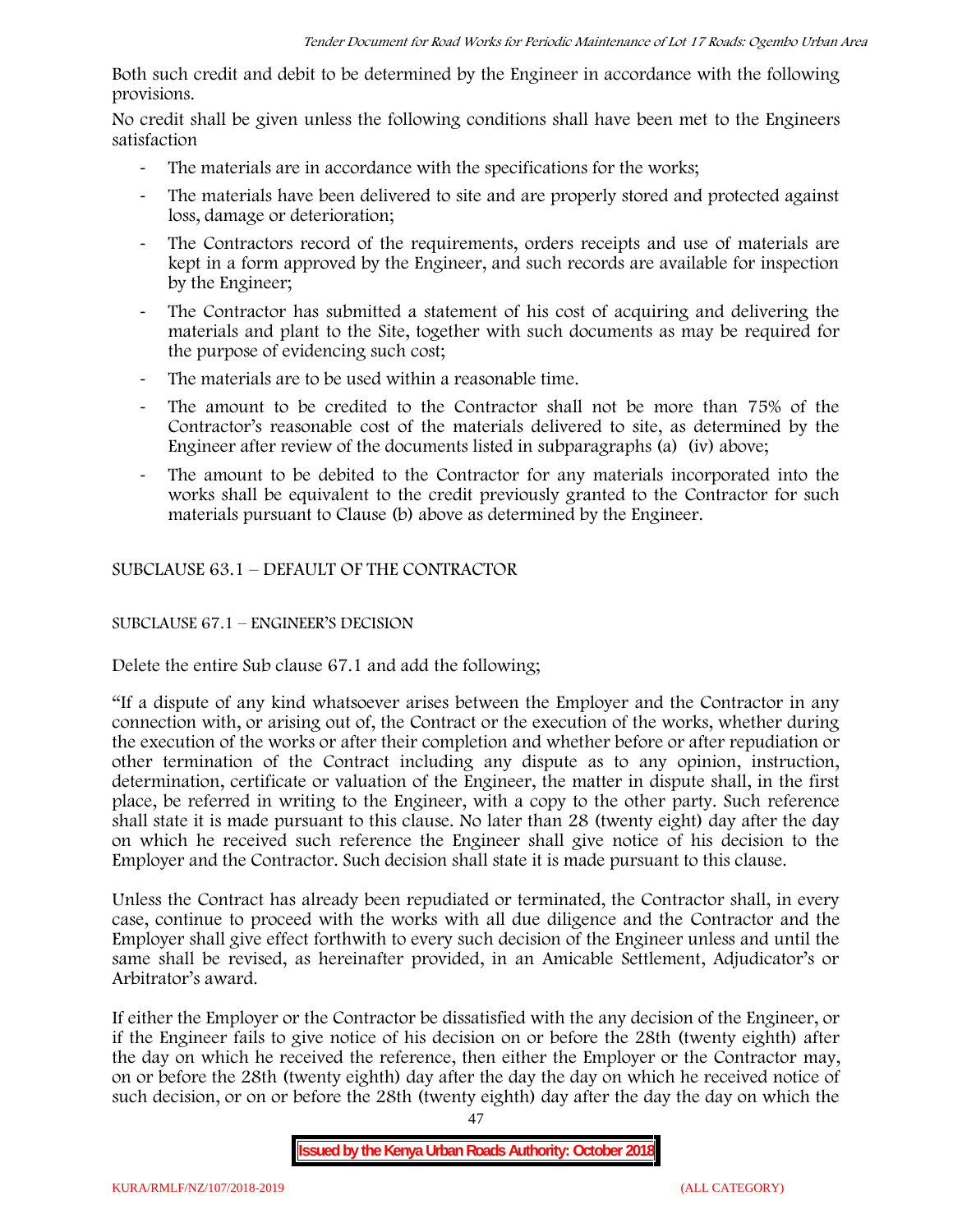said period of 28 days expired, as the case may be, give notice to the other party, with a copy for information to the Engineer, of his intention to commence Adjudication, as hereinafter provided, as to the matter in dispute. Such notice shall establish the entitlement of the party giving the same to commence Adjudication, as hereinafter provided, as to such dispute; no adjudication in respect thereof may be commenced unless such notice is given.

If the Engineer has given notice of his decision as to a matter in dispute to the Employer and the Contractor and no notice of intention to commence adjudication as to such dispute has been given by either the Employer or the Contractor on or before the twenty eighth day after the day on which the parties received notice as to such decision from the Engineer, the said decision shall become final and binding upon the Employer and the Contractor. "

SUBCLAUSE 67.2 – AMICABLE SETTLEMENT

Delete the entire subclause 67.2 and add the following;

"Where notice to of intention to commence adjudication as to a dispute has been in accordance with subclause 67.1, the parties shall attempt to settle such dispute in amicably before the commencement of Adjudication; provided that, unless the parties otherwise agree, Adjudication may be commenced on or after the 14th (fourteenth) day after the day on which notice of intention to commence adjudication of such dispute was given, even if an attempt at amicable settlement thereto has been made."

SUBCLAUSE 67.3 – ADJUDICATION

Delete the entire subclause 67.3 and add the following;

"The Adjudicator shall be appointed by the Chartered Institute of Arbitrators (Kenya) unless the appointment is agreed by the parties within 7 (seven) days of the notice to adjudication.

The adjudication process shall be conducted according to the Laws of Kenya and the Rules of the Chartered Institute of Arbitrators (Kenya)."

SUBCLAUSE 67.3 – ARBITRATION

Delete the entire subclause 67.3 and add the following;

"Any dispute in respect of which:

The decision, if any, of the Adjudicator has not become final and binding pursuant to subclause 67.1, and Amicable settlement has not been reached within the period stated in subclause 67.2,

shall be finally settled, under the Laws of Kenya and the Arbitration Rules of the Chartered Institute of Arbitrators (Kenya Branch) by one or more arbitrators appointed by the Chartered Institute of Arbitrators (Kenya Branch).

Neither party shall be limited in the in the proceedings before such arbitrator/s to the evidence or arguments put before the Adjudicator for the purpose of obtaining his said decision pursuant to subclause 67.1.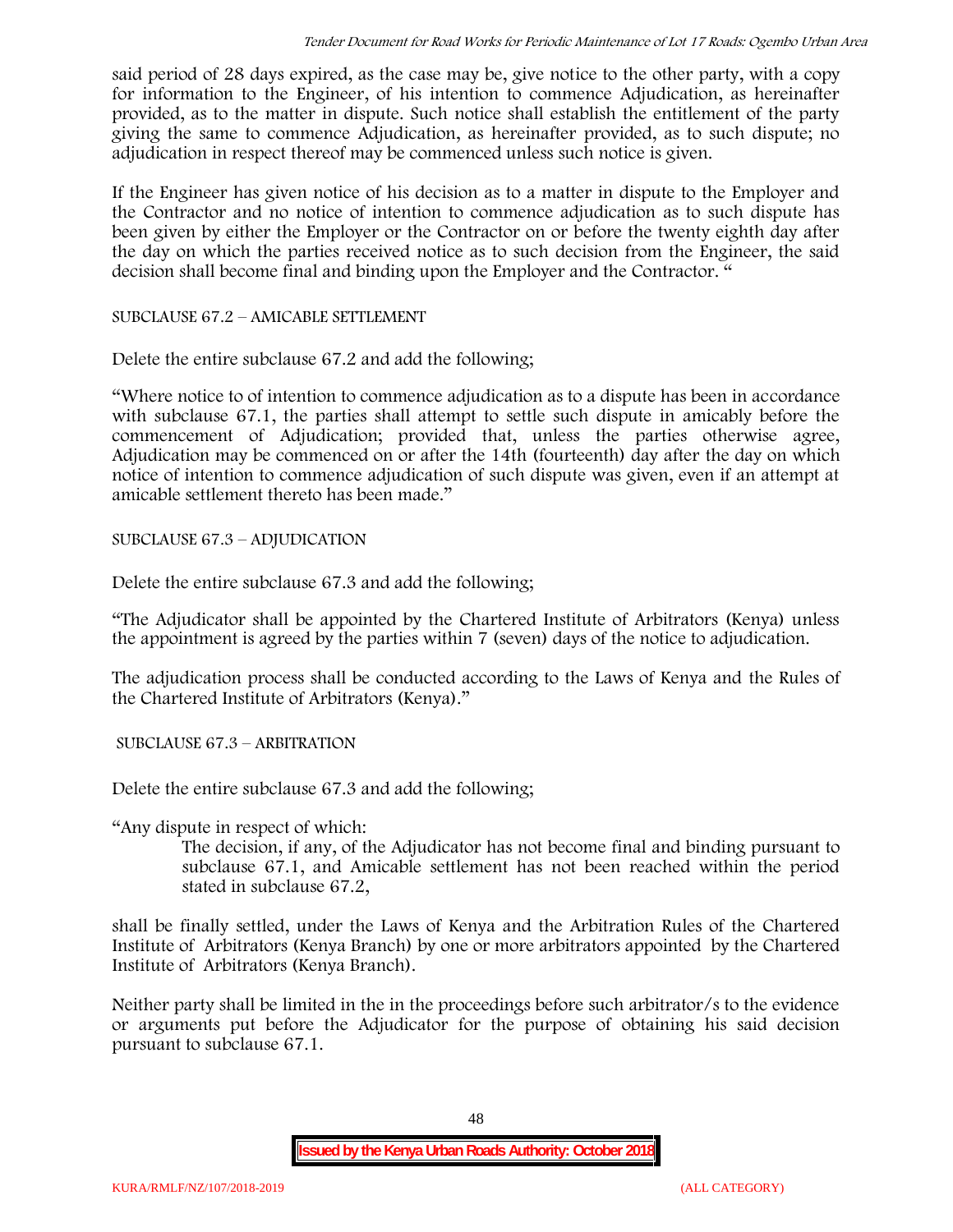Arbitration may be commenced prior to or after completion of the works, provided that the obligations of the Employer, the Engineer and the Contractor shall not be altered by reason of the arbitration being conducted during the progress of the works.

SUBCLAUSE 68.2 – NOTICES TO EMPLOYER AND ENGINEER

Delete in Sub-Clause 68.2 the words "nominated for that purpose in Part II of these conditions".

- a. The Employer's address is: The Director General, Kenya Urban Roads Authority (KURA), P.O. Box 41727 - 00100 **NAIROBI**
- b. The Engineer's address is: Director (Road Asset and Corridor Management), Kenya Urban Roads Authority (KURA), P.O. Box 41727 - 00100 **NAIROBI**

SUBCLAUSE 68.4 – All letters and notices from the Contractor to the Employer and/Engineer must be signed by the Managing Director or the person given written power of Attorney.

CLAUSE 69 – DEFAULT OF EMPLOYER

Delete Sub-Clause 69.1 (c)

In Sub-Clause 69.4 add at the end of first paragraph the following "the period of such suspension shall be as agreed upon by both parties and in any case not more than six (6) months".

In Subclause 69.4 of General Conditions of Contract Part I, insert at the end -----"The amounts of such costs which shall be added to the Contract Price shall exclude any cost due to idle time for equipment, plant and labour."

CLAUSE 70 – CHANGES IN COST AND LEGISLATION

There shall be no claims of payments for Variation of Prices (VOP) or changes in cost for legislation.

SUBCLAUSE 70.2 – SUB-CONTRACT

(a) If the Contractor shall decide subject to Clause 4 thereof to sub-let any portion of the work he shall incorporate in the sub-contract provisions to the like effect as those contained in sub clause (1) of this Clause;

(b) If the price payable under a sub-contract as aforesaid is increased above or decreased below the price in such sub-contract by reason of the operation of the incorporated provisions of sub- clause (1) of this clause then the net amount of such increase or decrease shall as the case may be, be paid to or allowed by the Contractor under this contract.

SUBCLAUSE 70.3 – NOMINATED SUB-CONTRACTORS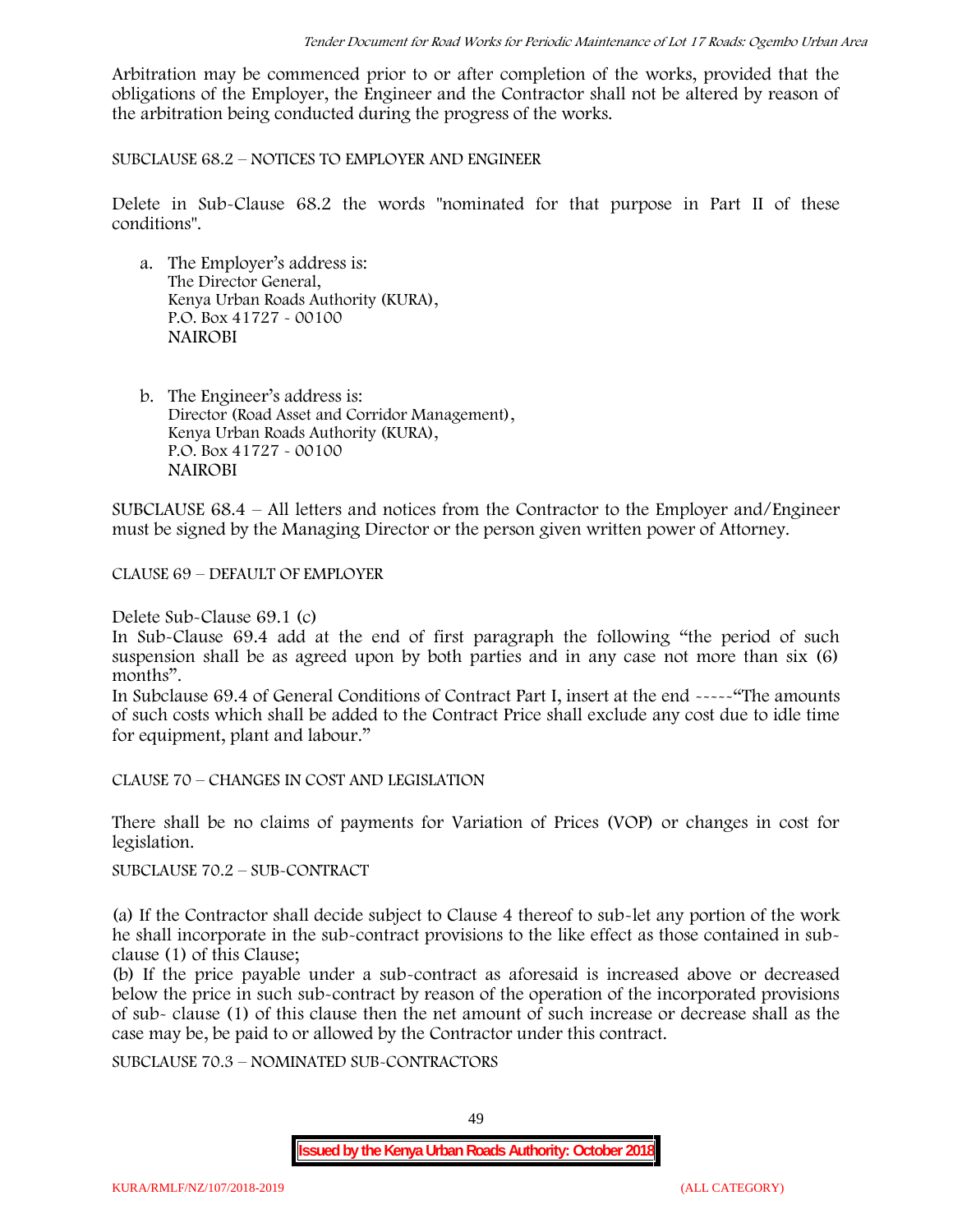This clause shall not apply in respect of work executed by any nominated sub-Contractor (fluctuation in relation to nominated sub-Contractors shall be dealt with under provisions in relation thereto which may be included in the appropriate sub-contract or contract of sale).

SUBCLAUSE 70.4 – DATE OF BID PRICING

The expression "the date of BID pricing" as used in this Clause means the date 30 days prior to the final date for submission of BIDs as determined by the Employer in the BID documents

# SUBCLAUSE 70.5 – PRIME COST

For imported materials, the supplier's/ manufacturer's Prime costs shall be C.I.F. cost at point of entry by the same means of transport as determined by the Contractor's Basic Rate. For locally produced materials, the supplier's or manufacturer's prime costs shall be at their nearest depot or the nearest railway station relevant to the works.

For materials that are subject to Government Price Control, payments for price variations will be determined from the difference between the control price in force at a date 30 day prior to the final date for submission of BIDs and the price in force on the date of purchase.

SUBCLAUSE 70.11 – SUBSEQUENT LEGISLATION

No payment shall be paid for changes in the prices of the materials and labour.

SUBCLAUSE 70.8 – CONTRACTORS HEAD OFFICE EXPENSES

No payments will be made for price variation related to expenses incurred by the Contractor in his Head Office in Kenya, or overseas.

SUBCLAUSE 70.9 – CURRENCY OF PAYMENTS UNDER CLAUSE 70

All payments made pursuant to Clause 70 shall be in Kenya Shillings.

SUBCLAUSE 70.11 – SUBSEQUENT LEGISLATION

Renumber sub-clause 70(2) of part I as sub-clause 70.11 and add the following:

"Notwithstanding the foregoing, such additional or reduced cost shall not be separately paid or credited as aforesaid if the same shall already have been taken into account in accordance with the provisions of sub-clause 70.1 through 70.10 of this clause.

CLAUSE 72 – RATES OF EXCHANGE COST

Delete clause 72 in its entirety and substitute the following: The currency of BID and payment is Kenya Shillings and rates of exchange requirements are not applicable.

CLAUSE 73 – BRIBERY AND COLLUSION

Add new Clause 73.1: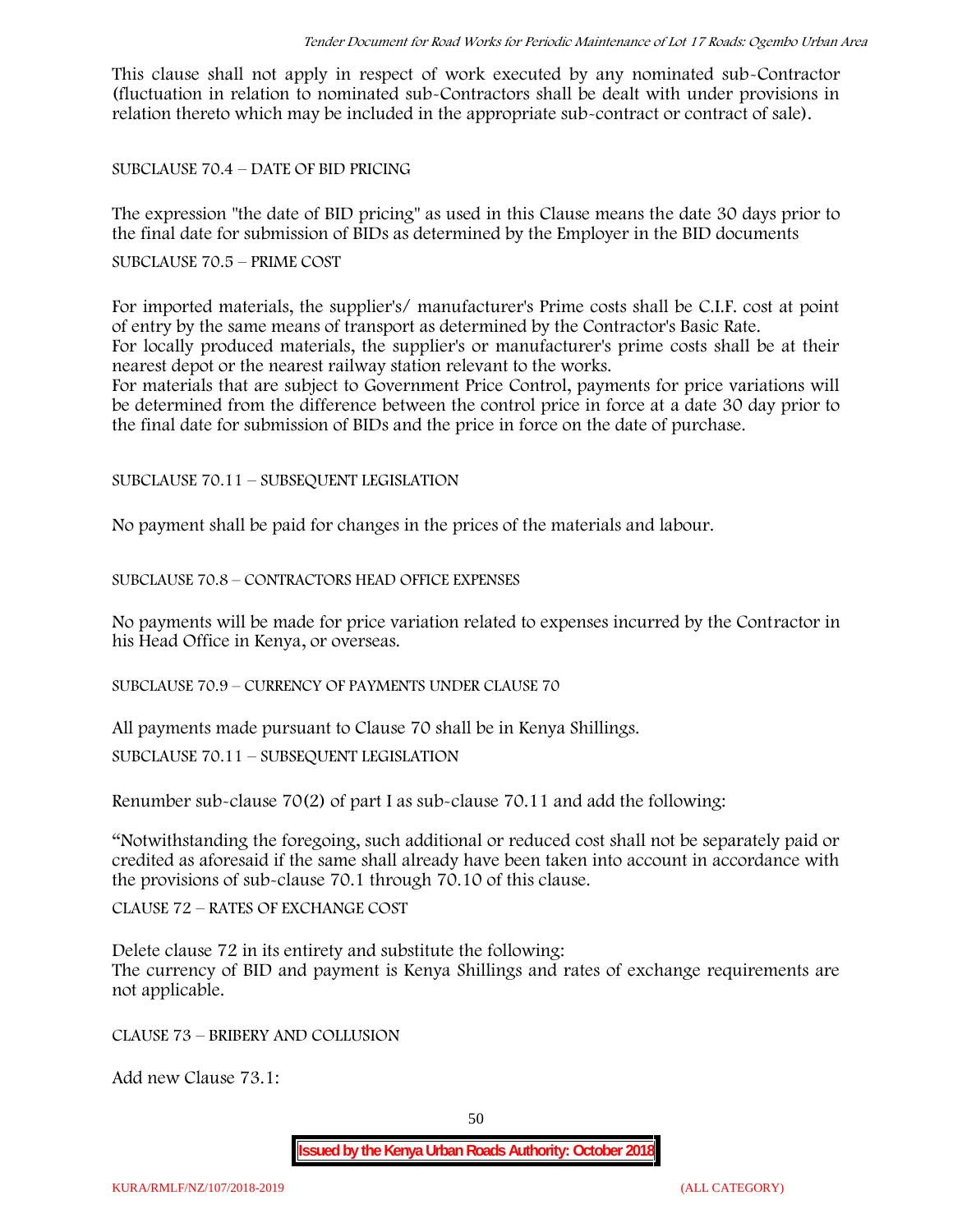"The Contractor shall not:

(a) Offer or give or agree to give to any person in the service of the Government of Kenya any gift or consideration or any kind as an inducement or reward for doing or forbearing to do or for having done or forborne to do any act in relation to the obtaining or execution of this or any other contract to which the Government of Kenya is a party or for showing or forbearing to show favour or disfavour to any person in relation to this or any other contract for the Government of Kenya.

(b) Enter into this or any other contract with the Government of Kenya in connection with which commission has been paid or agreed to be paid by or on his behalf or to his knowledge, unless before the contract is made particulars of any such commission and of the terms and conditions of any agreement for the payment thereof have been disclosed in writing to the Employer.

Any breach of this condition by the Contractor or by anyone employed by him or acting on his behalf (whether with or without the knowledge of the Contractor) or the commission of any offence by the Contractor or by anyone employed by him or acting on his behalf in relation to this or any other contract to which the Government of Kenya is a party shall entitle the Employer to determine the Contract (See Condition 63 hereof) and/ or to recover from the Contractor the amount or value of any such gift, consideration or commission.

Any dispute or difference of opinion arising in respect of either the interpretation, effect or application of this condition or of the amount recoverable hereunder by the Employer from the Contractor shall be decided by the Employer, whose decision shall be final and conclusive.

CLAUSE 74 – CONTRACT CONFIDENTIAL

Add new Clause 74.1:

The Contractor shall treat the details of this Contract as Private and Confidential and shall not publish or disclose the same or any particulars thereof in any trade or technical paper or elsewhere (save in so far as may be necessary for the purpose thereof) without the previous consent in writing of the Government. If any dispute arises as to the necessity of any publication or disclosures for the purposes of this Contract the same shall be referred to the decision of the Engineer mentioned in the said Conditions of Contract whose award shall be final.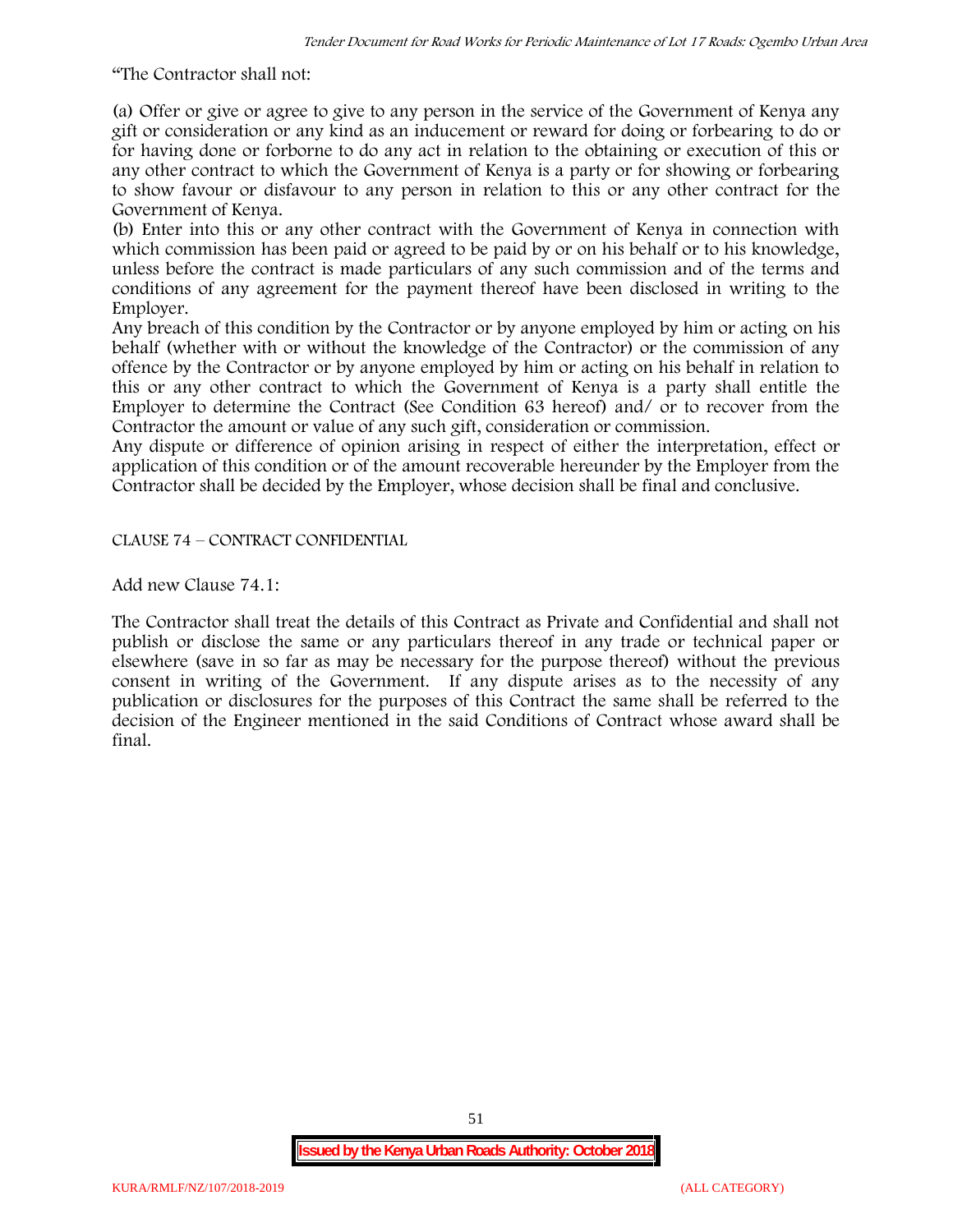# **SECTION V: SPECIFICATIONS**

**Issued by the Kenya Urban Roads Authority: October 2018**

52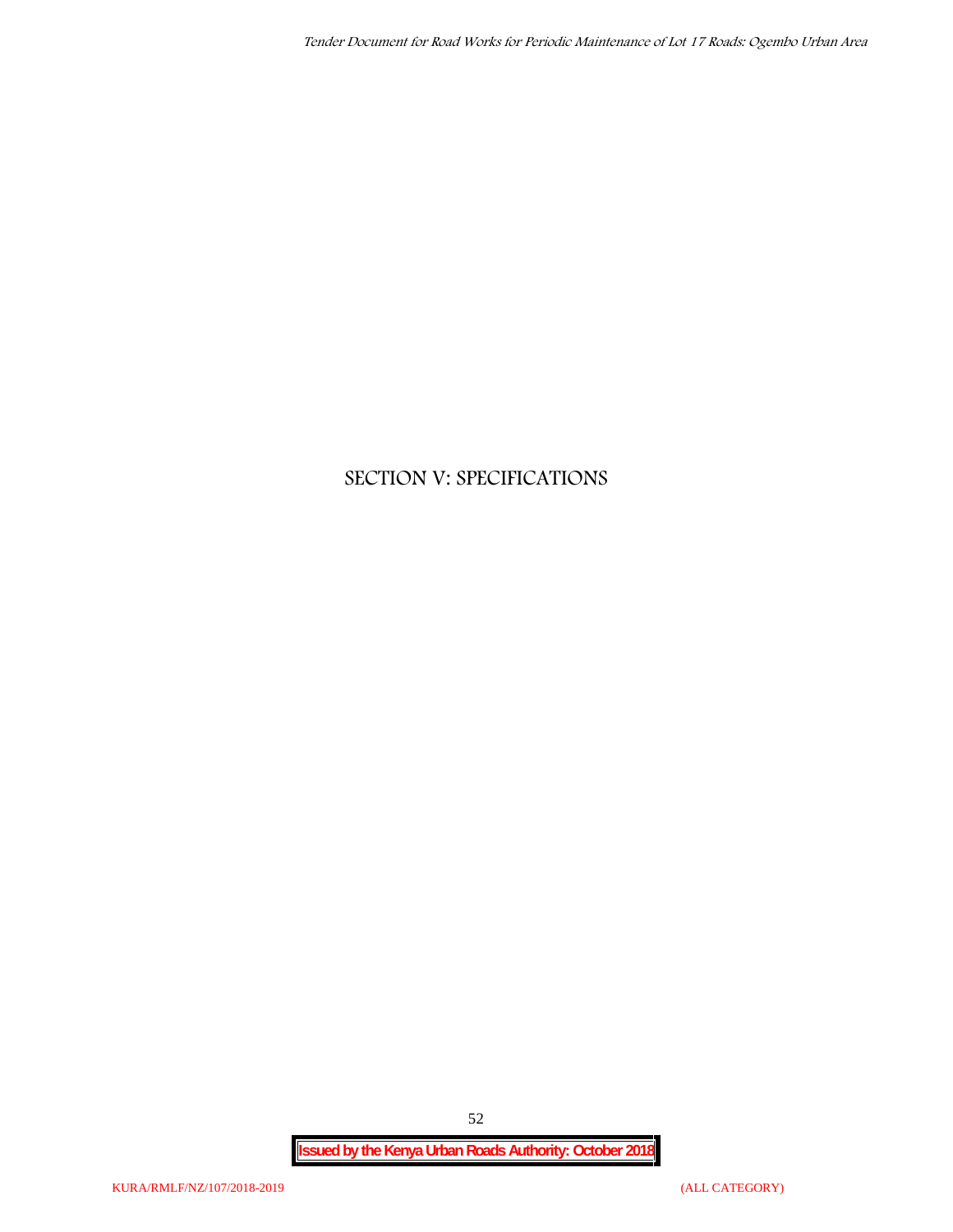#### **PART I: STANDARD SPECIFICATIONS**

Standard Specifications refers to the Standard Specifications for Road and Bridge Construction, 1986 Edition.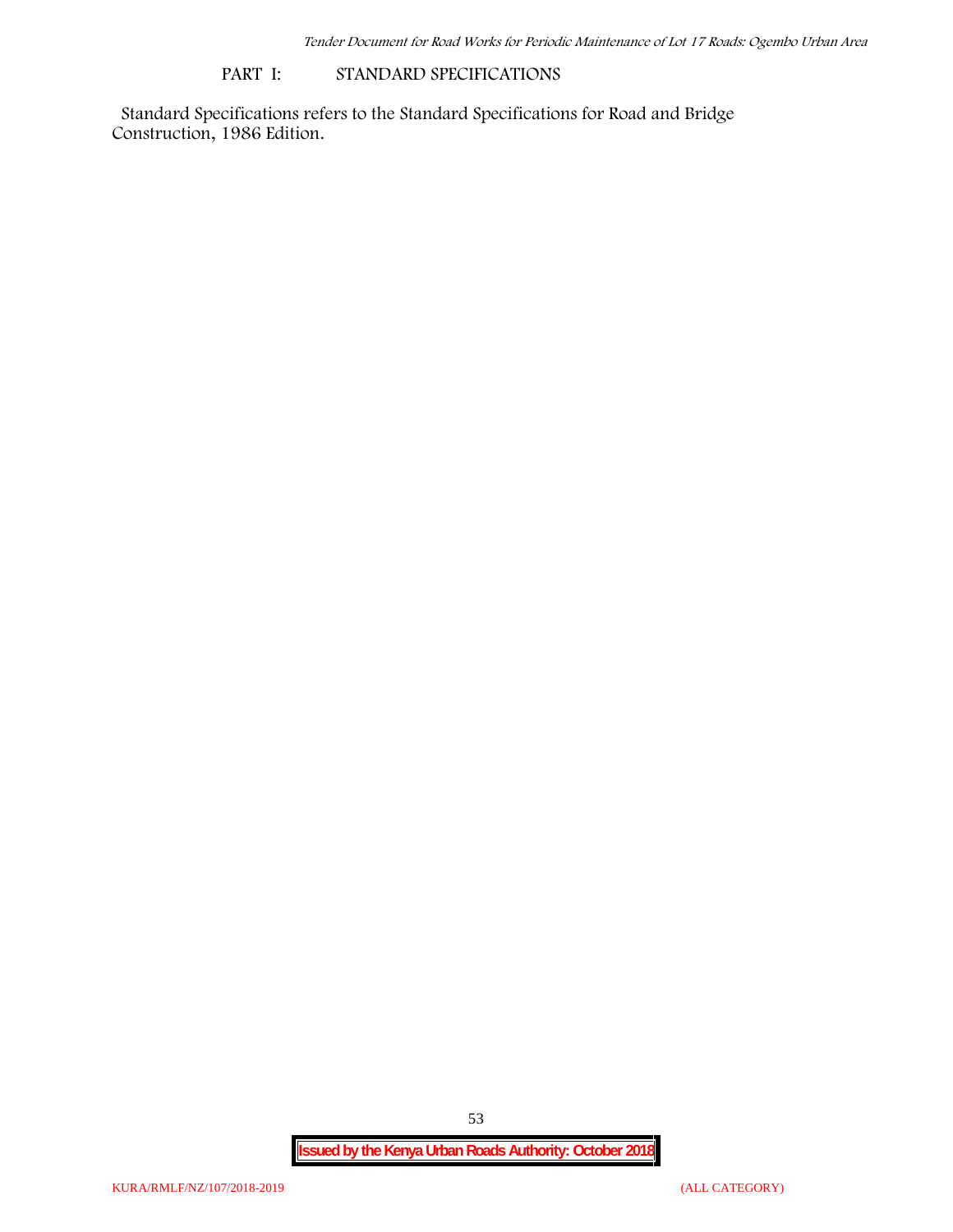**PART II: SPECIAL SPECIFICATIONS**

**SECTION 1 – GENERAL**

#### **101 SPECIAL SPECIFICATIONS**

Special specification is supplementary to the Standard Specifications and the two must be read in conjunction. In any case where there appears to be conflict between the two then the Special Specifications will take precedence.

#### **102 LOCATION OF CONTRACT.**

The works are located in Nyanza Region within Ogembo Urban Area.

The roads contained in Lot 17 are as detailed below:

| S/N <sub>O</sub> | Road                                        | Length (Km) |
|------------------|---------------------------------------------|-------------|
|                  | Ogembo-Nyamiobo-Tendere-Tea factory Phase 2 | 0.20        |
|                  | Total                                       | 0.20        |

# **103 EXTENT OF CONTRACT**

The works to be executed under the Contract comprise mainly of but not limited to the following: -

- **1. Road Works**
- Site Clearance and top soil stripping
- Cut to spoil in soft material
- Fill in soft material
- Compaction top 300mm in cuts and fills
- Scarifying and compaction of existing ground to at least 95% MDD to a depth of 150mm
- Providing, placing and compacting natural gravel with CBR greater than 30% for sub-base
- Provide, lay, and compact hand packed stone material including filling of voids with stone dust and watering for Base Layer as directed by the Engineer.
- Spraying MC 30 as prime coat to carriageway, shoulders and busbays
- Providing, laying and rolling asphalt concrete type 1 (bitumen content 5-6%) by weight) for carriageway and shoulders
- Spraying K160 as tack coat to carriageway, shoulders and busbays
- Speed bump construction with asphalt concrete
- Placing of kerbs for carriageway restraint
- **2. Drainage Works**
- Provide and place class 25/20 concrete for drain lining

54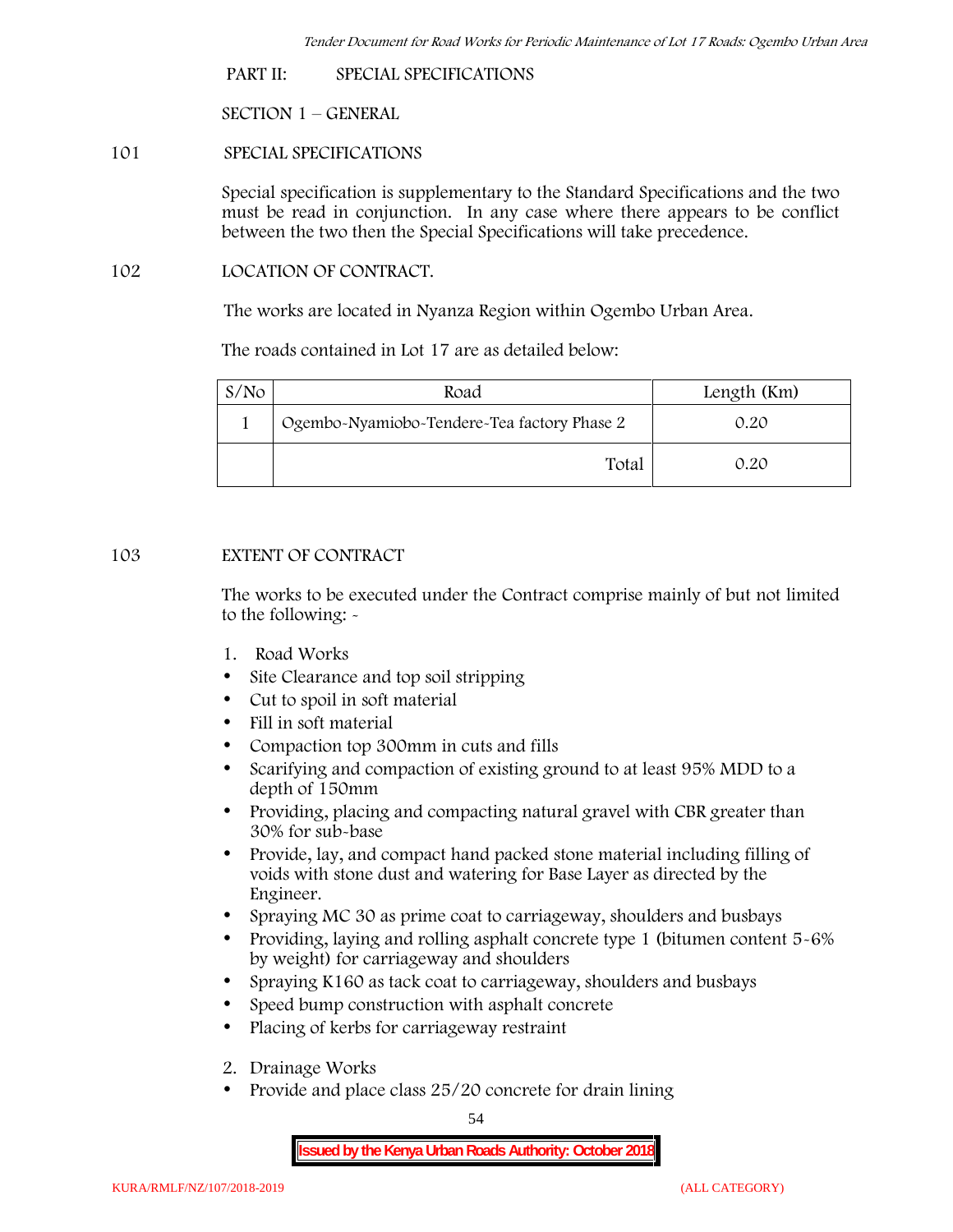- Placing of 600mm dia IBDs with side slabs
- Drain excavation
- Drain cleaning
- Culvert cleaning
- Installation of 600mm dia culvert including haunching, headwalls, wingwalls and aprons
- **3. Maintenance of passage of traffic through and around the works.**
- **4. Relocation of services.**
- **5. Maintenance of works during Contract Period – Defect Liability Period shall be 6 months.**

Any other activity not listed above in either category but deemed to be necessary by the Engineer, shall be subject to the Engineer's formal instructions within the mode of payment stipulated either by day works or on a measured basis.

# **105 ORDER OF EXECUTION OF WORKS**

In addition to Clause 105 of the Standard Specification the Contractor shall carry out the Works such that a continuous and consecutive output of fully completed work is achieved.

# **107 TAKING OVER CERTIFICATE**

The minimum length of the road for which a certificate will be issued under clause 48 of the conditions of Contract shall be the whole length of each section of the road substantially completed.

# **109 NOTICE OF OPERATIONS**

Add the following sub- Clause.

# Notification Terms

It shall be the Contractor's responsibility to notify the Engineer when any item of works scheduled are completed and ready for approval, and the contractor shall give sufficient notice to allow control tests to be performed.

# Explosive and Blasting

- (a) The requirements of the Laws of Kenya governing explosives and other requirements and regulations of Government of Kenya and other authorities shall be complied with.
- (b) No explosives of any kind shall be used without prior written consent of the Engineer.

The Contractor shall be solely responsible for the provision, handling, storage and transporting of all explosives, ancillary materials and all other items of related kind whatsoever required for blasting.

# **120 PROTECTION OF EXISTING WORKS AND SERVICES**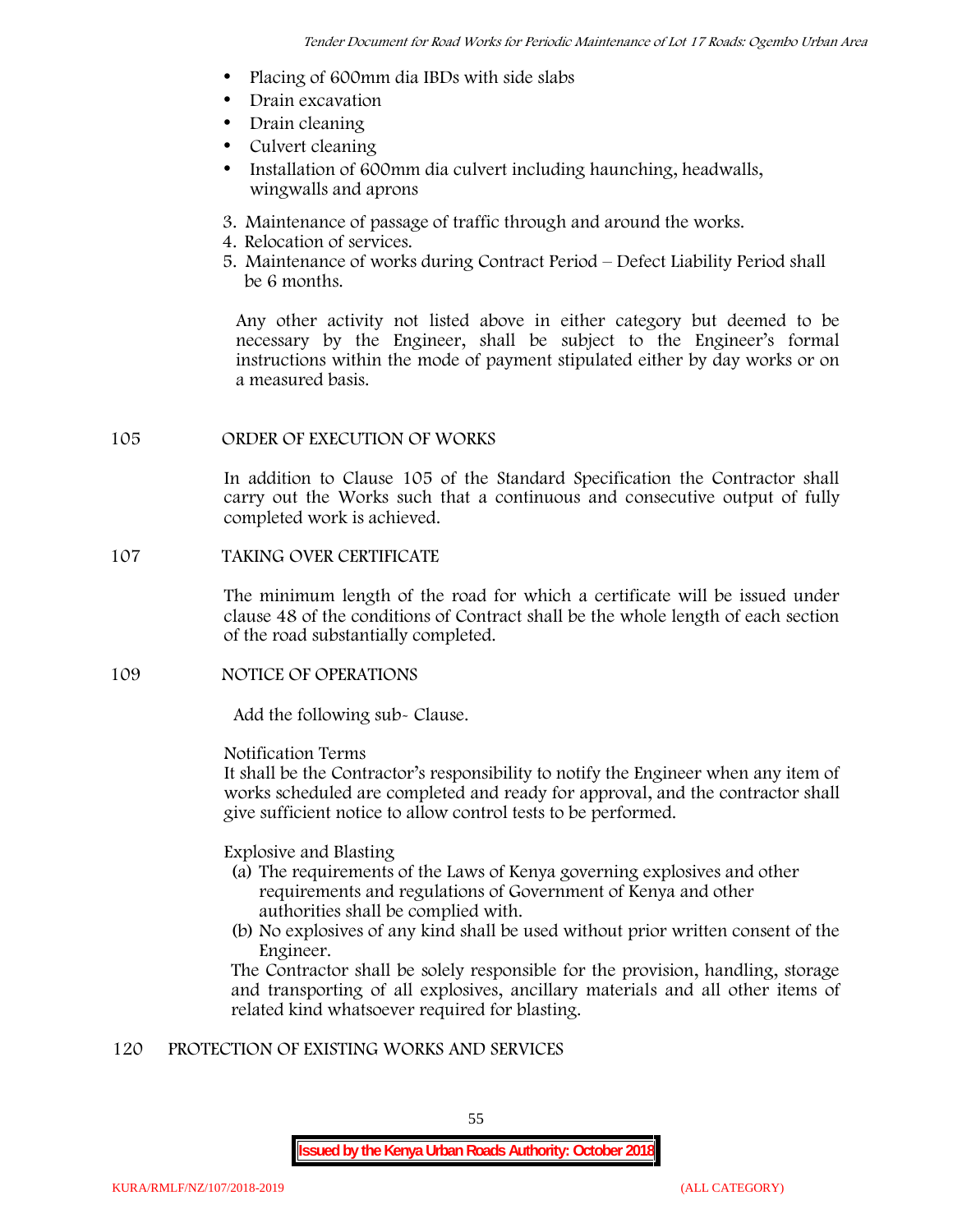The Contractor shall acquaint himself with the position of all existing services such as sewers, water drains, cables for electricity and telephone, lighting and telephone poles, water mains, etc., before commencing any excavation or other work likely to affect the existing services.

The cost of all plant, equipment and materials, labour, technical and professional staff, transport and the like necessary for determining the locations of existing services, including the making good of any damage caused to such services all to the satisfaction of the Engineer, shall be deemed to be included in the tender rates. No other payment shall be made for the costs of such operations, nor for the making good of damage caused thereby to the existing services.

The Contractor shall be held responsible for injury to existing structures, works or services and shall indemnify and keep indemnified the Employer against any claims in this respect (including consequential damages).

# **121 DIVERSION OF SERVICES**

- (a) The Contractor shall acquaint himself with the location of all existing services such as telephone lines, electricity cables, water pipes, sewers etc., before execution of any works that may affect the services. The cost of determining the location of the existing services together with making good or repairing of any damage caused all to the satisfaction of the Engineer shall be included in the BID rates.
- (b) Subject to the agreement with the Engineer, the Contractor shall be responsible for removal of alteration and relocation of existing services.
- (c) The Contractor shall indemnify the Employer against claims originating from damage to existing services or works.

# **123 LIAISON WITH GOVERNMENT AND POLICE OFFICIALS**

The Contractor shall keep in close touch with the Police and the other Government officials of the area regarding their requirements in the control of traffic or other matters, and shall provide all assistance or facilities, which may be required by such officials in the execution of their duties.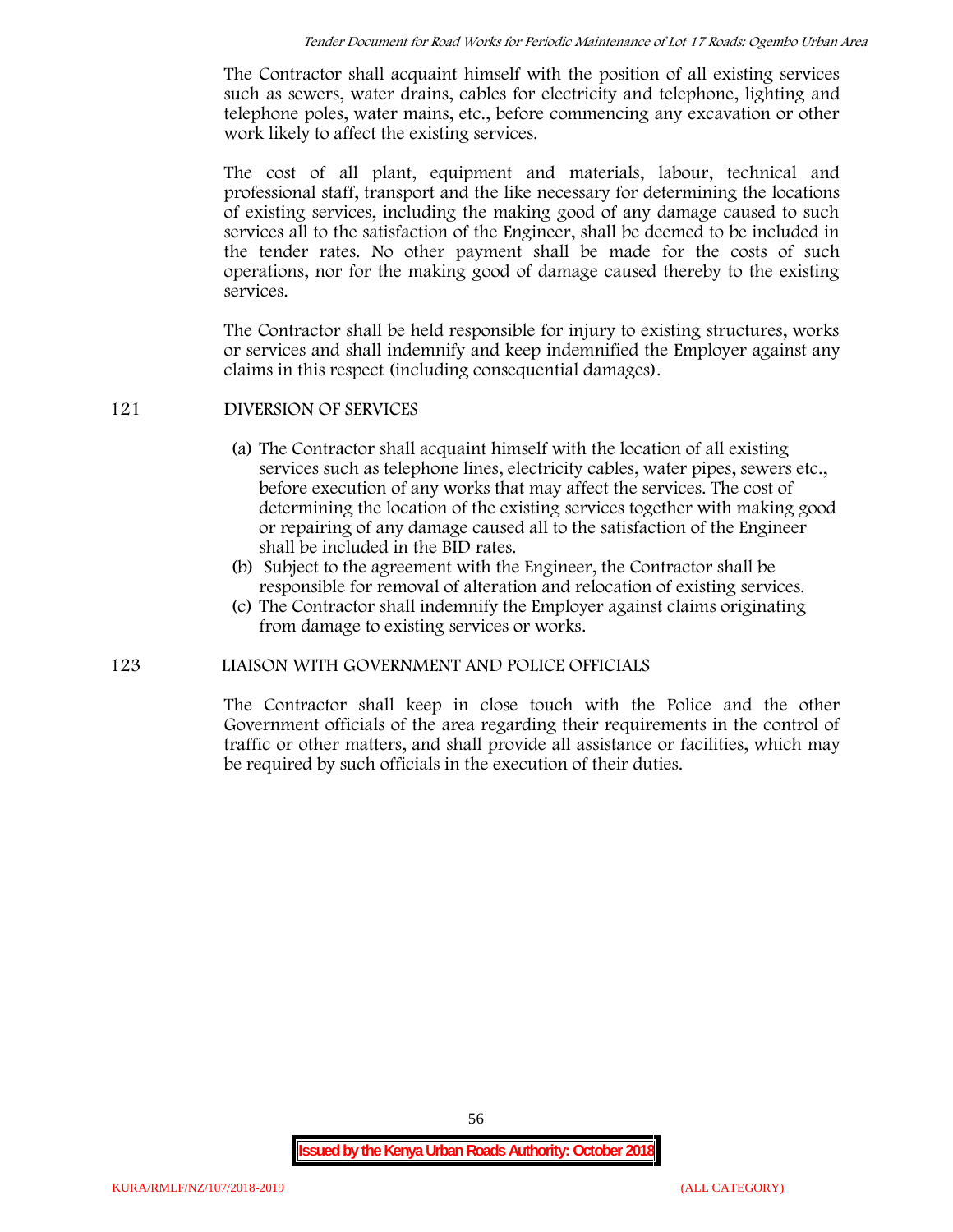#### **124 LAND FOR ALL CAMPS SITES AND FOR THE CONTRACTOR'S OWN PURPOSES, INCLUDING TEMPORARY WORKS.**

Notwithstanding Clause 124 of the Standard Specification all requirements of land for temporary works and construction purposes shall be to the approval of the Engineer but the Contractor will make all necessary arrangements with the property owners concerned and pay all charges arising therefrom. On or before completion of the Contract, the Contractor shall remove all temporary works and shall restore all such land to the condition in which it was immediately prior to the occupation thereof as far as is reasonable and practicable. No separate payment will be made to the Contractor on account of these items and the Contractor must make due allowance for them in his rates.

Notwithstanding Clause 120 of the Standard Specifications, the Contractor shall be required to appoint competent surveyors who will liaise with the Engineer on matters related to the demarcation of the existing road reserve, site measurements, removal and reinstatement of existing services.

# **128 STORAGE OF MATERIALS**

All materials shall be stored on Site in a manner approved by the Engineer and the Contractor shall carefully protect from the weather all work and materials which may be affected thereby.

#### **129 TEST CERTIFICATES**

When instructed by the Engineer the Contractor shall submit certificates of test from the suppliers of materials and goods required in connection with the works as the Engineer may require.

Such certificates shall certify that the materials or goods concerned have been tested in accordance with the requirements of the specifications and shall give the results of all the tests carried out. The Contractor shall provide adequate means of identifying the materials and goods delivered to the site with the corresponding certificates.

# **131 SIGNBOARDS**

The Contractor shall provide and erect two (2) publicity signs on the site as directed. The Engineer shall, as shown in the Drawings, direct the minimum dimensions and thickness of the steel framework and sheet. The framework and sheet shall be prepared and painted black, while the ring at the top of the supporting frames shall be painted white. The wordings and KURA's logo shall be printed on backlit sticker paper resistant to the effects of weather using reflectorised paint or material approved by the Engineer. The sticker shall be placed on both sides of the board. The colours, fonts and heights of the letters shall be as indicated on the typical drawings and as directed by the Engineer.

# **132 OFFICE FOR THE RESIDENT ENGINEER, SURVEY EQUIPMENT AND FURNITURE**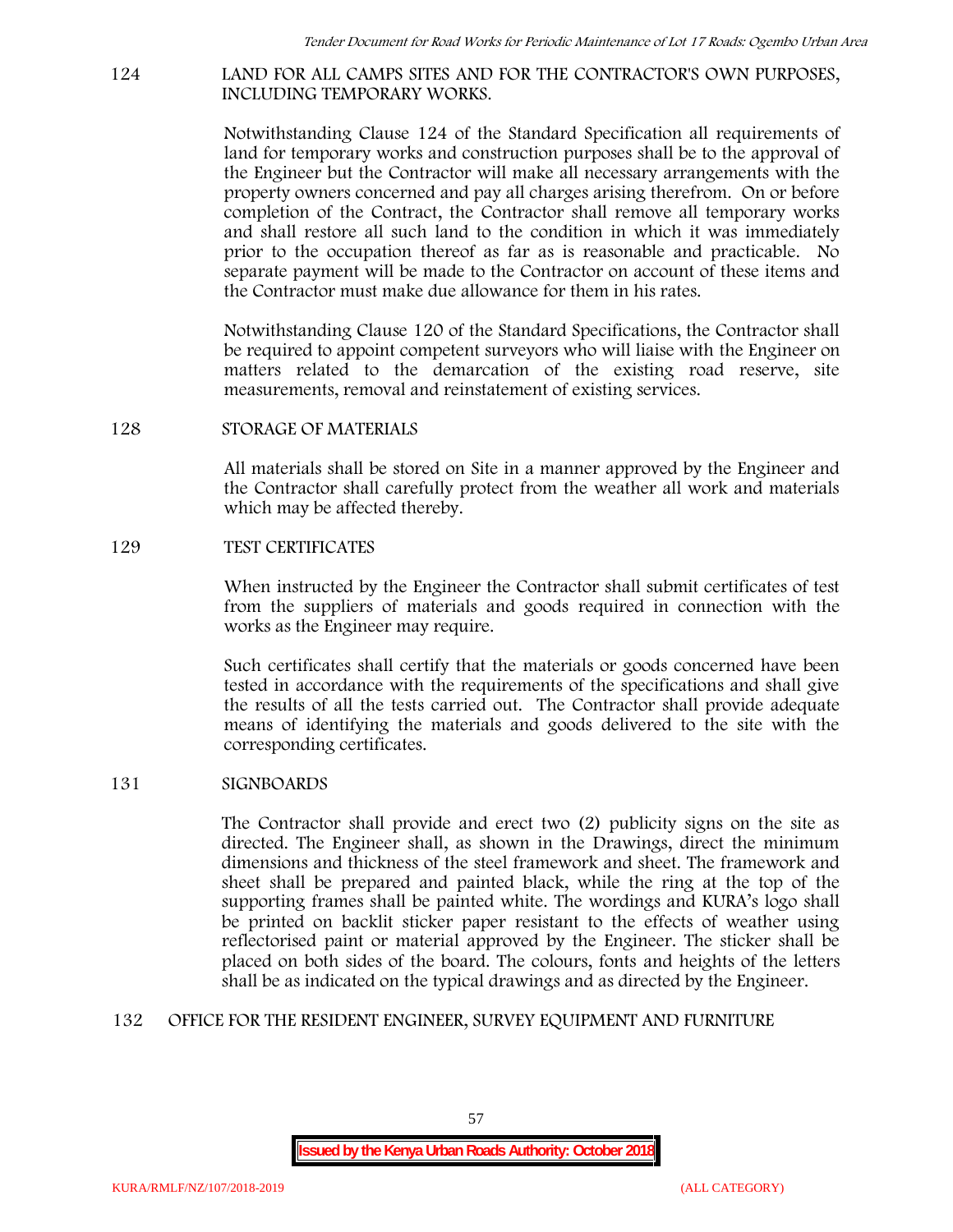# **132.1 ENGINEER'S REPRESENTATIVE OFFICE**

The contractor, when instructed, shall for the duration of the Contract, furnish and equip Resident engineer's office located at the KURA's Regional offices. The room to be occupied by the Engineer's Representative and its front office shall be provided with a floor carpet to be approved by the Engineer. The windows shall be fitted with curtains and blinders.

A telephone shall also be provided for the Resident Engineer's office for his exclusive use. All the charges and fees related to the installation and maintenance of the telephone shall be deemed to have been included in the rates for providing and maintaining the Office. The Contractor will be reimbursed, separately, the cost of operating the telephone under appropriate bill item in the BoQ.

The offices shall be provided with day and night watchmen and security lights, the cost of which shall be deemed to have been included in the rates for the offices.

The Contractor may be instructed by the Engineer under clause 58 of the General Conditions of Contract to make payments of general receipted accounts for such items as stationery, stores, furniture and equipment, claims and allowances for supervision personnel and any miscellaneous claims or the Engineer may direct the Contractor to purchase or pay for the above. The Contractor will, on provision of receipts, be paid under appropriate bill items in the BoQ.

**The survey equipment to be provided would include:**

| 1. Engineer's automatic level Wild NAK 2 or similar                                                      | 2N <sub>O</sub> |
|----------------------------------------------------------------------------------------------------------|-----------------|
| 2. Total station reading 1" with tripod and setting on                                                   |                 |
| pole with datalogger and survey software to match                                                        |                 |
| Total Station Datalogger. Include data transfer program,<br>and plotting modes, setting out calculations |                 |
| and Cogo facilities                                                                                      | 1No             |
| 3. Levelling staff 5m. with levelling bubble Wild GNLE                                                   |                 |
| or similar                                                                                               | 4No             |
| 4. 50 m. steel band measuring tape                                                                       | 2N <sub>o</sub> |
| 5. 30 m. linen measuring tape                                                                            | 2No.            |
| 6. 3m. aluminium straight edge                                                                           | 2N <sub>O</sub> |
| 7. 1m. stainless steel straight edge                                                                     | 1N <sub>o</sub> |
| 8. 100m. steel band tape                                                                                 | 2No.            |
| 9. Draughtsman's stool                                                                                   | 3No.            |
| 10. Complete set of highway curves                                                                       | 1No             |
| 11. Programmable scientific calculators FX 880P or                                                       |                 |
| equivalent                                                                                               | 4No             |
| 12. Survey umbrella                                                                                      | 2No.            |
| 13. Roll of tracing paper                                                                                | 10No            |
| 14. Protractor 360                                                                                       | 2N <sub>o</sub> |
| 15. Graph paper A3 size                                                                                  | 100No           |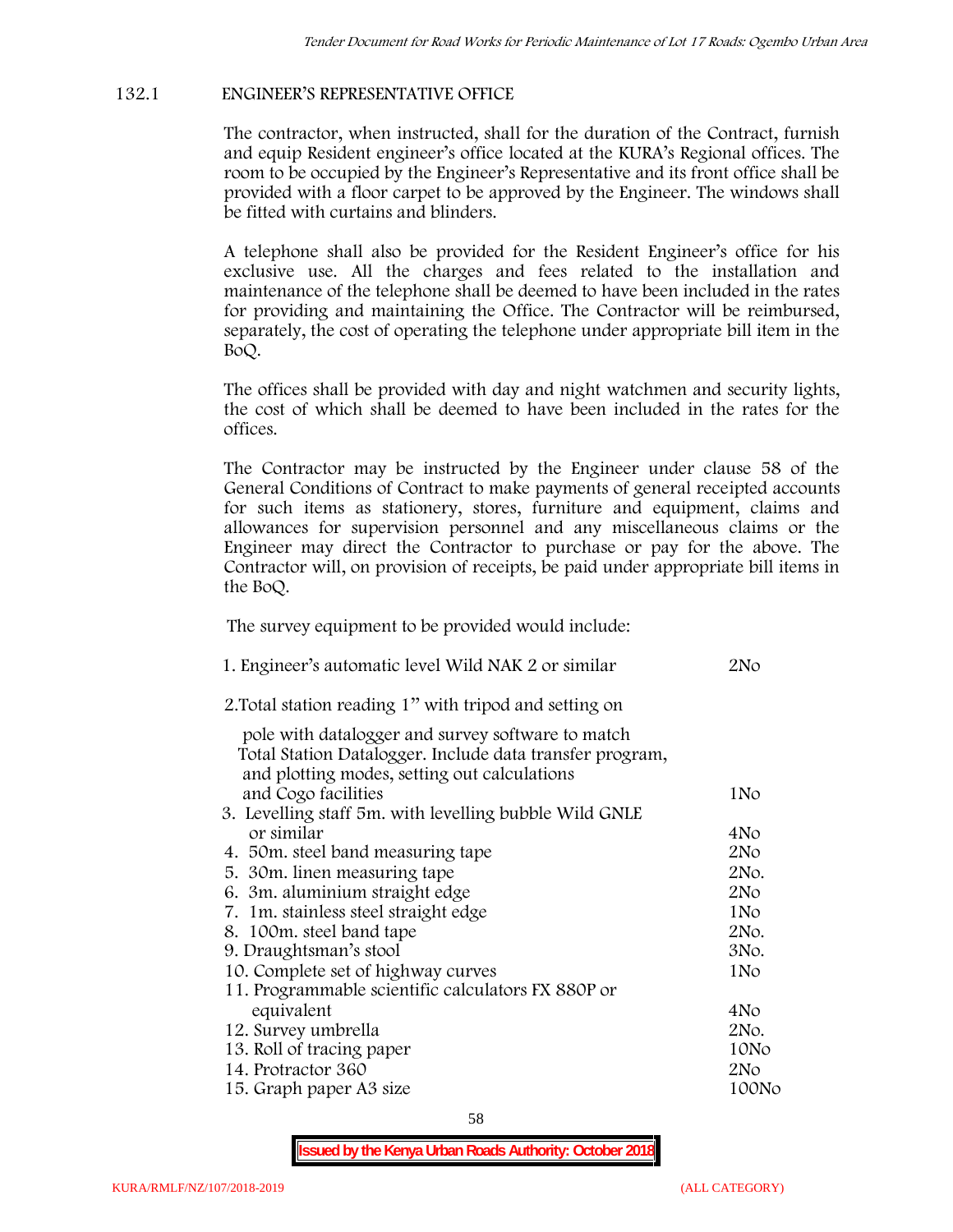| 16. Drawing table    | 2No.            |
|----------------------|-----------------|
| 17. Erasing shield   | 4No.            |
| 18. 3m. ranging rods | 9N <sub>O</sub> |
| 19. Marker pens      | 30No.           |

The contractor may be directed to pay for stationery, equipment or reagents that are foresaid and also pay for servicing and repair of the laboratory equipment being used on the project.

The Contractor shall provide, install and maintain in a good state of repair, such as survey and other equipment as listed for the duration of the contract.

Such equipment shall be of approved manufacture, and shall be made available to the Engineer for the Engineer's exclusive use throughout the Contract, not later than three (3) weeks after the Engineer's order to supply. All equipment shall be ready to use and complete to perform the tests. The equipment shall revert to the Employer on completion of the Contract.

Any delays to the Contractor or the Contractor's activities caused by the Engineer being unable to perform survey work, field or laboratory tests due to the contractor's failure to supply and/or maintain the said equipment shall be deemed to have been caused entirely by the Contractors own actions, and any consequences of such delays shall be interpreted as such.

The payment to comply with this requirement is provided in the Bill of Quantities and ownership of all equipment paid for as instructed above shall revert to the Employer after the completion of the Works.

Failure by the Contractor to provide or maintain the equipment shall make him responsible to bear all costs that may be incurred as a result of the Engineer's staff using alternative means of communication, including delays in supervision and approval of Works by the Engineer.

# **132.3 COMMUNICATION FOR THE ENGINEEER**

# **(a) Mobile phones**

The Contractor shall provide, connect and maintain mobile phones for the exclusive use by the Engineer for the duration of the contract. The Contractor shall include for the cost of providing the mobile units complete with charger unit, "hands free" headset for each unit, connection to the network and all service charges applicable all as directed by the Engineer. The Contractor shall provide air-time with each mobile phone which shall be paid for under prime cost sum allowed for in the bills of quantities. The mobile telephones shall be WAP enabled with e-mail capabilities and integrated camera of a minimum of 3.0 mega pixels. Payment for these mobiles and associated costs is included in the Bill of Quantities, and ownership of mobile phones will revert to the Employer after completion of the Works.

# **(b) Internet and e-mail services**

Where directed, the contractor shall provide 24 hours terrestrial or wireless internet connectivity with minimum throughput speed of 128kilobytes per second for the exclusive use by the Engineer, including all accessories and Terminal Equipment and pay for all associated installation, maintenance and usage charges throughout the duration of the contract.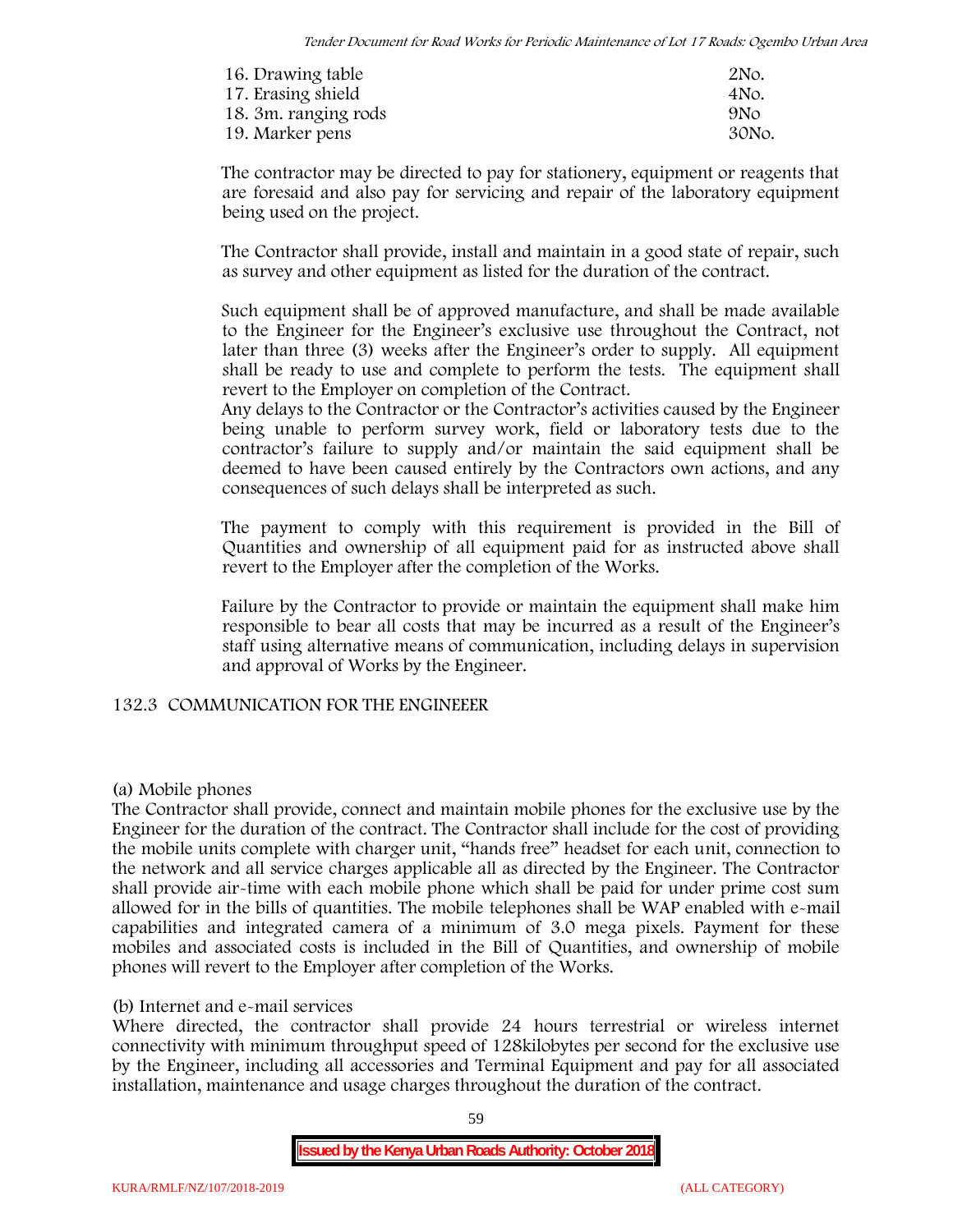The contractor shall allow for the provision and maintenance of internet connectivity and associated costs as per Appendix to item 1.17 of the Bills of Quantities.

# **137 ATTENDANCE UPON THE ENGINEER AND HIS STAFF**

In addition to the staff stated in Clause 135, the following staff will be provided for the supervision of work: 1No. Artisans, 2No. Labourers, 1No. Office assistants, 2No. Lab attendants. Additional attendant staff, as required by the Engineer, shall be paid for under Item 01-80-030 of the Bill of Quantities.

# **138 VEHICLES AND DRIVERS FOR THE ENGINEER AND HIS STAFF AND METHOD OF PAYMENT**

In addition to provisions of the Clause 138 of the Standard Specification, the Contractor shall when instructed, provide and maintain in good working condition for the exclusive use of the Engineer and his staff throughout the Contract, the following types and numbers of brand new vehicles or as specified. The Engineer shall approve the type of vehicles and confirm the number of each type to be provided. The Contractor shall insure the vehicles comprehensively for any licensed drivers and shall provide competent drivers during normal working hours and whenever required by the Engineer. The cost of provision of the vehicle shall be inclusive of the first 4,000 kilometers travelled in any month.

.Should any vehicle supplied not be in roadworthy condition, the Contractor shall provide an acceptable equivalent replacement vehicle until such a time as the original vehicle is repaired to the satisfaction of the Engineer and returned for use.

# **(a) Type 1 Vehicles (Double Cabin 4WD Pick up)**

Type 1 Vehicles should be four Wheel Drive (4WD), with power assisted steering, Double wishbone independent suspension at front axle and rigid axle with leaf springs at rear, diesel propelled engine maximum 2,500 cc. The starting mileage of the vehicles shall not exceed 60,000km odometer reading. The vehicles should be fitted with other accessories below:

- (a) Spare tyre and wheel jack;
- (b) FM radio and CD player;
- (c) Power Windows;
- (d) Full Air-conditioning;
- (e) Immobilizer and antitheft security system;
- (e) Driver and passenger SRS Airbags;
- (f) Canvas cover over the carrying deck at the back.

At the end of the contract, all type 1 vehicles shall revert to the Contractor.

# **(c) Type 2 Vehicles (station wagon/saloon)**

Specifications for Type 2 Vehicles shall be station wagon/saloon vehicles; petrol propelled engine maximum 1,800 cc. The starting mileage of the vehicles shall not exceed 60,000km odometer reading and shall in addition be fitted with a fibre glass body or similar and two columns of sitting benches on the carting deck at the back.

The Contractor shall insure comprehensively the vehicles for any licensed drivers and shall provide competent drivers during normal working hours and whenever required by the Engineer.

At the end of the contract, all type 2 vehicles shall revert to the Contractor.

60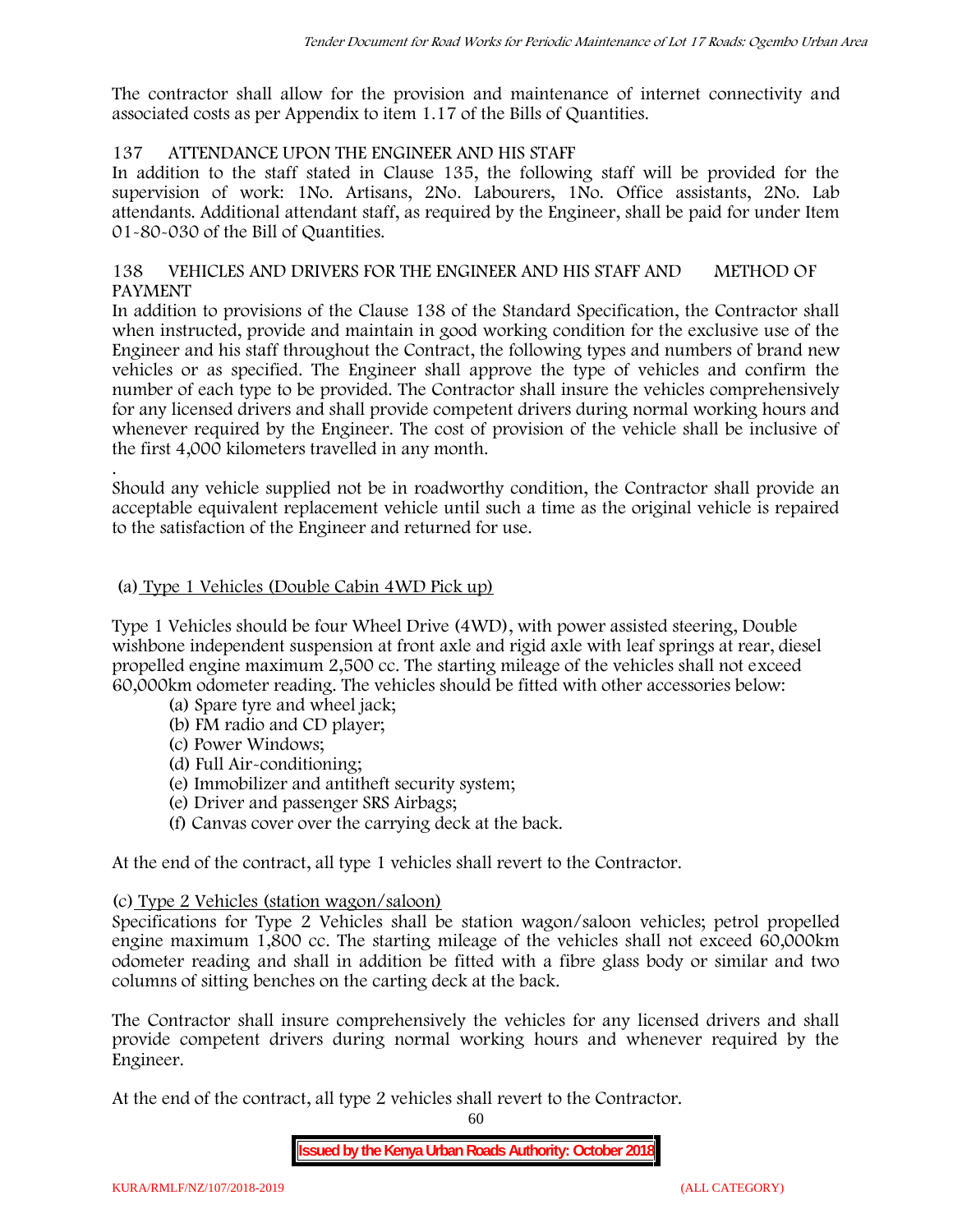Payment of vehicle shall be per vehicle month in item 01-80-017/18 of the BOQ.

# **139 MISCELLANEOUS ACCOUNTS**

The Contractor maybe instructed by the Engineer to make payments of general miscellaneous accounts for such items as stationary, stores and equipment and miscellaneous supervision personnel and claims or the Engineer may direct the Contractor to purchase or pay for the above. The Contractor will be paid on a prime cost basis plus a percentage for overheads and profits under appropriate items in the Bills of Quantities.

# **142 ENVIRONMENTAL PROTECTION**

The Contractor shall comply with the Statutory Regulations in force in Kenya regarding environmental protection and waste disposal, and shall liaise with the National Environmental Management Agency (NEMA).

The Contractor shall ensure so far as is reasonably practicable and to the satisfaction of the Engineer; that the impact of the construction on the environment shall be kept to a minimum and that appropriate measures are taken to mitigate any adverse effects during the construction.

- (a) The Contractor shall exercise care to preserve the natural landscape and shall conduct his construction operations so as to prevent any unnecessary destruction, scarring, or defacing of the natural surroundings in the vicinity of the work. Except where clearing is required for permanent works, all trees, native shrubbery, and vegetation shall be preserved and shall be protected from damage by the Contractor's construction operations and equipment. All unnecessary destruction, scarring, damage or defacing resulting from the Contractor's operations shall be repaired, replanted, reseeded or otherwise corrected as directed by the Engineer, and at the Contractor's expense.
- (b) The Contractor shall ensure that measures are in place to control soil erosion and water pollution, by use of berms, dykes, silt fences, brush barriers, dams, sediment basins, filter mats, netting, gravel, mulches, grasses, slope drains, contour banks, and other erosion control devices and methods. Temporary erosion control provisions shall be coordinated with permanent erosion control features to assure economical, effective and continuous measures throughout the period of the works. The Contractor's attention is drawn to the requirements of Clause 502, in that works need to be progressively finished so that permanent vegetation can establish quickly to mitigate soil erosion and erosion of drains.
- (c) The Contractor shall provide all the labour, equipment, materials, and means required and shall carry out proper and efficient measures wherever and as often as necessary to minimise the dust nuisance.
- (d) The Contractor shall comply with all applicable Kenyan laws, orders and regulations concerning the prevention, control and abatement of excessive noise. Blasting, use of jackhammers, pile driving, rock crushing, or any other activities producing highintensity impact noise may be performed at night only upon approval of the Engineer.
- (e) Immediately after extraction of materials, all borrows pits shall be backfilled to the satisfaction of the Engineer. In particular borrow pits near the project road shall be backfilled in such a way that no water collects in them.

61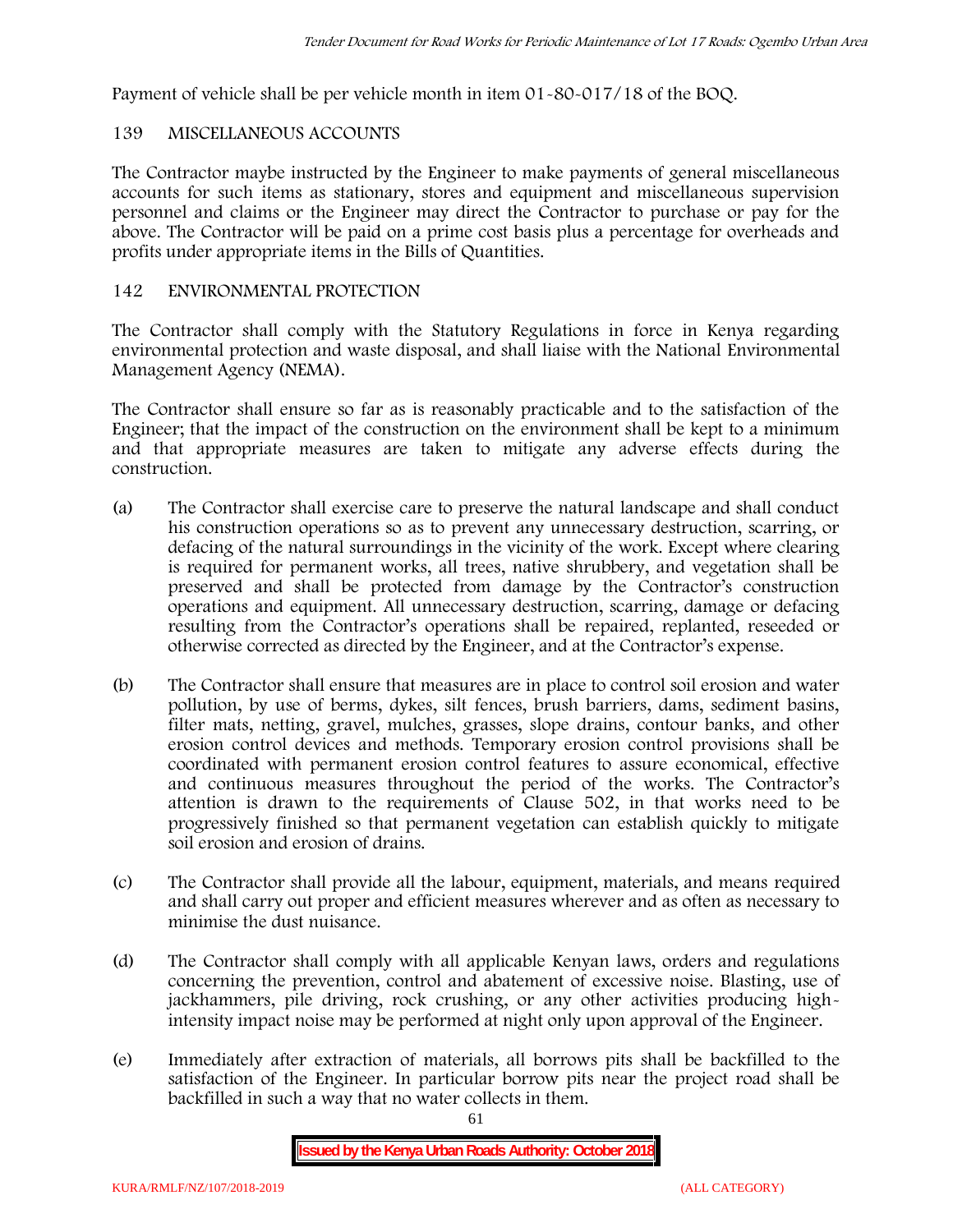- (f) Spilling of bitumen fuels Oils and other pollutants shall be cleared up.
- (g) The Contractor's attention is drawn to the requirements of the Standard Specification in regard to the environment and in particular to the following clauses: Clause 115: Construction Generally

| Clause 110. Construction dencrally                                  |  |  |
|---------------------------------------------------------------------|--|--|
| Clause 116: Protection from Water                                   |  |  |
| Clause 136: Removal of Camps                                        |  |  |
| Clause 605: Safety and Public Health Requirements Clause            |  |  |
| Clause 607: Site Clearance and Removal of Topsoil and<br>Overburden |  |  |

(h) No additional payment will be made to the Contractor to cover costs arising from the requirements for this Clause and the Contractor must include these costs in the rates inserted into the Bills of Quantities.

# **143 STAFF TRAINING**

The Contractor shall allow for training of engineers, technicians and other support staff as may be instructed by the Engineer.

The payment of the allowances of such staff shall be made as instructed by the Engineer under the relevant provisions in the Bills of Quantities.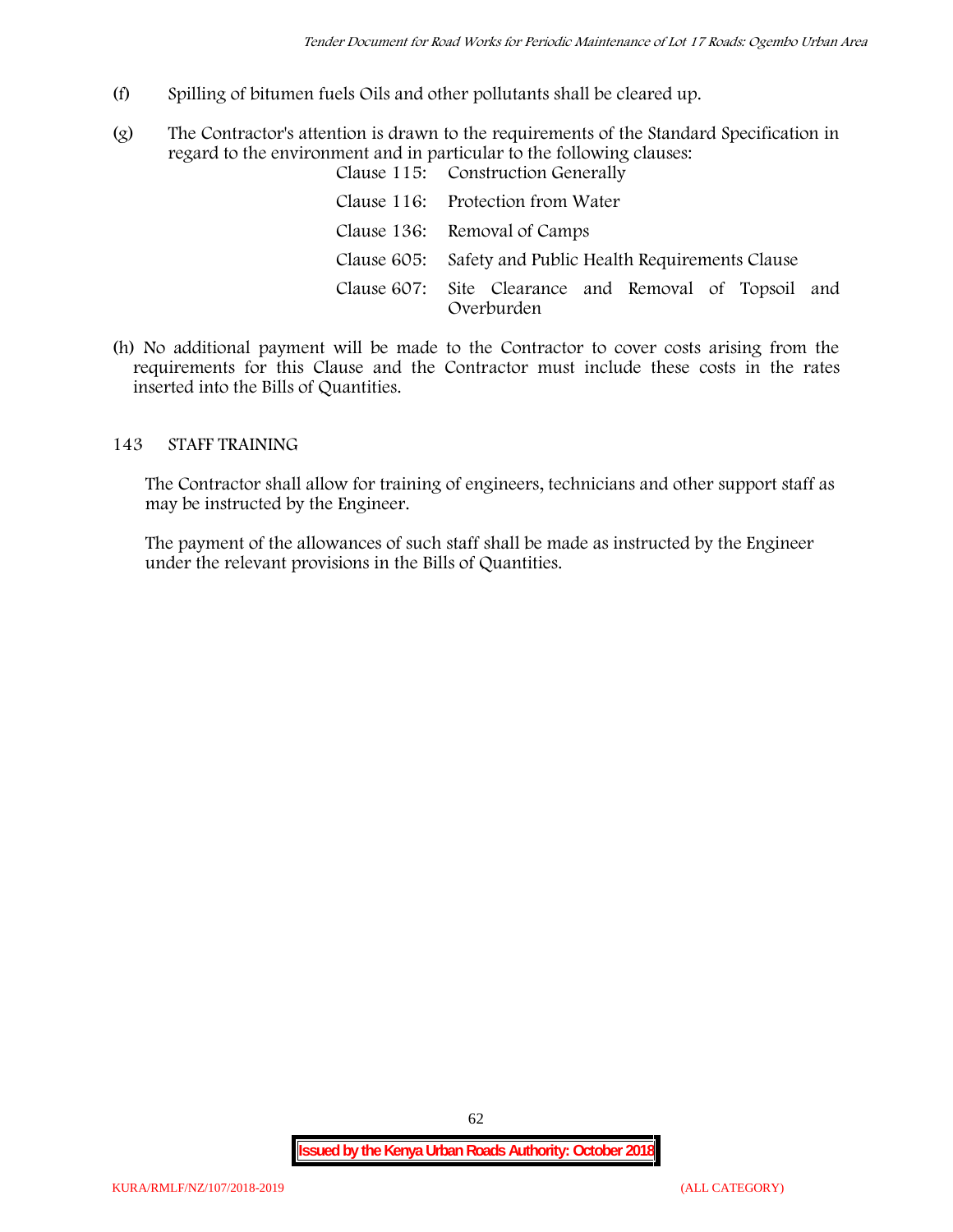# **SECTION 2 - MATERIALS AND TESTING OF MATERIALS**

All materials testing shall be in accordance with Section 2 of the Standard Specifications.

#### **SECTION 3 - SETTING OUT & TOLERANCES**

#### **301 SETTING OUT**

a) In addition to the provisions of clause 3.01(a) if the traverse points to be used for the setting out are close to the existing carriageway and interfere with construction works then the Contractor will have to relocate them to a location where they will not be disturbed. The co ordinates and heights of all traverse points so located shall be listed and provided to the Engineer for checking and/or approval. Contractor shall also monument the new centreline every 200m along straight and all salient points along curves by a pin in the concrete beacon before commencement of any works.

The road reserve boundary posts shall have 12mm diameter steel pins embedded in concrete, 200mm long with 25mm exposed to the air, sticking out form its top surface. This pin shall be co-ordinated and heighted and result of the same shall be provided to the Engineer for approval. Cost of these works shall be included in the rates as no separate item has been provided.

Commencement of the works shall not be permitted until this basic survey data has been provided and approved by the Engineer for at least 2 Kms of the road.

b) Detailed Setting Out

Reference pegs shall be 50mm by 50mm in section 600mm long driven 400mm firmly into ground and painted white above the ground. The offset from centre line shall be indicated by small nail 20mm to 25mm long with its head driven flush with the top of the peg.

Chainages, offset and reference elevation shall be clearly indicated to the sides of the peg to the satisfaction of the Engineer.

After cutting of benches and prior to commencement of earthworks or subgrade works, Contractor shall take cross-sections again and submit the copy of the same to Engineer for agreement. These cross-sections shall then be used as basis of measurement for all subsequent layers, unless otherwise stated.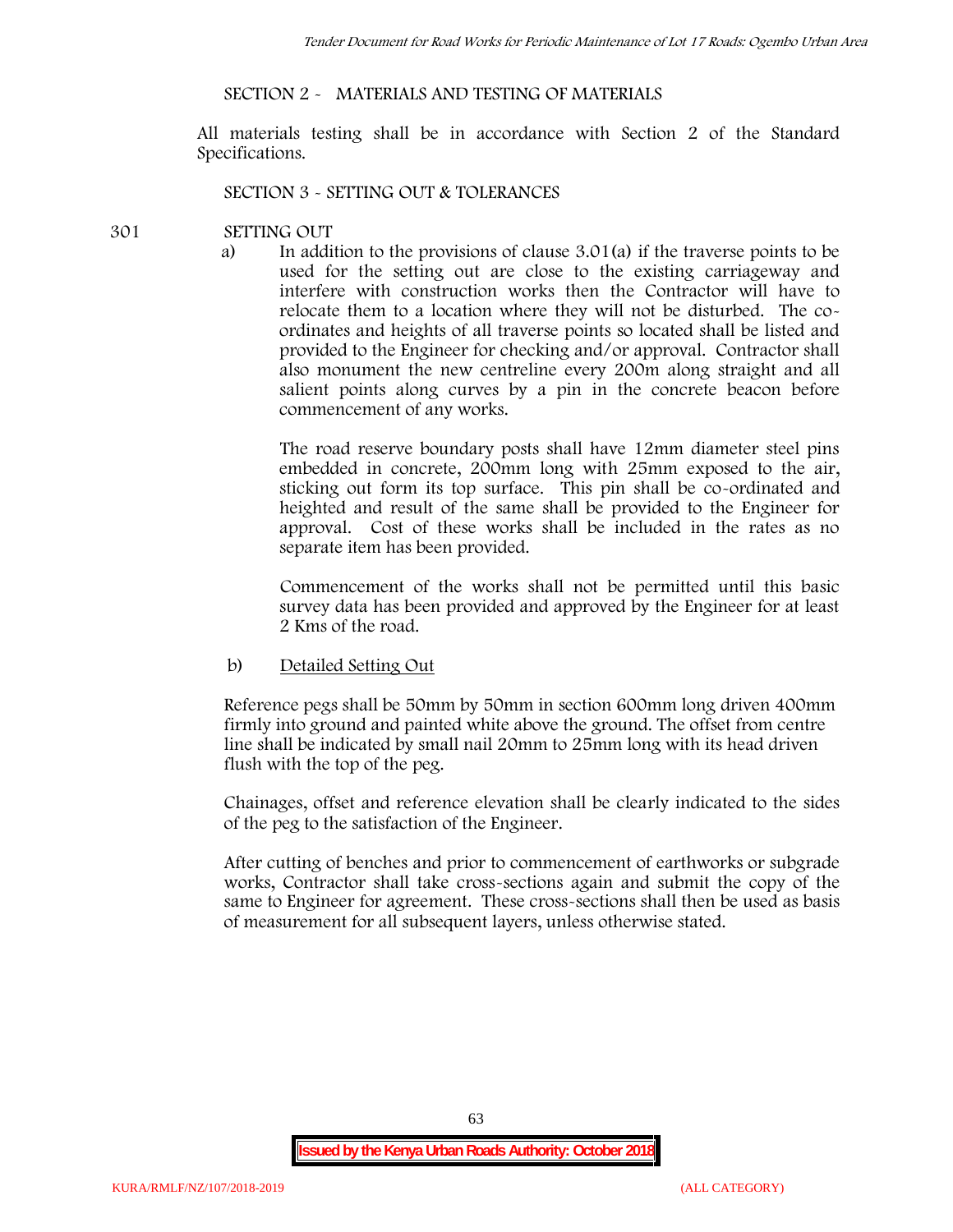**SECTION 4- SITE CLEARANCE AND TOP SOIL STRIPPING**

# **401 SITE CLEARANCE**

Site Clearance shall be carried out as directed by the Engineer.

**402 REMOVAL OF TOPSOIL**

Topsoil shall include up to 200mm depth of any unsuitable material encountered in existing or newly constructed drains, drainage channels, and accesses.

**403 REMOVAL OF STRUCTURES, FENCES AND OBSTRUCTIONS**

When instructed by the Engineer, the Contractor shall demolish or remove any structure and payment for this shall be made on day works basis.

**SECTION 5 - EARTHWORKS**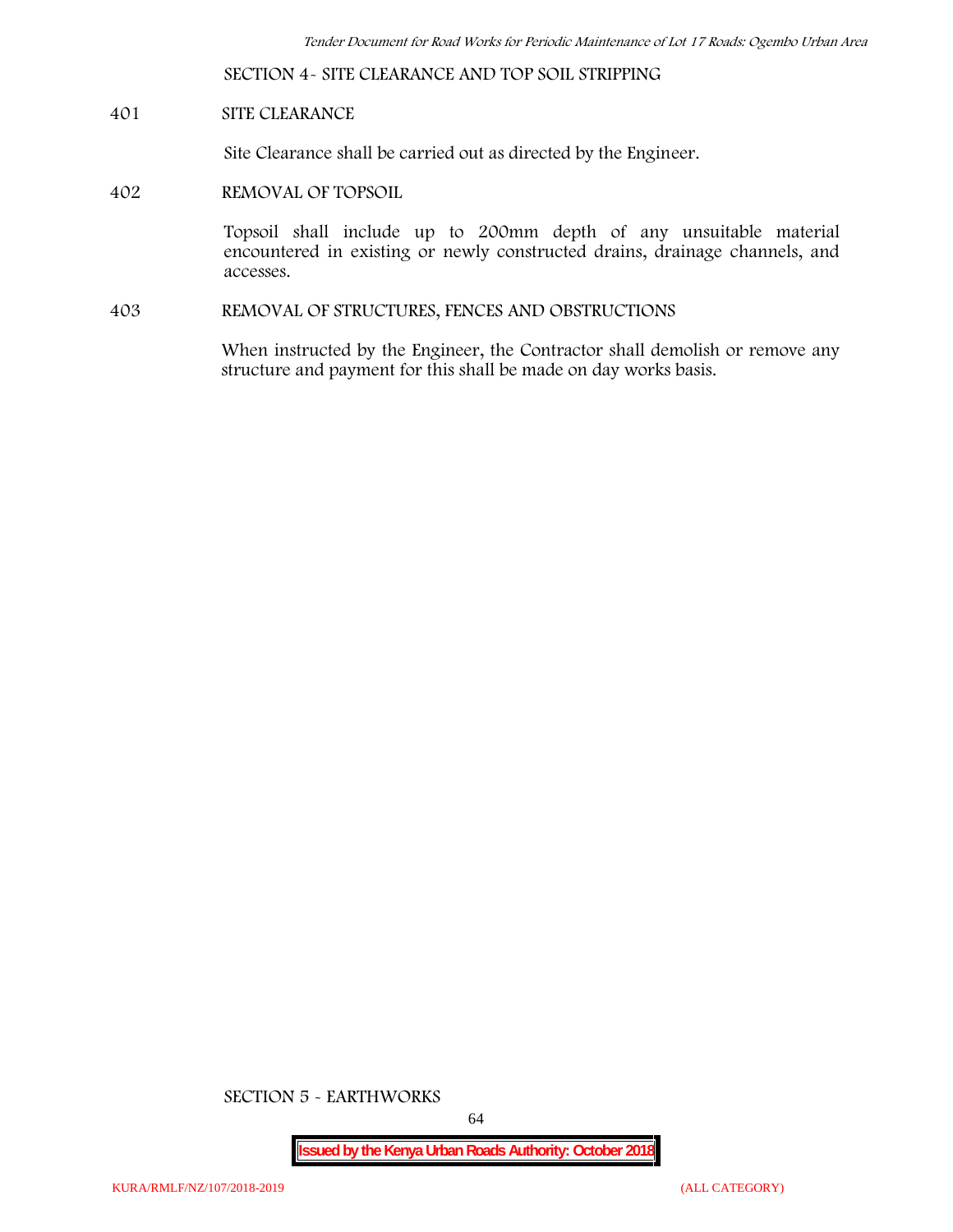# **504 PREPARATION PRIOR TO FORMING EMBANKMENT**

Where benching is required for existing pavement to accommodate earthworks subgrade or subbase for widening the road, the rate for compaction of existing ground shall be deemed to cover this activity.

Excavation in the pavement of the existing road shall be kept dry. In the event of water penetrating the underlying layer, construction of the subsequent layers shall be postponed until the underlying layers are dry enough to accommodate the construction plant without deforming or otherwise showing distress.

Step construction shall be carried out per layer at the joint where excavating both vertically and perpendicular to the direction of the travel. The step shall be 500mm perpendicular to the direction of the travel and 150mm vertical unless otherwise instructed by the Engineer.

Special care shall be taken when compacting the new material at the joint ensuring that specified density is achieved.

# **505 CONSTRUCTION OF EMBANKMENTS**

Only material approved by the Engineer shall be used for fill in embankments. Material with high swelling characteristics or high organic matter content and any other undesirable material shall not be used, unless specifically directed by the Engineer. Unsuitable material shall include:

- (i) All material containing more than 5% by weight or organic matter (such as topsoil, material from swamps, mud, logs, stumps and other perishable material)
- (ii) All material with a swell of more than 3% (such as black cotton soil)
- (iii) All clay of plasticity index exceeding 50.
- (iv) All material having moisture content greater than 105% of optimum moisture content (Standard Compaction)

Subgrade: Shall mean upper 300mm of earthworks either insitu or in fill and subgrade shall be provided for as part of earthworks operation and payment shall be made as "fill". The material for subgrade shall have a CBR of not less than 8% measured after a 4 day soak in a laboratory mix compacted to a dry density of 100% MDD (AASHTO T99) and a swell of less than 1%.

Subgrade repair: Where directed by the Engineer, any localized failure in the subgrade shall be repaired by filling in selected soft, hard or natural of minimum CBR 30% and compacted in accordance with clauses in the specifications applying to normal subgrade.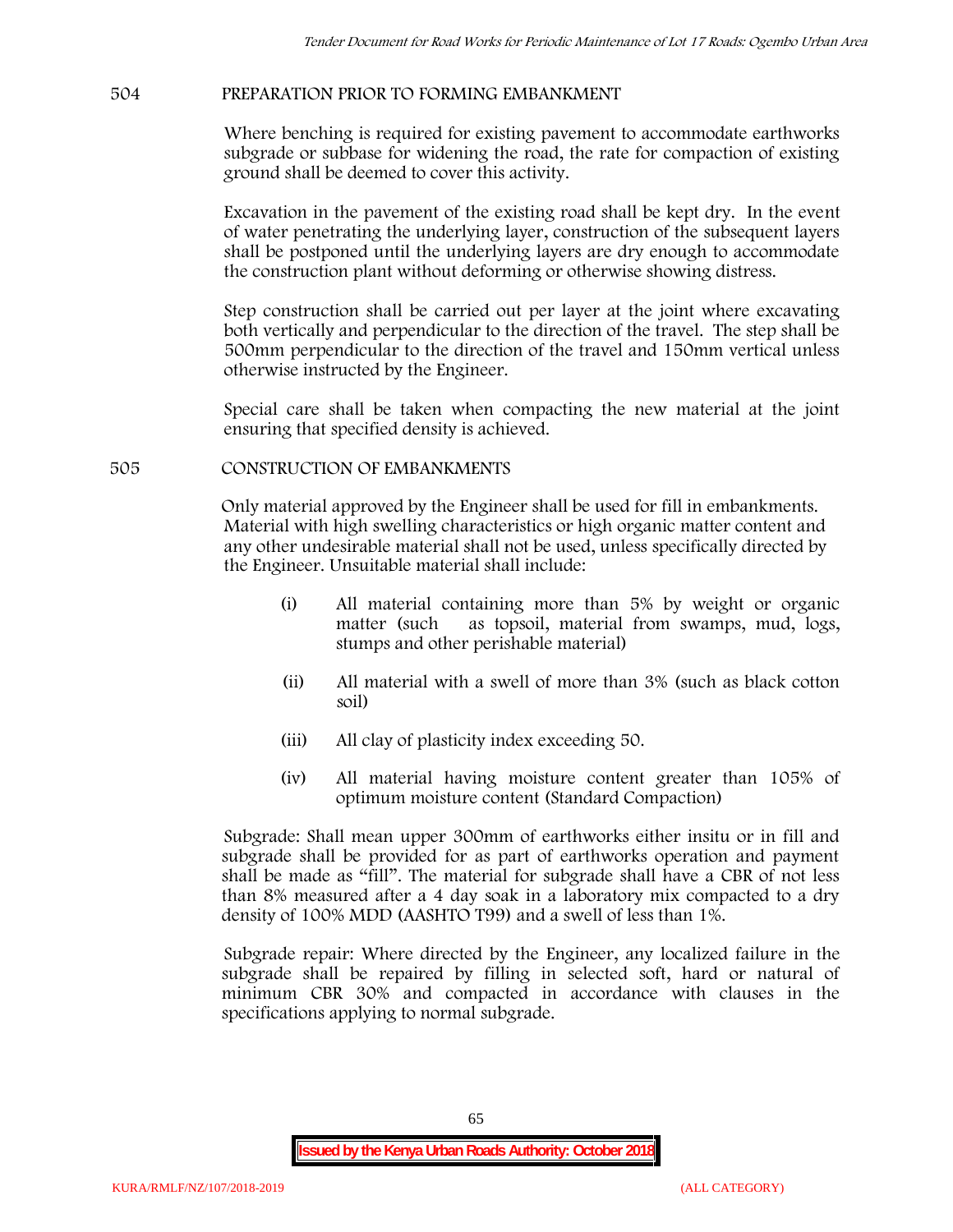Embankment repair: Where directed by the Engineer, any localized filling in soft, hard or natural; selected material requirements shall be executed in accordance with Clause 505.

#### **508 COMPACTION OF EARTHWORKS**

At pipe culverts, all fill above ground level around the culverts shall be compacted to density of 100% MDD (AASHTO T.99) up to the level of the top of the pipes or top of the surround(s), if any and for a width equal to the internal diameter of the pipe on either side of the pipe(s) or surround(s) as applicable.

At locations adjacent to structures, all fill above ground level upto the underside of the subgrade shall be compacted to density of 105% MDD (AASHTO T.99). In case of fill around box culverts this should be carried out for the full width of the fill and for a length bounded by the vertical plane passing through the ends of the wingwalls.

Notwithstanding the provision of clause 503 of the standard Specification, Compaction of subgrade material (i.e. material immediately below formation) in cut areas shall not be carried out by the contractor in areas where the formation is formed in hard material, unless specific instructions to the contrary are issued by the Engineer.

Where improved sub-grade material shall be required, this shall be compacted and finished to the same standards and tolerances as those required for normal subgrade and clauses in the specifications applying to normal subgrade shall also apply.

# **511 BORROW PITS**

The first part of the Standard Specification is amended as follows:

Fill material which is required in addition to that provided by excavation shall be obtained from borrow pits to be located and provided by the Contractor but to the approval of the Engineer contrary to what has been stated.

# **517 MEASUREMENT AND PAYMENT**

Notwithstanding the provisions of clause 517 of the standard specifications, the rate for compaction of fill in soft material shall allow for the requirements of clause 508 of the special specification and no extra payment shall be made for compaction around pipe culverts (100% MDD AASHTO T.99).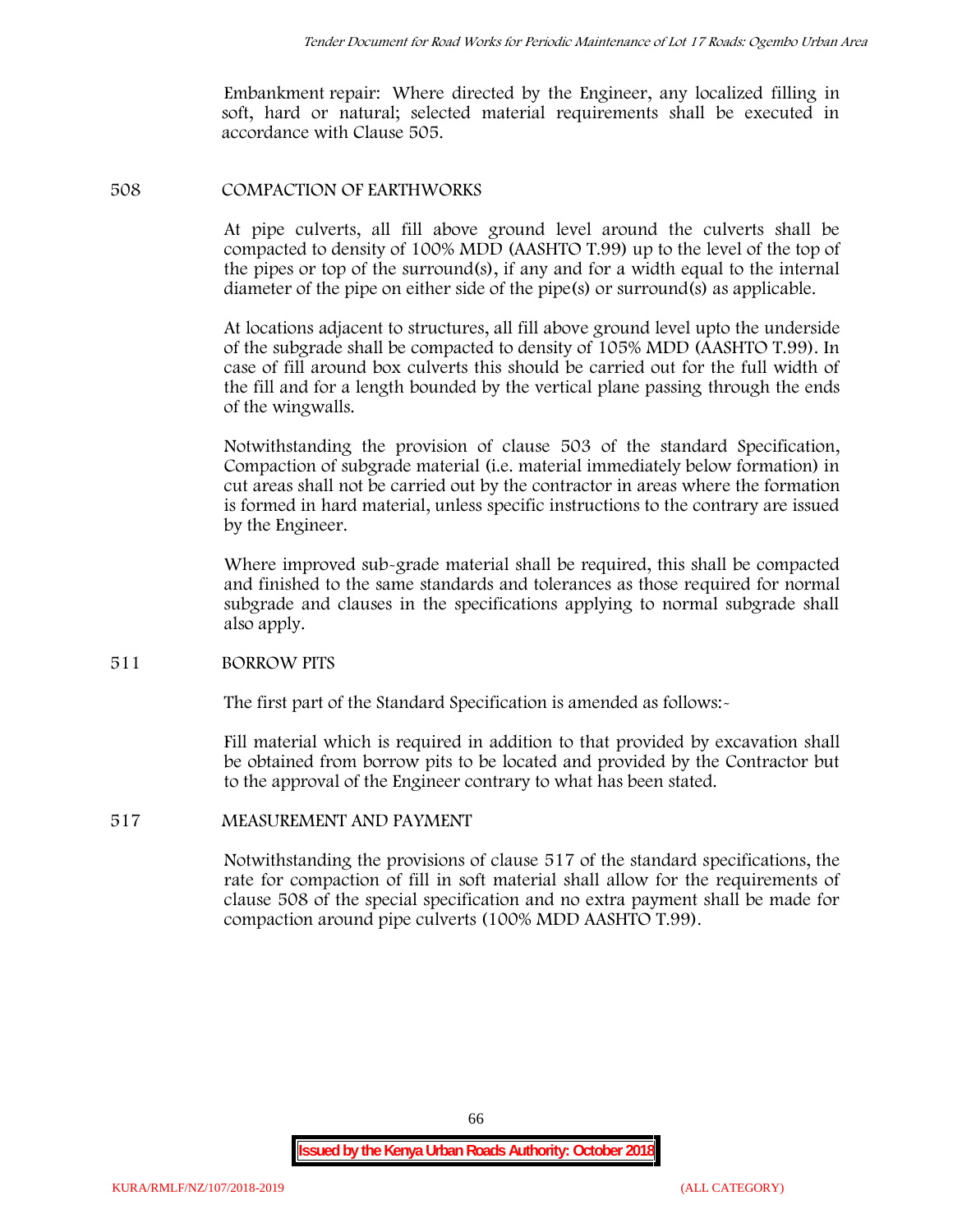**SECTION 6 - QUARRIES, BORROW PITS, STOCKPILES AND SPOIL AREAS**

#### **601 GENERAL**

Notwithstanding any indications to the contrary in the Standard specification the Engineer will not make available to the Contractor any land for quarries, borrow pits, stockpiles and spoil areas, except for those areas in road reserves specifically approved by him.

The contractor will be entirely responsible for locating suitable sources of materials complying with the Standard and Special Specifications, and for the procurement, Wining, haulage to site of these materials and all costs involved therein. Similarly the contractor will be responsible for the provision and costs involved in providing suitable areas for stockpiling materials and spoil dumps. Should there be suitable sites for spoil dumps or stockpiles within the road reserve forming the site of the works the Contractor may utilise these subject to the approval of the Engineer.

No additional payment will be made to the Contractor to cover costs arising from the requirements for this Clause and the Contractor must include these costs in the rates inserted into the Bills of Quantities.

#### **602 MATERIAL SITES**

The information on possible material sites is given for the general guidance of bidders. Bidders are however advised to conduct their own investigation as the information contained therein is neither guaranteed nor warranted

#### **603 PROVISION OF LAND**

Notwithstanding any indications to the contrary in the Standard specification the Engineer will not make available to the Contractor any land for quarries, borrow pits, stockpiles and spoil areas, except for those areas in road reserves specifically approved by him.

The contractor will be entirely responsible for locating suitable sources of materials complying with the Standard and Special Specifications, and for the procurement, Wining, haulage to site of these materials and all costs involved therein. Similarly the contractor will be responsible for the provision and costs involved in providing suitable areas for stockpiling materials and spoil dumps. Should there be suitable sites for spoil dumps or stockpiles within the road reserve forming the site of the works the Contractor may utilise these subject to the approval of the Engineer.

No additional payment will be made to the Contractor to cover costs arising from the requirements for this Clause and the Contractor must include these costs in the rates inserted into the Bills of Quantities.

#### **605 SAFETY AND PUBLIC HEALTH REQUIREMENTS**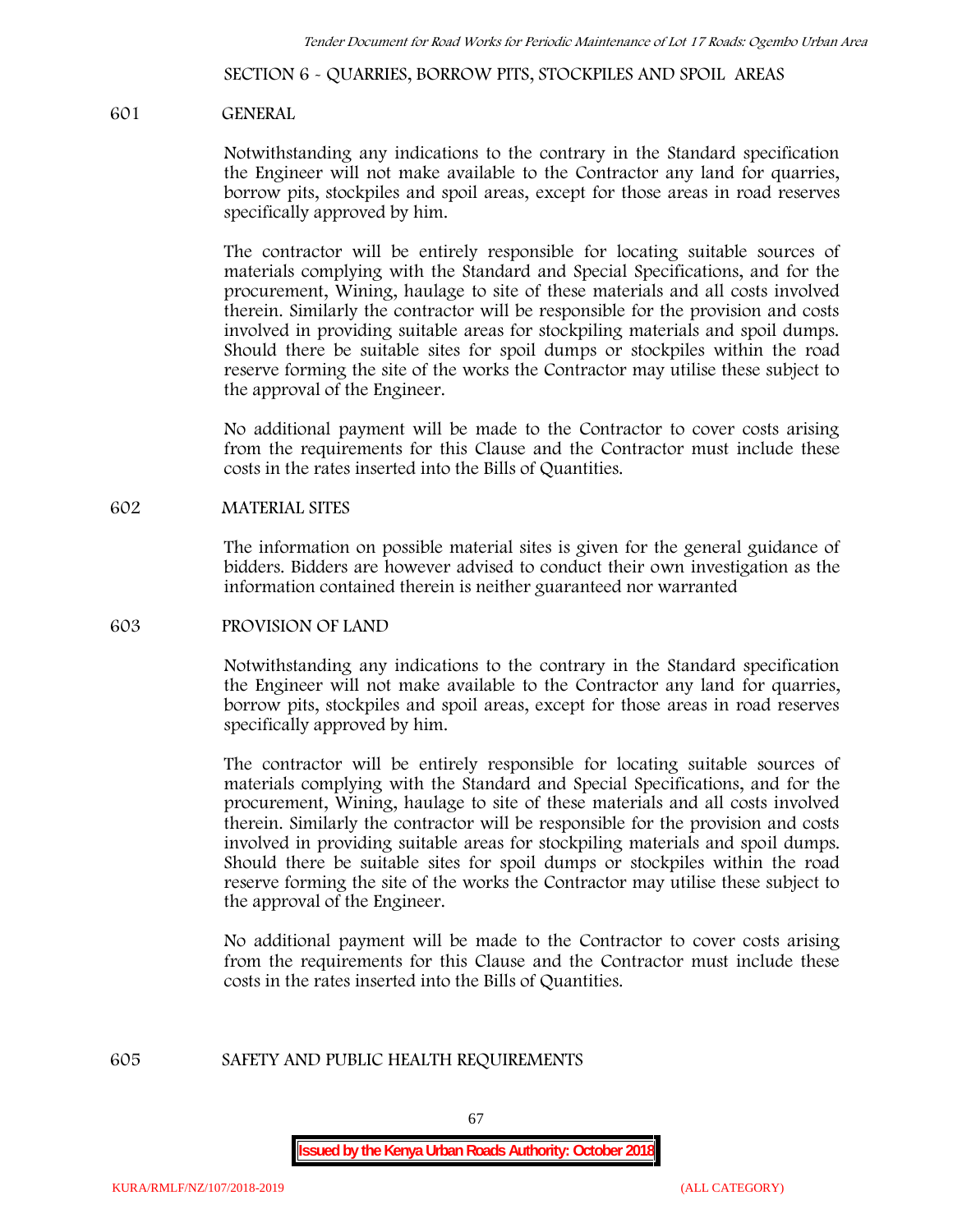In addition to clause 605, the contractor shall allow for professionals to conduct lectures to the workers regarding the spread of HIV/Aids.

**SECTION 7 - EXCAVATION AND FILLING FOR STRUCTURES**

#### **703 EXCAVATION OF FOUNDATIONS FOR STRUCTURES**

Unless otherwise instructed by the Engineer, all excavated surfaces in material other than hard material, on which foundations for structures shall be placed, shall be compacted to 100% MDD (AASHTO T.99) immediately before structures are constructed.

Paragraph 4, last line: - Replace "95%" with "100%".

#### **707 BACKFILLING FOR STRUCTURES**

Unless otherwise instructed by the Engineer, all backfilling material shall be compacted to a minimum of 100% MDD (AASHTO T.99).

## **709 EXCAVATIONS FOR RIVER TRAINING AND NEW WATER COURSES**

Payments for river training and establishment of new watercourses shall only be made where such work constitute permanent works. Works done for road deviation or other temporary works shall not qualify for payment.

#### **710 STONE PITCHING**

Stone pitching to drains, inlets and outlets of culverts to embankments and around structure shall consist of sound unweathered rock approved by the Engineer.

The stone as dressed shall be roughly cubical in shape with minimum dimensions of 150 x 150mm for normal thickness of stone pitching.

The surface to receive the pitching shall be compacted and trimmed to slope and the stone laid, interlocked and rammed into the material to give an even finished surface.

In areas where stone pitching has been damaged, the Contractor shall identify such areas and notify the Engineer for his agreement of the extent of the Works required and his approval and instructions to proceed with the Works. Stone Pitching Repair and Reconstruction shall be carried out in accordance with Clause 710 of the Standard Specifications.

The Works shall involve removal of the damaged stone pitching and reconstruction of the said areas in accordance with Clause 710 of the Standard Specifications by use of the sound salvaged material together with any necessary additional material where all such materials shall comply with Section 7 of the Standard Specifications.

Contrary to clause 713 of the standard specifications, the rates inserted for stone pitching shall allow for grouting.

68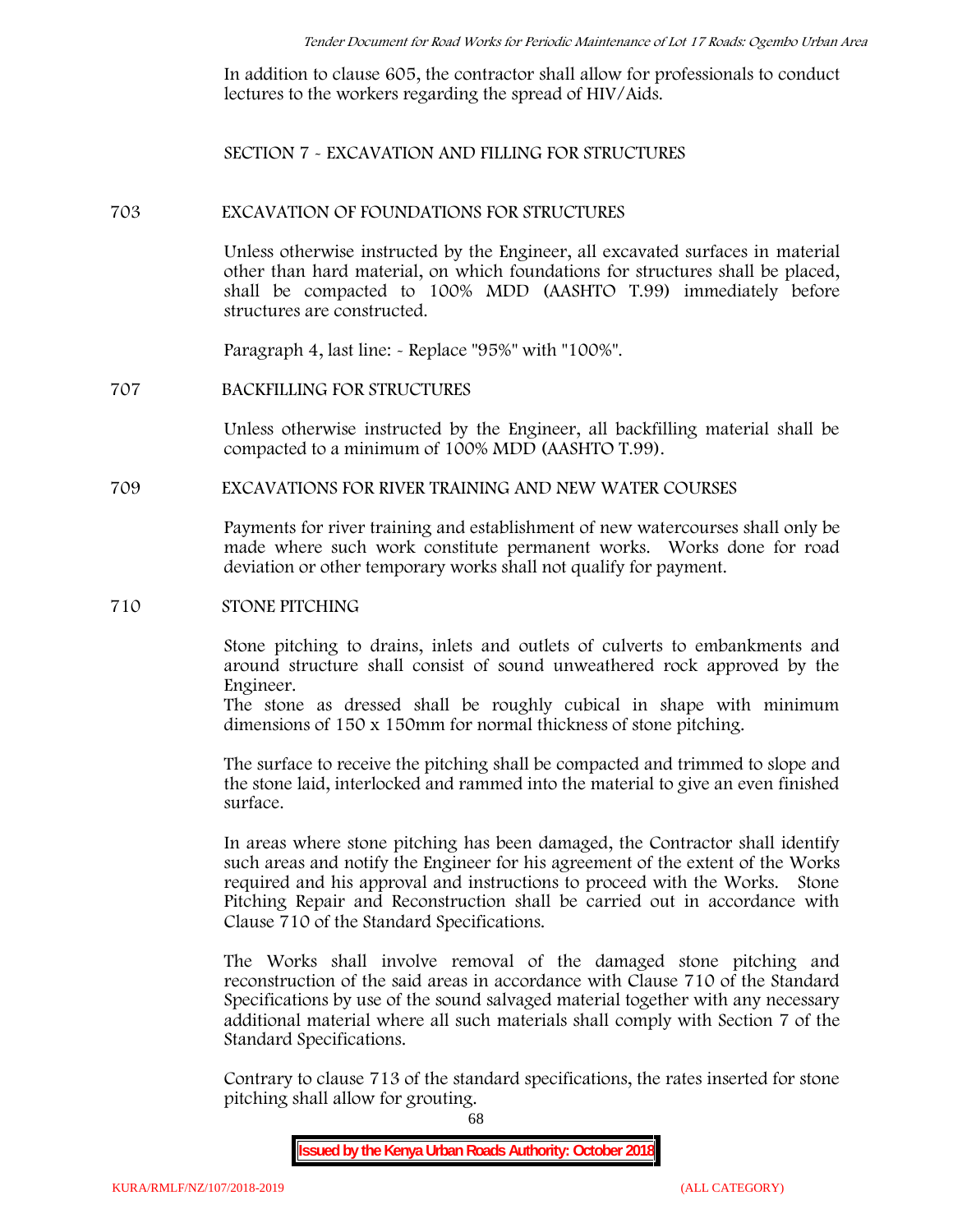# **711 GABIONS**

Where instructed by the Engineer the Contractor will install gabions as protection works to washout areas or bridge Piers and or Abutments. Gabions shall be constructed in accordance with Clause 711 of the Standard Specification.

I n cases where existing gabions have been damaged, the Contractor shall identify them and notify the Engineer for his agreement of the extent of the Work required and his approval and instructions to proceed with the Works.

The Works shall involve removal of the damaged gabions / rocks, excavation to the correct levels and grades as directed by the Engineer, and in accordance with Clause 711 of the Standard Specifications and reconstruction with new gabions and other necessary materials as necessary. The damaged gabions shall be recovered and transported to the nearest KURA'S Yard or M.O. R &P.W Department depot.

# **712 RIP-RAP PROTECTION WORK**

Quarry waste or similar approved material shall be used to backfill scoured and eroded side, outfall and cut-off drain. The material shall be compacted to form a flat or curved surface preparatory to stone [pitching of drainage channels, existing and new scour checks as directed by the Engineer.

The surface to receive the pitching shall be compacted and trimmed to slope and the stone hand laid, interlocked and rammed into the material to give an even finished surface. The interstices of the Pitching shall be rammed with insitu material. The insitu material immediately behind the pitching shall be compacted to minimum density of 100% MDD compaction (AASHTO T.99)

# **714 BACKFILL BELOW STRUCTRURES**

Where instructed this shall be carried out in compliance with the requirements of Clause 507 and 804 of the Standard Specification.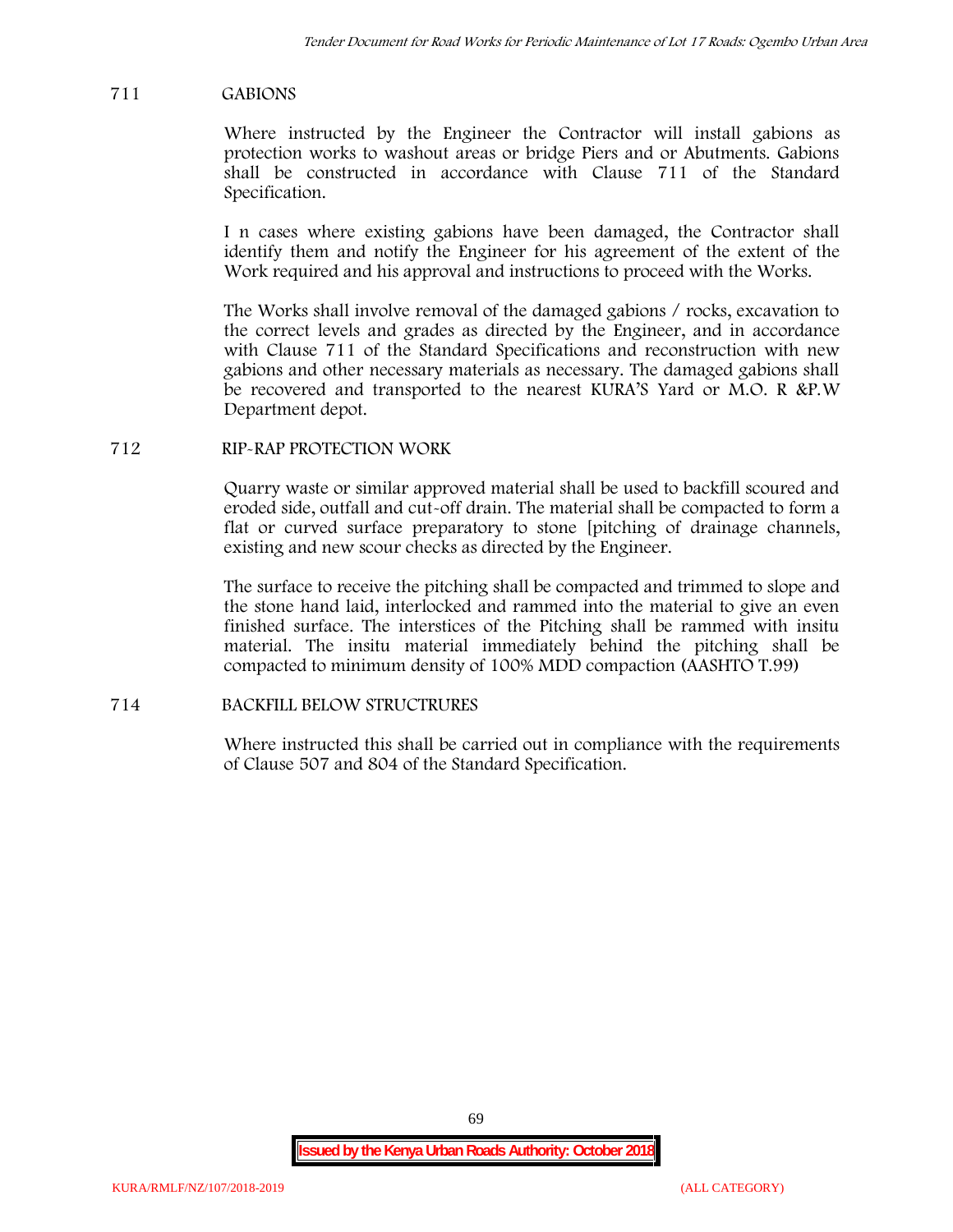**SECTION 8 - CULVERTS AND DRAINAGE WORKS**

#### **801 SCOPE OF SECTION**

The operations specified in this section apply to the installation of drainage works and reinstatement and improvement of the same.

In addition, this Section covers: -

- Extending of existing 450mm, 600mm and 900mm diameter pipes to be compatible with the increased road width or access.
- Desilting and cleaning of existing pipes and outfall drains to make them free flowing.

**804 EXCAVATION FOR CULVERTS AND DRAINAGE WORKS**

In the Standard Specifications, make the following amendments: -

- (a) In paragraph 6, line 3, and in paragraph 7, line 5 and in paragraph 11, line 6, delete "95%" and insert "100%".
- (b) Removal of Existing Pipe Culverts

Where instructed by the Engineer, the Contractor shall excavate and remove all existing blocked or collapsed culvert pipes of 450mm, 600mm and 900mm diameter including concrete surround, bedding, inlet and outlet structure.

The void left after removal of culvert pipes shall be widened as necessary to accommodate new concrete bedding, pipe and haunching. The payment of this work shall be per linear metre of pipes removed, and the volume in m<sup>3</sup> of inlet/outlet structure removed. The void left by

removal of these pipes shall be carefully preserved in order to accommodate replacement of 450mm, 600mm or 900mm diameter pipe culverts as shall be directed by the Engineer.

- (c) Removal of Other Existing Drainage Structures When instructed by the Engineer, the Contractor shall demolish or remove any other structure and payment for this shall be made on day work basis.
- (d) Excavation for Culverts and Drainage Works The Contractor shall carry out all excavations for new culverts and drainage works to the lines, levels, inclinations, and dimensions shown on the drawings or as instructed by the Engineer.

#### **805 EXCAVATION IN HARD MATERIAL**

In the Standard Specifications, Sub-clauses 805(a) and 805 (b) delete "95%" and insert "100%".

In sub-clause 809(a), paragraph 1, line 1, substitute "95%" with "100%".

70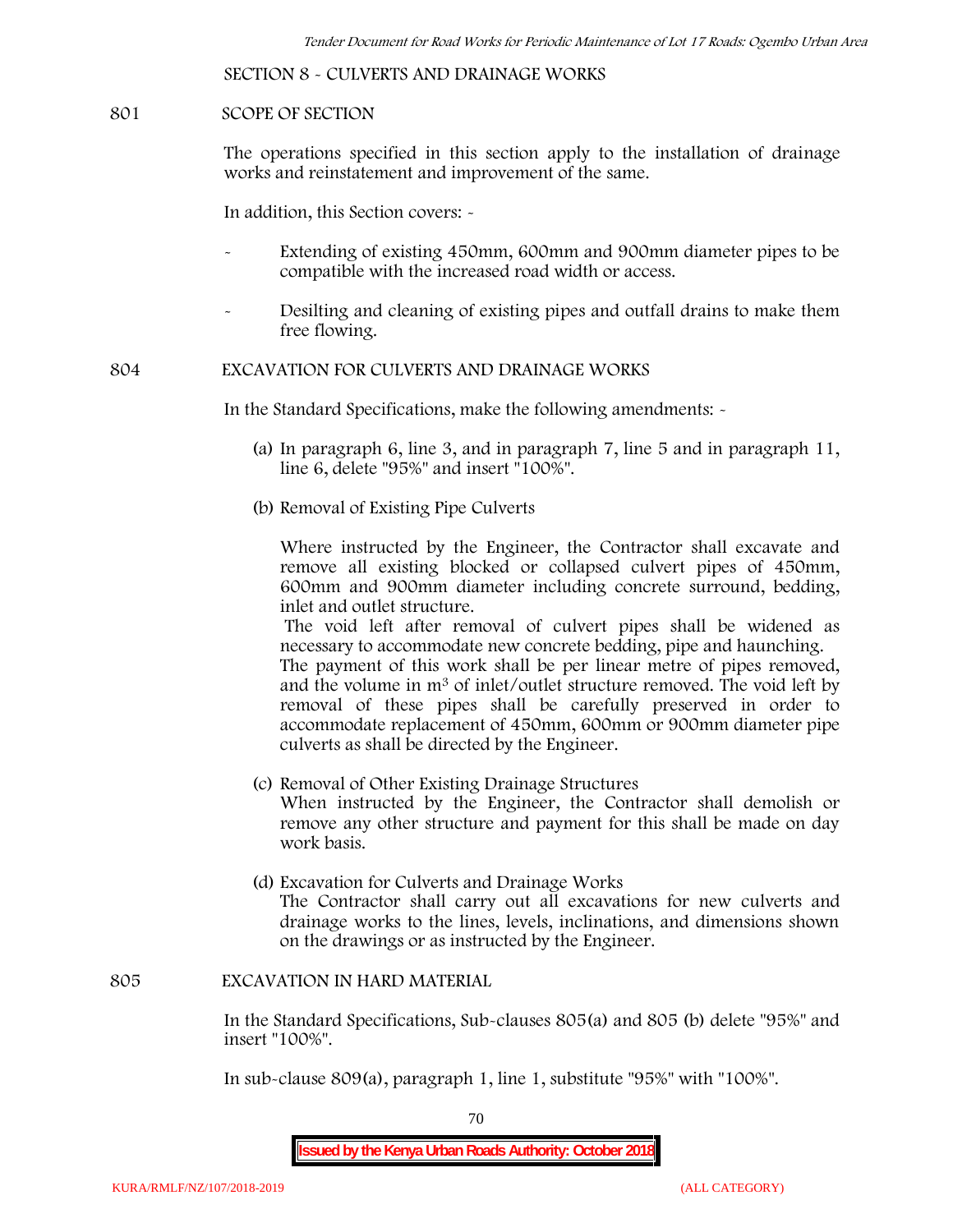In sub-clause 809(c), paragraph 2, line 4, between the words "compacted" and "and shaped" insert the words "to 100% MDD (AASHTO T.99)".

Hard material is material that can be excavated only after blasting with explosives or barring and wedging or the use of a mechanical breaker fitted with a rock point in good condition and operated correctly. Boulders of more than 0.2m<sup>3</sup> occurring in soft material shall be classified as hard material.

#### **809 BEDDING AND LAYING OF PIPE CULVERTS**

Concrete pipes shall be laid on a 150mm thick concrete bed of class 15/20 and the pipes shall be bedded on a 1:3 cement: sand mortar at least 50mm thick, 150mm wide and extending the full length of the barrel.

The rates inserted shall allow for compaction of the bottom of excavation to 100% MDD (AASHTO T.99).

#### **810 JOINTING CONCRETE PIPES**

The concrete pipes for the culverts shall have ogee joints and will be jointed by 1:2 cement: sand mortar and provided with fillets on the outside as described in clause 810 of the Standard Specification.

#### **812 BACKFILLING OVER PIPE CULVERTS**

In the Standard Specifications, clause 812

a) Wherever the expression "dry density of 95% MDD (AASHTO T. 99)" occurs delete and replace with "dry density of 100% MDD (AASHTO T.99)".

The rates entered for laying of pipe culverts shall allow for backfilling to pipe culverts and compacting to 100% MDD (AASHTO T.99) and these works shall not be measured and paid for separately.

# **814 SUBSOIL DRAINS**

In the event of excavation for repairs exposing local seepage, springs or unacceptably high water table, the Engineer may instruct the provision of counter fort or French drains.

These drains shall consist of a trench excavated to the alignment, width, depth and gradient instructed by the Engineer, and backfilled with approved compacted clean hard crushed rock material as specified in clause 815 of the standard specification. Where these drains lie within the carriageway the carriageway shall be reinstated with compacted stabilised gravel and surfaced with hot asphalt or a surface dressing as instructed by the Engineer.

#### **815 INVERT BLOCK DRAINS AND HALF ROUND CHANNELS**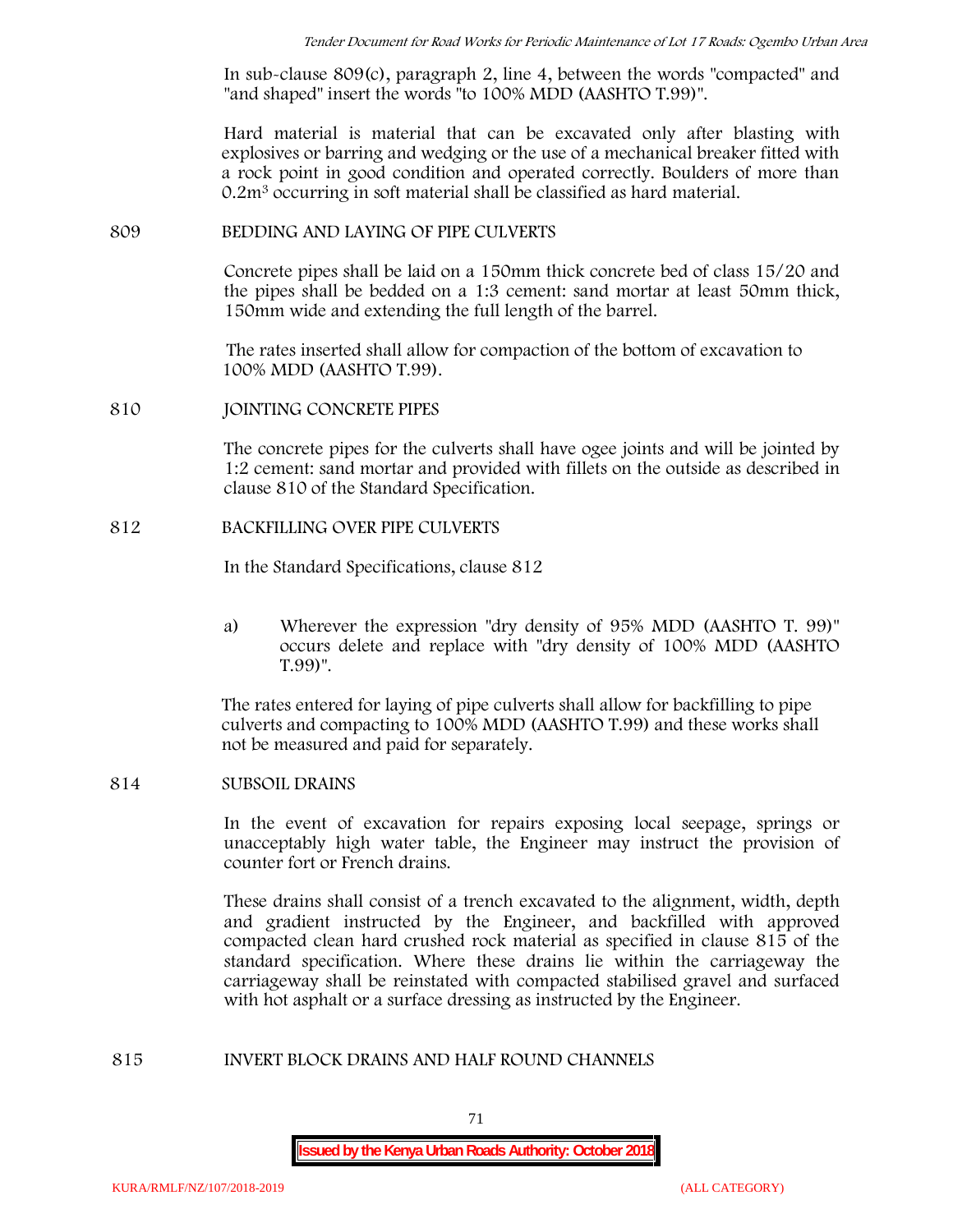Invert Block Drains and Half Round Channels shall be constructed as shown in the drawings provided in accordance with the Standard Specifications where directed by the Engineer.

### **817 REPAIRS TO DRAINS**

**817.1 Cleaning and Repair of Existing Drains**

In areas of existing side drains, mitre or outfall drains where such are blocked, the Engineer shall instruct the Contractor to clean and clear the drains to free flowing condition.

The work shall consist of:

- (a) Stripping and removal of any extraneous material to spoil including vegetation and roots in the drains to the satisfaction of the engineer.
- (b) Spreading of any spoil to the satisfaction of the Engineer.

Shaping the drains to free flowing condition as directed by the Engineer. Removing any broken side slabs for inverted block drains and replacing with a new removing any broken inverted block drains and replacing with a new one well jointed.

Measurement and Payment for cleaning drains shall be by linear metre of drain cleaned measured as the product of plan area and vertical depth of extraneous material instructed to be removed. No extra payment will be made for removal of vegetation and roots.

**817.2 Channels**

The Engineer may instruct that the Contractor provides open channels in place of existing subdrains where the latter may be damaged or in any other place. The rates entered by the Contractor in the bills of quantities must include for removal and disposal of any subdrain material, excavation to line and level, backfilling and compaction as directed by the engineer. The channels shall be constructed of precast class 20/20 concrete of minimum 80mm thickness and lengths or widths not exceeding 1000mm. Joints shall be at least 15mm wide filled with 1:2 cement sand mortar.

**817.3 Rubble fills for protection work**

Quarry waste or similar approved material shall be used to back fill scoured and eroded side, outfall and cut-off drains. The material shall be compacted to form a flat or curved surface preparatory to stone pitching of drainage channels, existing and new scour checks as directed by the Engineer.

## **817.4 Stone Pitching**

Stone pitching shall be constructed in accordance with clause 710 of the standard Specification.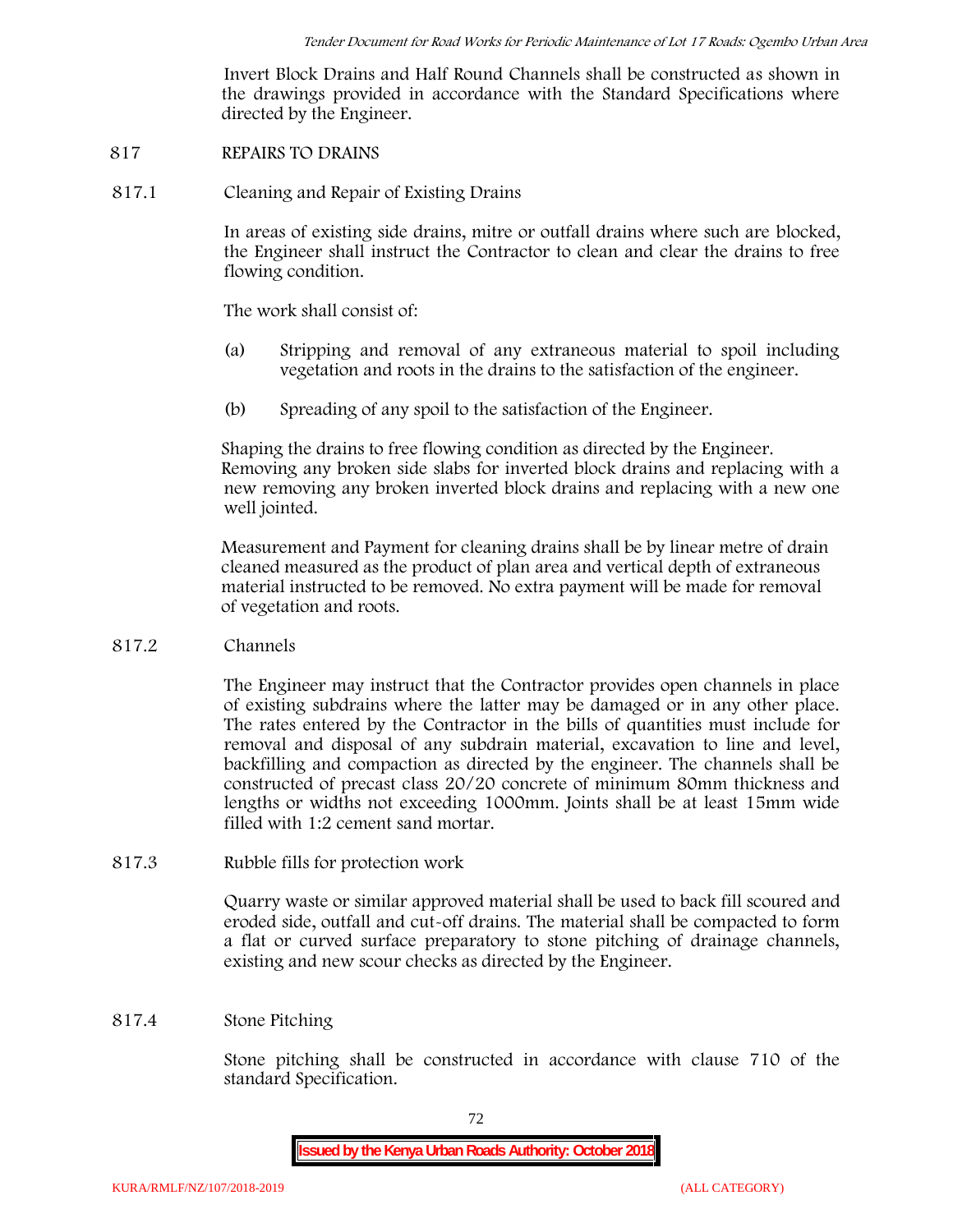**817.5 Gabions**

Gabions shall be constructed in accordance with clause 711 of the standard Specification.

**817.6 Spoil Material**

The Contractor shall be responsible for removal from site of all materials excavated in the course of undertaking works in this section of the specifications, unless suitable for re-use, and deposit of the material in a spoil dump to be approved by the Engineer.

**818 SCOUR CHECKS**

Scour checks are to be constructed in mass concrete in accordance with clause 818 of the standard Specifications and the drawings as shall be provided.

- **819 CLEANING AND MAINTENANCE**
- **819.1 Desilting of Pipe Culverts**

Where instructed, Contractor shall desilt the existing pipe culverts by removing all the material from the pipe to make them clean and free flowing.

Measurement and payment shall be by the linear metres of pipes de-silted, regardless of diameter size.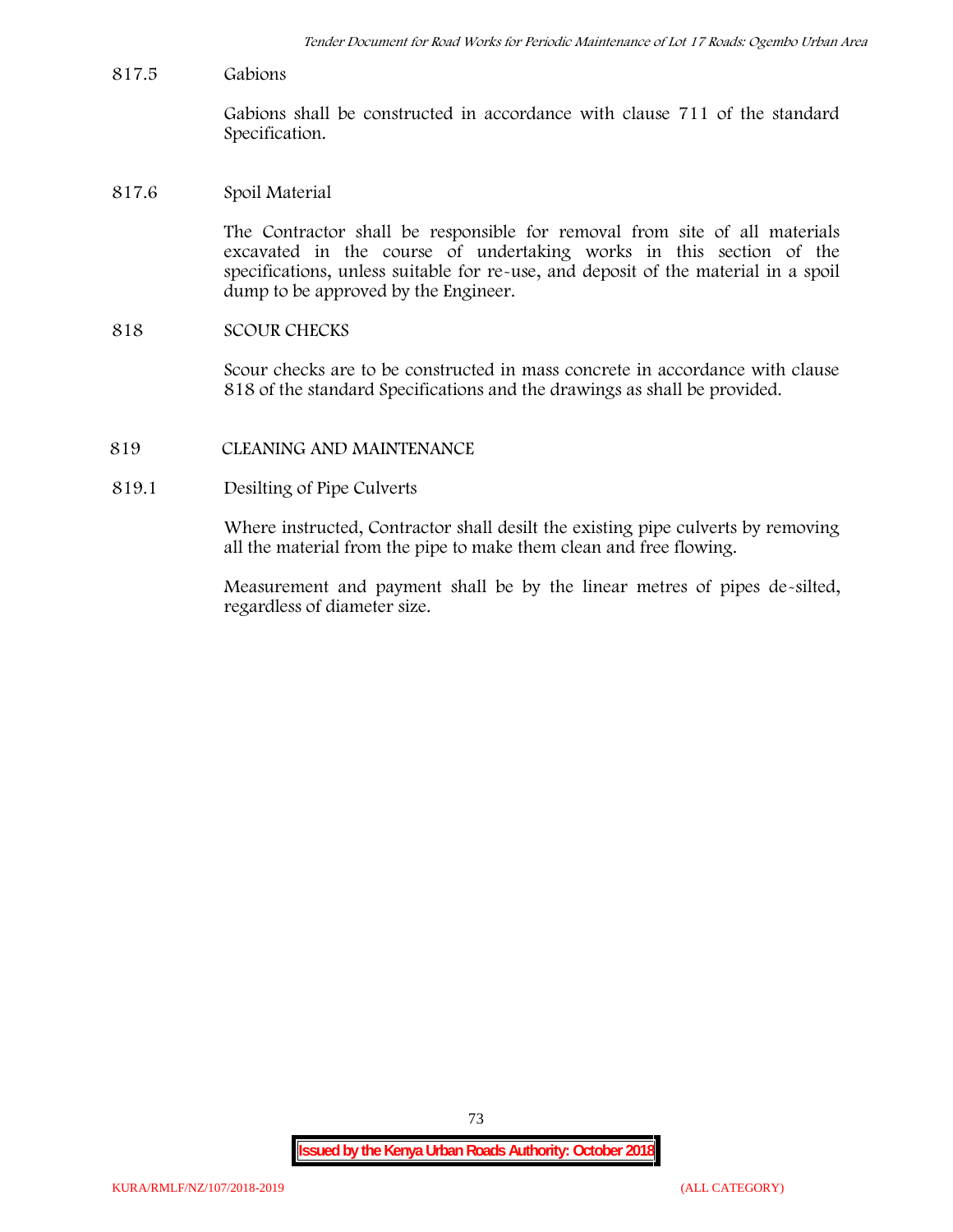**SECTION 9 - PASSAGE OF TRAFFIC**

#### **901 SCOPE OF THE SECTION**

The Contractor shall so arrange his work to ensure the safe passage of the Traffic at all times and if necessary construct and maintain an adequate diversion for traffic complete with all the necessary road traffic signs.

The contractor shall provide to the satisfaction of the Engineer adequate warning signs, temporary restriction signs, advance warning signs, barriers, temporary bumps and any other device and personnel equipped with two way radios to ensure the safe passage of traffic through the works.

When carrying out the Works the Contractor shall have full regard for the safety of all road users.

The Contractor shall also provide sign posts and maintain to the satisfaction of the Engineer all deviations necessary to complete the works. The contractor should allow for the costs of complying with the requirements of this clause in his rates.

The contractor will be deemed to have inspected the site and satisfied himself as to the adequacy of his bid for these works and no additional payments will be made to the contractor for any expenditure on traffic control or the provision of deviations. The employer shall not be liable for inadequate prior investigations of this nature by the contractor.

### **903 MAINTENANCE OF EXISTING ROADS**

The Contractor shall when instructed, maintain the existing project road ahead of works using compacted asphalt concrete type I in accordance with the provisions in clause 1601B – 1607B of the Special Specifications or gravel material depending on the nature of the wearing course surface.

### **904 CONSTRUCTION OF DEVIATIONS**

(a) **General**

In addition to requirement of this clause, the Contractor shall when instructed construct and complete deviations to the satisfaction of the Engineer before commencing any permanent work on the existing road. Also during these works the contractor is supposed to provide a detour of adequate pipe culverts for pedestrian and traffic crossing where there is bridge works.

Subject to the approval by the Employer, the Contractor may maintain and use existing roads for deviation. Payment for this, made in accordance with clause 912 (a) (i), shall be by the Kilometre used depending on the type of road used, whether bituminous or earth/gravel. The rates shall include for the provision of materials and the works involved.

b) **Geometry**

74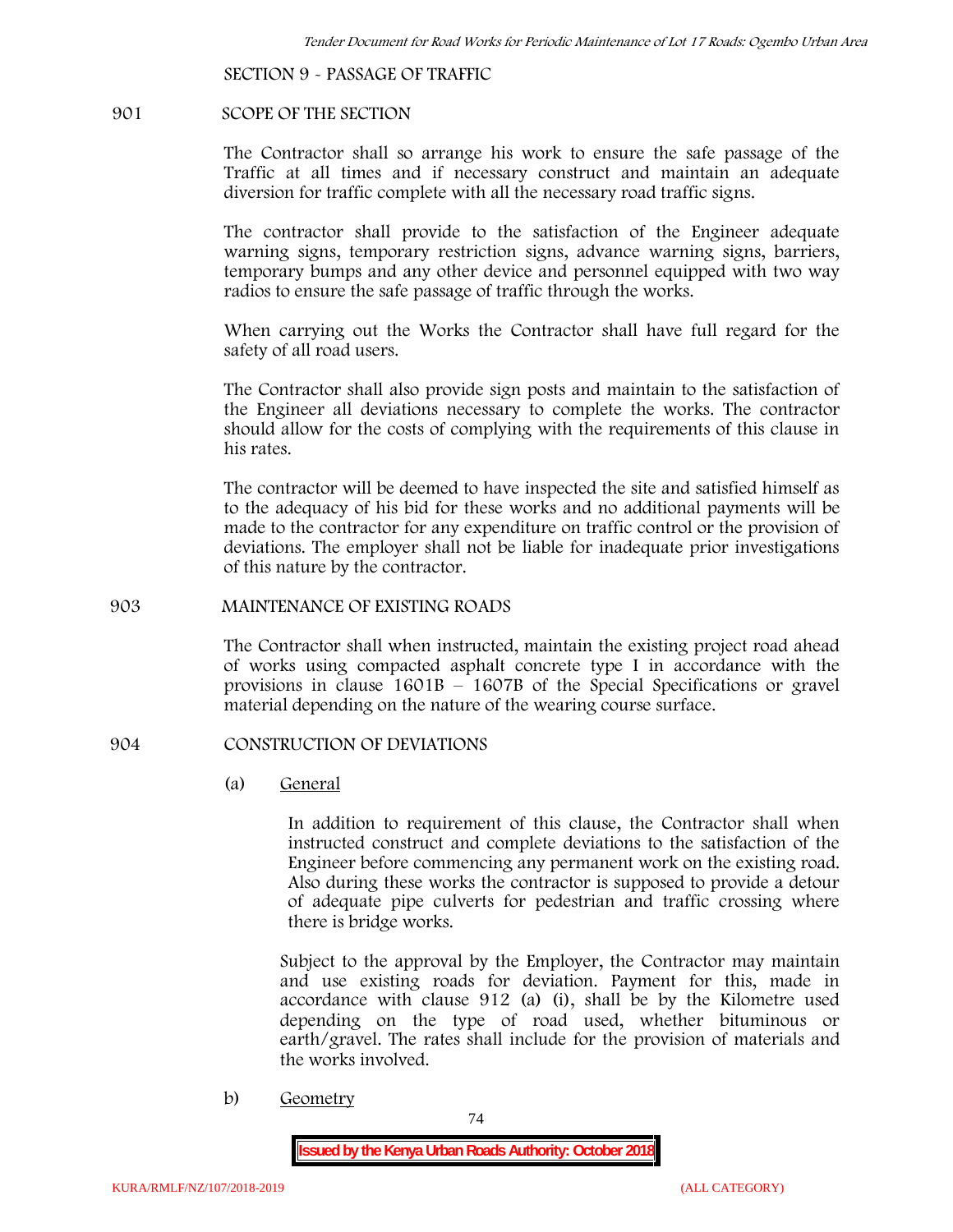The carriageway width of the deviations shall not be less than 6m wide and suitable for 2-way lorry traffic unless otherwise specified.

c) **Construction**

Unless otherwise instructed gravel wearing course for the deviation shall be 150mm compacted thickness complying with section 10 of the Standard Specification. The Contractor shall allow in his rate for removal of any unsuitable material before placing of gravel wearing course, as this will not be paid for separately.

In addition to provision of this clause, Contractor is required to sprinkle water at least 4 times a day at the rate of 1 to  $1.4$  litres/ $M<sup>2</sup>$  in regular interval to minimise the effects of dust. Latest sprinkling time shall be one hour before the sunset.

Where existing neighbouring roads are used as deviation, Contractor shall carry out repairs and maintenance in parent materials used for the existing base and surfacing of the road being used.

## **906 PASSAGE OF TRAFFIC THROUGH THE WORKS**

The Contractor shall arrange for passage of traffic through the works during construction whenever it is not practicable to make deviations.

Any damage caused by passing traffic through the works shall be made good at the contractor's own cost.

## **907 SIGNS, BARRIERS AND LIGHTS**

Contractor shall provide signs, barriers and lights as shown in the drawing in Book of Drawings at the locations where the traffic is being carried off the existing road to the deviation and back again to existing road. The Contractor shall provide ramps and carry out any other measures as instructed by the Engineer to safely carry traffic from the road to deviation.

Contrary to what has been specified in this clause the road signs provided shall be fully reflectorised and in conformity with clause 9.1 of the "Manual for Traffic Signs in Kenya Part II".

## **909 ASSISTANCE TO PUBLIC**

In addition to provision of clause 909, Contractor shall maintain close liaison with the relevant authorities to clear any broken down or accident vehicles from the deviations and the main road, in order to maintain smooth and safe flow of the traffic. Further, the Contractor shall provide a traffic management plan to be approved by the Engineer before the commencement of any construction works and execute the same, to the satisfaction of the Engineer, during the entire period of project implementation. A draft traffic management plan shall be submitted with Bid.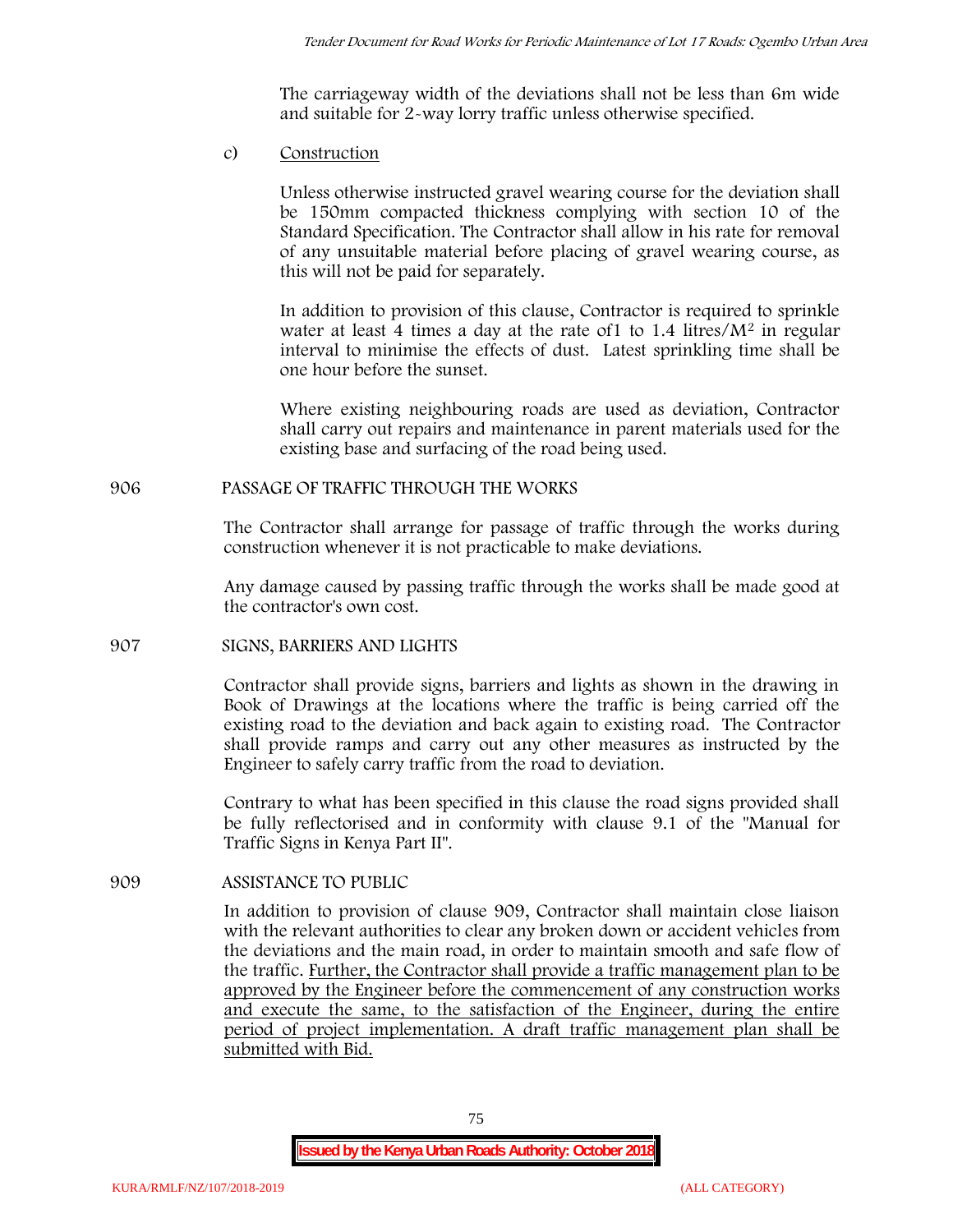# **912 MEASUREMENT AND PAYMENT**

### **Construct Deviation**

#### **Road Deviation**

The Contractor shall be paid only 50% of the rate for this when he completes deviation road to the satisfaction of the Engineer. The balance shall be paid in equal monthly instalments over the contract period, as he satisfactorily maintains the deviation (as per clause 904 and 905 above) when it is in operation.

Where existing neighbouring road has been used as deviation, payment shall be by the kilometre rate and shall include the cost of repairs and maintenance of the road carried out in parent base and subbase materials.

### **Deviation using Pipe Culverts**

The Contractor shall be paid only 50% of the rate for this when he completes deviation to the satisfaction of the Engineer. The balance shall be paid in equal monthly instalments over the contract period, as he satisfactorily maintains the deviation when it is in operation. The Contractor shall be paid full amount when the bridge under construction will be in use.

### **Maintain existing road**

Asphalt Concrete or gravel for maintaining the existing road shall be measured by the cubic metre placed and compacted upon the road

#### **Passage of traffic through the works**

Payment shall be made on Lump Sum basis.

#### **Assistance to Public**

The Contractor will be deemed to have included cost of this item in other items and no separate payment shall be made.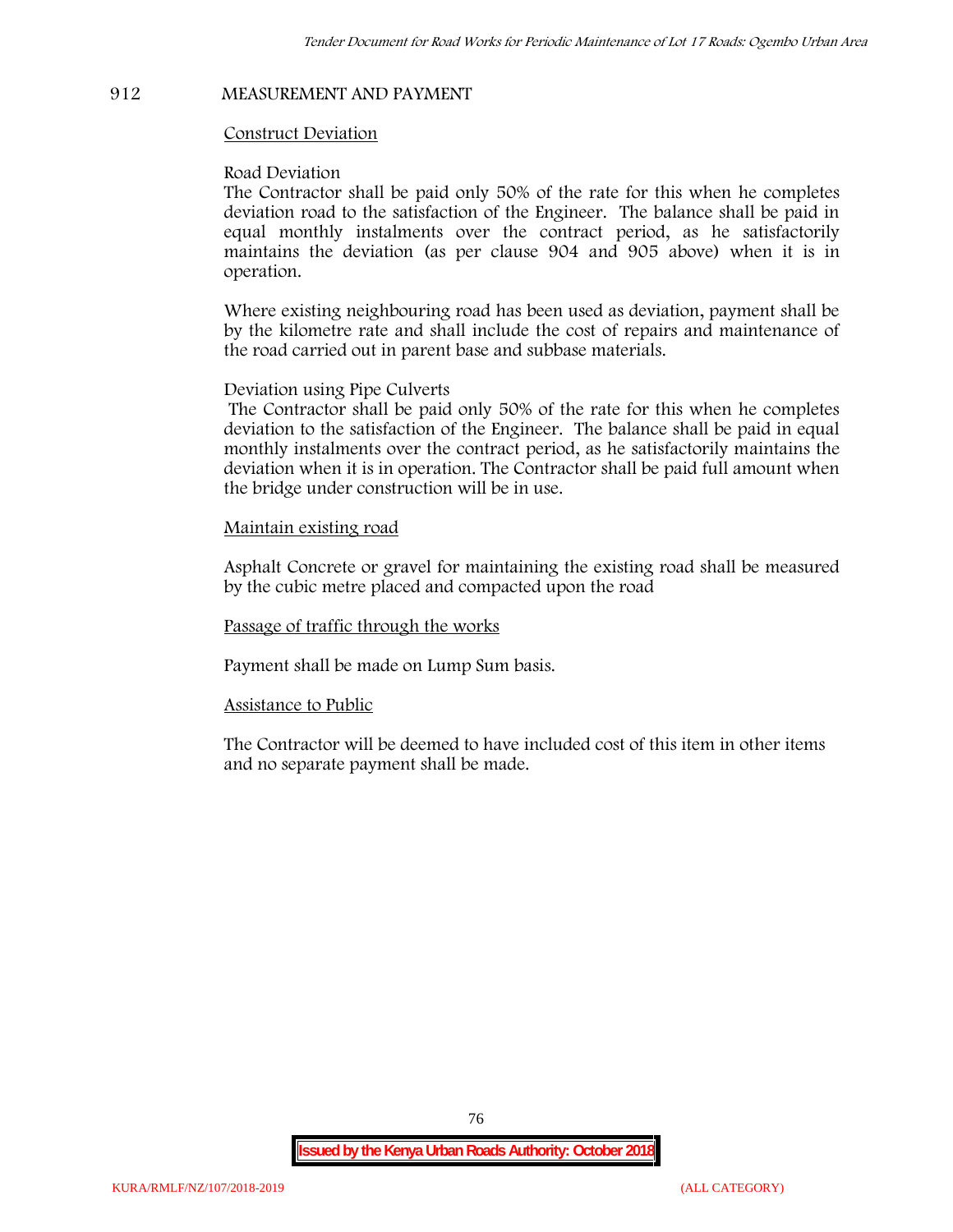#### **SECTION 10 – GRADING AND GRAVELLING**

### **1001 GENERAL**

Grading covers the works involved in the reinstatement of the road carriageway to the camber by removing the high points and filling up gullies, corrugations and wheel ruts to restore smooth running surface. Gravelling consists of excavation, loading, hauling, spreading, watering and compaction of gravel or softstone wearing course material on the formation of the road carriageway.

### Ditch and Shoulder grading

The activity consists of cutting of a  $V$  – ditch and reinstating or reforming of the shoulders of road using either Towed or Motor grader.

### Carriageway grading

### **(i) Light grading**

This consists of trimming of the carriageway to control roughness and corrugations using either a towed grader or a motorized grader.

### **(ii) Heavy grading**

This consists of scarifying the existing carriageway surface, cutting high spots and moving materials to fill potholes, corrugations and wheel ruts and reshaping of the surface to the specified camber, using either a towed grader or a motorized grader. All loose rocks, roots, grasses shall be removed and disposed well clear off the drains.

Heavy grading will be considered if 70% of the road has potholes, corrugations and wheel ruts of over 200mm deep.

The material shall be bladed toward the center of the road starting from both edges until the specified camber is achieved.

### **1002 MATERIALS**

Gravel shall include lateritic gravel, quartzitic gravel, calcareous gravel, decomposed rock, softstone/quarry waste material, clayey sand and crushed rock.

#### **1003 MATERIAL REQUIREMENTS**

Gravel material shall conform to the requirements given below:

GRADING REQUIREMENTS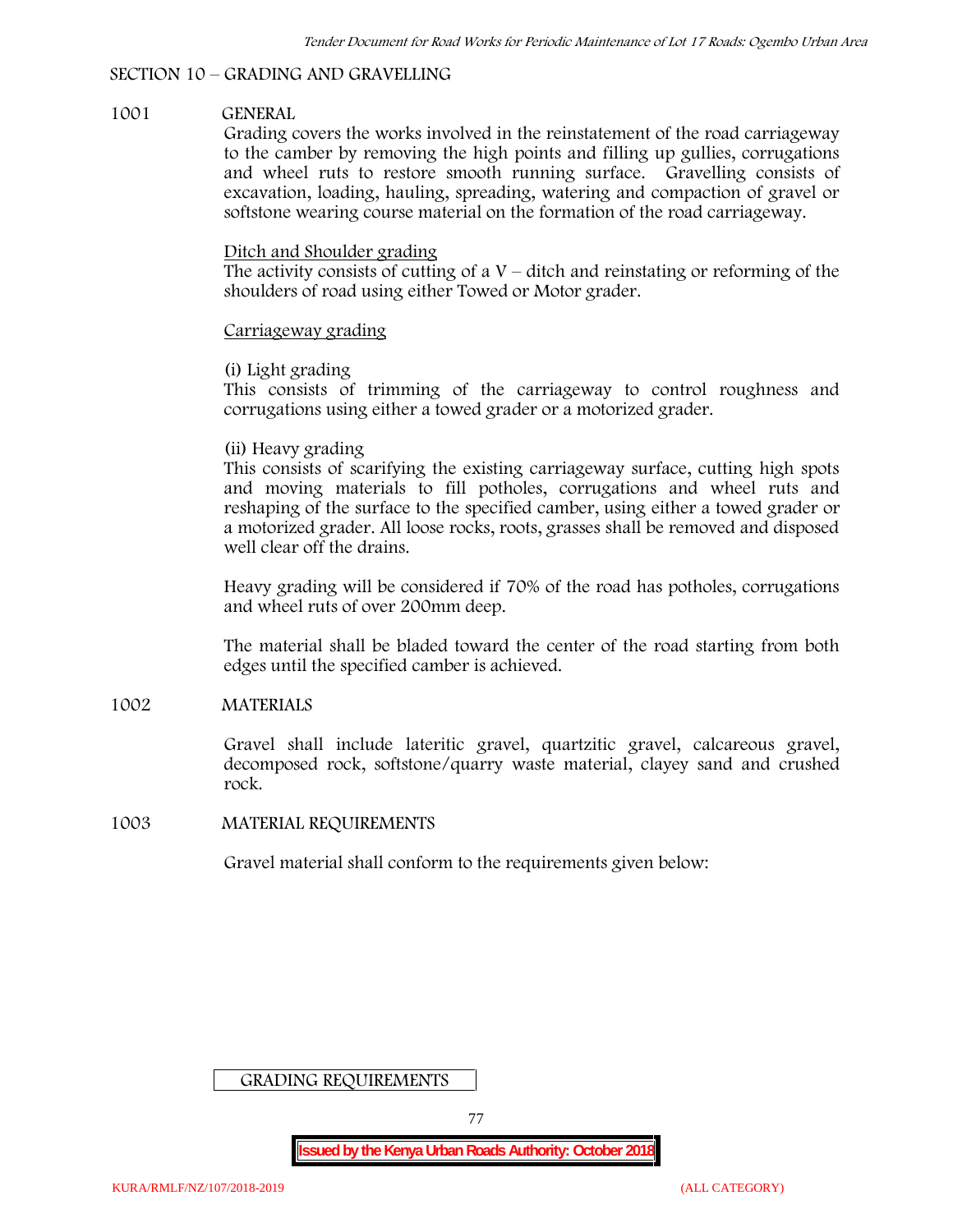| <b>AFTER COMPACTION</b> |                                  |     |
|-------------------------|----------------------------------|-----|
| Sieve                   | % by weight                      |     |
| (mm)                    | passing                          |     |
| 40                      | 100                              |     |
| 28                      | $95 - 100$                       |     |
| 20                      | $85 - 100$                       |     |
| 14                      | $65 - 100$                       |     |
| 10                      | $55 - 100$                       |     |
| 5                       | $35 - 92$                        |     |
| 2                       | $23 - 77$                        |     |
| 1                       | $18 - 62$                        |     |
| 0.425                   | $14 - 50$                        |     |
| 0.075                   | $10 - 40$                        |     |
|                         | PLASTICITY INDEX REQUIREMENTS PI |     |
| Zone                    | Min                              | Max |
| WET                     | 5.                               | 15  |
| DRY                     | 10                               | 25  |

| BEARING STRENGTH REQUIREMENTS                   |            |                |  |  |
|-------------------------------------------------|------------|----------------|--|--|
| Traffic                                         | <b>CBR</b> | DCP Equivalent |  |  |
| Commercial                                      |            | mm/Blow        |  |  |
| VPD                                             |            |                |  |  |
| Greater than                                    | $2\Omega$  | 11             |  |  |
| 15                                              |            |                |  |  |
| Less than 15                                    | 15         | 14             |  |  |
| CBR at 95% at MDD, Modified AASHTO and 4        |            |                |  |  |
| days soak                                       |            |                |  |  |
| Lower quality material (CBR 15) may be accepted |            |                |  |  |
| if no better material can be found              |            |                |  |  |

NB: Wet Zone – mean annual rainfall greater than 500mm Dry Zone – mean annual rainfall less than 500mm

**SECTION 11 – SHOULDERS TO PAVEMENT**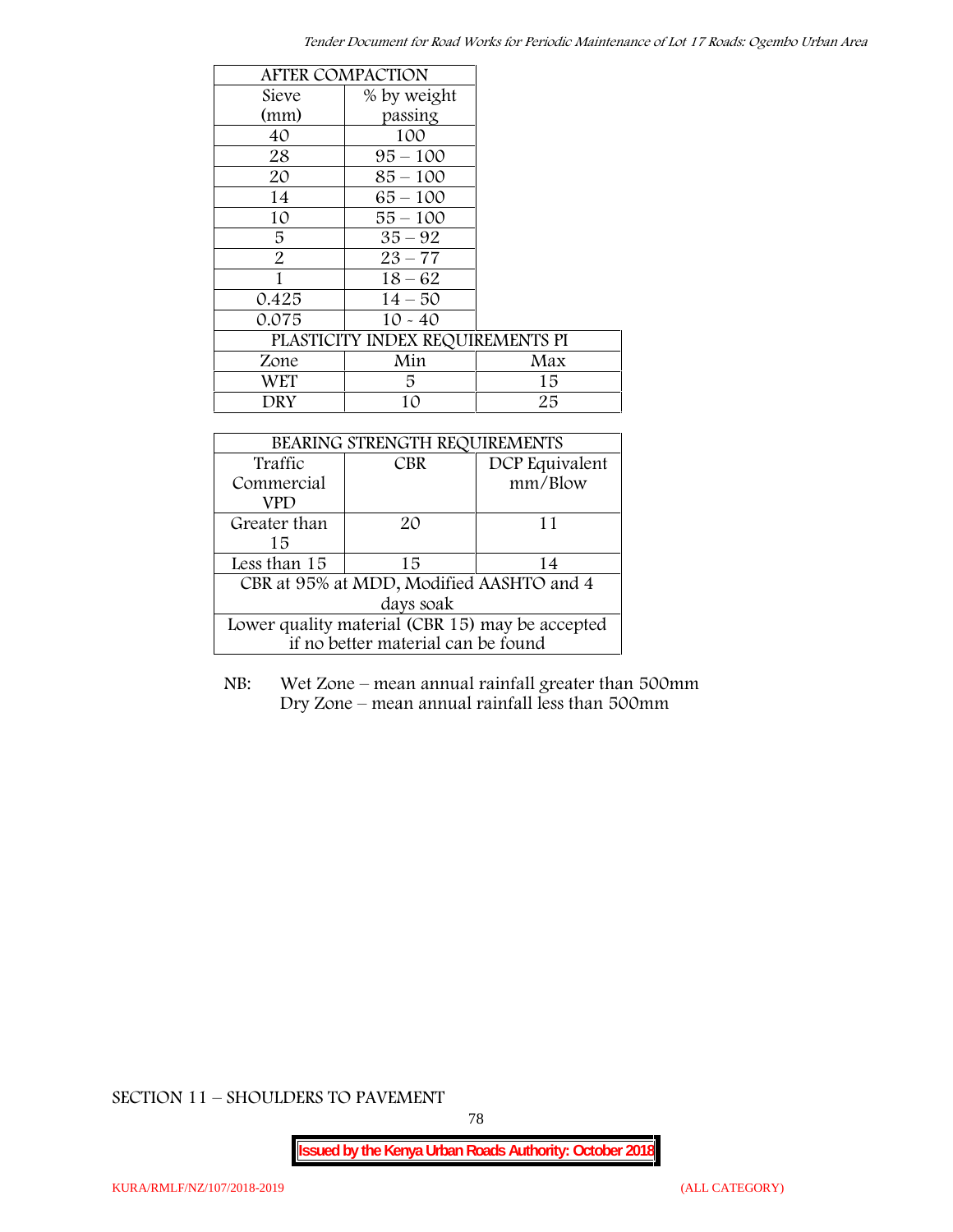## **1101 GENERAL**

Shoulders shall be constructed in accordance with guidelines given in 1102 and as directed by the Engineer.

For sections where shoulders are extremely low and requires fill material before the shoulder is reconstructed, the construction of fill embankment shall be in accordance with Section 5 of this specification.

## **1102 MATERIAL FOR CONSTRUCTION OF SHOULDERS**

The shoulders shall be 1.0m wide both sides and shall be formed of 150mm thick well compacted soft stone material and topsoiled with red coffee soil and planted with grass.

Low shoulder shall be reconstructed by cutting benches, filling and compacting approved fill material to form the formation to the shoulders.

Shoulder reconstruction shall be same in all sections including the slip roads.

## **1105 SURFACE TREATMENT OF SHOULDERS**

The shoulders shall be planted with creeping type kikuyu grass.

## **1106 MEASUREMENT AND PAYMENT**

Payment for shoulder construction shall be in accordance with the relevant clauses in sections 11, 12, 14, 15 and 23 of the relevant Specifications. Payment for fill material on shoulder shall be in accordance with Section 5 of this specification.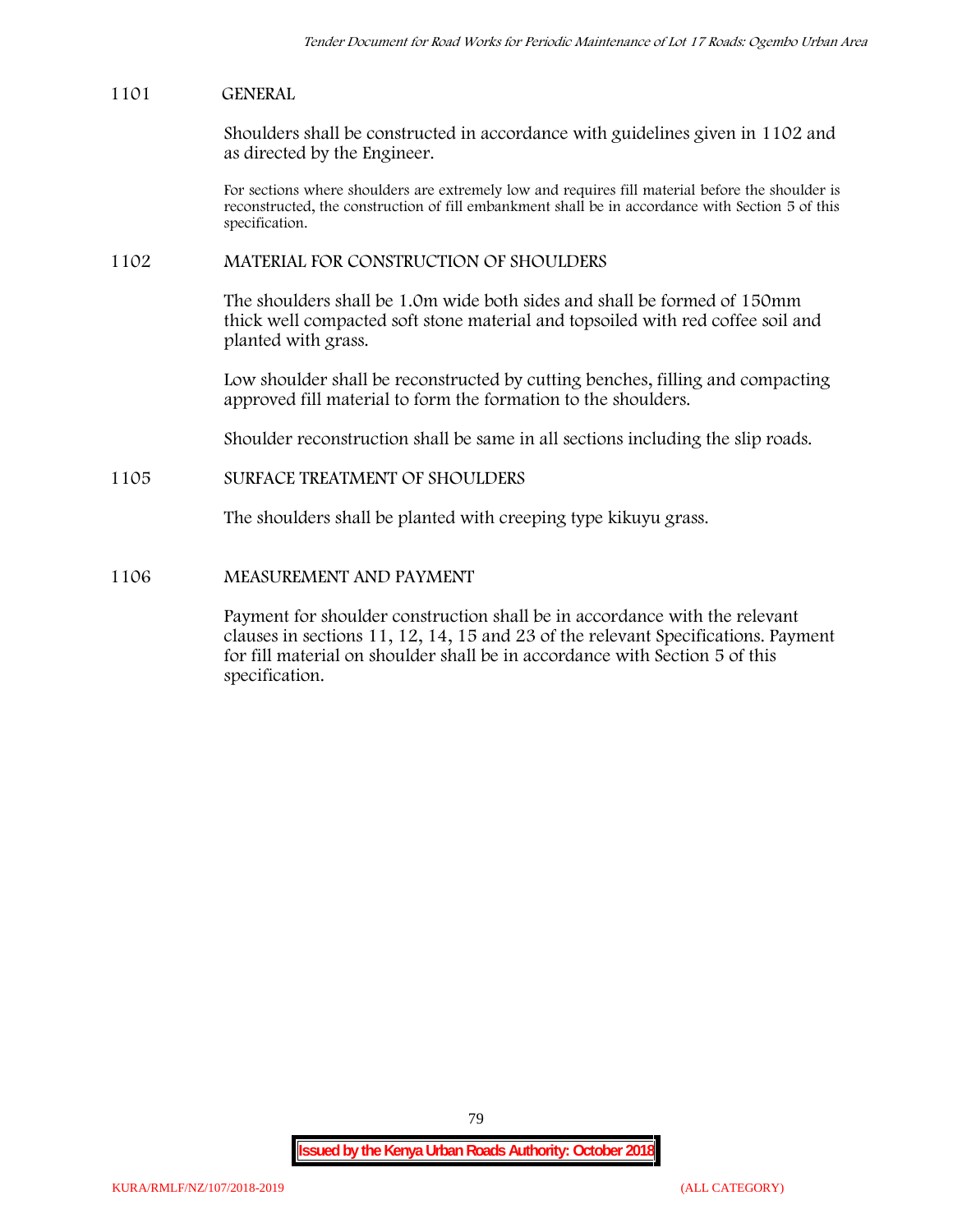#### **SECTION 12 - NATURAL MATERIAL SUBBASE AND BASE**

#### **1201 GENERAL**

Where instructed by the Engineer, the Contractor shall undertake repairs, widening and reprocessing to the existing carriageway and shoulders in accordance with sections 12 and 14 of the Special Specifications.

**a) Areas to be scarified and reprocessed**

The contractor will scarify, add new material and reprocess sections as determined by the Engineer.

**b) Pavement repairs**

The Contractor will carry out repairs to base and subbase as directed by the Engineer and according to Specifications given in Sections 12 and 14 of the Standard Specifications.

**c) Pavement widening**

The Contractor shall, as directed by the Engineer, bench and compact the subgrade to 100% MDD (AASHTO T99), provide lay and compact material for subbase and base as directed by the Engineer and in accordance with Sections 5 and 12 of the Standard Specifications.

#### **1203 MATERIAL REQUIREMENTS**

Natural materials for base and subbase shall conform to the specifications given in Section 12 of the Standard Specifications for Road and Bridge Construction for cement and lime improved base and subbase.

**1209 MEASUREMENT AND PAYMENT**

Natural material for subbase and base shall be measured by the cubic metre placed and compacted upon the road calculated as the product of the compacted sectional area laid and the length.

#### **1210 HAND PACKED STONE**

Hand packed stone base is a layer of hand laid stone of defined size and durable in nature, laid in a manner such that when proof rolled and compacted it forms a stable and dense matrix as a road base.

**a) Material for Hand Packed Stone Base**

This shall consist of durable stone with nominal base dimensions of 75 mm square and minimum height of 150 mm or when compacted to give a layer of 150 mm. The stone shall be class C with the following requirements: **LAA 45 max ACV 32 max SSS 12 max**

80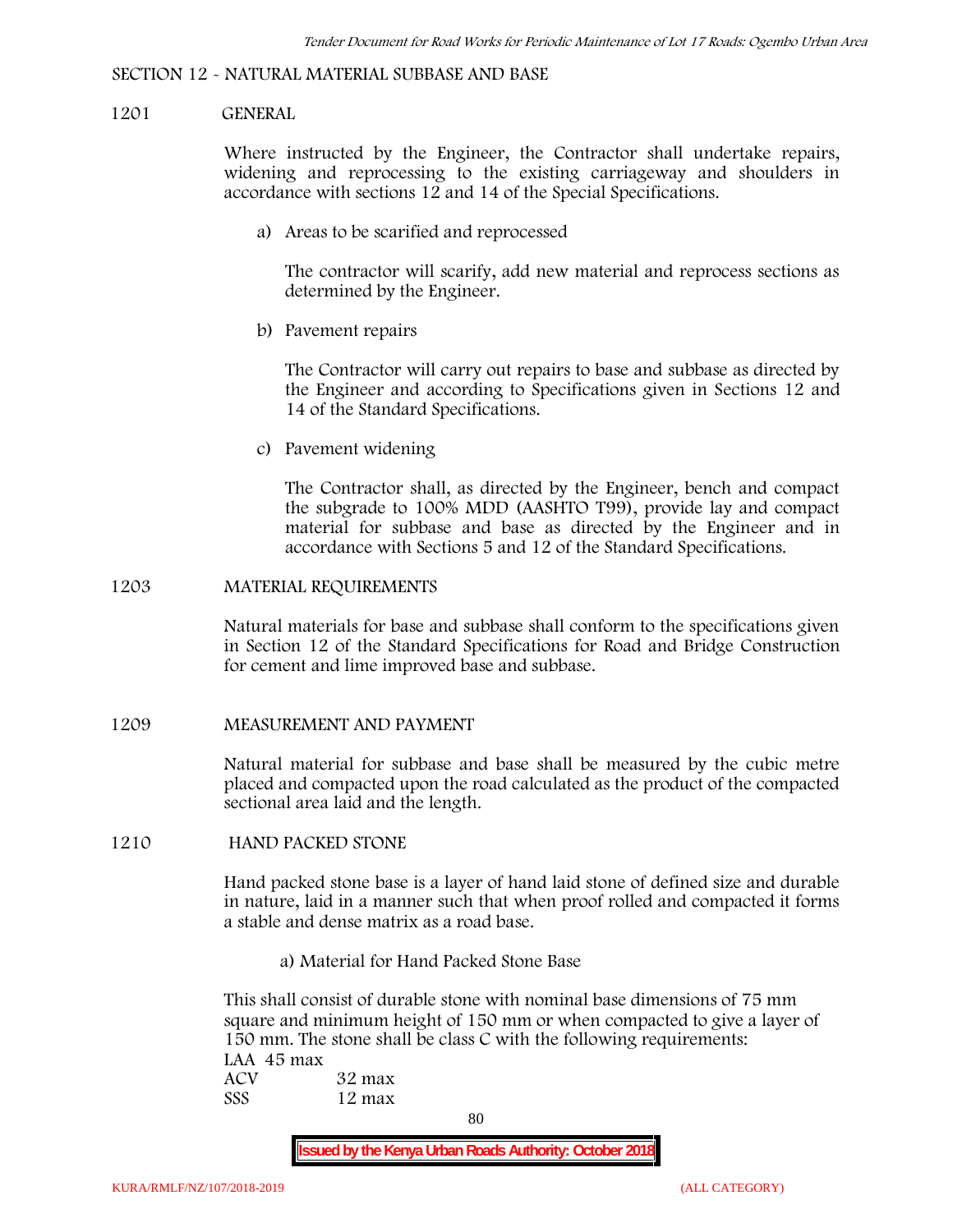| FI | 30 max  |
|----|---------|
| CR | 60 min. |

It shall be free from foreign matter. The fines passing 0.425 mm sieve shall be **NONPLASTIC**

### **b) Laying**

The stone shall be laid by hand closely together. The stone shall be carefully bedded and tightly wedged with suitable spalls. The base of the stone shall alternate with the apex in all directions or as directed by the Engineer. The layer shall be proof rolled with a loaded scrapper or truck with a minimum axle load of 8 tonnes in the presence of the Engineer who shall approve of its stability before compaction.

## **c) Compaction**

This shall be by a steel wheeled roller of at least five tonnes per metre width of roll. It shall consist of four static runs or until there is no movement under the roller. There shall follow vibratory compaction until an average dry density of 85% minimum of specific gravity of stone has been achieved. No result shall be below 82% of specific gravity. The surface of the compacted layer shall then be levelled by quarry dust (0/6 mm). The dust shall have the following specifications:

| Grading    |            |  |  |  |
|------------|------------|--|--|--|
| Sieve Size | % Passing  |  |  |  |
| 10         | 100        |  |  |  |
| 6.3        | $90 - 100$ |  |  |  |
|            | 75-95      |  |  |  |
| 2          | $50 - 70$  |  |  |  |
|            | $33 - 50$  |  |  |  |
| 0.425      | 20-33      |  |  |  |
| 0.300      | 16-28      |  |  |  |
| 0.150      | $10 - 20$  |  |  |  |
| 0.075      | $6 - 12$   |  |  |  |

The stone shall be class C

The dust shall be free from foreign matter and fines passing 0.425 mm sieve shall be **NON-PLASTIC**. The maximum layer shall be 40 mm or as directed by the Engineer

## **d) Measurement and Payment**

Payment shall be by the cubic metre laid  $(m<sup>3</sup>)$ . Measurement of volume shall be determined as the product of length and compacted thickness laid. The rate quoted for this item should include the cost for laying the levelling quarry dust layer, as no extra payment shall be made for this layer.

## **1211 REPROCESSING EXISTING PAVEMENT LAYERS**

**(b) General**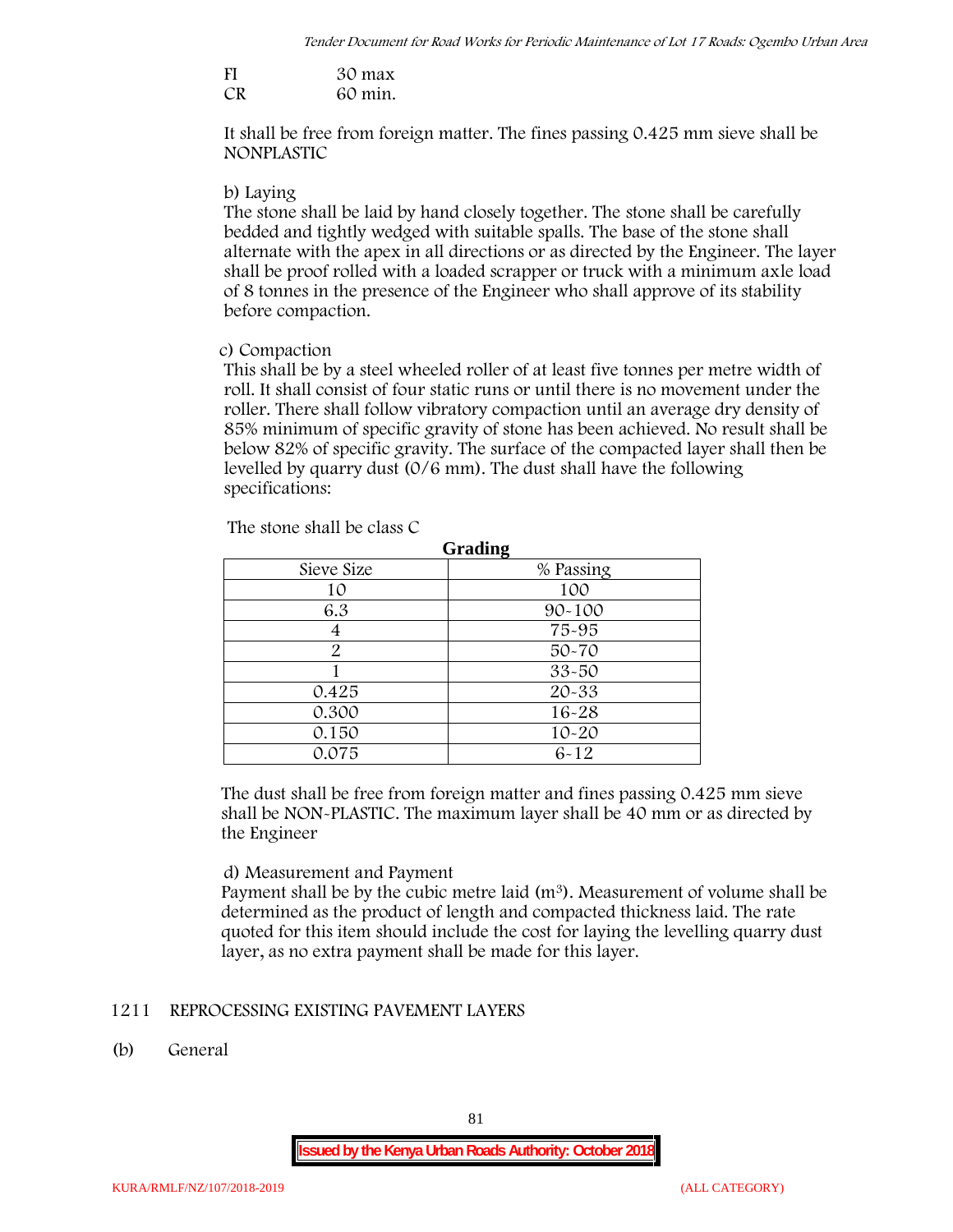The existing surfacing and the base shall be reprocessed with additional material and the composite mixture shall be compacted to form the subbase layer.

Before commencement of the work the Contractor shall propose plants and equipments he proposes to use for this activity.

The Contractor after approval of his proposal shall carry out test section in accordance with Section 3 of the Standard Specifications.

- (c) The existing surfacing and base course shall be broken up to specified depth and reprocessed in place, where required. The underlying layers shall not be damaged, and material from one layer may normally not be mixed with that of another layer. Where unauthorized mixing occurs or where the material is contaminated in any way by the actions of the Contractor, and the contaminated material does not meet the specified requirements of for the particular layer, he shall remove such material and replace it with other approved material, all at his own expense.
- (d) Any mixture composition of the new layer must not contain more than 30% of the bituminous material by volume. The mixture must not contain pieces of bound bituminous material larger than 37.5mm, and any such material shall be removed at the Contractor's cost.
- (e) The requirements for imported material used in the respective pavement layers shall comply with the limitations, norms, sizes and strengths specified in the Standard Specifications clause 1203(b) and (d) and shall be worked as per Section 14 of the Standard Specification.
- (f) Material reworked in-situ or that obtained from existing pavement is not expected to comply with the material requirements but the reworking should achieve the specified requirements.
- (g) Where the thickness of any existing pavement layer requires to be supplemented within reprocessing and the thickness of the additional material after compaction will be less than 100mm, the existing layer shall be scarified to a depth that will give a layer thickness of at least 100mm after compacting the loosened existing and the additional material.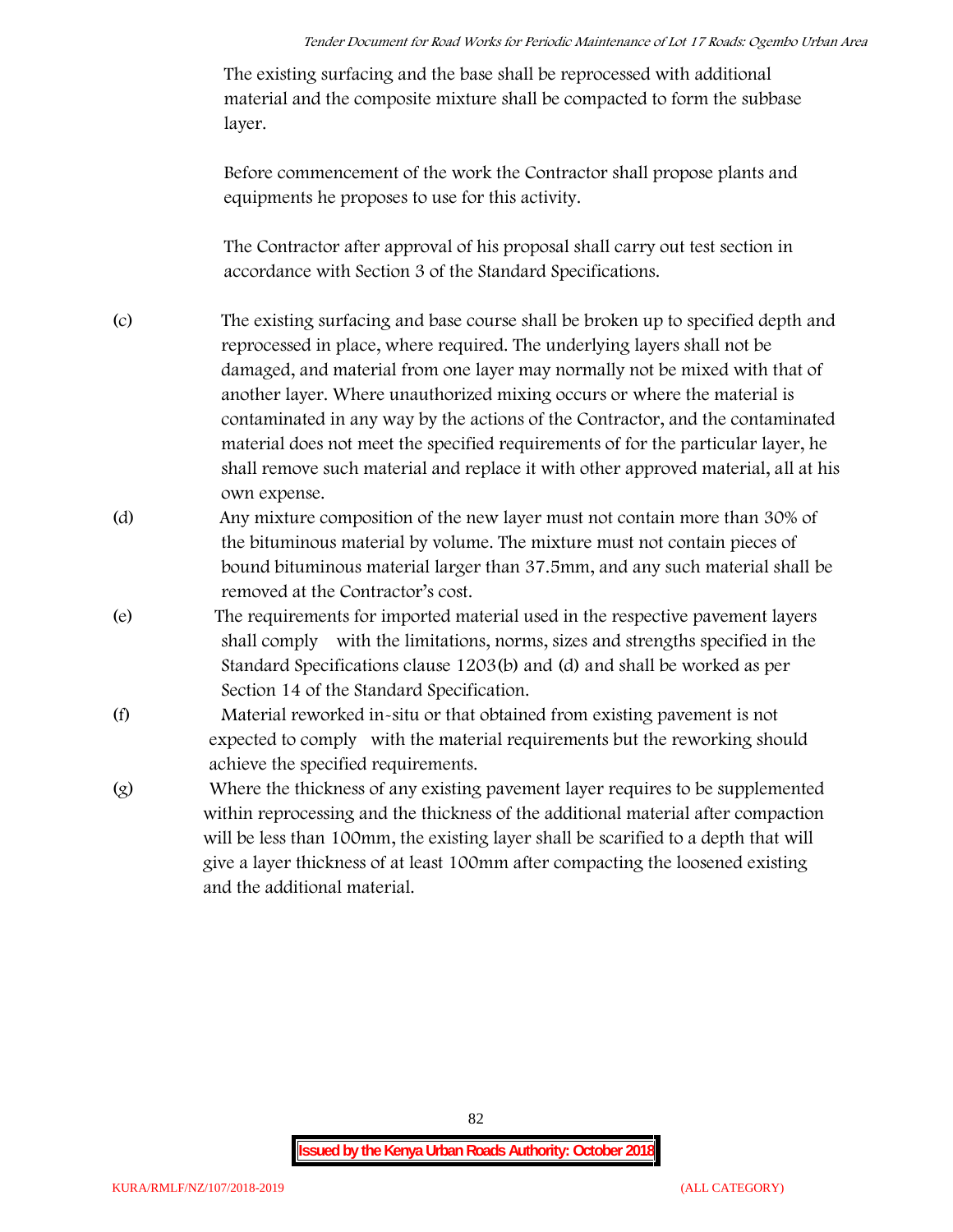# **Controlling the Reworked Depth**

The Contractor shall submit a proven method to method to control the depth of excavation, or layer to be reworked, to the Engineer for approval. The Engineer may order a trial section to be reprocessed before any major length of the road is rehabilitated.

# **Excavations**

Excavations in the pavement shall be kept dry. In the event of water penetrating the underlying layers, construction of the consecutive layers shall be postponed until the underlying layers are dry enough to accommodate the construction plant without deforming or otherwise showing distress.

Step construction shall be carried out per layer at the joint when excavating, both longitudinally (if appropriate) and perpendicular to the direction of travel. The step width shall be 500mm perpendicular to the direction of travel, and 150mm long longitudinally, unless otherwise instructed by the Engineer.

Special care shall be taken when compacting the new material at the joint, ensuring that the specified density is achieved.

## **Measurement and Payment**

(a) Item: In-situ reprocessing of existing pavement layers as subbase compacted to specified density (95% MDD AASHTO T180) and thickness.

## Unit: M<sup>3</sup>

The tendered rate shall include full compensation for breaking up the existing pavement layer to specified depth, breaking down and preparing the material and the spreading and mixing in of any additional material

(b)Item: The addition of extra gravel to subbase.

Unit: M<sup>3</sup>

The tendered rate shall include full compensation for procuring and addition of the material to the in-situ scarified layers and the transportation of the material over unlimited free-haul distance. The tendered rates will also include full compensation for prospecting for materials and any payments necessary to acquire the specified quality material.

(c) Excavation of existing bituminous pavement materials including unlimited free-haul.

Unit: M<sup>3</sup>

The tendered rates shall include full compensation for excavating the existing bituminous material from the pavement layers and for loading, transporting the material for unlimited free-haul, off-loading and disposing of the materials as specified.

(d) Excavation of the existing pavement

Unit:  $M^3$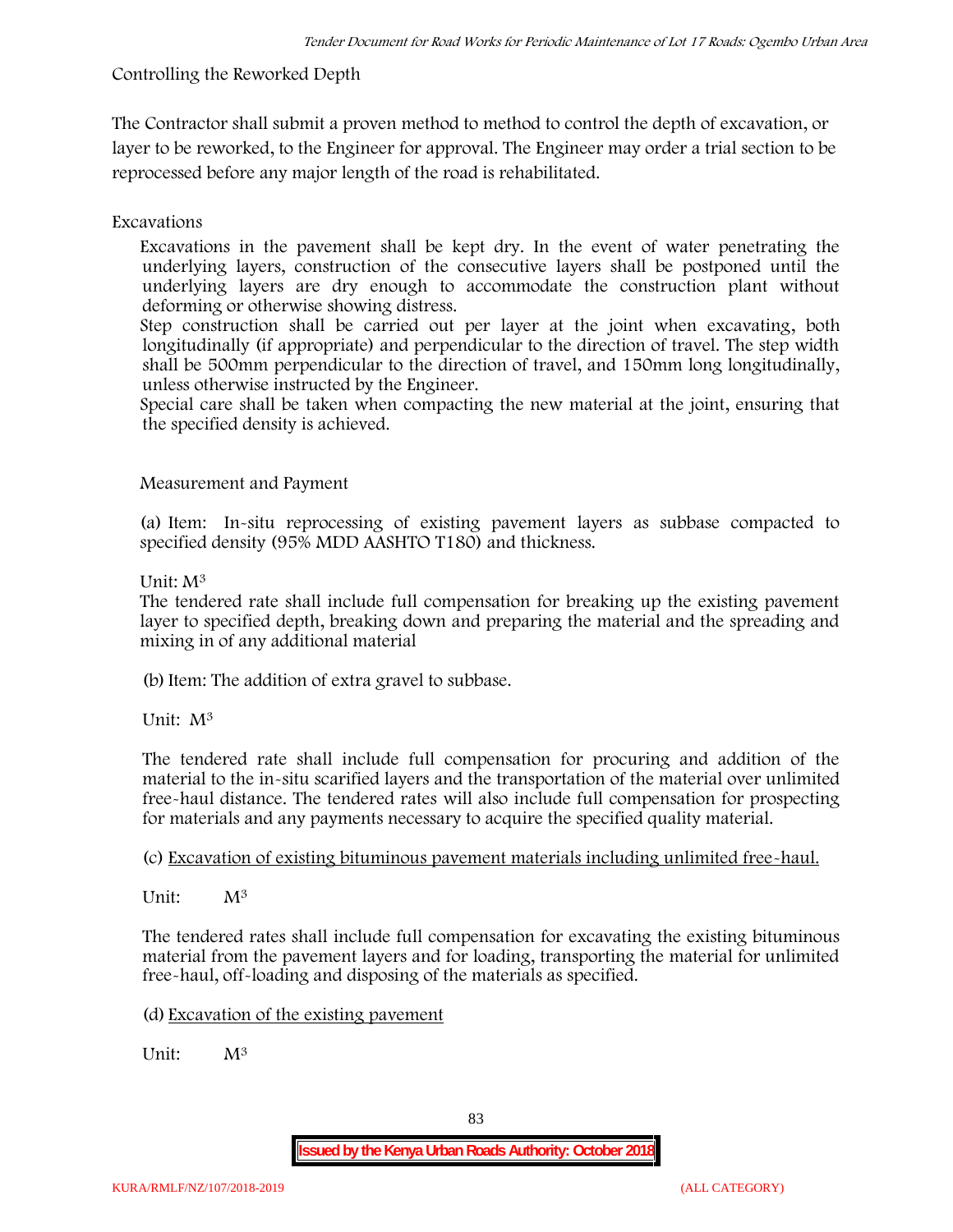The tendered rate shall include full compensation for excavating the existing material from the pavement layers and for loading, transporting the material for unlimited free-haul distance, off-loading and disposing of the material as specified.

Payment will only be made for breaking up and excavating existing pavement layers to the specified depth if the material is to be removed to spoil.

## **SECTION 15 - BITUMINOUS SURFACE TREATMENTS**

## **1501B PREPARATION OF SURFACE**

In addition to requirements of Clause 1503B of the Standard Specifications, the contractor shall prepare and Repair Cracks, Edges, Potholes and Other Failures as follows: **-**

a) **Cracks 3.0mm or less in width**

The entire crack area shall be cleaned by brushing with a wire brush and then blowing with a compressed air jet and the crack sealed with 80/100 cutback bitumen using a pouring pot or pressure lance and hand squeegee. The surface shall then de dusted with sand or crushed dust.

b) **Cracks greater than 3.0mm in width**

Before these cracks are filled a steel wire brush or router shall be used to clean them and then a compressed air jet shall be used to clean and remove any foreign or lose material in the crack until the entire crack area is clean.

When the crack and surrounding area have been thoroughly cleaned, dry sand shall be forced into the crack until it is sealed in the manner specified for cracks less than 3.0mm width.

c) **Potholes, edges and other repair areas**

Where instructed, the Contractor shall prepare areas for the repair of potholes, road edges and other repair areas by excavating off unsuitable or failed material and debris, trimming off excavated edges, cleaning and compacting the resulting surfaces and applying MC 30 or MC 70 cut-back bitumen prime coat at a rate of  $0.8-1.2$  litres/m<sup>2</sup>, all as directed by the Engineer. Measurement and payment shall be made under the relevant item of Bill No 15. Where the surface repair on potholes and edges are to be carried out, Asphalt Concrete Type I (0/14gradation) shall be used. Bituminous material for repair of failures and other repair areas shall be paid for under the relevant item of Bill No 16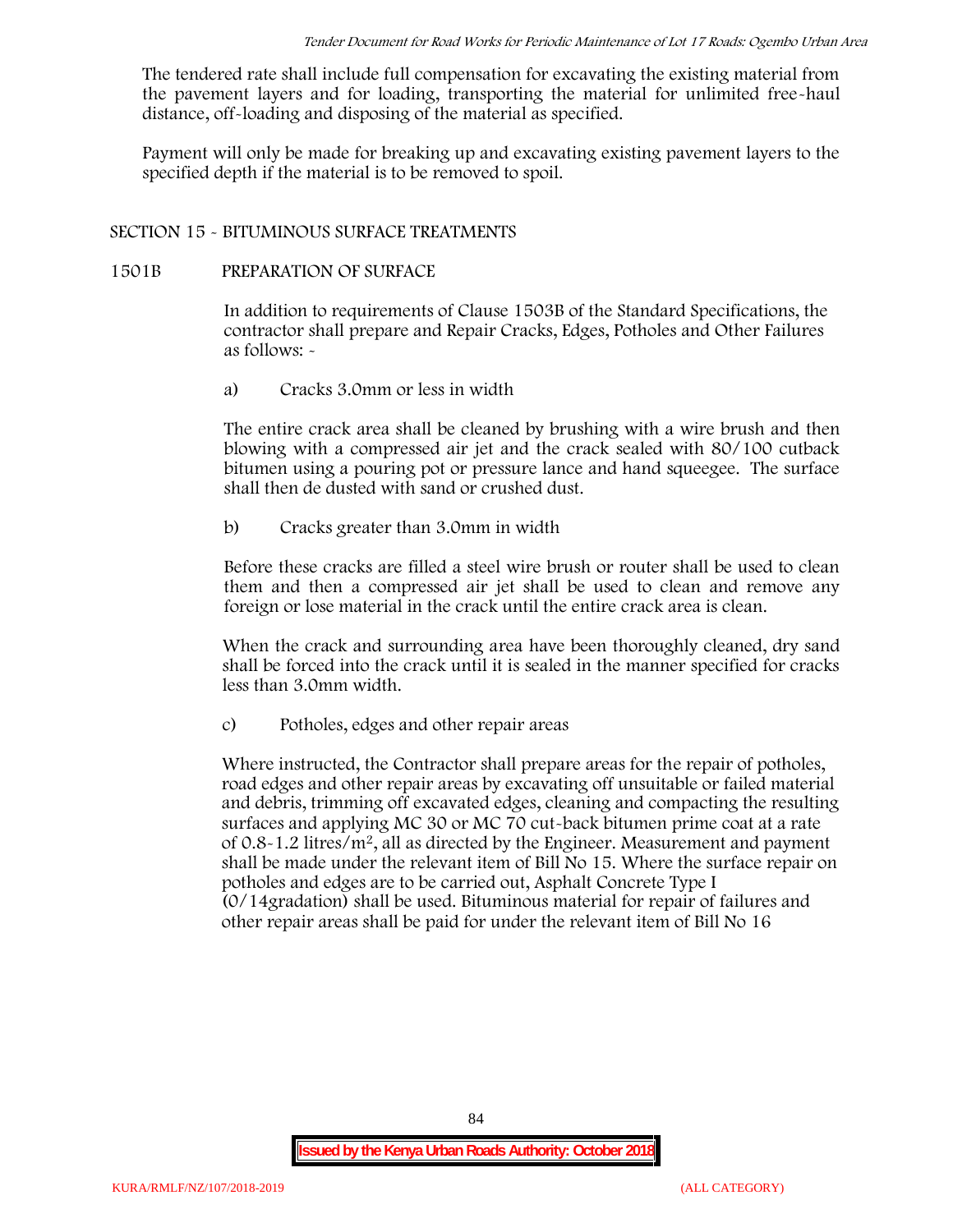#### **PART B - PRIME COAT**

### **1502B MATERIALS FOR PRIME COAT AND TACK COAT.**

For prime coat, the binder shall be a medium-curing cutback MC 70 unless otherwise directed by the Engineer.

The rate of spray of bituminous prime coat refers to the gross volume of the cutback bitumen, that is to say the volume of the bitumen plus dilatants.

Prime coat shall be applied to gravel areas that are to receive bituminous mixes as directed by the Engineer.

The tack coat shall consist of bitumen emulsion KI-60 unless otherwise directed by the Engineer.

The rates of spray of the binder shall be as instructed by the Engineer and shall generally be within the range 0.8-1.2 litres/square metre.

### **1511C MEASUREMENT AND PAYMENT**

(a) Seal coat

Seal coats shall be measured by the litre, for each type of bituminous binder for each seal coat, calculated as the product of the area in square metres sprayed and the rate of application in litres/square metres, corrected to 15.6  $\circ$  C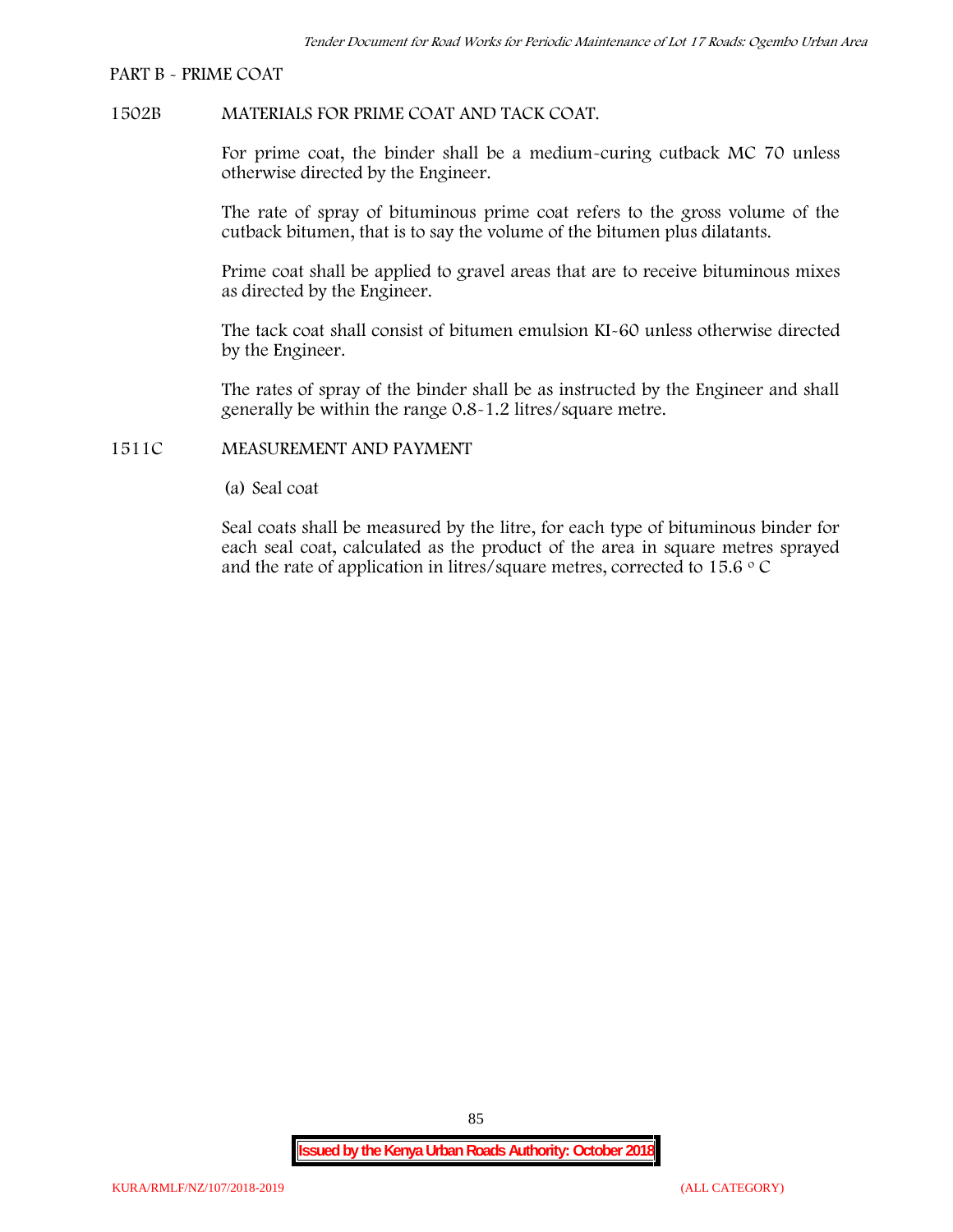**SECTION 16 - BITUMINOUS MIX BASES, BINDER COURSES AND WEARING COURSES**

This section covers different types of bituminous mixes for base and surface (wearing and binder courses) and is divided into the following parts: -

- Part A General
- Part B Asphalt Concrete for carriageway

## **PART A –GENERAL**

## **1601A SCOPE OF PART A**

Part A comprises all the general requirements for bituminous mixes, which apply to Part B as well.

### **1602A REQUIREMENTS FROM OTHER SECTIONS**

The following sections of this Specification apply to Part B of this section and shall be read in conjunction therewith:-

| Materials and Testing of Materials                 |
|----------------------------------------------------|
| Setting Out and Tolerances                         |
| Quarries, Borrow Pits, Stockpile and Spoil Areas   |
| Bituminous Surface Treatments and Surface Dressing |
|                                                    |

## **1603A CONSTRUCTION PLANT**

(a) **General**

The Contractor shall submit to the Engineer in accordance with Section 1 of its Specification, full details of the construction plant he proposes to use and the procedures he proposes to adopt for carrying out the permanent Works.

The Engineer shall have access at all times to construction plant for the purposes of inspection. The Contractor shall carry out regular calibration checks in the presence of the Engineer and shall correct forthwith any faults that are found.

All construction plant used in the mixing, laying and compacting of bituminous mixes shall be of adequate rated capacity, in good working condition, and shall be acceptable to the Engineer. Obsolete or worn-out plant will not be allowed on the work.

### (b) **Mixing Plant**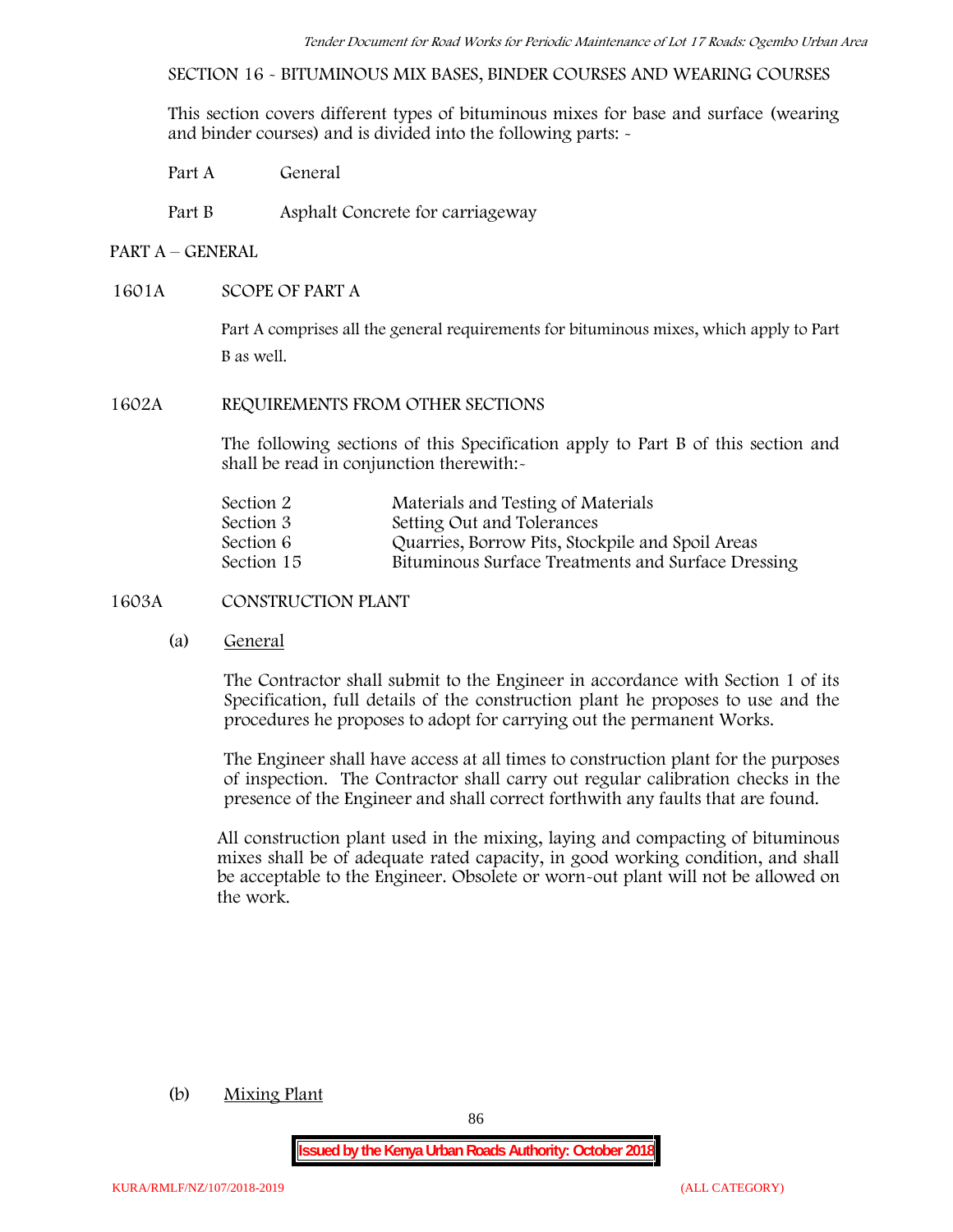Bituminous materials shall be mixed in a plant complying with ASTM Designation D995 and shall be located on the Site unless otherwise agreed by the Engineer. It shall be equipped with at least three bins for the storage of heated aggregates and a separate bin for filler. All bins shall be covered to prevent the ingress of moisture.

The plant may be either the batch-mix type or the continuous-mix type and shall be capable of regulating the composition of the mixture to within the tolerances specified in Clause 1614A of this Specification.

The bitumen tank shall be capable of maintaining its contents at the specified temperature within a tolerance of  $5^{\circ}$ C and a fixed thermometer easily read from outside the tank. Any bitumen that has been heated above  $180^{\circ}$ C or has suffered carbonisation from prolonged heating shall be removed from the plant and disposed of.

## (c) **Laying Plant**

Bituminous materials shall be laid by a self-propelled spreader finisher equipped with a hopper, delivery augers and a heated adjustable vibrating screed. It shall be capable of laying bituminous materials with no segregation, dragging, burning or other defects and within the specified level and surface regularity tolerance. Delivery augers shall terminate not more than 200mm from the edge plates.

## (d) **Compaction Plant**

The Contractor shall provide sufficient rollers of adequate size and weight to achieve the specified compaction. Prior to commencing the laying of bituminous mixes in the permanent Works the Contractor shall carry out site trials in accordance with Section 2 of this Specification to demonstrate the adequacy of his plant and to determine the optimum method of use and sequence of operation of the rollers.

It is important to achieve as high a density as possible at the time of construction and it is expected that vibrating rollers will be required to produce the best results. However, it is essential that thorough pre-construction trials are carried out to ensure that:-

- (a) The roller is set up to have the optimum amplitude and frequency of vibration for the particular material being laid
- (b) That the roller does not cause breakdown of the aggregate particles.
- (c) That the optimum compaction temperatures are established which allow compaction without causing ripple effects or other distortions of the surfacing.

**1604A PREPARATION OF SURFACE**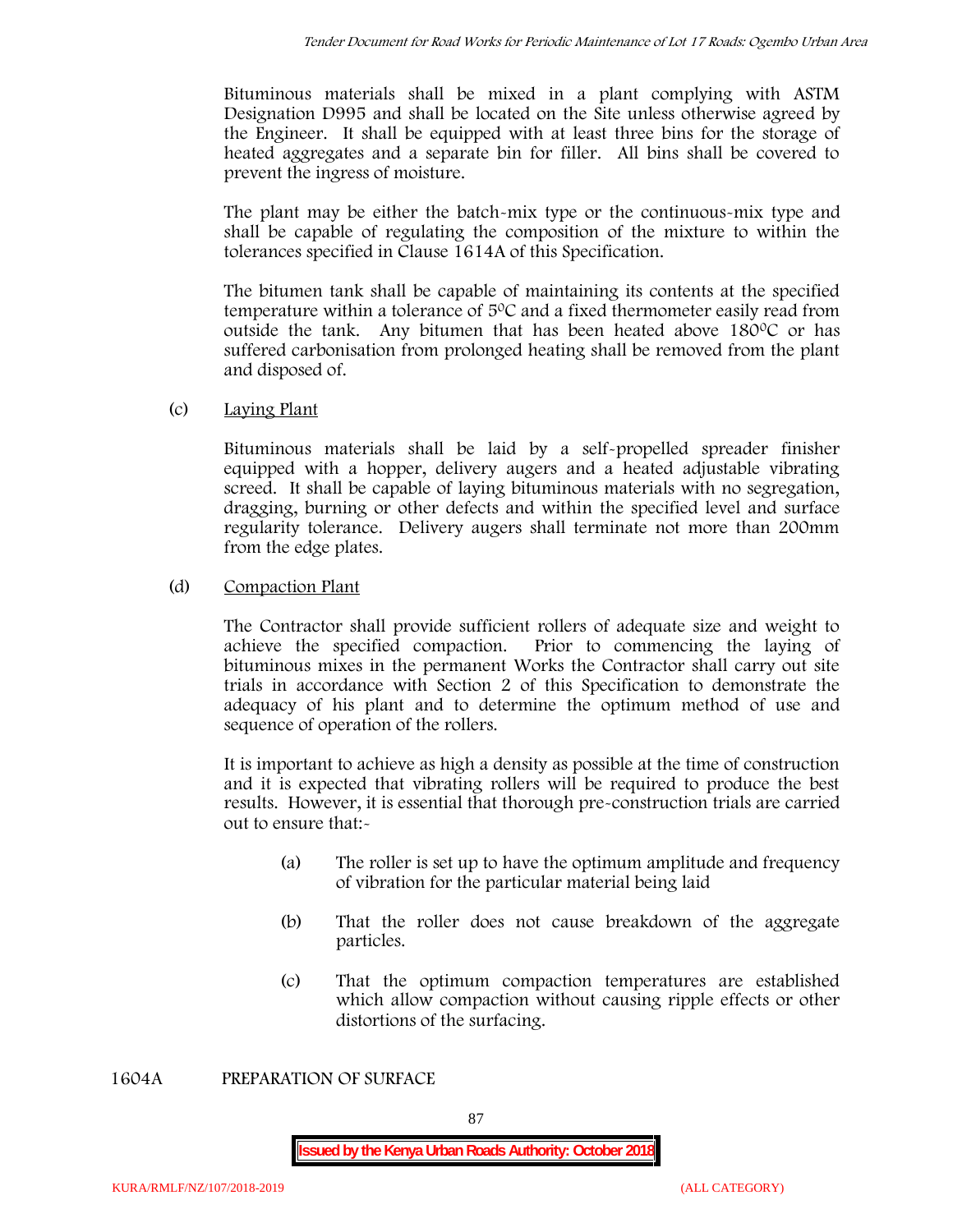Immediately before placing the bituminous mix in the pavement, the existing surface shall be cleaned of all material and foreign matter with mechanical brooms or by other approved methods. The debris shall be deposited well clear of the surface to be covered.

Any defect of the surface shall be made good and no bituminous mix shall be laid until the Engineer has approved the surface.

A tack coat shall be applied in accordance with Section 15 of this Specification. If the Engineer considers a tack coat is required prior to laying the bituminous mix or between layers of the bituminous mix, due solely to the

Contractor's method of working, then such tack coat shall be at the Contractor's expense.

## **1605A DESIGN AND WORKING MIXES**

At least two months prior to commencing work using a bituminous mix, the Contractor shall, having demonstrated that he can produce aggregates meeting the grading requirements of the Specification, submit samples of each constituent of the mix to the Engineer. The Engineer will then carry out laboratory tests in order to decide upon the proportion of each constituent of the initial design mix or mixes to be used for site trials to be carried out in accordance with Clause 1606A of this Specification.

Should the Engineer conclude from the site trials that the mix proportion or aggregate grading are to be changed, the Contractor shall submit further samples of the constituents and carry out further site trials all as directed by the Engineer.

The Engineer may instruct the alteration of the composition of the -75 micron fraction of the aggregates by the addition or substitution of mineral filler. The Engineer may also instruct the alteration of all or part of the -6.3mm fraction of the aggregates by the addition or substitution of natural sand.

The Contractor shall make the necessary adjustments to his plant to enable the revised mix to be produced.

Following laboratory and site trials the Engineer will determine the proportions of the working mix and the Contractor shall maintain this composition within the tolerances given in Clause 1614A.

Should any changes occur in the nature or source of the constituent materials, the Contractor shall advise the Engineer accordingly. The procedure set out above shall be followed in establishing the new mix design.

## **1606A SITE TRIALS**

Full scale laying and compaction site trials shall be carried out by the Contractor on all asphalt pavement materials proposed for the Works using the construction plant and methods proposed by the Contractor for constructing the Works. The trials shall be carried out with the agreement, and in the presence of the Engineer, at a location approved by the Engineer.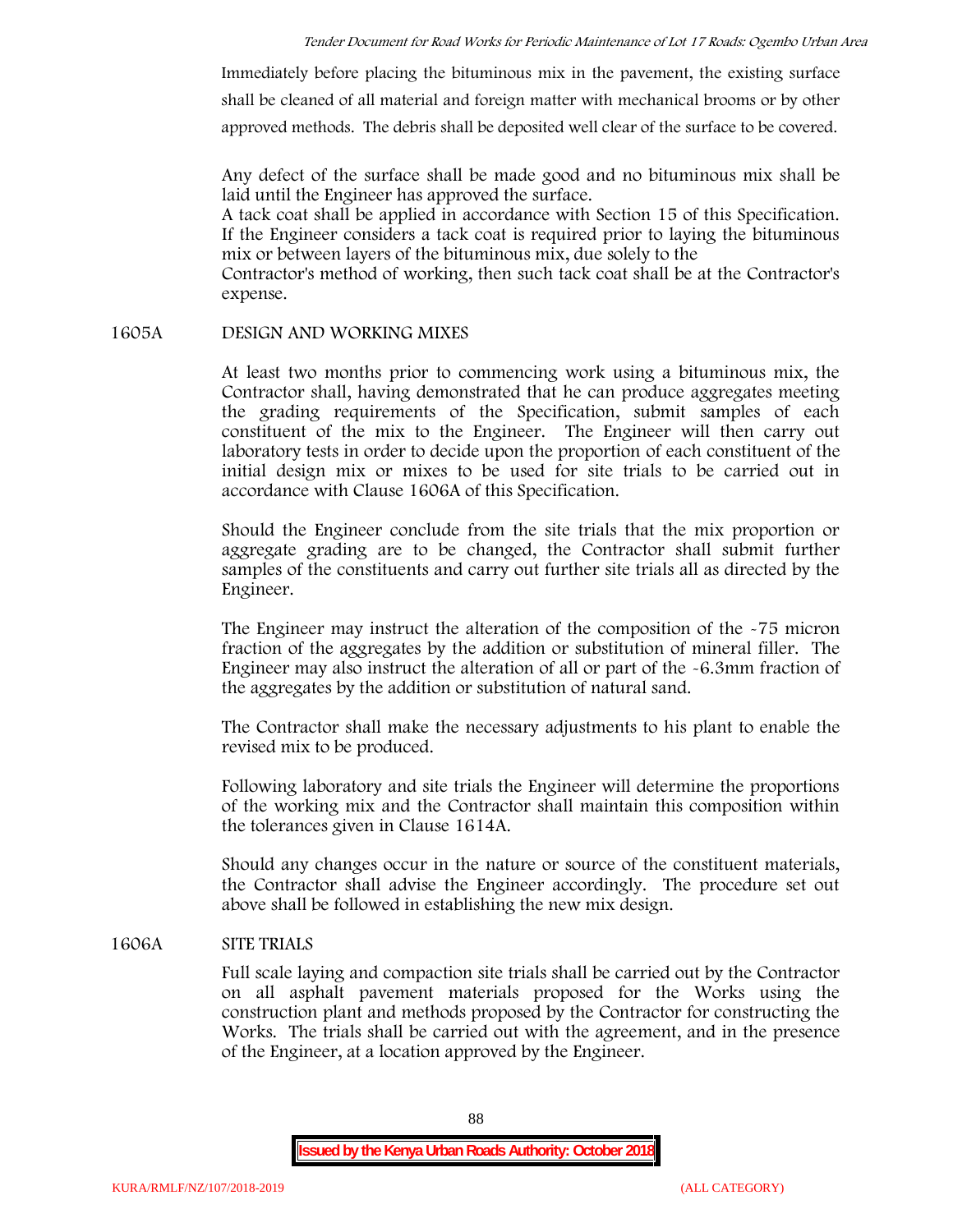The trials shall be carried out to:  $\sim$ 

- a) Test materials, designed in the laboratory, so that a workable mix that satisfies the specification requirements can be selected.
- b) To enable the Contractor to demonstrate the suitability of his mixing and compaction equipment to provide and compact the material to the specified density and to confirm that the other specified requirements of the completed asphalt pavement layer can be achieved.

Each trial area shall be at least 100 metres long and to the full construction width and depth for the material. It may form part of the Works provided it complies with this Specification. Any areas that do not comply with this Specification shall be removed.

The Contractor shall allow in his programme for conducting site trials and for carrying out the appropriate tests on them. The trial on any pavement layer shall be undertaken at least 21 days ahead of the Contractor proposing to commence full-scale work on that layer.

The Contractor shall compact each section of trial over the range of compactive effort the Contractor is proposing and the following data shall be recorded for each level of compactive effort at each site trial:  $\sim$ 

- i. The composition and grading of the material including the bitumen content and type and grade of bitumen used.
- ii. The moisture content of aggregate in the asphalt plant hot bins.
- iii. The temperature of the bitumen and aggregate immediately prior to entering the mixer, the temperature of the mix on discharge from the mixer and the temperature of the mix on commencement of laying, on commencement of compaction and on completion of compaction. The temperature of the mixture is to be measured in accordance with BS 598, Part 3, Appendix A.
- iv. The type, size, mass, width of roll, number of wheels, wheel load, tyre pressures, frequency of vibration and the number of passes of the compaction equipment, as appropriate for the type of roller.
- v. The target voids and other target properties of the mix together with the results of the laboratory tests on the mix.
- vi. The density and voids achieved.
- vii. The compacted thickness of the layer.
- viii. Any other relevant information as directed by the Engineer.

At least eight sets of tests shall be made by the Contractor and the Engineer on each 100 metres of trial for each level of compactive effort and provided all eight sets of results over the range of compactive effort proposed by the Contractor meet the specified requirements for the material then the site trial shall be deemed successful. The above data recorded in the trial shall become the agreed basis on which the particular material shall be provided and processed to achieve the specified requirements.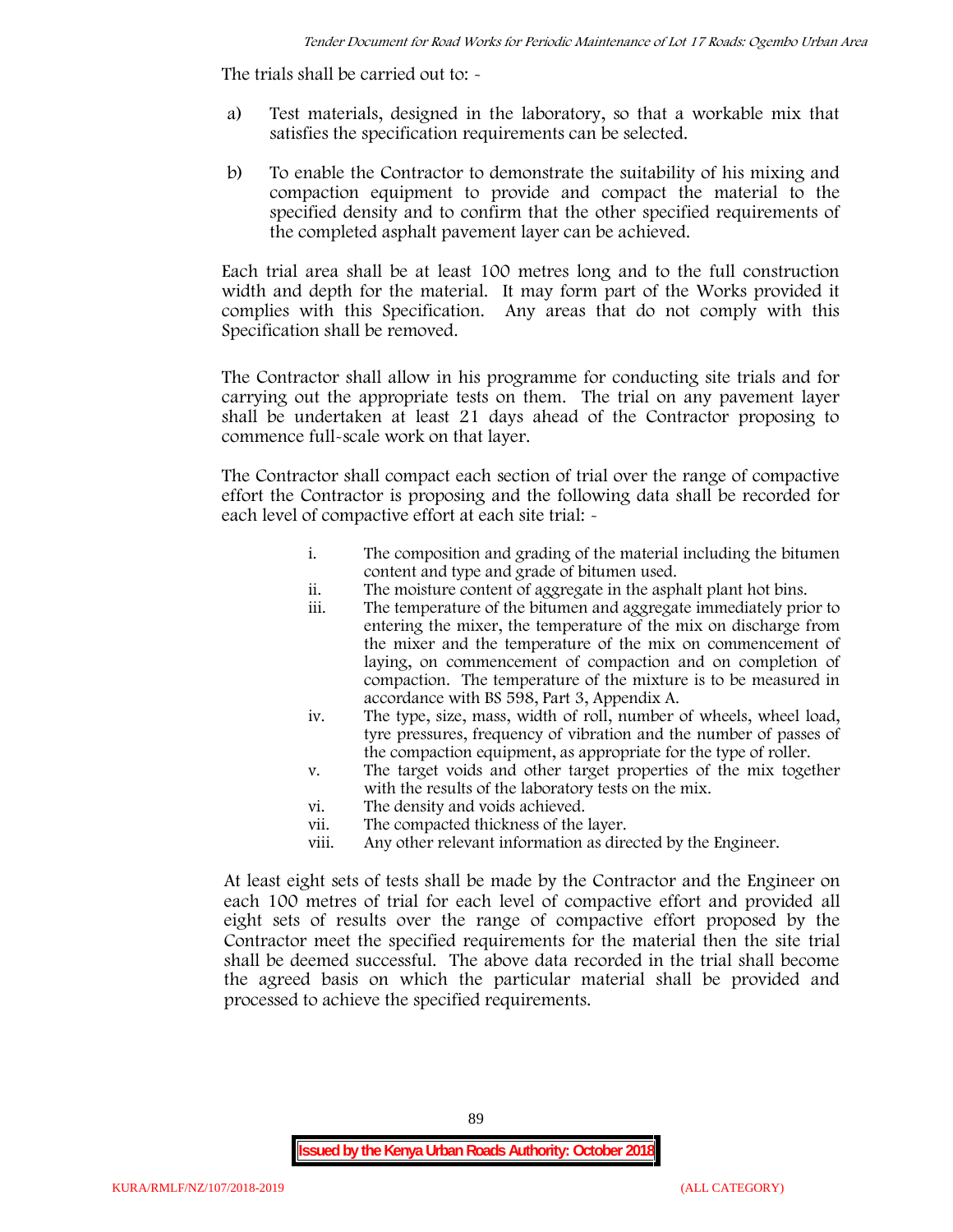### **1607A MIXING OF AGGREGATES AND BITUMEN**

The bitumen shall be heated so that it can be distributed uniformly and care shall be taken not to overheat it. The temperature shall never exceed  $170^{\circ}$ C for 80/100-penetration grade bitumen.

The aggregates shall be dried and heated so that they are mixed at the following temperatures: -

125-1650C when 80/100 bitumen is used

The dried aggregates shall be combined in the mixer in the amount of each fraction instructed by the Engineer and the bitumen shall then be introduced into the mixer in the amount specified. The materials shall then be mixed until a complete and uniform coating of the aggregate is obtained.

The mixing time shall be the shortest required to obtain a uniform mix and thorough coating. The wet mixing time shall be determined by the Contractor and agreed by the Engineer for each plant and for each type of aggregate used. It shall normally not exceed 60 seconds.

**1608A TRANSPORTING THE MIXTURE**

The bituminous mix shall be kept free of contamination and segregation during transportation. Each load shall be covered with canvas or similar covering to protect it from the weather and dust.

### **1609A LAYING THE MIXTURE**

Immediately after the surface has been prepared and approved, the mixture shall be spread to line and level by the laying plant without segregation and dragging.

The mixture shall be placed in widths of one traffic lane at a time, unless otherwise agreed by the Engineer. The compacted thickness of any layer shall be at least 2.5 times the maximum size of the aggregate for wearing course and at least 2 times for binder course. The minimum thickness shall be 25mm.

Only on areas where irregularities or unavoidable obstacles make the use of mechanical laying impracticable, may the mixture be spread and compacted by hand.

## **1610A COMPACTION**

Immediately after the bituminous mixture has been spread, it shall be thoroughly and uniformly compacted by rolling.

The layer shall be rolled when the mixture is in such a condition that rolling does not cause undue displacement or shoving.

The number, weight and type of rollers furnished shall be sufficient to obtain the required compaction while the mixture is in a workable condition. The sequence of rolling operations shall be as agreed with the Engineer and proved

90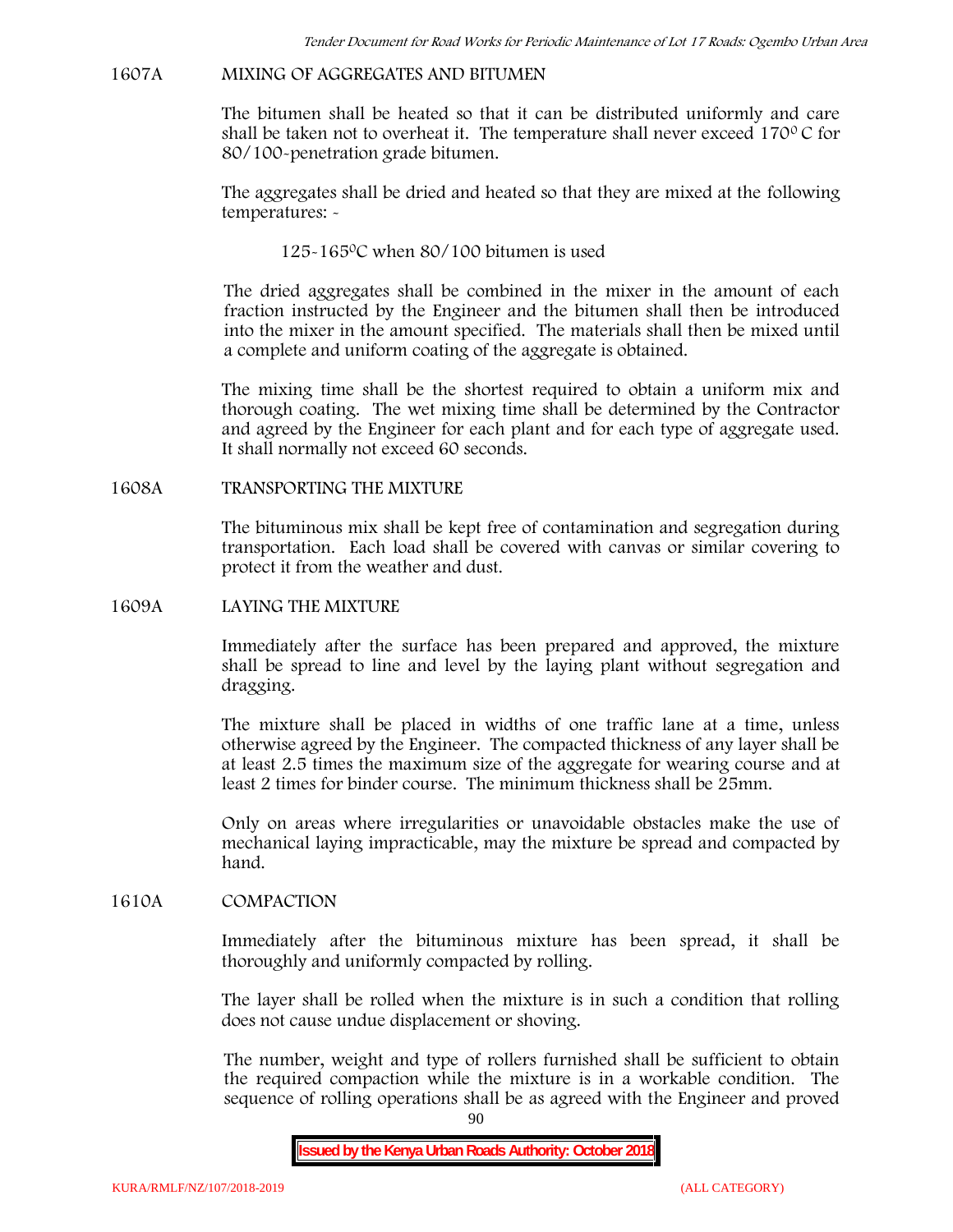during site trials. Initial rolling with steel tandem or three-wheeled roller shall follow the laying plant as closely as possible. The rollers shall be operated with the drive roll nearest the laying plant, at a slow and uniform speed (not exceeding 5 Km/Hr).

Rolling shall normally commence from the outer edge and proceed longitudinally parallel to the centreline, each trip overlapping one half of the roller width. On super elevated curves, rolling shall begin at the low side and progress to the high side. Where laying is carried out in lanes care must be taken to prevent water entrapment.

Intermediate rolling with a pneumatic-tyred or vibratory roller shall follow immediately. Final rolling with a steel-wheeled roller shall be used to eliminate marks from previous rolling.

To prevent adhesion of the mixture to the rollers, the wheels shall be kept lightly moistened with water.

In areas too small for the roller, a vibrating plate compactor or a hand tamper shall be used to achieve the specified compaction.

## **1611A FINISHING, JOINTS AND EDGES**

Any mixture that becomes loose and broken, mixed with dirt or foreign matter or is in any way defective, shall be removed and replaced with fresh hot mixture, which shall be compacted to conform to the surrounding area.

Spreading of the mixture shall be as continuous as possible. Transverse joints shall be formed by cutting neatly in a straight line across the previous run to expose the full depth of the course. The vertical face so formed shall be painted lightly with hot 80/100 penetration grade bitumen just before the additional mixture is placed against it.

Longitudinal joints shall be rolled directly behind the paving operation. The first lane shall be placed true to line and level and have an approximately vertical face. The mixture placed in the abutting lane shall then be tightly crowded against the face of the previously placed lane. The paver shall be positioned to spread material overlapping the joint face by 20-30mm. Before rolling, the excess mixture shall be raked off and discarded.

When the abutting lane is not placed in the same day, or the joint is destroyed by traffic, the edge of the lane shall be cut back as necessary, trimmed to line and painted lightly with hot 80/100 penetration grade bitumen just before the abutting lane is placed.

Any fresh mixture spread accidentally on the existing work at a joint shall be carefully removed by brooming it back on to uncompacted work, so as to avoid formation of irregularities at the joint. The finish at joints shall comply with the surface requirements and shall present the same uniformity of finish, texture and density as other sections of the work.

The edges of the course shall be rolled concurrently with or immediately after the longitudinal joint. In rolling the edges, roller wheels shall extend 50 to 100mm beyond the edge.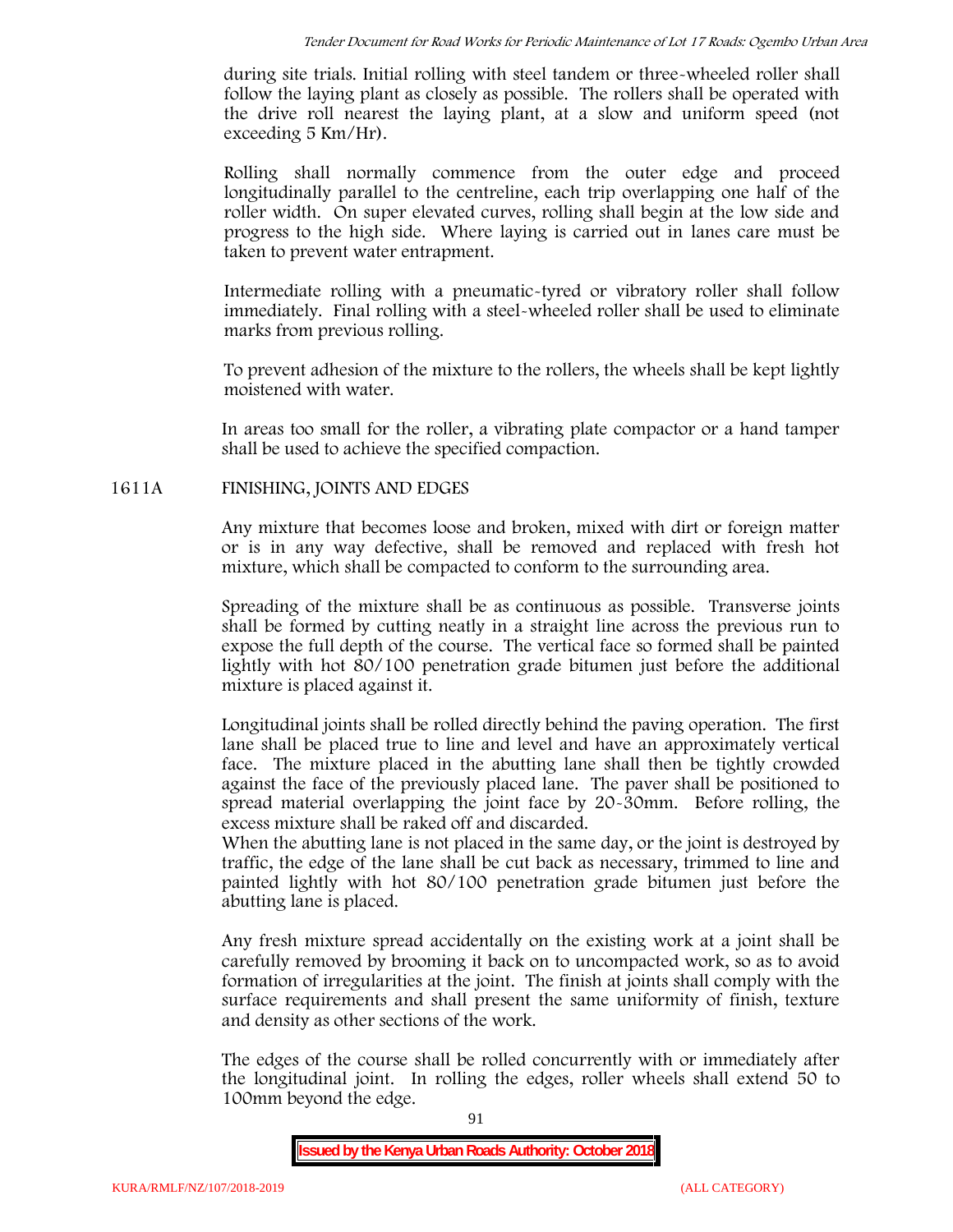#### **1612A SAMPLING AND TESTING OF BITUMINOUS MIXTURES**

The sampling of bituminous mixtures shall be carried out in accordance with AASHTO T168 (ASTM Designation D979).

#### **1613A QUALITY CONTROL TESTING**

During mixing and laying of bituminous mixtures, control tests on the constituents and on the mixed material shall be carried out in accordance with Clause 1612A and Section 2 of this Specification.

If the results of any tests show that any of the constituent materials fail to comply with this Specification, the Contractor shall carry out whatever changes may be necessary to the materials or the source of supply to ensure compliance.

If the results of more than one test in ten on the mixed material show that the material fails to comply with this Specification, laying shall forthwith cease until the reason for the failure has been found and corrected. The Contractor shall remove any faulty material laid and replace it with material complying with this Specification all at his own expense.

#### **1614A TOLERANCES**

Surfacing courses and base shall be constructed within the geometric tolerances specified in Section 3 of this Specification.

The Contractor shall maintain the composition of the mixture as determined from the laboratory and site trials within the following tolerances, per single test: -

| Bitumen Content         | 0.3% (by total weight of total mix)                               |
|-------------------------|-------------------------------------------------------------------|
| Passing 10mm sieve      | 6% (by total weight of dry aggregate                              |
| and larger sieves       | including mineral filler)                                         |
| Passing sieves between  | 4% (by total weight of dry aggregate                              |
| 10mm and 1.0mm sieves   | including mineral filler)                                         |
| Passing sieves between  | 3% (by total weight of dry aggregate                              |
| 1.0mm and 0.075mm sieve | including mineral filler)                                         |
| Passing 0.075mm sieve   | 2% (by total weight of dry aggregate<br>including mineral filler) |

The average amount of bitumen in any length of any layer, calculated as the product of the bitumen contents obtained from single tests and the weight of mixture represented by each test, shall not be less than the amount ordered.

The average amount of bitumen for each day's production calculated from the checked weights of mixes shall not be less than the amount ordered.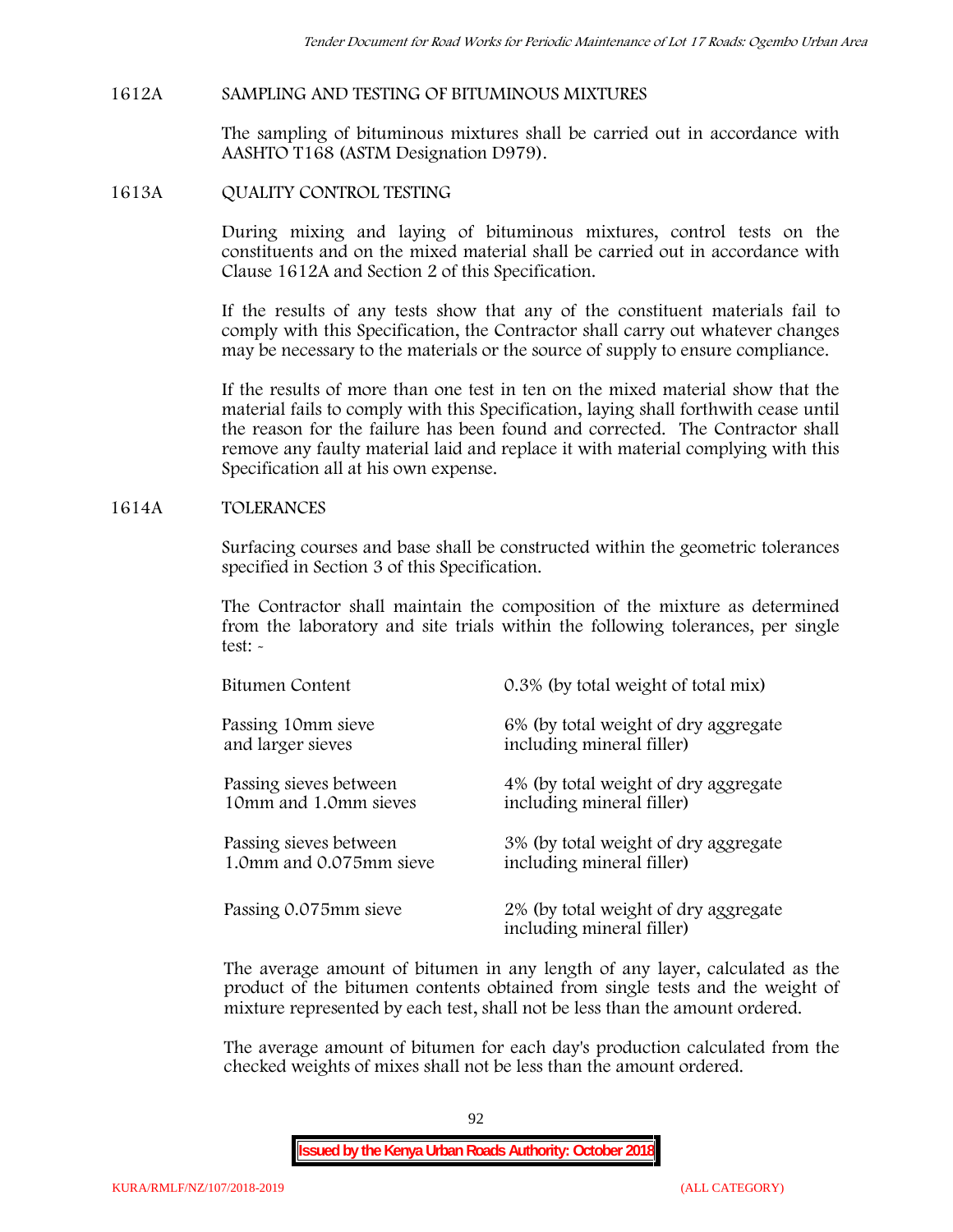The average amount of bitumen in any length of any layer, calculated as the product of the bitumen contents obtained from single tests and the weight of mixture represented by each test, shall not be less than the amount ordered.

The average amount of bitumen for each day's production calculated from the checked weights of mixes shall not be less than the amount ordered.

The final average overall width of the upper surface of a bituminous mix layer measured at six equidistant points over a length of 100m shall be at least equal to the width specified. At no point shall the distance between the centreline of the road and the edge of the upper surface of a bituminous mix layer be narrower than that specified by more than 13mm.

#### **1615A MEASUREMENT AND PAYMENT**

No separate measurement and payment shall be made for complying with the requirements of Clauses 1601A to 1614A inclusive and the Contractor shall be deemed to have allowed in his rates in Parts B and C of Section 16 of this Specification for the costs of complying with the requirements of Part A of Section 16 of this Specification

93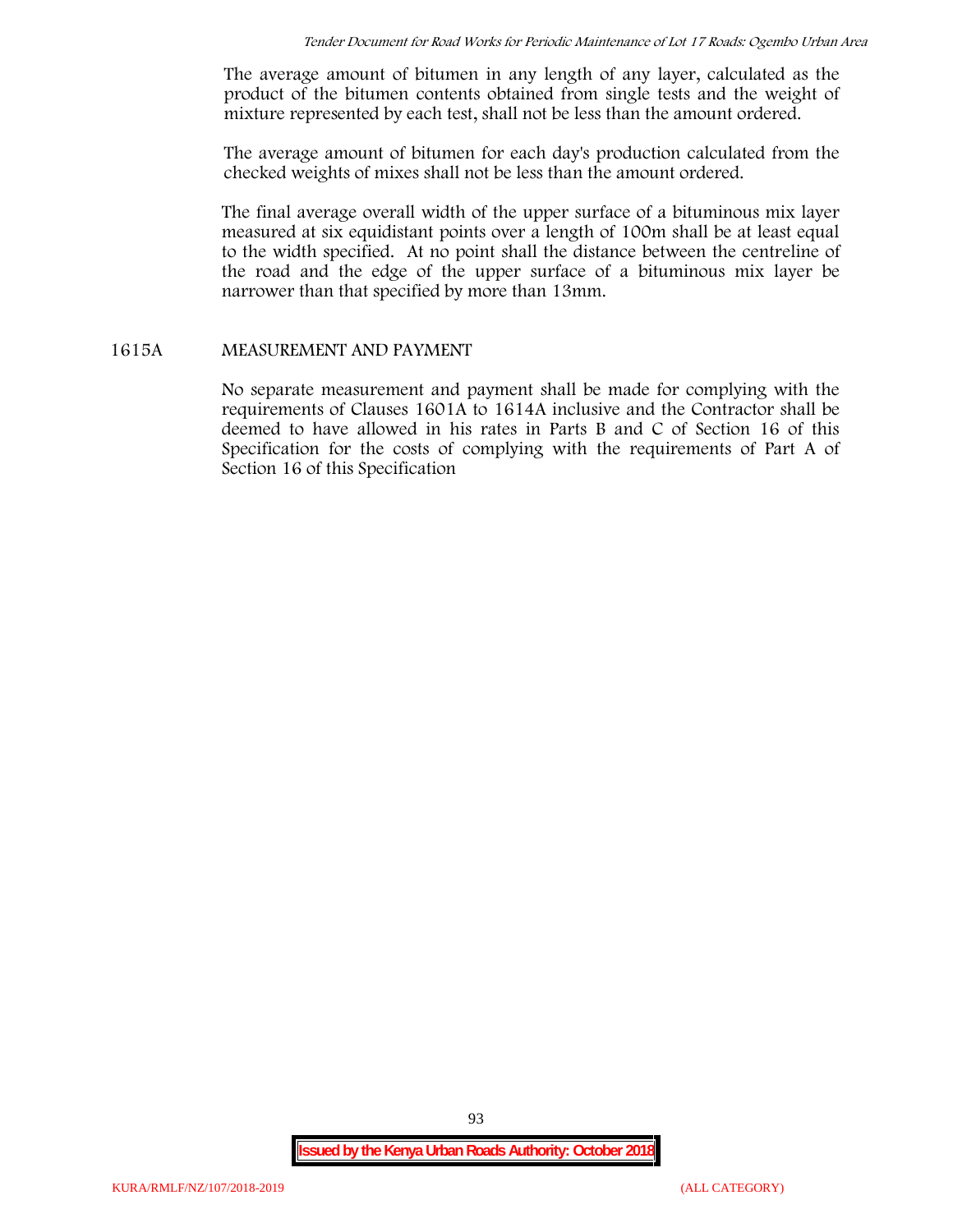## **PART B - ASPHALT CONCRETE FOR SURFACING**

#### **1601B DEFINITION**

Asphalt concrete means a thoroughly controlled, hot-mixed, hot-laid, plant mixture of well-graded dried aggregate and penetration grade bitumen, which, when compacted forms a dense material.

A distinction is drawn between asphalt concrete Type I (High Stability) and asphalt concrete Type II (Flexible). The asphalt concrete type to be used will be Type I.

### **1602B MATERIALS FOR ASPHALT CONCRETE TYPE 1**

a) **Type of bituminous material**

The type of material to be used on severe sites will be of the continuously graded type similar to Asphaltic Concrete or Close Graded Macadam. It is essential that these materials are sealed with a single or double surface dressing or a Cape seal.

b) **Penetration Grade Bitumen**

Bitumen shall be 80/100 penetration grade since material is being laid at an altitude of more than 2,500m.

c) **Aggregate**

Coarse aggregate (retained on a 6.3mm sieve) shall consist of crushed stone free from clay, silt, organic matter and other deleterious substances. The aggregate class will be specified in the Special Specification and it shall comply with the requirements given in Table 16B-1(b). The grading for 0/20 mm for carriageway and 0/14mm for shoulders for binder course is as specified below:

| <b>Sieve size</b> | 0/20       | 0/14       |
|-------------------|------------|------------|
| 28                | 100        |            |
| 20                | $90 - 100$ | 100        |
| 14                | 75-95      | $90 - 100$ |
| 10                | 60-82      | 70-90      |
| 6.3               | $47 - 68$  | $52 - 75$  |
| 4                 | $37 - 57$  | $40 - 60$  |
| $\overline{2}$    | 25-43      | $30 - 45$  |
|                   | 18-32      | $20 - 35$  |
| 0.425             | $11 - 22$  | $12 - 24$  |
| 0.300             | $9 - 17$   | $10 - 20$  |
| 0.150             | $5 - 12$   | $6 - 14$   |
| 0.075             | $3 - 7$    | $4 - 8$    |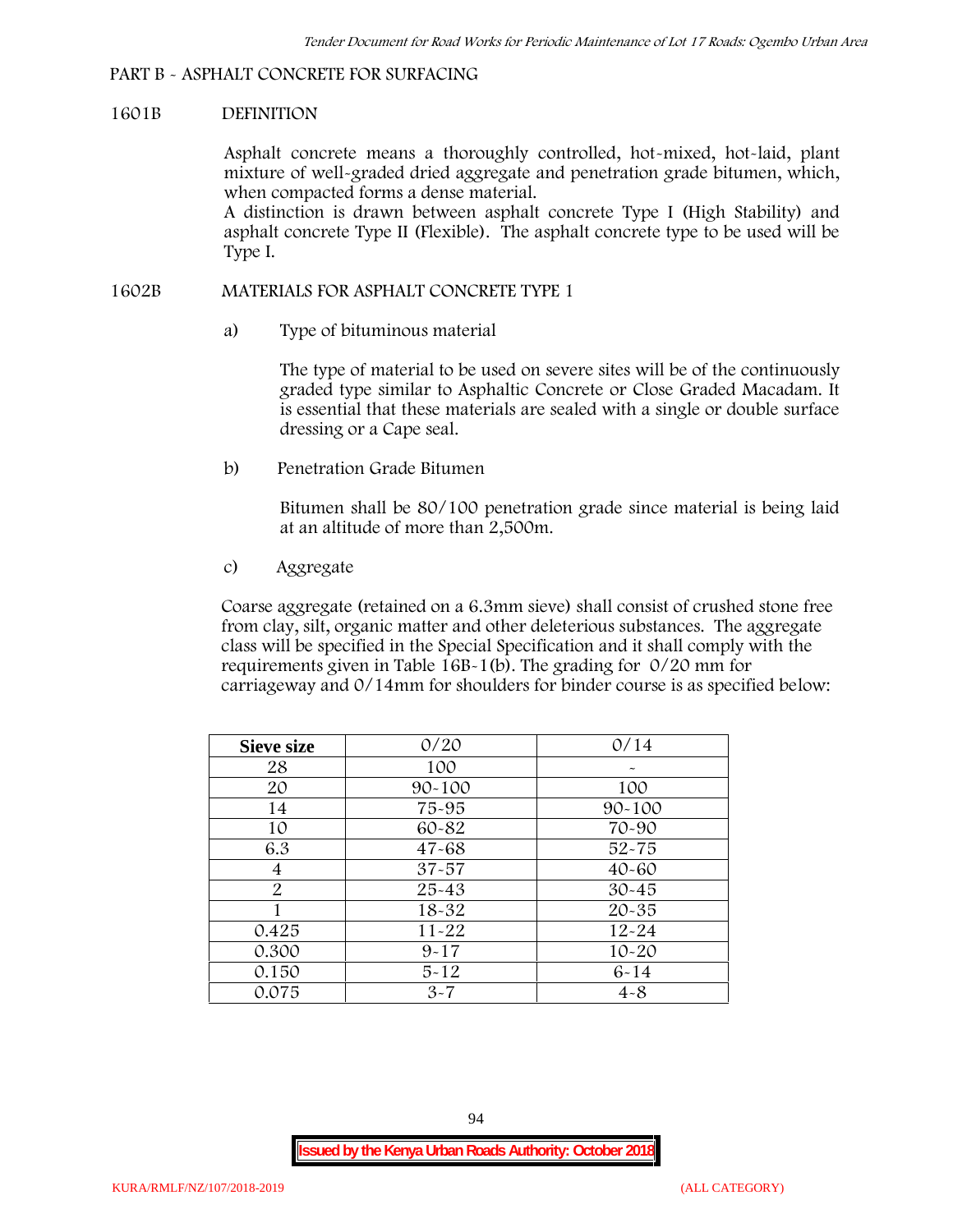### **TABLE 16B-1(b) - REQUIREMENTS FOR COARSE AGGREGATE**

| Coarse Aggregate<br>(Retained on a 6.3mm Sieve) |                      |  |  |  |
|-------------------------------------------------|----------------------|--|--|--|
| Test                                            | Maximum Value        |  |  |  |
| LAA<br><b>ACV</b><br>SSS<br>FI                  | 30<br>25<br>12<br>25 |  |  |  |

Fine aggregate (passing a 6.3mm sieve) shall be free from clay, silt, organic and other deleterious matter and shall be non-plastic. Unless otherwise specified in the Special Specification it shall consist of entirely crushed rock produced from stone having a Los Angeles Abrasion of not more than 40. The Sand Equivalent of the fine aggregate shall not be less than 40 and the SSS not more than 12.

### **b) Mineral Filler**

Mineral Filler shall consist of ordinary Portland Cement

### **1603B GRADING REQUIREMENTS**

The grading of the mixture of coarse and fine aggregate shall be within and approximately parallel to the grading envelopes given in Table 16B-1(b), for 0/14mm as specified for binder course, as described below.

## **GRADING REQUIREMENTS**

To arrive at a suitable design it is necessary to investigate a number of gradings so that a workable mix, which also retains a minimum of 3 % voids at refusal density, is identified.

The largest particle size used should not be more than 25mm so that the requirements of the Marshall test method can be complied with.

Although the complete range of nominal maximum particle sizes is shown in the Tables, the total thickness of material laid should not be more than 75mm.

#### **1604B REQUIREMENTS FOR ASPHALT CONCRETE TYPE 1**

The mixture shall comply with the requirements given in Table 16B-2 as specified in the Specification. In addition, minimum Marshall Stability for 2 x 75 blows shall be 9 kN and maximum 18 kN and at compaction to refusal shall have 3% VIM.

The proportion, by weight of total mixture, of bitumen shall be  $5.0 - 6.5 %$  for  $0/14$  mm and  $4.5 - 6.5$  % for  $0/20$ mm. This shall be termed the nominal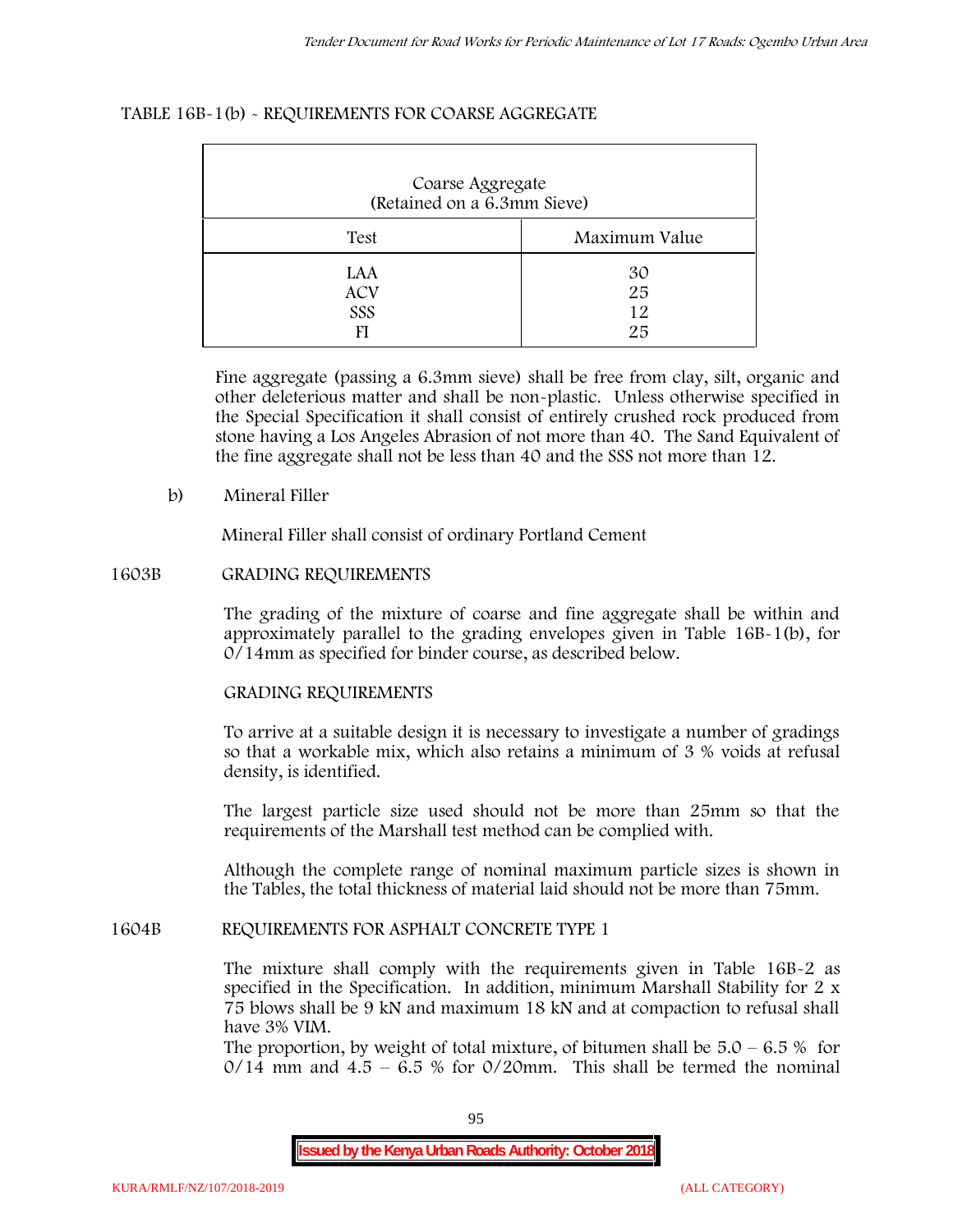binder content. The binder content of the working mix will be instructed by the Engineer following laboratory and site trials.

In order to determine the suitability of a coarse aggregate source a Marshall test programme shall be carried out. It will be advantageous to use a crushed rock which is known from past experience to give good results in this test procedure. A grading conforming to the Type I Binder Course detailed in Table 16B-1(a) 0/20 of this Specification should be tested (but with 100% passing the 25mm sieve) and it shall meet the requirements of Table 16B-2 of this Specification.

Having established the suitability of the aggregate source several grading shall be tested in the laboratory, including that used for the Marshall test, to establish relationships between bitumen content and VIM at refusal density. For each mix, samples will be made up to a range of bitumen contents and compacted to refusal using a gyratory compactor and a vibratory hammer in accordance with the procedure described in BS 598 (Part 104 : 1989), with one revision.

It should first be confirmed that compaction on one face of the sample gives the same refusal density as when the same compaction cycle is applied to both faces of the same sample. The procedure, which gives the highest density, must be used.

From the bitumen content-VIM relationship it will be possible to identify a bitumen content which corresponds to a VIM of 3 - 7%. If it is considered that the workability of the mix may be difficult then compaction trials should be undertaken. It is advisable to establish two or more gradings for compaction trials.

The mixes identified for compaction trials should be manufactured to the laboratory design bitumen content and to two other bitumen contents of +0.5% and +1% additional bitumen. Cores will be cut to determine the density of the compacted material, having completed this the core will then be reheated to  $145+/5$  C in the appropriate mould and compacted torefusal in the vibrating hammer test. To be acceptable the cores cut from the compaction trial must have a density equivalent to at least 95% of refusal density.

The compaction trials will identify a workable mix which can be made to a bitumen content which gives 3% VIM at refusal density.

## **1605B MIXING AND LAYING HEAVY DUTY ASPHALT**

The temperature of the bitumen and aggregates when mixed shall be 110+/- 3C above the softening point (R&B) of the bitumen.

Compaction should commence as soon as the mix can support the roller without undue displacement of material and completed before the temperature of the mix falls below 900C.

The minimum thickness of individual layers should be as follows:-

| a) | For the 37.5mm mix | 65mm |  |
|----|--------------------|------|--|
| b) | For the 25.0mm mix | 60mm |  |
| C) | For the 19.0mm mix | 50mm |  |
| d) | For the 12.5mm mix | 40mm |  |
|    |                    |      |  |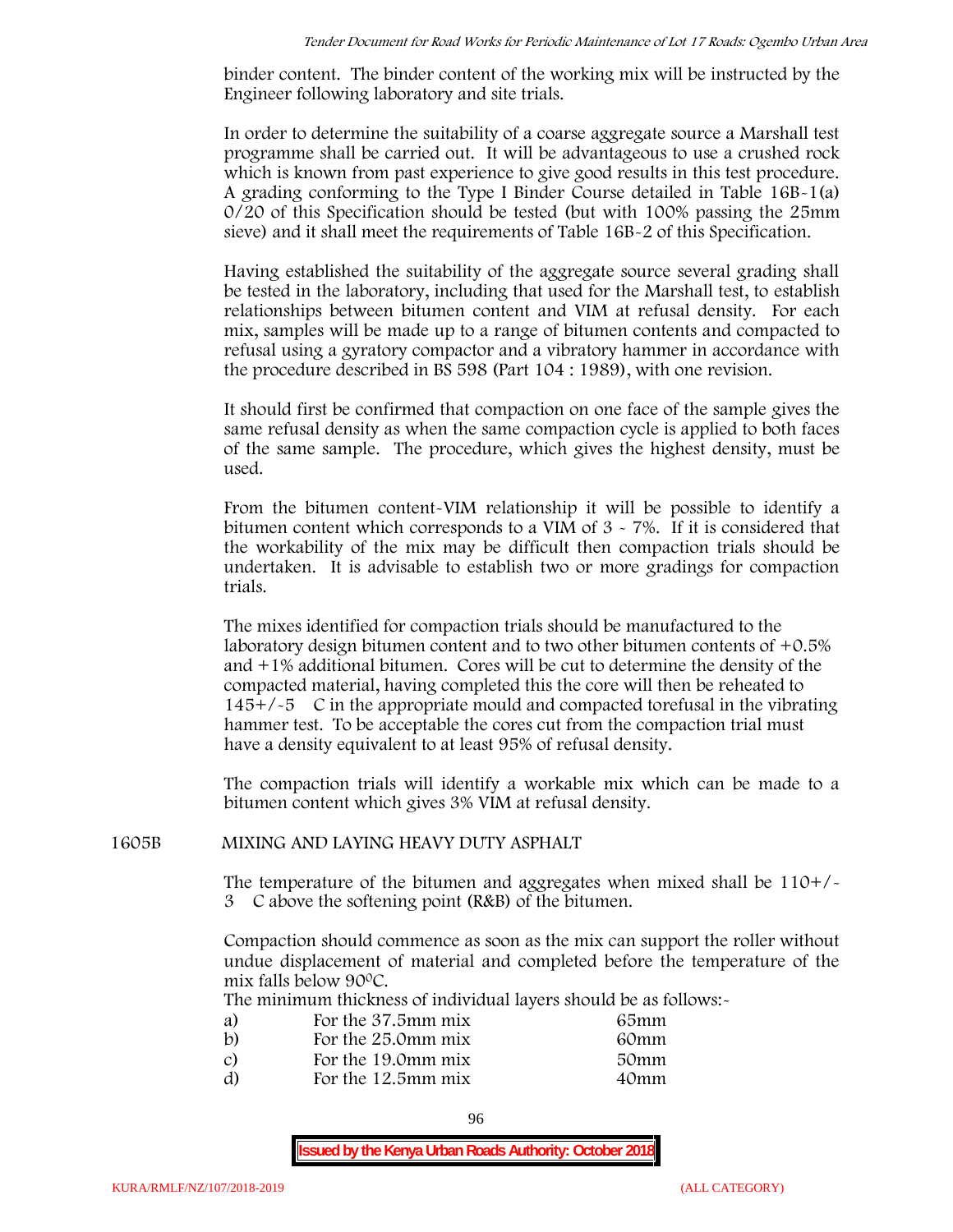### **1606B COMPACTION**

Rolling shall be continued until the voids measured in the completed layer are in accordance with the requirement for a minimum density of 98% of Marshall optimum, or, a minimum mean value of 95% of refusal density (no value less than 93%) as appropriate.

### **1607B MEASUREMENT AND PAYMENT**

a) Item : Asphalt Concrete

Unit : m<sup>3</sup> of Asphalt Concrete Used

Asphalt concrete shall be measured by the cubic metre compacted on the road calculated as the product of the length instructed to be laid and the compacted cross-sectional area shown on the Drawings or instructed by the Engineer.

The rate for asphalt concrete shall include for the cost of providing, transporting, laying and compacting the mix with the nominal binder content and complying with the requirements of Parts A and B of Section 16 of this Specification.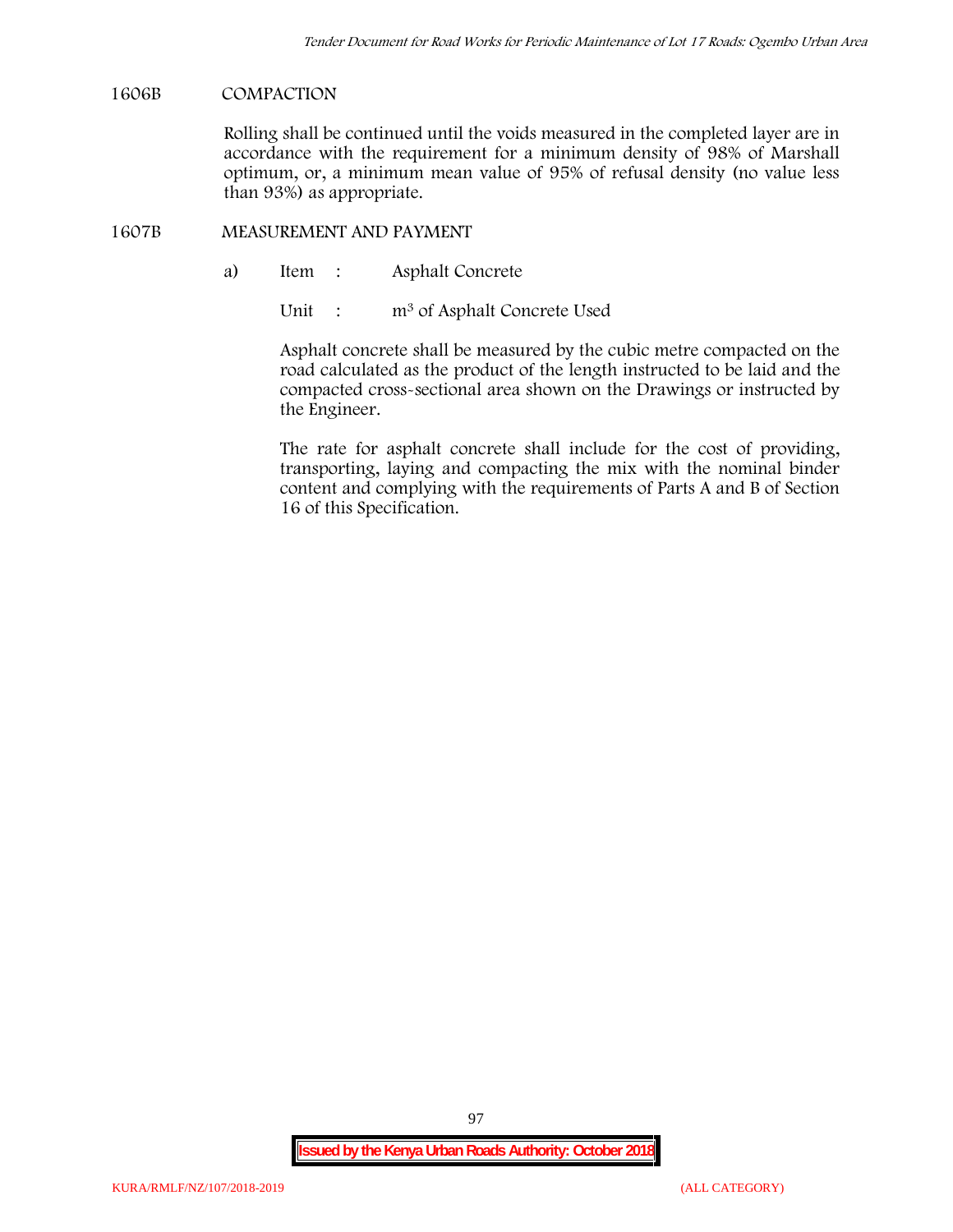## **SECTION 17 - CONCRETE WORKS**

## **1703 MATERIALS FOR CONCRETE**

This work shall consist of placing selected approved material of 250mm minimum diameter on the foundation put after excavation to receive levelling concrete in accordance with these specifications and in conformity with the lines, grades and cross sections shown on the Drawings as directed by the Engineer.

(a) **Materials**

Selected rock: The selected rock builders to be placed for this work shall be hard, sound, durable quarry stones as approved by the Engineer. Samples of the stone to be used shall be submitted to and approved by the Engineer before any stone is placed.

The maximum size of the stone boulders shall be 300mm.

(b) **Construction Method**

After completion of the structural excavation the surface of the loose soil shall be levelled and compacted. Then the stone of the above sizes shall be placed in one layer of 250mm over the compacted bed where the bottom slab will rest. Coarse sand shall be spread to fill up the voids in the stone boulders, and compaction with vibratory compactors should be performed to make this layer dense whereon a concrete of levelling course shall be placed.

(c) **Measurement and payment**

Measurement for the bedding materials shall be made in cubic metres for the completed and accepted work, measured from the dimension shown on the Drawings, unless otherwise directed by the Engineer.

Payment for the bedding Materials for Levelling Concrete Works shall be full compensation for furnishing and placing all materials, all labour equipment, tools and all other items necessary for proper completion of the work in accordance with the Drawings and specifications and as directed by the Engineer.

## **1703(A) LEVELLING CONCRETE (CLASS 15/20) FOR BOTTOM SLAB INCLUSIVE OF COST OF FORM WORKS**

This work shall consist of placing and levelling lean concrete class 15/20 over the prepared bed of stone boulders in the foundation for bottom slab and wingwalls in accordance with these specifications and which conformity with the lines, grades, thickness and typical cross-sections shown on the drawings unless otherwise directed by the Engineer.

(a) **Materials for Levelling Concrete**

Requirement for the concrete class  $15/20$  is specified as follows:-Design compressive strength (28) days : 15N/mm2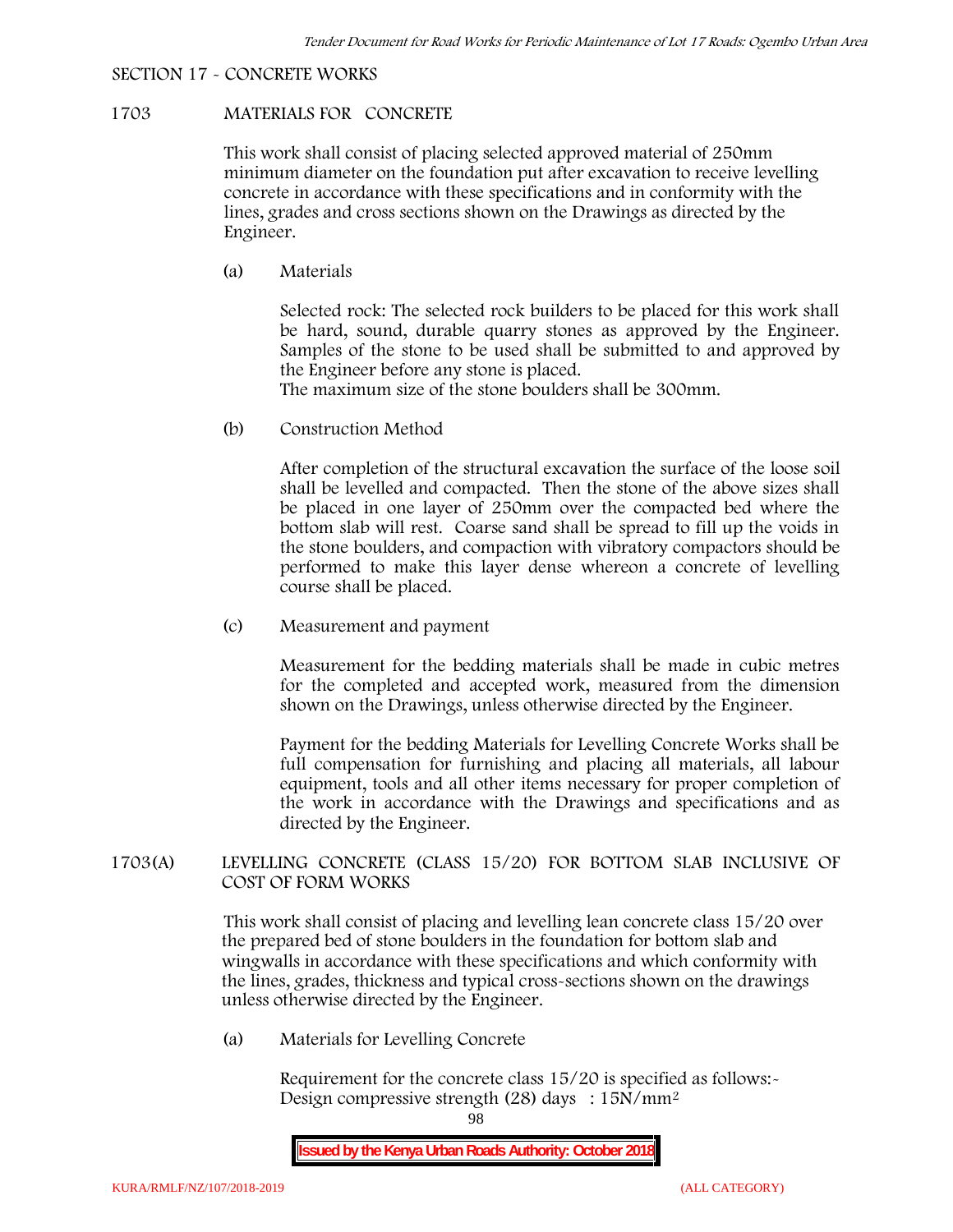Maximum size of coarse aggregate : 20mm Maximum cement content  $: 300 \text{ kg/m}^3$ . Maximum water/cement ration of 50% with slump of 80mm.

## (b) **Construction Method**

The bed of stone boulders upon which the levelling concrete will be placed shall be smooth, compacted and true to the grades and crosssection shall be set to the required lines and grades.

## **37.2** (c) **Measurement and payment**

Measurement for levelling concrete (class 15/20) shall be made in cubic metres completed and accepted levelling concrete work measured in place which is done in accordance with the Drawings and the Specifications.

Payment for this work shall be the full compensation for furnishing and placing all materials, labour, equipment and tools, and other incidentals to Specifications and as directed by the Engineer.

Pay item No. 17/02 Levelling Concrete Works (Class 15/20) for Box Culvert and wingwalls inclusive of Cost of Form works.

## **1703 (C) FORMWORK FOR CULVERT WALLS**

This work shall consist of all temporary moulds for forming the concrete for culvert walls and slabs together with all temporary construction required for their support. Unless otherwise directed by the Engineer all formworks shall be removed on completion of the walls and slabs.

(a) **Materials**

Forms shall be made of wood or metal and shall conform to the shape, lines and dimensions shown on the Drawings.

All timber shall be free from holes, loose material, knots, cracks, splits and warps or other defects affecting the strength or appearance of the finished structure.

Release Agents – Release agents shall be either neat oils containing a surface activating agent, cream emulsions, or chemical agents to be approved by the Engineer.

# (b) **Construction Method**

(i) **Formworks**

Formworks shall be designed to carry the maximum loads that may be imposed, and so be rigidly constructed as to prevent deformation due to load, drying and wetting, vibration and other causes. After forms have been set in correct location, they shall be inspected and approved by the Engineer before the concrete is placed.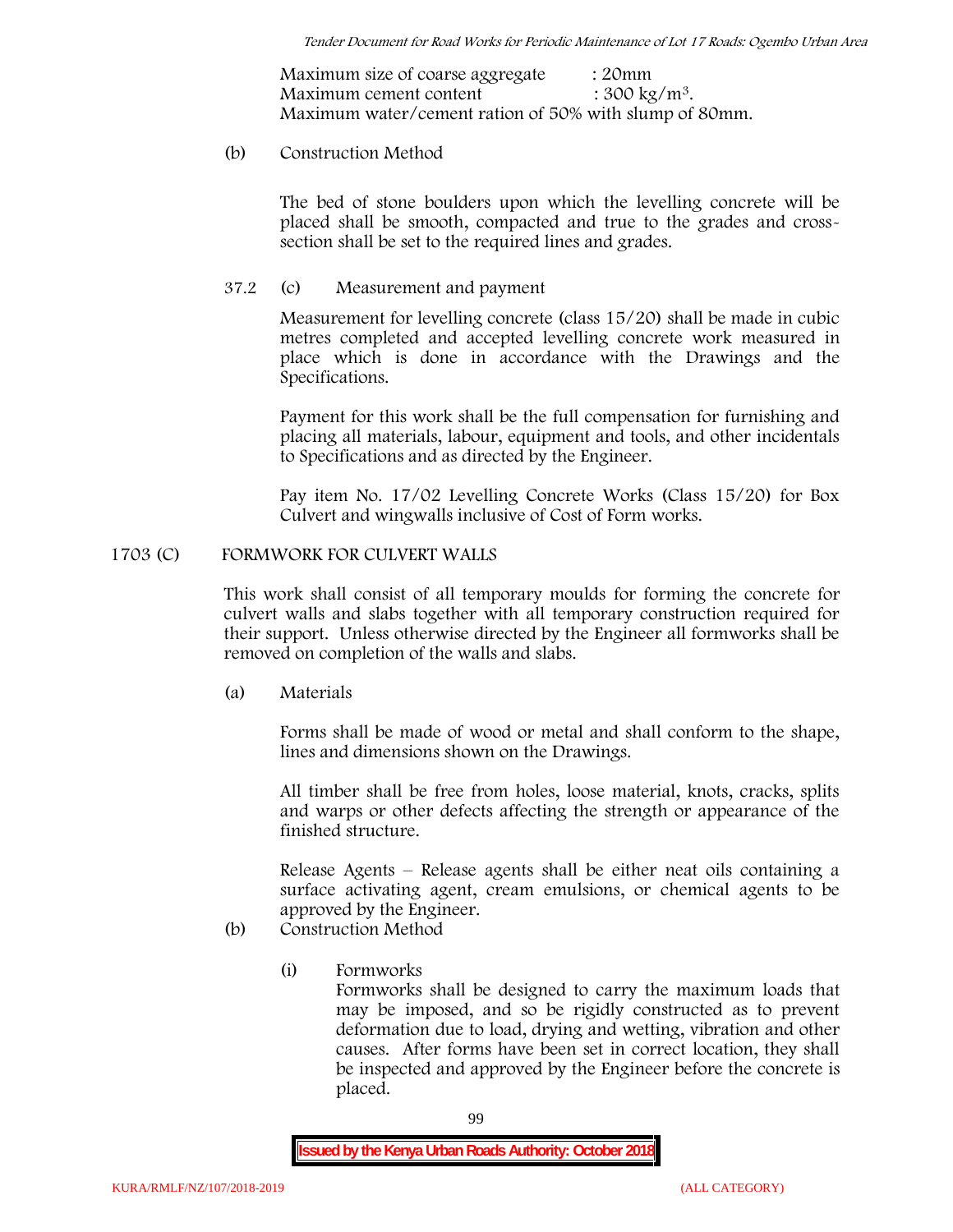If requested, the contractor shall submit to the Engineer working drawings of the forms and also, if requested, calculations to certify the rigidity of the forms.

## **1703(D) CONCRETE WORKS (CLASS 20/20) OF CULVERT WALLS AND SLABS**

This work shall consist of furnishing, mixing, delivering and placing of the concrete for the construction of culvert walls and slabs, in accordance with these Specifications and in conformity with the requirements shown on the Drawings.

Concrete class 20/20 shall be used for Culvert walls and slabs.

**(a) Concrete Materials**

(i) Cement: Cement shall be of Portland type and shall conform to the requirements of BS 12 or equivalent.

The contractor shall select only one type or brand of cement or others. Changing of type or brand of cement will not be permitted without a new mix design approved by the Engineer. All cement is subject to the Engineer's approval; however, approval of cement by the Engineer shall not relieve the Contractor of the responsibility to furnish concrete of the specified compressive strength.

Conveyance of cement by jute bags shall not be permitted. Storage in the Contractor's silo or storehouse shall not exceed more than two (2) months, and age of cement after manufacture at mill shall not exceed more than four (4) months. The Contractor shall submit to the Engineer for his approval the result of quality certificate prepared by the manufacturer.

Whenever it is found out that cement have been stored too long, moist, or caked, the cement shall be rejected and removed from the project.

# **(b) Aggregates**

Fine and coarse aggregates must be clean, hard, strong and durable, and free from absorbed chemicals, clay coating, or materials in amounts that could affect hydration, bonding, strength and durability of concrete. Grading of aggregates shall conform to the following requirements: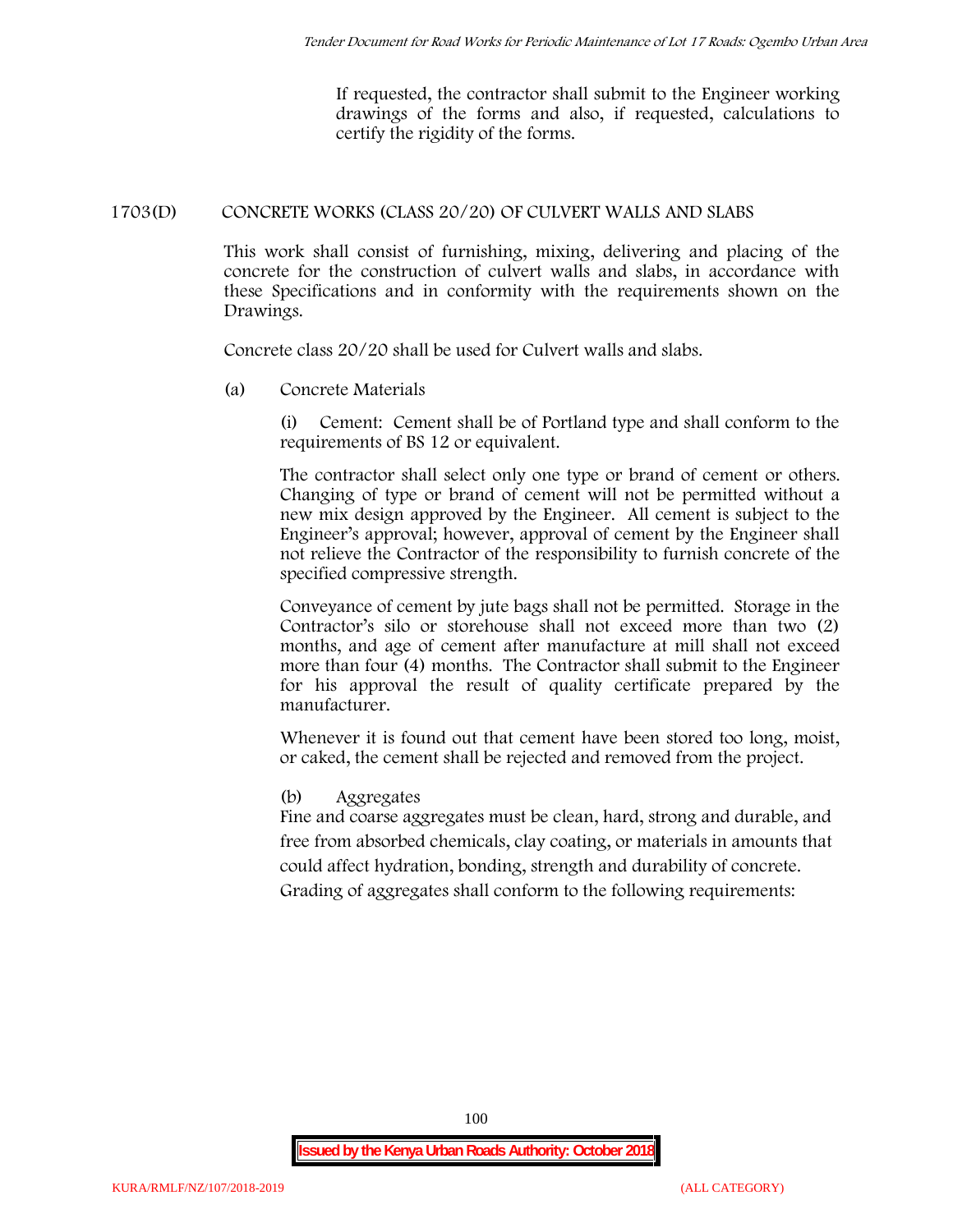# **(i) Grading of Fine Aggregates**

| <b>Sieve Size</b> | <b>Percentage by Weight Passing</b> |
|-------------------|-------------------------------------|
| 10<br>mm          | 100                                 |
| 5.<br>mm          | 89-100                              |
| $2.5$ mm          | $60 - 100$                          |
| $1.2$ mm          | $30 - 100$                          |
| $0.6$ mm          | $15 - 54$                           |
| $0.3$ mm          | $5 - 40$                            |
| $0.15 \text{ mm}$ | $0 - 15$                            |

# **(ii) Grading of Coarse Aggregates**

| Size     |                       |                           |    | of Amounts finer than each standard sieve percentage by |    |       |          |
|----------|-----------------------|---------------------------|----|---------------------------------------------------------|----|-------|----------|
| Coarse   | weight                |                           |    |                                                         |    |       |          |
| Aggregat | 40                    | 30                        | 25 | 20                                                      | 15 |       | 局        |
|          | 2.5                   |                           |    |                                                         |    |       |          |
|          | 100                   | $\widetilde{\phantom{m}}$ |    | $90 - 100$ -                                            |    | 30-69 | $0 - 10$ |
|          | $\tilde{\phantom{a}}$ |                           |    |                                                         |    |       |          |

Other requirements for aggregates are as follows:

# **(iii) Fine Aggregates**

| Fitness Modulus, AASHTO M-6                           | $: 2.3 - 3.1$         |
|-------------------------------------------------------|-----------------------|
| Sodium Sulphate Soundness, AASHTO T104: Max. 10% loss |                       |
| Content of Friable Particles AASHTO 112               | : Max $1\%$ by weight |
| Sand Equivalent, AASHTO T176                          | : Min. 75             |

**(iv) Coarse Aggregate**

| Abrasion, AASGTO T96                             | : Max. $405$ loss      |
|--------------------------------------------------|------------------------|
| Soft Fragment and shale, AASHTO M80              | : Max. $5\%$ by weight |
| Thin and elongated Pieces, AASHTO M80 : Max. 15% |                        |

**(v) Water**

All sources of water to be used with cement shall be approved by the Engineer. Water shall be free from injurious quantities of oil, alkali, vegetable matter and salt as determined by the Engineer.

- **(vi) Admixture**
	-

Only admixture, which have been tested and approved in the site laboratory through trial mixing for design proportion shall be used. Before selection of admixture, the Contractor shall submit to the Engineer the specific information or guarantees prepared by the admixture supplier.

The contractor shall not exclude the admixture from concrete proportions.

**Concrete class 20/20**

101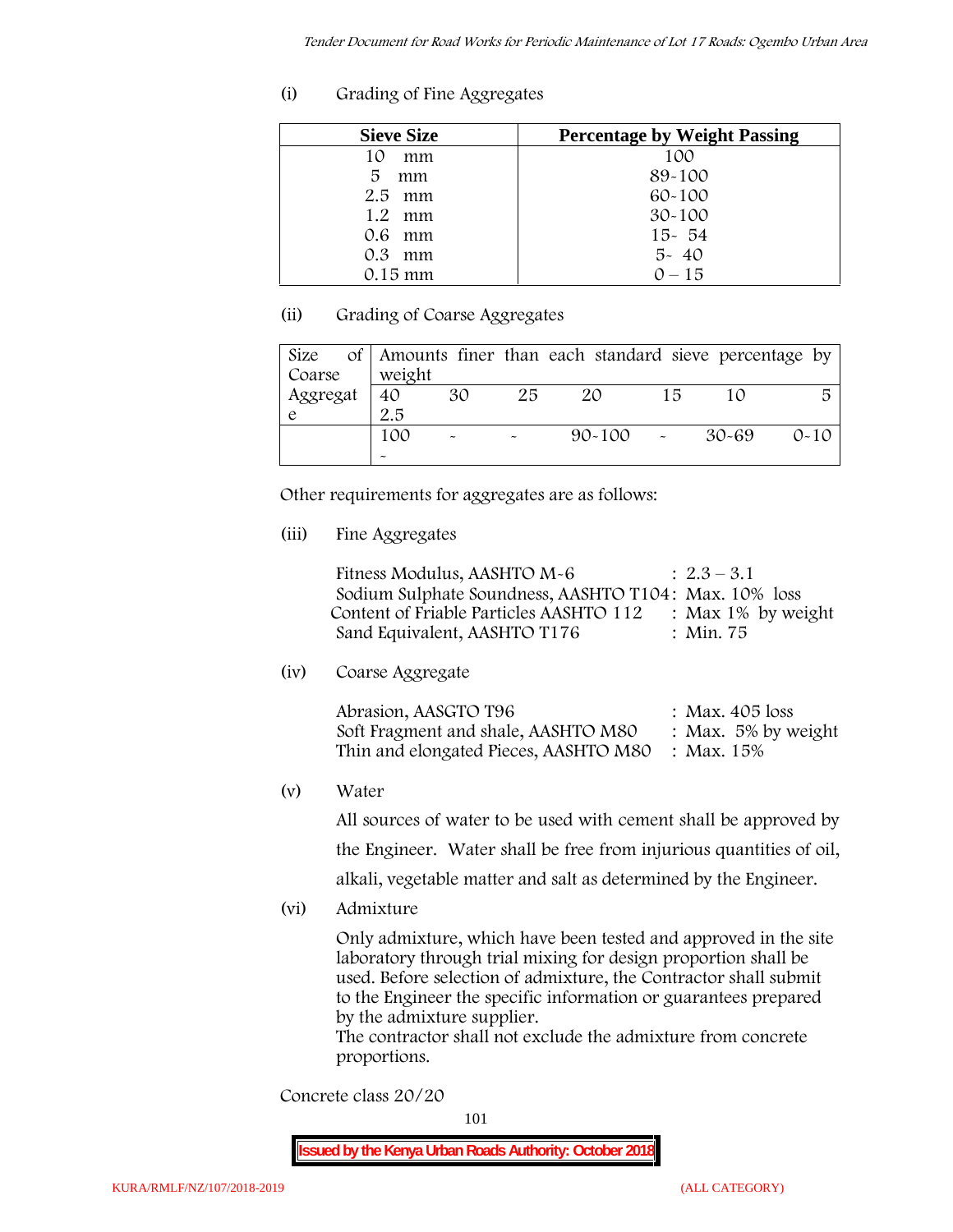Concrete class 20/20 shall be used for culvert walls and slabs. The requirements of Concrete class 20/20 are provided as follows unless otherwise the Engineer will designate any alteration.

Design compressive strength (28 days) : 20N/mm<sup>2</sup> Maximum size of coarse aggregates : 20mm Maximum water/cement ratio of 45% with slump of 80mm

(d) **Proportioning Concrete**

The Contractor shall consult with the Engineer as to mix proportions at least thirty (30) days prior to beginning the concrete work. The actual mix proportions of cement, aggregates, water and admixture shall be determined by the Contractor under supervision of the Engineer in the site laboratory.

The Contractor shall prepare the design proportions which has 120% of the strength requirement specified for the designated class of concrete.

No class of concrete shall be prepared or placed until its job-mix proportions have been approved by the Engineer.

- (e) **Concrete Work**
	- **(ii) Batching**

Batching shall be done by weight with accuracy of:

| Cement              | $\frac{1}{2}$ percent |
|---------------------|-----------------------|
| Aggregate           | $\frac{1}{2}$ percent |
| Water and Admixture | : 1 percent.          |

Equipment should be capable of measuring quantities within these tolerances for the smartest batch regularly used, as well as for larger batches.

The accuracy of batching equipment should be checked every month in the presence of the Engineer and adjusted when necessary.

**(iii) Mixing and delivery**

Slump of mixed concrete shall be checked and approved at an accuracy of +25mm against designated slump in these specifications.

**(iv) Concrete in hot weather**

No concrete shall be placed when the ambient air temperature is expected to exceed thirty three degrees celsius (330c) during placement operations).

102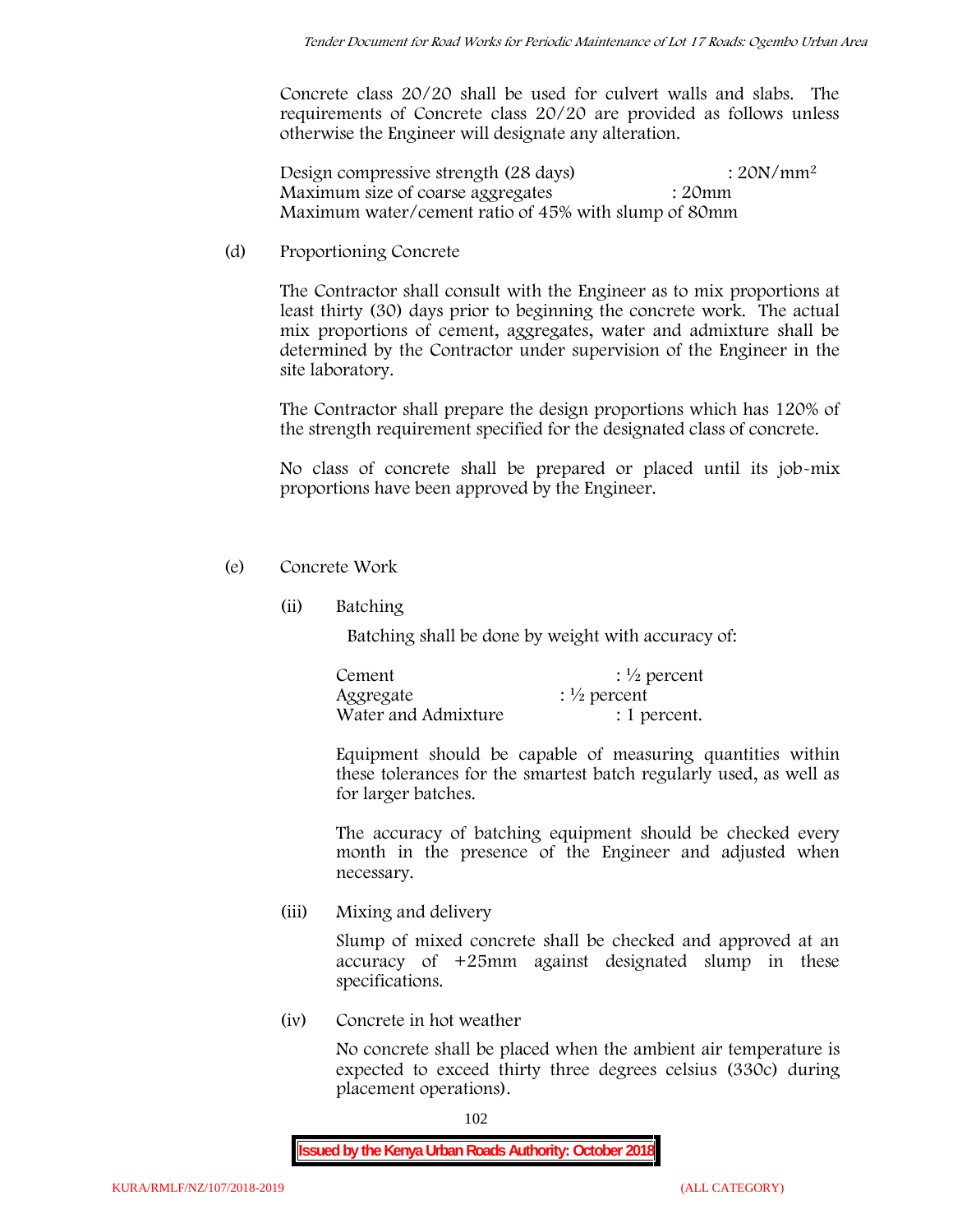*Tender Document for Road Works for Periodic Maintenance of Lot 17 Roads: Ogembo Urban Area*

**(v) Concreting at night**

No concrete shall be mixed, placed or finished when natural light is insufficient, unless an adequate approved artificial lighting system is operated; such night work is subject to approval by the engineer.

**(vi) Placing**

In preparation of the placing of concrete, the interior space of forms shall be cleaned and approved by the engineer prior to placing concrete. All temporary members except tie bars to support forms shall be removed entirely from the forms and not buried in the concrete. The use of open and vertical chute shall not be permitted unless otherwise directed by the engineer.

The Contractor shall provide a sufficient number of vibrators to properly compact each batch immediately after it is placed in the forms.

(f) **Measurement and Payment**

Measurements for the Concrete Works Class 20/20 of culvert walls and slabs shall be made in cubic metres for the walls and slabs actually constructed, measured from their dimensions shown on the Drawings. Payment for the Concrete Works (Class 20/20) of culvert walls and slabs shall be the full compensation for furnishing all materials of the concrete mixing, delivering, placing and curing the concrete, equipment and tools, labour and other incidental necessary for the completion of the work in accordance with the Drawings and these Specifications and as directed by the Engineer.

## **SECTION 20 - ROAD FURNITURE**

## **2001 ROAD RESERVE BOUNDARY POSTS**

Road reserve boundary posts shall be provided as directed by the Engineer and in compliance with Standard Specification clause 2001. They shall be placed at 50m intervals along the boundary of the road reserve.

#### **2003 EDGE MARKER POST**

Edge marker post shall be provided as directed by the Engineer and in compliance with Standard Specification clause clause 2003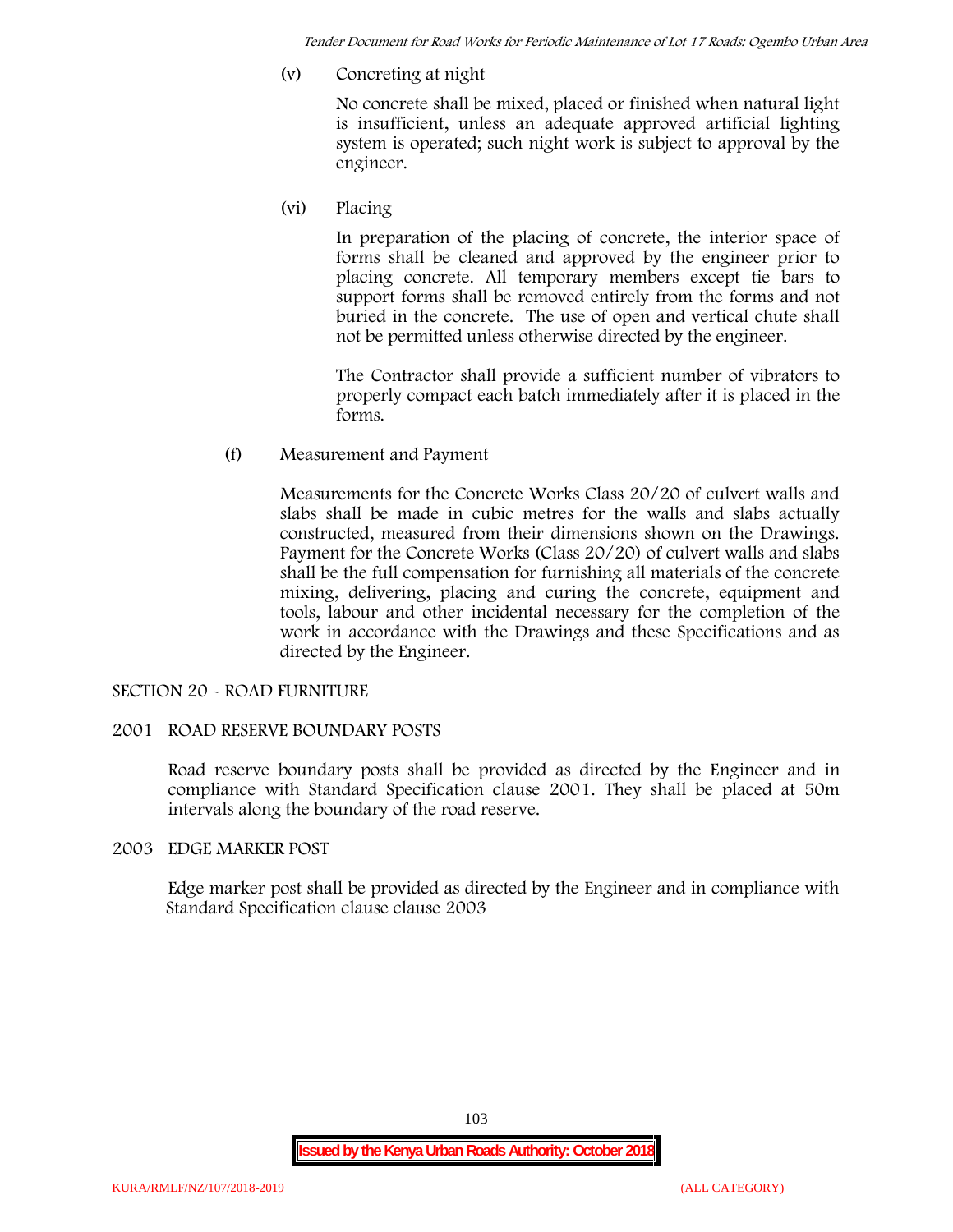#### **2004 PERMANENT ROAD SIGNS**

Permanent Road Signs shall be provided as directed by the Engineer and in compliance with the requirements of the "Manual for Traffic Signs in Kenya" Part II and standard Specification clause 2004.

#### **2004B EXISTING ROAD SIGNS**

Where directed by the Engineer, the Contractor shall take down road signs including all posts, nuts, bolts and fittings, and remove and dispose of the concrete foundation and backfill the post holes. The signs shall be stored as directed by the Engineer.

Measurement and payment for taking down road signs shall be made by the number of signs of any type and size taken down, cleaned and stored as directed.

#### **2005 ROAD MARKING**

Paint for road marking shall be internally reflectorised hot applied thermoplastic material in accordance with Clause 219 of the Standard Specification.

The rates inserted in the Bills of Quantities for road marking shall include for prior application of approved tack coat.

### **2005A RAISED PAVEMENT MARKERS – ROAD STUDS**

#### **MATERIAL**

Road studs are moulded of acrylonitrile butadiene styrene (ABS) conforming to ASTM Specification D1788 – 68, class  $5 - 2 - 2$  shell filled with inert, thermosetting compound and filler. The lens portion of the marker of the marker is of optical menthly methacrylic.

#### **CONSTRUCTION**

The road studs shall be constructed of high impact ABS containing a multi-biconvex glass lens reflector system. It shall be of monolithic construction, and not less than 98.5. m2. The height of the marker shall not exceed 17mm and the underside shall contain a non-honeycomb base (flat).

#### **REQUIREMENTS**

The markers shall conform to the following requirements

**Colour**

Shall be white, yellow or red as specified and the Retro – reflectance values should conform to the testing procedures of ASTME 809.

### **Impact Resistance**

The market shall not crack or break when tested using a 1000**-**gram weight from a height of 1 metre. (ASTM D 2444) or BS 3900 Part E3.

### **Resistance to Water Penetration**

104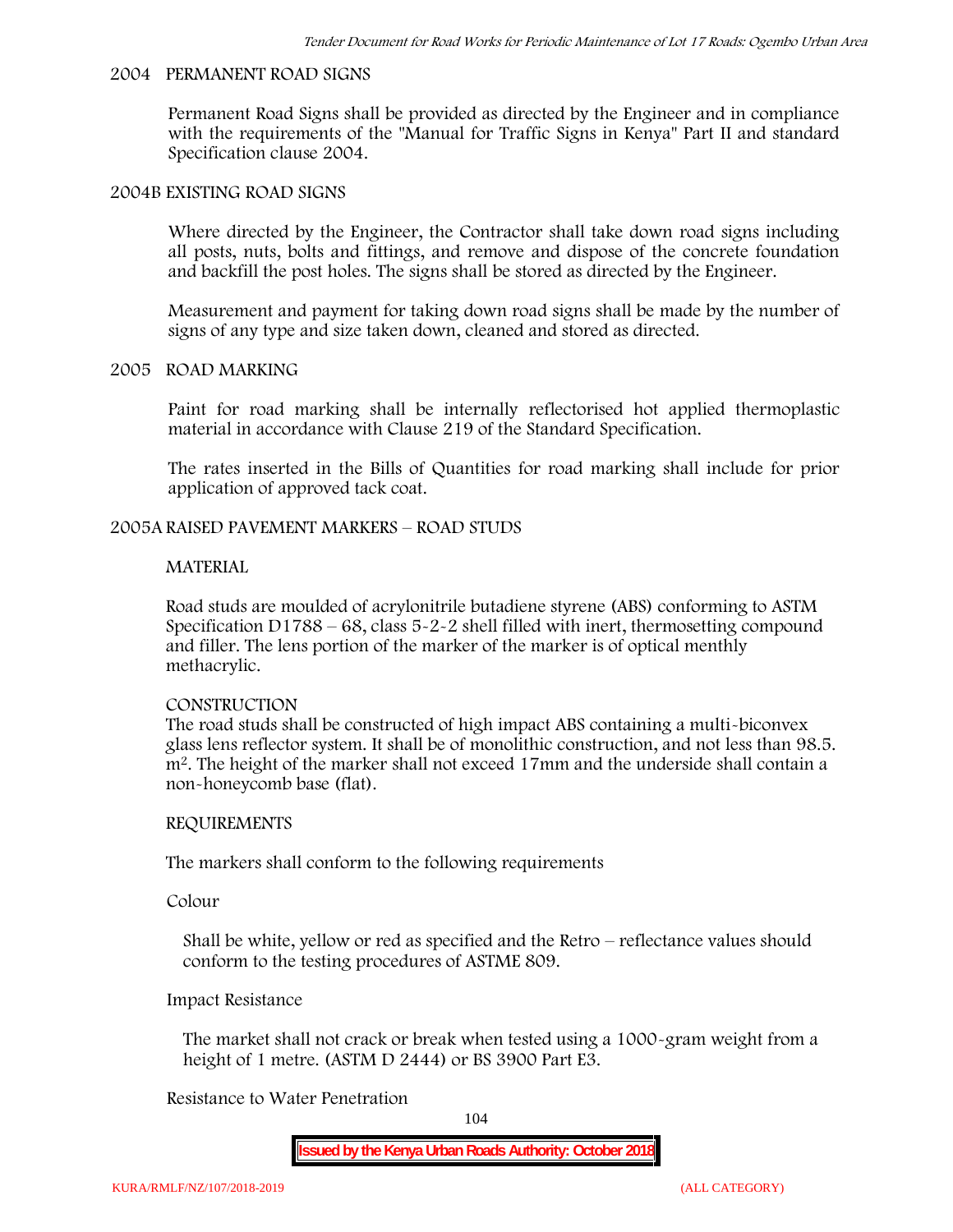Shall not have water penetration behind the lens after submerged in a water bath at 70 + 50 oF for 10 minutes. And it should still meet the reflectance Requirement. BS 998.

**Heat Resistance**

Shall comply with the initial brightness as per BS 873 Part IV of 1978

**Night Visibility**

The marker shall be bright as per BS 873 Part IV of 1978

**Compression Resistance**

There shall be no cracking sound at a pressure lower than 25 tones as per BS 873 Part IV of 1978.

**Corrosion Resistance**

After immersing a sample of Road stud in a solution containing 30g/1 of sodium chloride for 30 days, there shall not be any signs of corrosion **-**(BS998).

**NOTE**: These markers are intended for application directly to pavement surfaces and are compatible with raised pavement makers. These adhesives should be of high quality and tested for conformance to customer requirements.

## **ADHESIVES**

They shall be of Resin Type–Epoxy of 2 different components part 1 and 2 i.e Adhesive and Reactor without any volatile solvents in both.

| Pot life:             | not less than 20 minutes at 20 $\mathrm{^{\circ}C}$ |
|-----------------------|-----------------------------------------------------|
| Rotational cure time: | between 20 and 30 minutes at 20 $\degree$ C         |
| Hard cure:            | Between 40 and 60 minutes at 20 $\degree$ C         |

# **APPLICATION INSTRUCTION**

**Preparation of Pavements**

Make sure that the road surface is absolutely dry and free of oil and grease**.**

**Mixing of Adhesive**

Pour component B into the container of component A. Stir mixture by hand with a wooden or metal stick until uniform Grey Tint without a striae is obtained.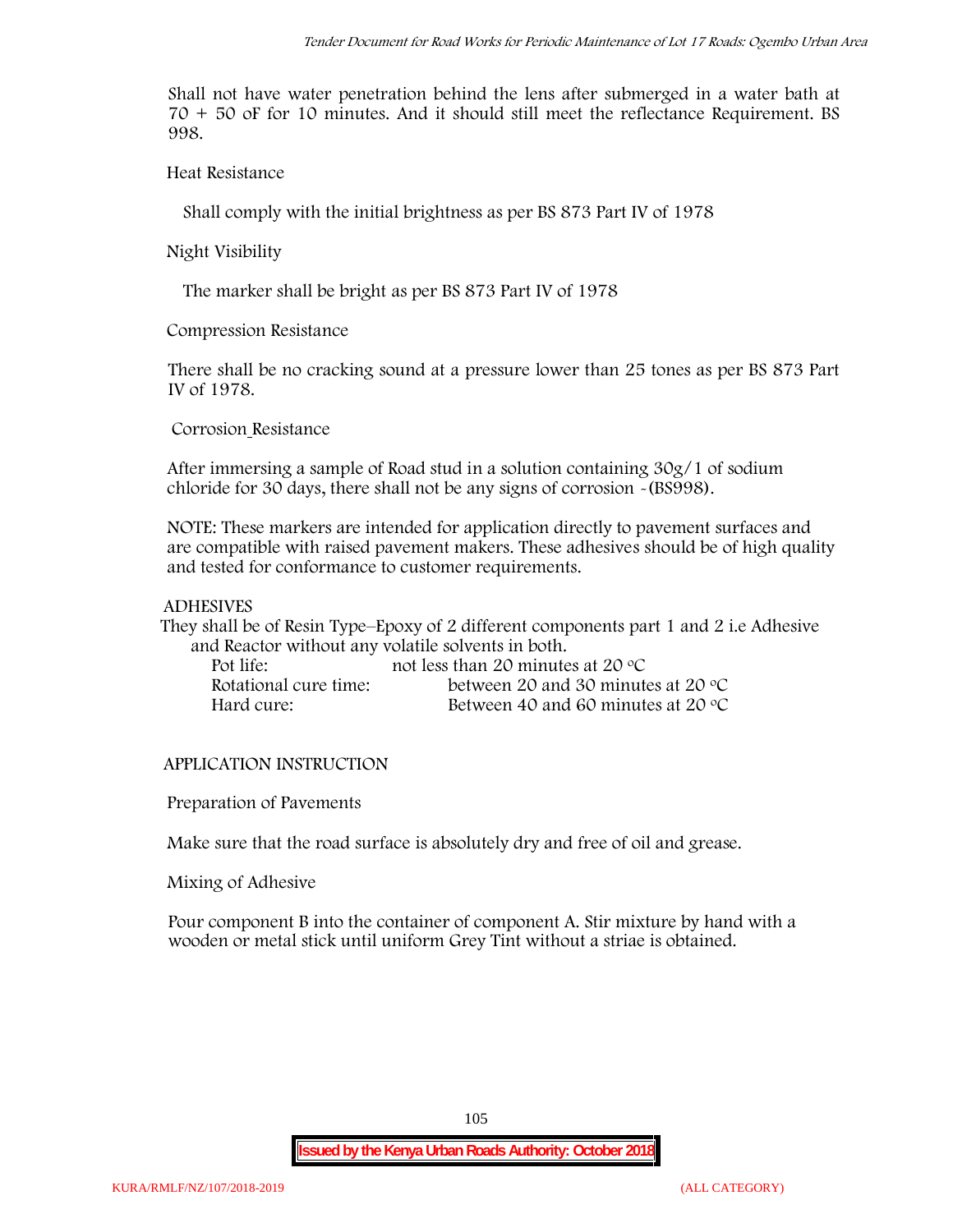#### **Installation**

Pour the mixture on to the underside of the road stud. Then place the road stud firmly on the road surface. Adhesive should stand out for about 5mm to 10 mm over the edges of the stud.

**Protection from the Traffic**

Protect studs from traffic for 2 hours until the adhesive has properly hardened. Try by touching the adhesive.

**NUMBER OF STUDS NEEDED FOR LABORATORY TESTS.**

In order to approve a particular type of road stud, 4 sample road studs of each colour shall be submitted.

### **2006 GUARDRAILS**

Contrary to the Standard Specification, guardrail posts shall be concrete 200 mm diameter set vertically at least 1.2m into the shoulder as directed by the Engineer. Spacer blocks shall also be made of concrete.

Beams for guardrails shall be "Armco Flexbeam" or similar obtained from a manufacturer approved by the Engineer.

#### **2007 KERBS**

a) **Vertical Joints**

Vertical joints between adjacent Kerbs shall not be greater than 5 mm in width and shall be filled with a mortar consisting of 1:3 cement: sand by volume.

## b) **Transition between flush and raised kerbs**

The transition between flush and raised kerbs (e.g. at bus bays) shall be termed as ramped kerbs. The transition between flush and raised kerbs shall occur within a length of 2.0 m.

## **2008 KILOMETRE MARKER POSTS**

Kilometre marker posts shall be provided as directed by the Engineer and in compliance with Standard Specification clause 2008.

#### **2009 RUMBLE STRIPS**

Where directed by the Engineer, the Contractor shall provide, place, trim, shape and compact to line and level asphalt concrete rumble strips on the finished shoulders. This shall be done to the satisfaction of the Engineer

# **2011 MEASUREMENT AND PAYMENT**

106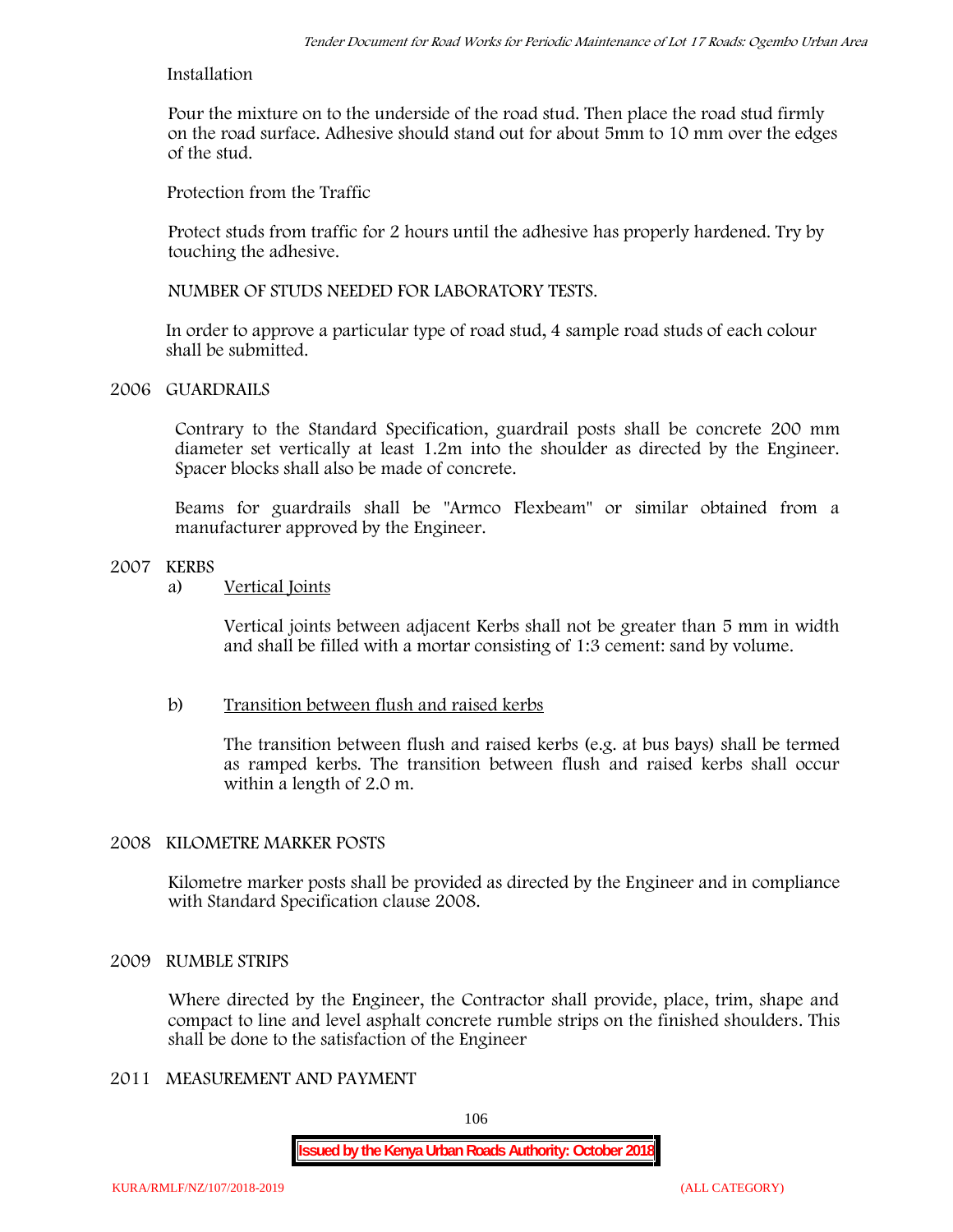### **Road reserve boundary posts**

Road reserve boundary posts shall be measured by the number erected

## **Permanent road signs**

Permanent road signs shall be measured by the number of each particular size erected.

### **Road marking**

Road markings in yellow or white material shall be measured in square metres calculated as the plan area painted.

## **Road Studs**

Road studs shall be measured by the number of each particular size erected.

### **Guardrail**

Guardrail shall be measured by the metre as the length of the guardrail constructed.

**Kerbs**

Kerbs shall be measured by the metre as the length of kerb constructed

## **SECTION 22-DAYWORKS**

## **2202 MEASUREMENTS AND PAYMENT**

(a) Plant

Where items of major plant listed in the schedule of Day works are specified by type (e.g. Concrete mixer etc.) the power rating if such items of plant are provided by the Contractor shall not be lower than the power ratings of such plant manufactured within the last two years prior to the date of BID. Any item of major plant employed upon Dayworks that has a power rating lower than specified above shall be paid for at rates lower than those in the schedule of Dayworks. The reduction in the rate payable shall be in proportion to the reduction in power rating below that specified above.

## **SECTION 23: CONCRETE PAVING BLOCKS**

This works shall consist of providing, laying and fixing of concrete paving blocks and concrete paving slabs on a sand base on the driveway and walkways and other areas as directed by the Engineer.

## **a. Concrete Paving Blocks**

The paving blocks shall be of type S of any shape fitting within a 295 mm square coordinating space and a work size thickness of at least 30 mm. The blocks shall confirm to the requirements of BS 6717:Pt. 1:1986 or Kenya standard equivalent.

The laying shall be broken at intervals of 50 m by concrete ribs of class 25 concrete.

107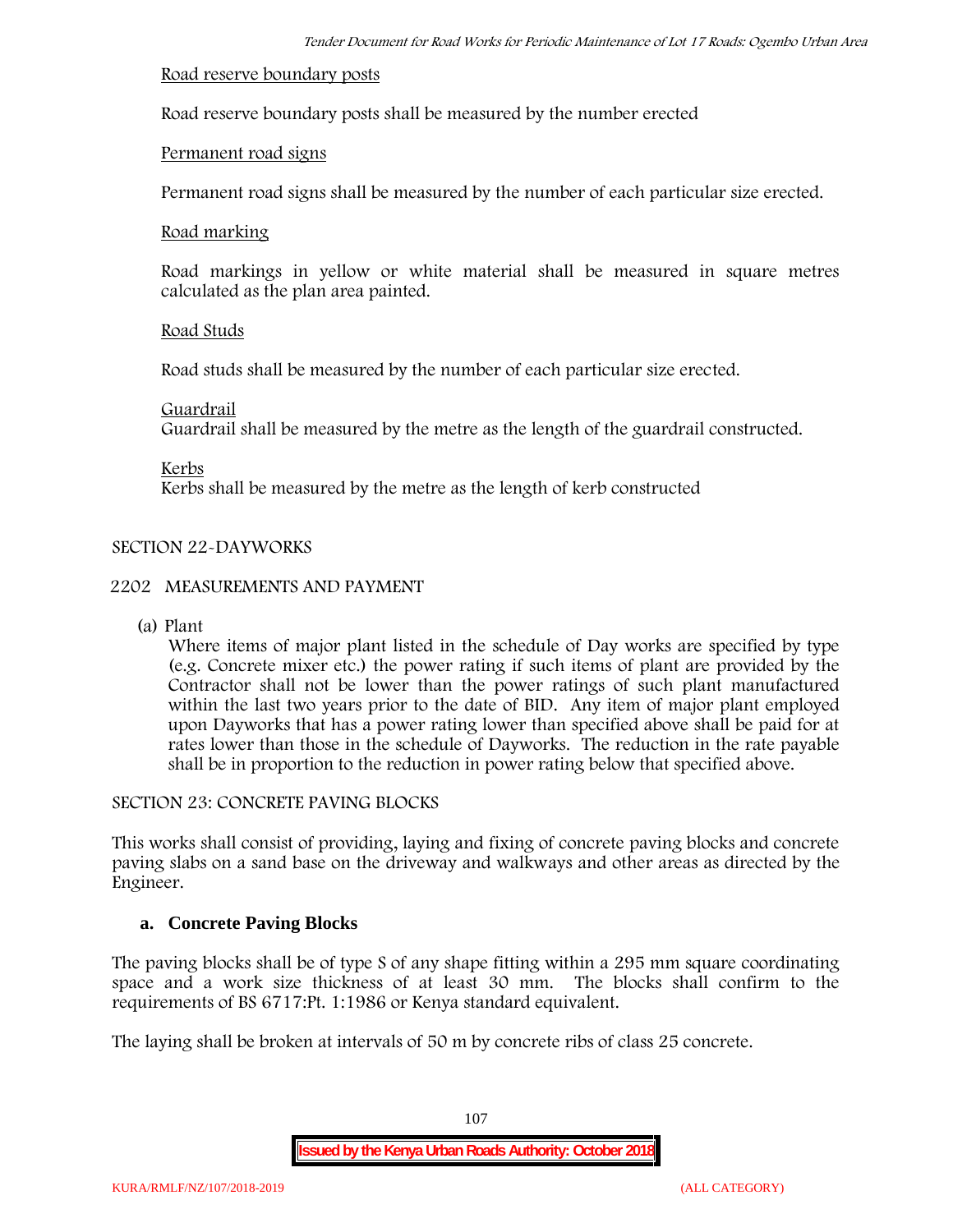The blocks shall be laid on a 40 mm minimum sand base whose specifications are as in section (b) of this specification.

#### **b. Sand For Sand Base**

Sand used as bedding for paving blocks and slabs shall be natural sand either pit or river sand. The grading shall conform and be parallel as much as possible to  $KSO2 - 95$  Parts 1 &2: 1984 for zones 1,2 or 3. The other requirements shall be as specified in section 1703 (c ) of Standard Specifications.

#### **c. Measurement and Payment**

Payment for paving blocks and paving slabs shall be by square metre laid. The rate quoted would include the cost of haulage to site of the blocks, slabs and sand, as no extra payment shall be made for haulage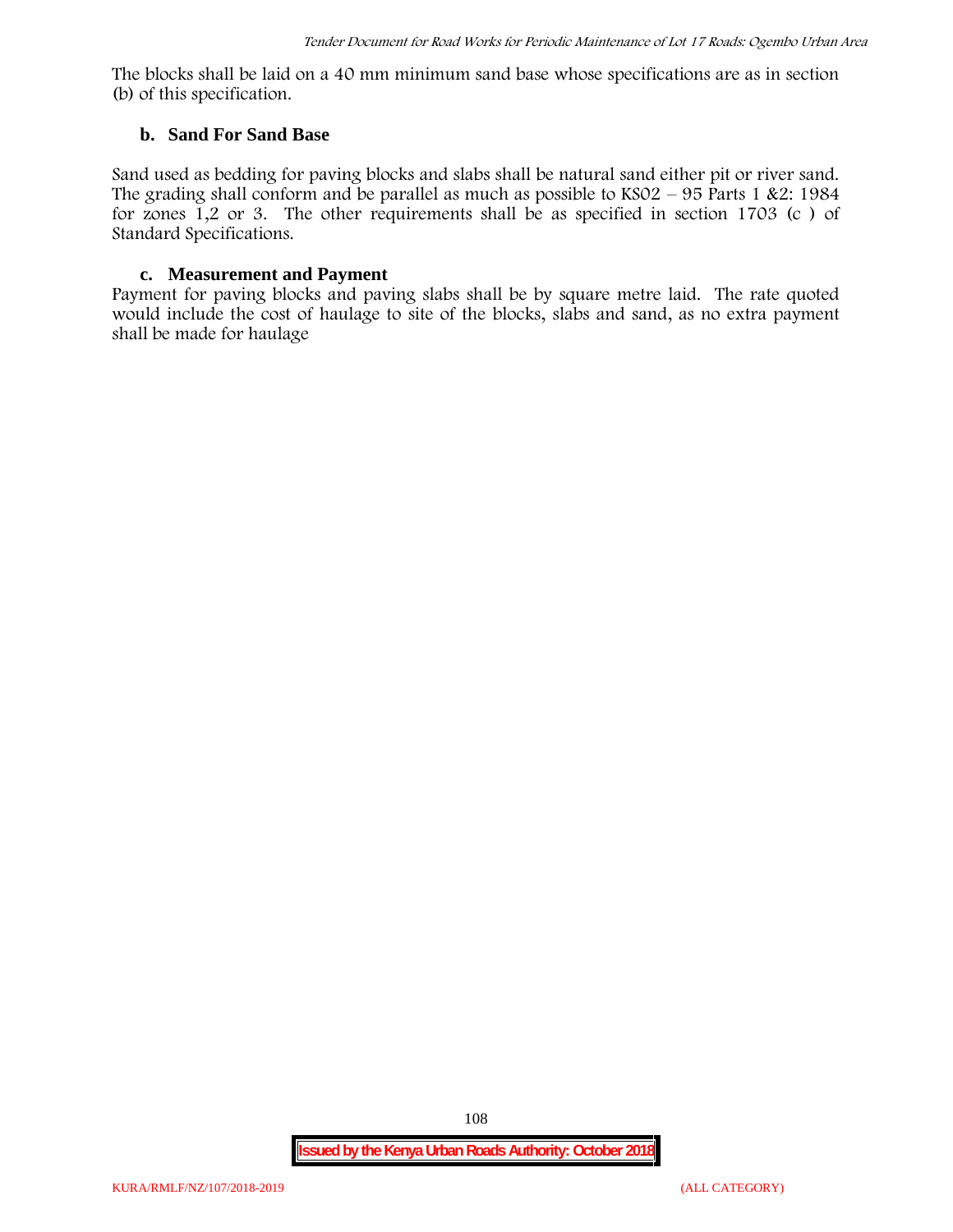**SECTION VI: SUPERVISION AND CONTRACT EVALUATION MANUAL 2012**

The Manual refers to the Ministry of Roads 'Supervision and Contract evaluation Manual for Road Maintenance Works 2012.

**Issued by the Kenya Urban Roads Authority: October 2018**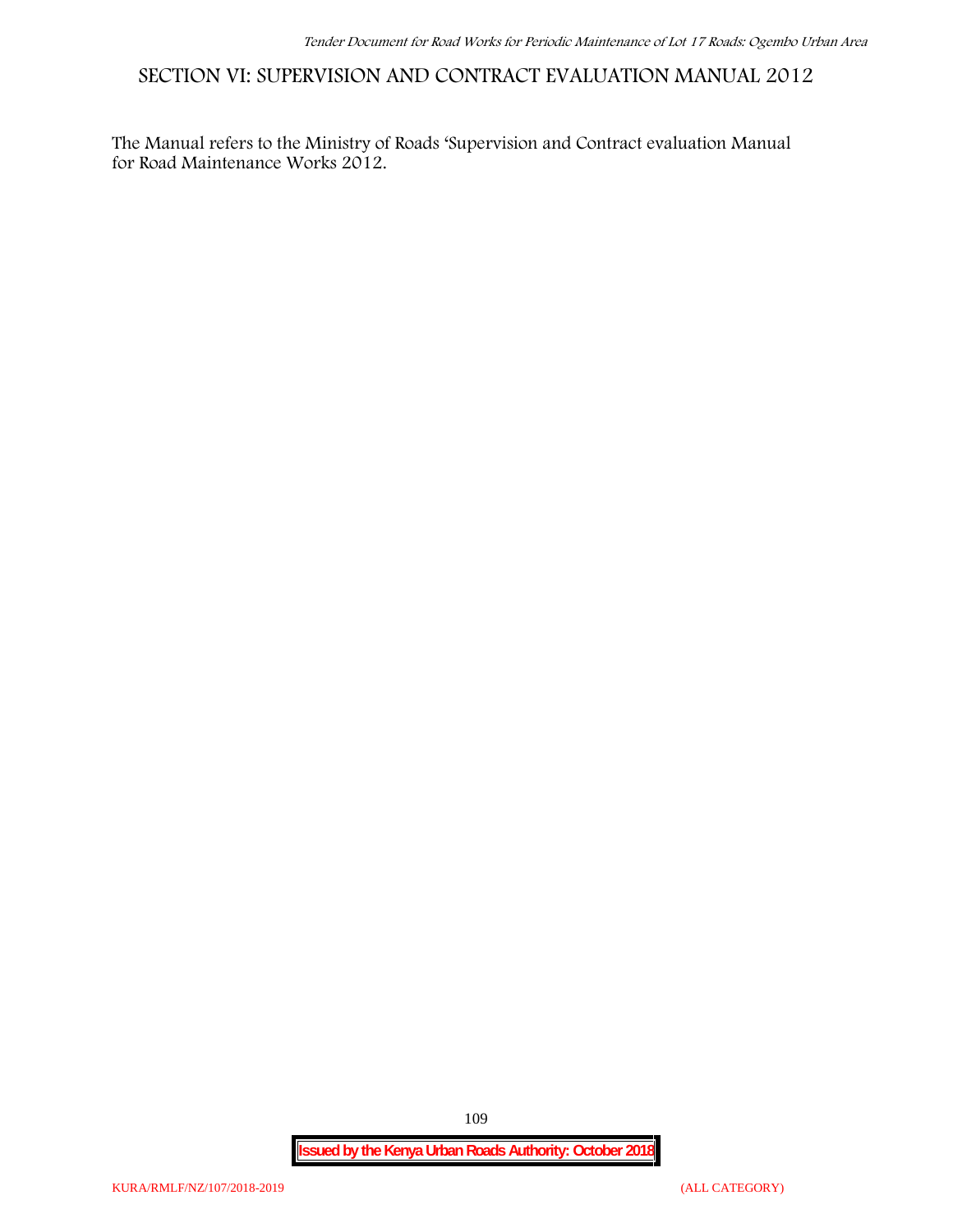# **SECTION VII: DRAWINGS**

The bidder shall provide design drawings on A3 sheets including plan and profile, typical cross-sections, layouts and standard drawings, setting out data and design reports which should include design standards used and key project features as described in section 14.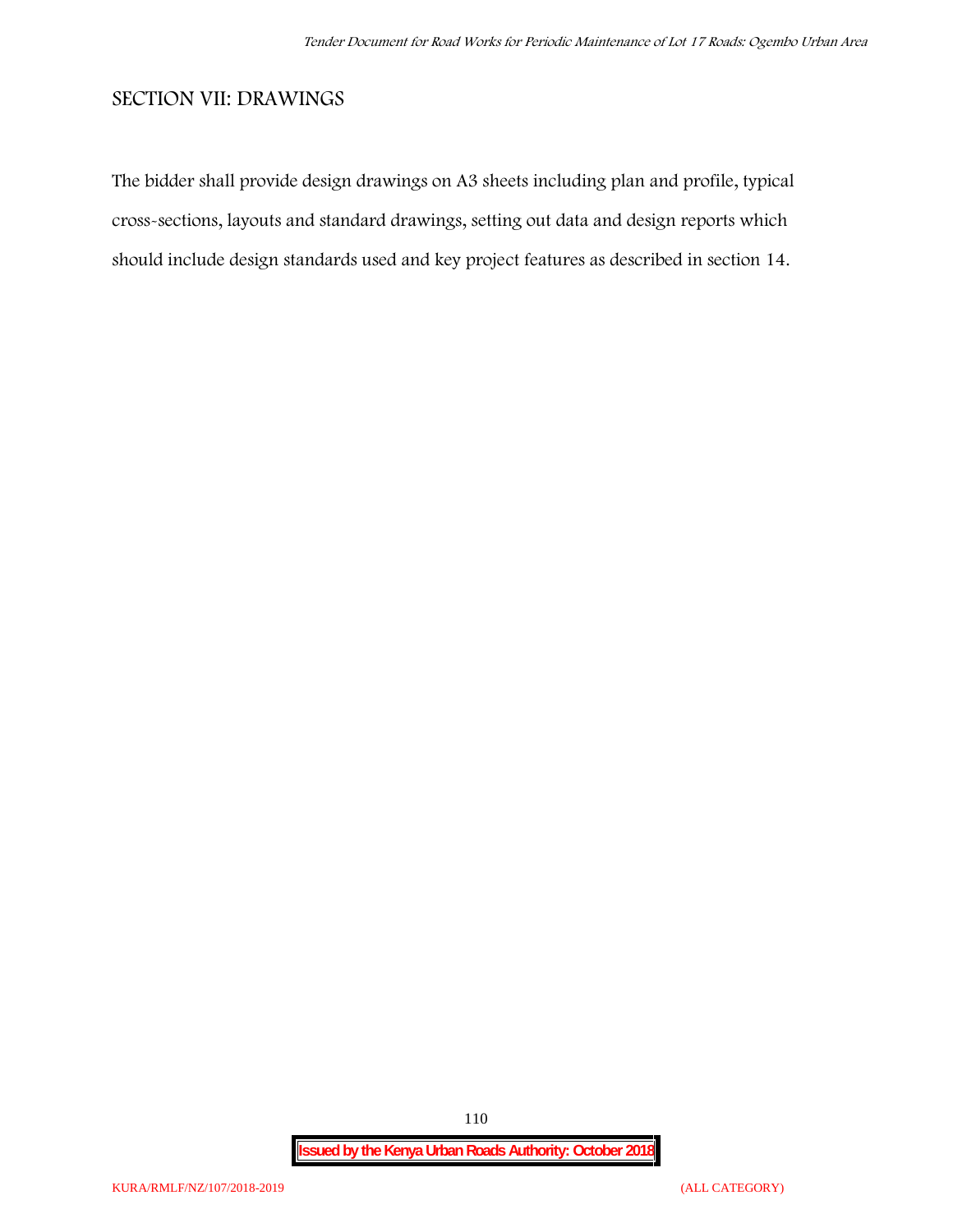# **SECTION VIII: ROAD MAINTENANCE MANUAL**

The Manual refers to the Ministry of Roads 'Road Maintenance Manual, May 2010 Edition'.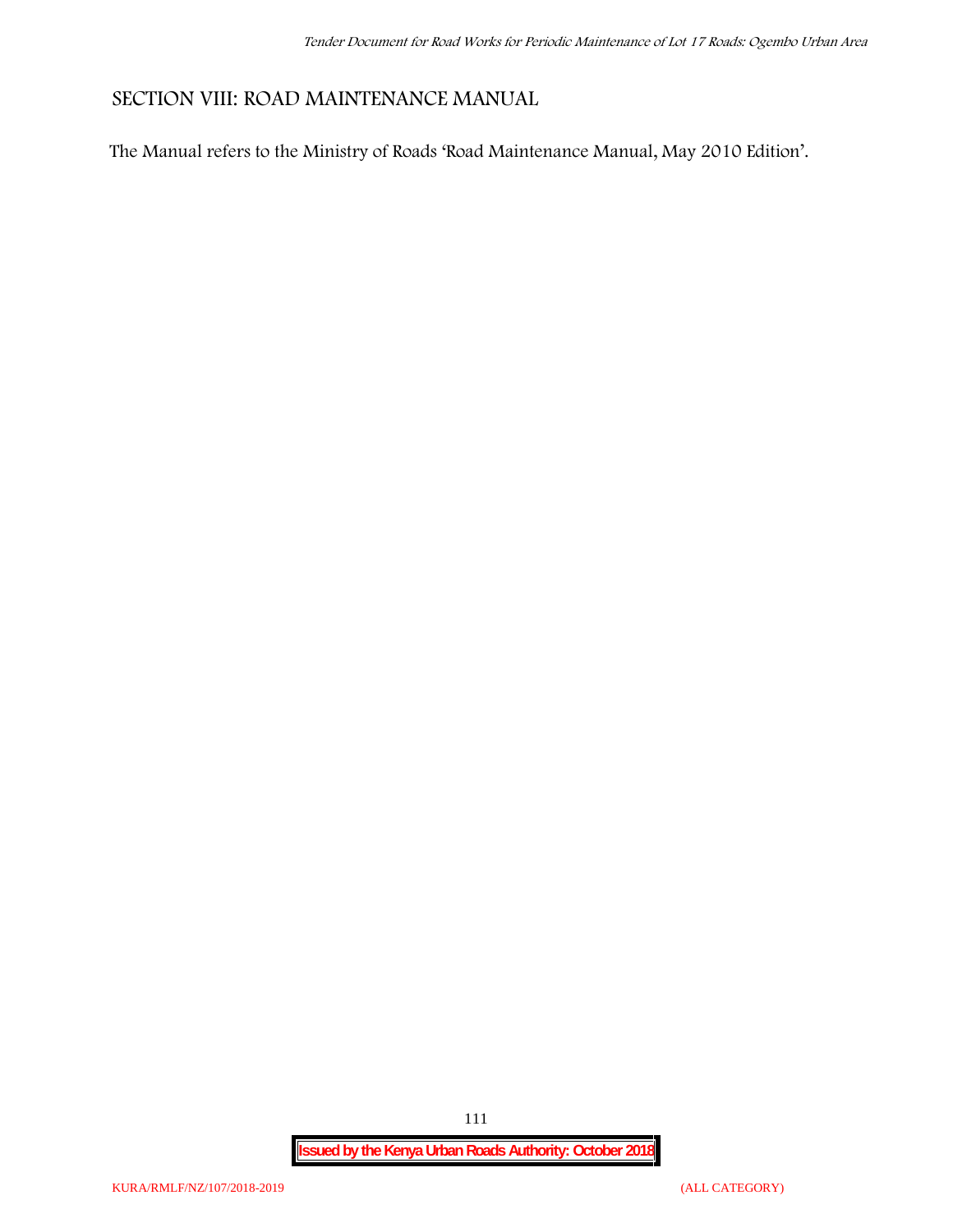# **SECTION IX: BILLS OF QUANTITIES**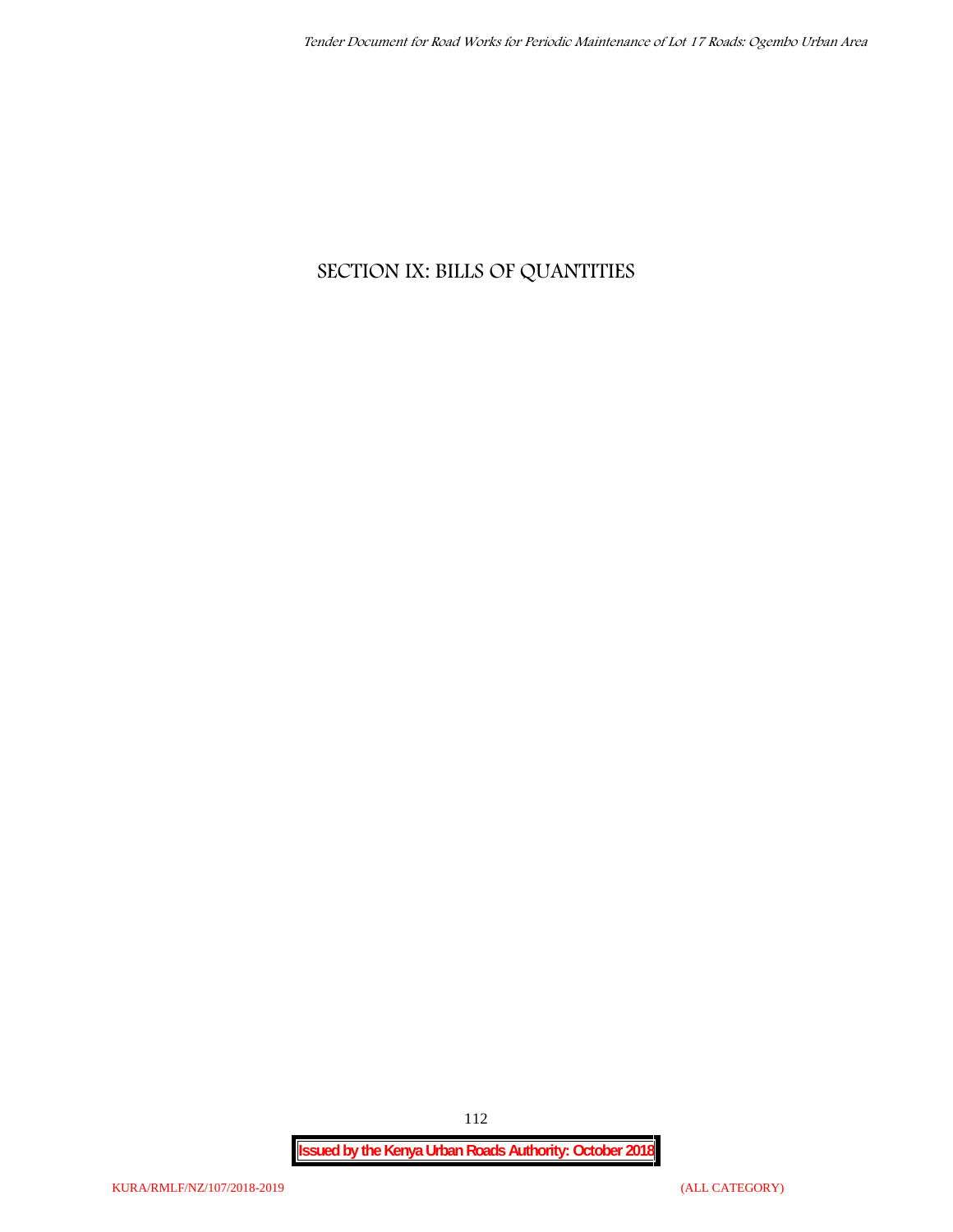#### **PREAMBLE TO BILL OF QUANTITIES**

- 1. The Bills of Quantities forms part of the Contract Documents and are to be read in conjunction with the Instructions to Bidders, Conditions of Contract Parts I and II, Specifications and Drawings.
- 2. The brief description of the items in the Bills of Quantities is purely for the purpose of identification, and in no way modifies or supersedes the detailed descriptions given in the conditions of Contract and Specifications for the full direction and description of work and materials.
- 3. The Quantities set forth in the Bills of Quantities are estimated, representing substantially the work to be carried out, and are given to provide a common basis for bidding and comparing of Bids. There is no guarantee to the Contractor that he will be required to carry out all the quantities of work indicated under any one particular item or group of items in the Bill of Quantities. The basis of payment shall be the Contractor's rates and the quantities of work actually done in fulfilment of his obligation under the Contract.
- 4. The prices and rates inserted in the Bills of Quantities will be used for valuing the work executed, and the Engineer will only measure the whole of the works executed in accordance with this Contract.
- 5. The rates inserted in any road in the tender shall apply to other roads within the same lot upon written instructions to be issued by the Engineer or his representative during execution of works and shall be used only to pay for activities of similar description and nature which may not have been included in the Bills of Quantities for that road.
- 6. A price or rate shall be entered in ink against every item in the Bills of Quantities with the exception of items that already have Provisional sums affixed thereto. The bidders are reminded that no "nil" or "included" rates or "lump-sum" discounts will be accepted. The rates for various items should include discounts if any. Bidders who fail to comply will be disqualified.
- 7. Provisional sums (including Dayworks) in the Bills of Quantities shall be expended in whole or in part at the discretion of the Engineer or his representative.
- 8. Where there are no quantities against the line item especially on dayworks, the bidder shall only fill his rates
- 9. Quantified instructions shall be extracted from the main BOQ for purposes of part implementation of the works and interim measurements/payments shall be based on the quantified instructions read together with the bills of quantities.

The price and rates entered in the Bills of Quantities shall, except insofar as it is otherwise provided under the Contract, include all Constructional plant to be used, labour, insurance, supervision, compliance testing, materials, erection, maintenance of works, overheads and profits, taxes and duties together with all general risks, liabilities and obligations set out or implied in the Contract, transport, electricity and telephones, water, use and replenishment of all consumables, including those required under the contract by the Engineer and his staff.

Errors in the pricing of the Bills of Quantities will be corrected in accordance with Clause (29) of instructions to bidders.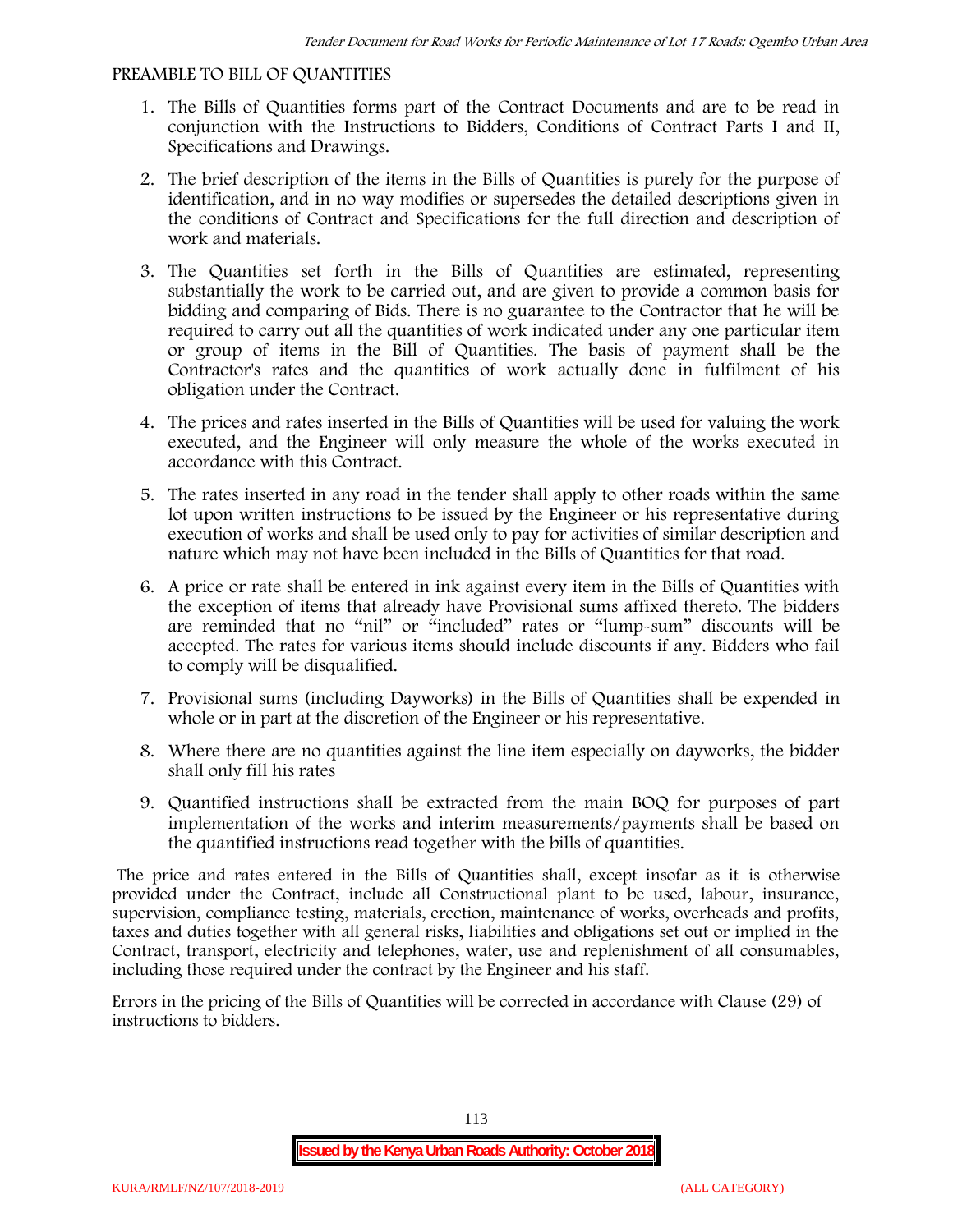**Contract Name PERIODIC MAINTENANCE OF LOT 17 ROADS (KISII URBAN AREA) Nyanza**

**BILL OF QUANTITIES 2018-2019 Activity Group Title Road Code UCB20-Kisii Section Name Ogembo-Nyamiobo-Tendere-Tea Factory Phase II (0.25KM)**

| <b>Bill</b><br>No. | <b>ITEM CODE</b> | <b>DESCRIPTION</b>                                                                                                                                                                                                     | Quantity     | <b>UNIT</b> | Unit Bid<br><b>RATE</b><br>(KShs) | <b>Bill Item</b><br>Cost<br>without<br><b>VAT</b><br>(KSHs) |
|--------------------|------------------|------------------------------------------------------------------------------------------------------------------------------------------------------------------------------------------------------------------------|--------------|-------------|-----------------------------------|-------------------------------------------------------------|
| 1                  | 01-80-010        | Allow a prime cost of<br>sum for material testing<br>as directed by the<br>Engineer                                                                                                                                    | $\mathbf{1}$ | PC SUM      | 30,000.00                         |                                                             |
| 1                  | $01 - 80 - 011$  | Extra over item 01-80-<br>010 for contractors<br>overheads and profits                                                                                                                                                 | $\mathbf{1}$ | $\%$        |                                   |                                                             |
| 1                  | 01-80-026        | Allow a prime cost sum<br>for the REs<br>miscellaneous account                                                                                                                                                         | $\mathbf{1}$ | PC SUM      | 35,000.00                         |                                                             |
| 1                  | 01-80-027        | Extra over 01-80-026<br>for profits and<br>overheads                                                                                                                                                                   | $\mathbf{1}$ | $\%$        |                                   |                                                             |
| 1                  | 01-80-030a       | Prime cost sum for<br>payment of allowances<br>for Engineer's site staff<br>(Permanent staff)                                                                                                                          | $\mathbf{1}$ | PC SUM      | 200,000.00                        |                                                             |
| 1                  | 01-80-030b       | Extra Over on Item 01-<br>80-030a for the<br>Contractor's Overheads<br>and Profit.                                                                                                                                     | $\mathbf{1}$ | $\%$        |                                   |                                                             |
| 1                  | 01-80-030        | Allow a prime cost for<br>attendance to the RE,s<br>supervisory staff<br>including overtime                                                                                                                            | $\mathbf{1}$ | PC SUM      | 200,000.00                        |                                                             |
| 1                  | 01-80-031        | Include percentage of<br>PC sum in item 01-80-<br>030 for contractors<br>overhead and profit                                                                                                                           | 1            | $\%$        |                                   |                                                             |
| $\overline{4}$     | 04-60-001        | Clear site on road<br>reserve including<br>removal of trees, hedges,<br>bushes and other<br>vegetation or deleterious<br>organic material, grub<br>up roots and back fill to<br>100% MDD (AASHTO<br>T99) with approved | 0.30         | Hectares    |                                   |                                                             |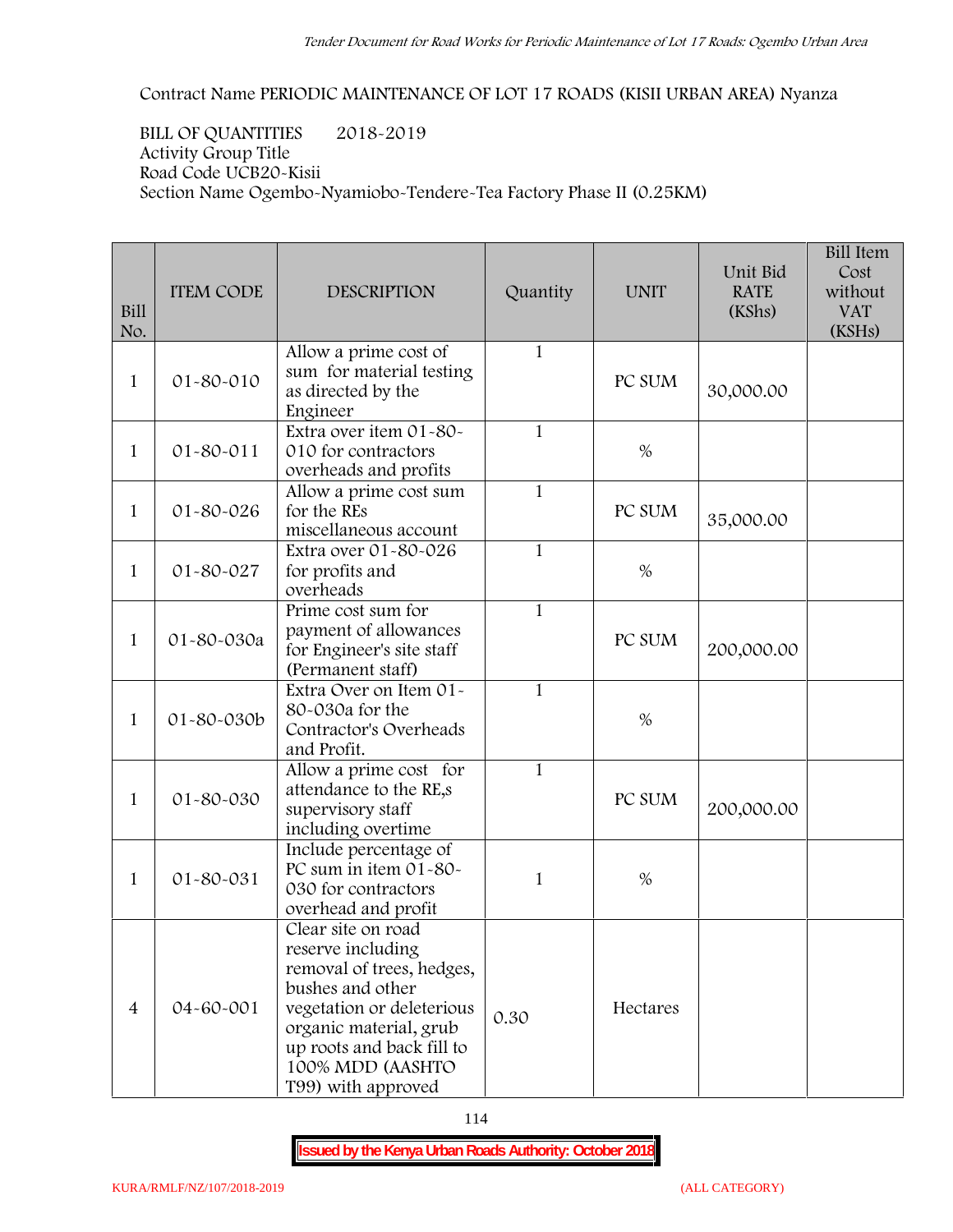|                |           | material in accordance<br>with the specification                                                                                                                                                     |        |            |  |
|----------------|-----------|------------------------------------------------------------------------------------------------------------------------------------------------------------------------------------------------------|--------|------------|--|
|                |           |                                                                                                                                                                                                      |        |            |  |
|                |           |                                                                                                                                                                                                      |        |            |  |
| $\overline{4}$ | 04-60-002 | Remove top soil to<br>maximum depth of<br>200mm as directed by<br>the Engineer stockpile<br>good material for later<br>top soiling of slide slopes<br>and landscaping of<br>quarries and borrow pits | 150.00 | Cub.Metres |  |
| 5              | 05-50-006 | Fill in soft Material and<br>compact                                                                                                                                                                 | 250.00 | Cub.Metres |  |
| 5              | 05-50-008 | Cut to spoil in soft                                                                                                                                                                                 | 540.00 | Cub.Metres |  |
| 5              | 05-60-005 | Compaction of top<br>150mm below<br>formation in cuts and<br>fills                                                                                                                                   | 250.00 | Cub.Metres |  |
| 5              | 05-50-016 | Scarify compact existing<br>ground to at least 95%<br>MDD to a depth of<br>150mm                                                                                                                     | 250.00 | Cub.Metres |  |
| 8              | 08-60-030 | Excavate for pipe<br>culverts in soft material                                                                                                                                                       | 70.00  | Cub.Metres |  |
| 8              | 08-60-033 | Provide, lay and join<br>600mm inner dia<br>concrete pipes                                                                                                                                           | 36.00  | Metres     |  |
| 8              | 08-60-035 | Concrete class 15/20<br>for bed and sorrounds<br>and haunches<br>Concrete class 25/20                                                                                                                | 18.00  | Cub.Metres |  |
| 8              | 08-60-036 | for apron, wingwalls<br>and headwalls                                                                                                                                                                | 14.00  | Cub.Metres |  |
| 8              | 08-60-037 | Provide and place A<br>142fabric mesh<br>reinforcement fabric                                                                                                                                        | 72.00  | Sq.Metres  |  |
| 8              | 08-60-047 | Provide and place class<br>25/20 concrete for<br>drain lining                                                                                                                                        | 40.00  | Cub.Metres |  |
| 8              | 08-90-019 | Excavate in any<br>material, cut to spoil the<br>excavated material,<br>provide and install IBD<br>of dia. 600mm<br>including single slab                                                            | 550.00 | Metres     |  |
| 8              | 08-90-045 | Extra over item 08-90-<br>019 for precast side<br>slabs of 600 x 225 x 75                                                                                                                            | 200.00 | Sq.Metres  |  |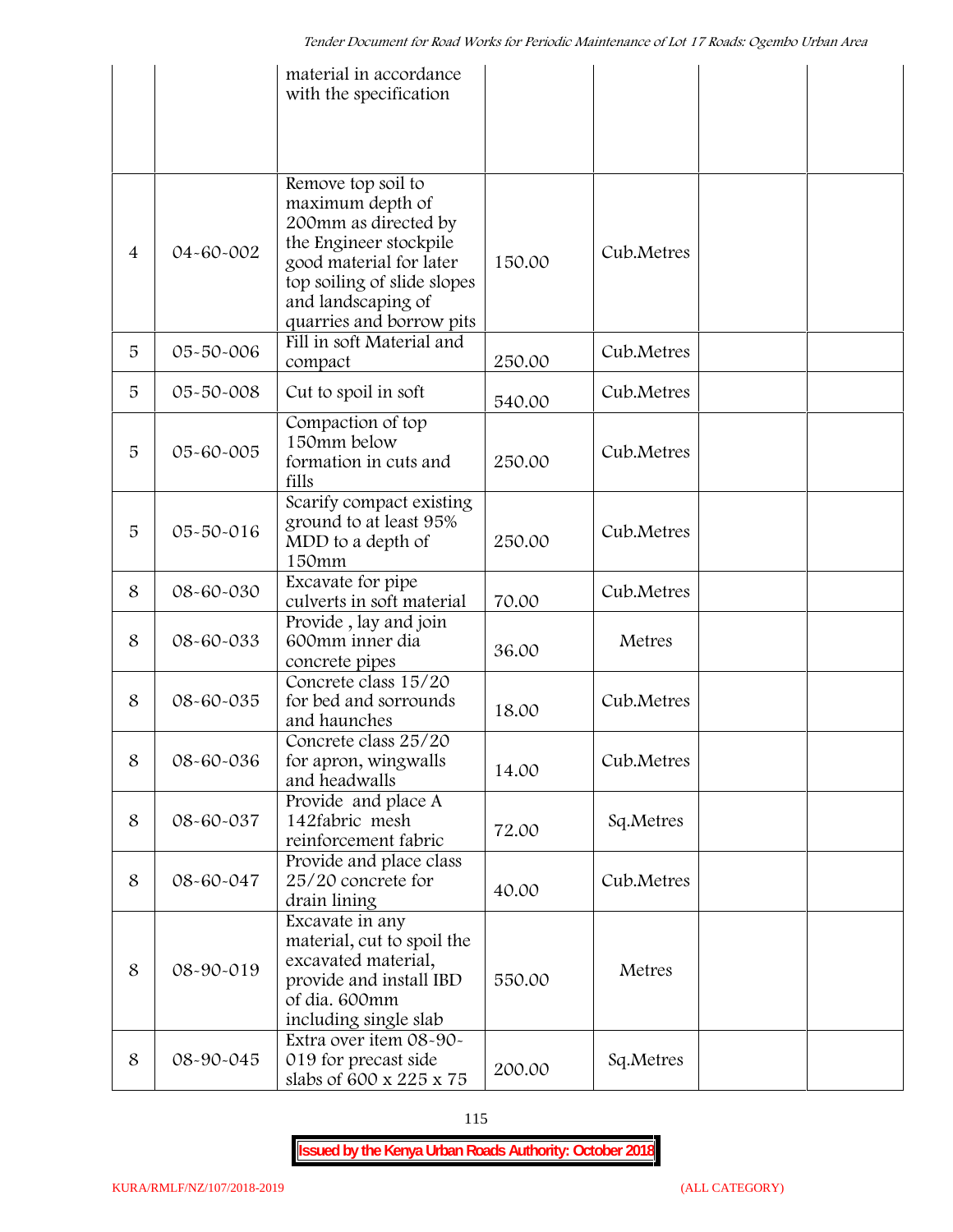|    |            | mm                                                                                                                                                                                 |           |                |  |
|----|------------|------------------------------------------------------------------------------------------------------------------------------------------------------------------------------------|-----------|----------------|--|
| 12 | 12-50-002  | Provide, place and<br>compact natural gravel<br>with CBR greater than<br>30% for sub-base                                                                                          | 250.00    | Cub.Metres     |  |
| 12 | 12-50-004  | Provide, lay, and<br>compact hand packed<br>stone material including<br>filling of voids with<br>stone dust and watering<br>for Base Layer as<br>directed by the Engineer.         | 250.00    | Cub.Metres     |  |
| 15 | 15-92-001  | Provide and Spray MC<br>30 cut-back bitumen as<br>prime coat to<br>carriageway, shoulders,<br>busbays and junctions at<br>rate 0.8-1.2 lts/m2 as<br>prime coat                     | 1,900.00  | Litres         |  |
| 16 | 16-80-001  | Provide, lay and roll<br>asphalt concrete type 1<br>(bitumn content 5-6%)<br>by weight) for<br>carriageway and<br>shoulders as directed by<br>the Engineer.                        | 85.00     | Cub.Metres     |  |
| 16 | 16-80-003  | Provide and spray K-<br>160 as tack coat at a<br>rate of 0.8-1.0 L/sq<br>metre as directed by the<br>Engineer                                                                      | 1,500.00  | Litres         |  |
| 20 | 20-50-041  | Speed bump<br>construction with<br>asphalt concrete                                                                                                                                | 6.00      | Cub.Metres     |  |
| 20 | 20-50-041  | Provide, lay and joint<br>kerbs-flush kerbs                                                                                                                                        | 250.00    | Metres         |  |
| 20 | 20-70-016  | Excavate for, provide<br>and place 250x125mm<br>class 25/20 precast<br>concrete raised kerbs in<br>support of carriageway,<br>busbays and junctions as<br>directed by the Engineer | 250.00    | Metres         |  |
| 22 | 22-50-002  | Unskilled Labour                                                                                                                                                                   | 100.00    | Person<br>days |  |
| 25 | 25-50-001a | Implement HIV/AIDS<br>awareness campaign<br>amongst the workers for<br>the duration of the<br>Contract                                                                             | 50,000.00 | PC SUM         |  |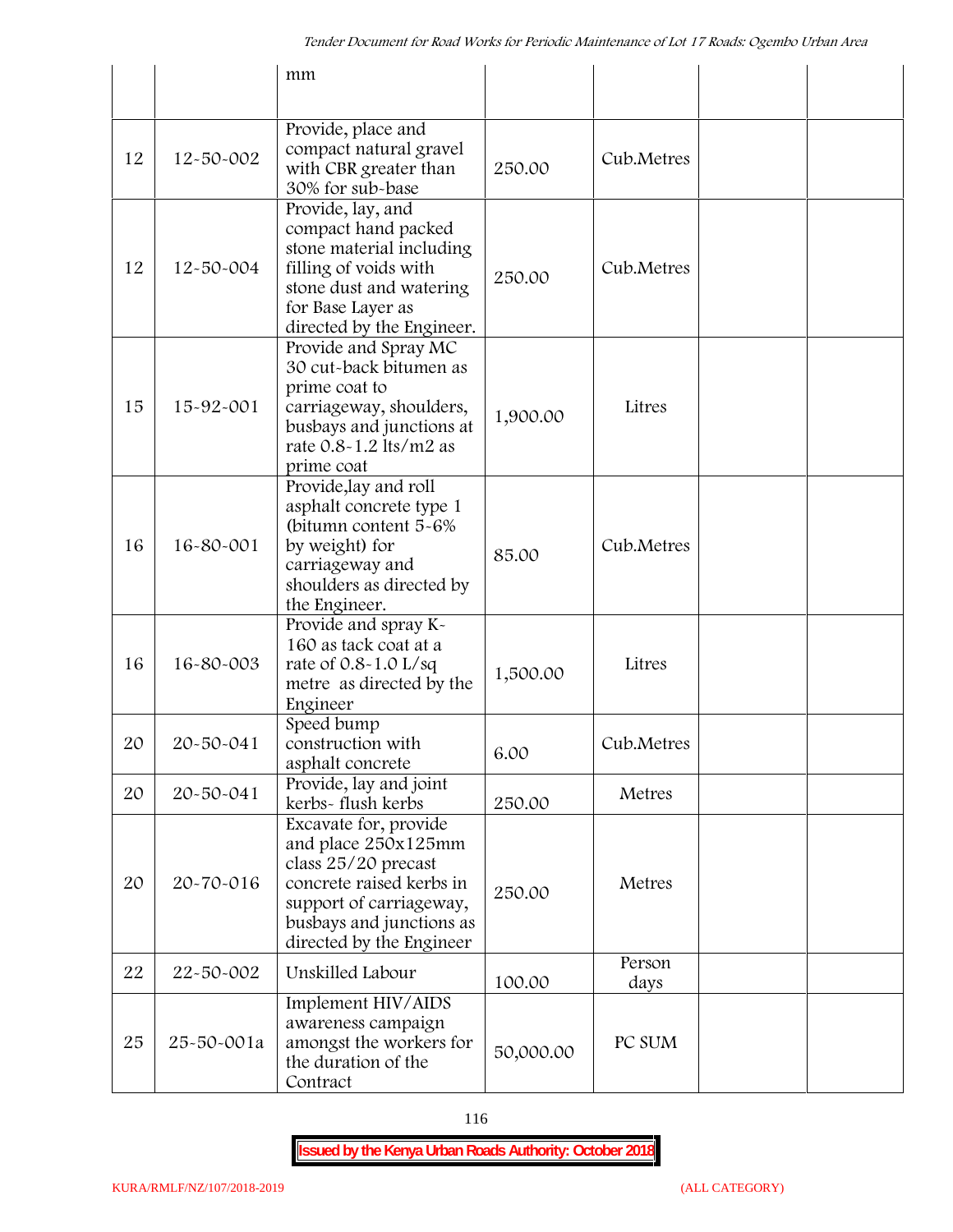*Tender Document for Road Works for Periodic Maintenance of Lot 17 Roads: Ogembo Urban Area*

| 25 | 25-50-001b | Extra Over on Item 25~<br>50-030 for the<br>Contractor's Overheads<br>and Profit.                                                                             | 50,000.00 | %   |  |
|----|------------|---------------------------------------------------------------------------------------------------------------------------------------------------------------|-----------|-----|--|
| 25 | 25-50-029a | Collect, erect, brand,<br>maintain publicity sign<br>and return to the<br>employer upon expiry of<br>the contract period as<br>instructed by the<br>Engineer. | 1.00      | No. |  |
|    |            |                                                                                                                                                               |           |     |  |
|    |            | Sub Total                                                                                                                                                     |           |     |  |
|    |            | VAT @ 16%                                                                                                                                                     |           |     |  |
|    |            | Total taken to Summary                                                                                                                                        |           |     |  |

| SUMMARY OF LOT 17 ROADS |                                             |                |  |  |  |
|-------------------------|---------------------------------------------|----------------|--|--|--|
| $S/NO$ .                | Road Name                                   | Amount (Kshs.) |  |  |  |
| 1.                      | Ogembo-Nyamiobo-Tendere-Tea factory Phase 2 |                |  |  |  |
|                         |                                             |                |  |  |  |
|                         | Grand Total Carried Forward to Form of Bid  |                |  |  |  |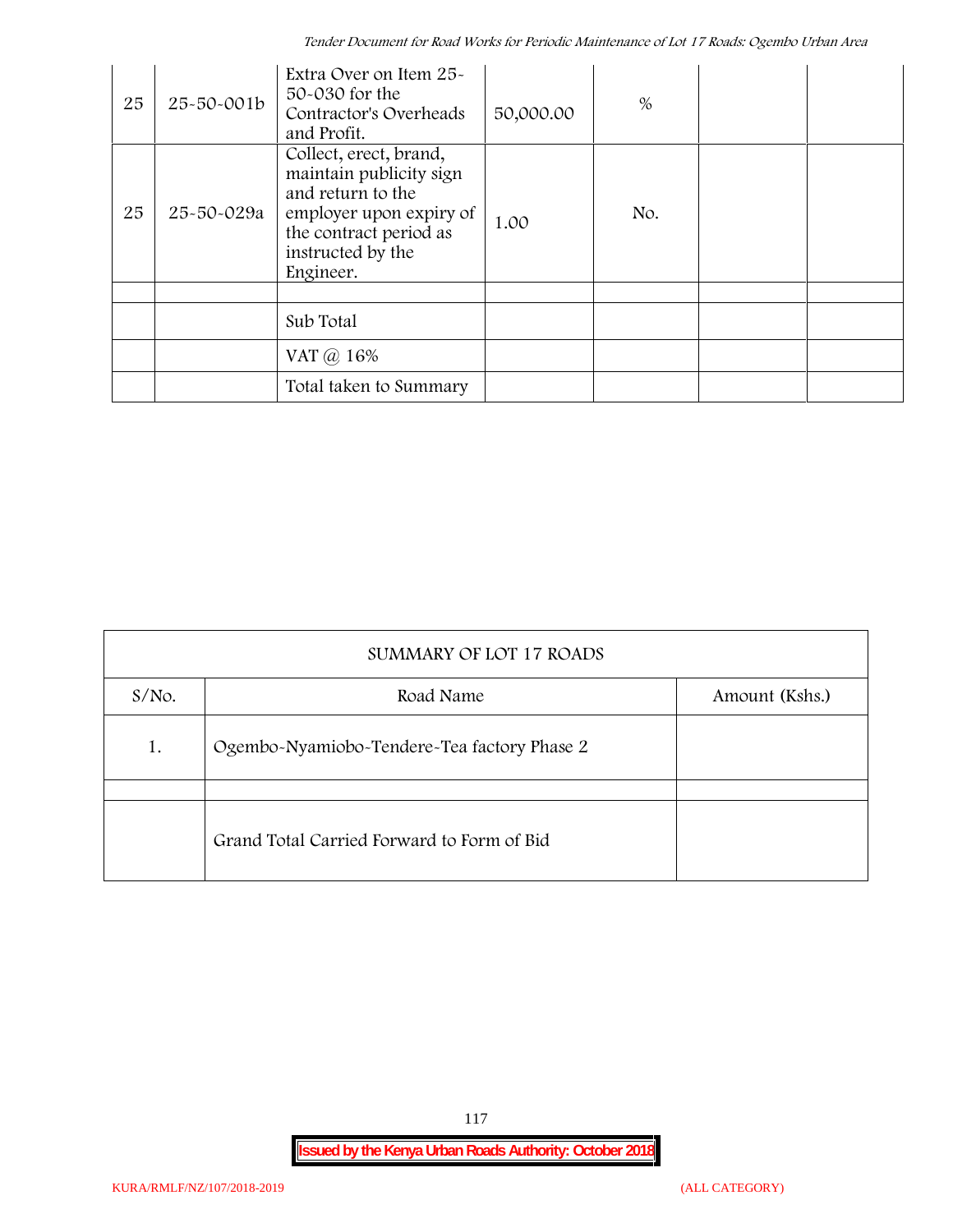*Tender Document for Road Works for Periodic Maintenance of Lot 17 Roads: Ogembo Urban Area*

**Issued by the Kenya Urban Roads Authority: October 2018**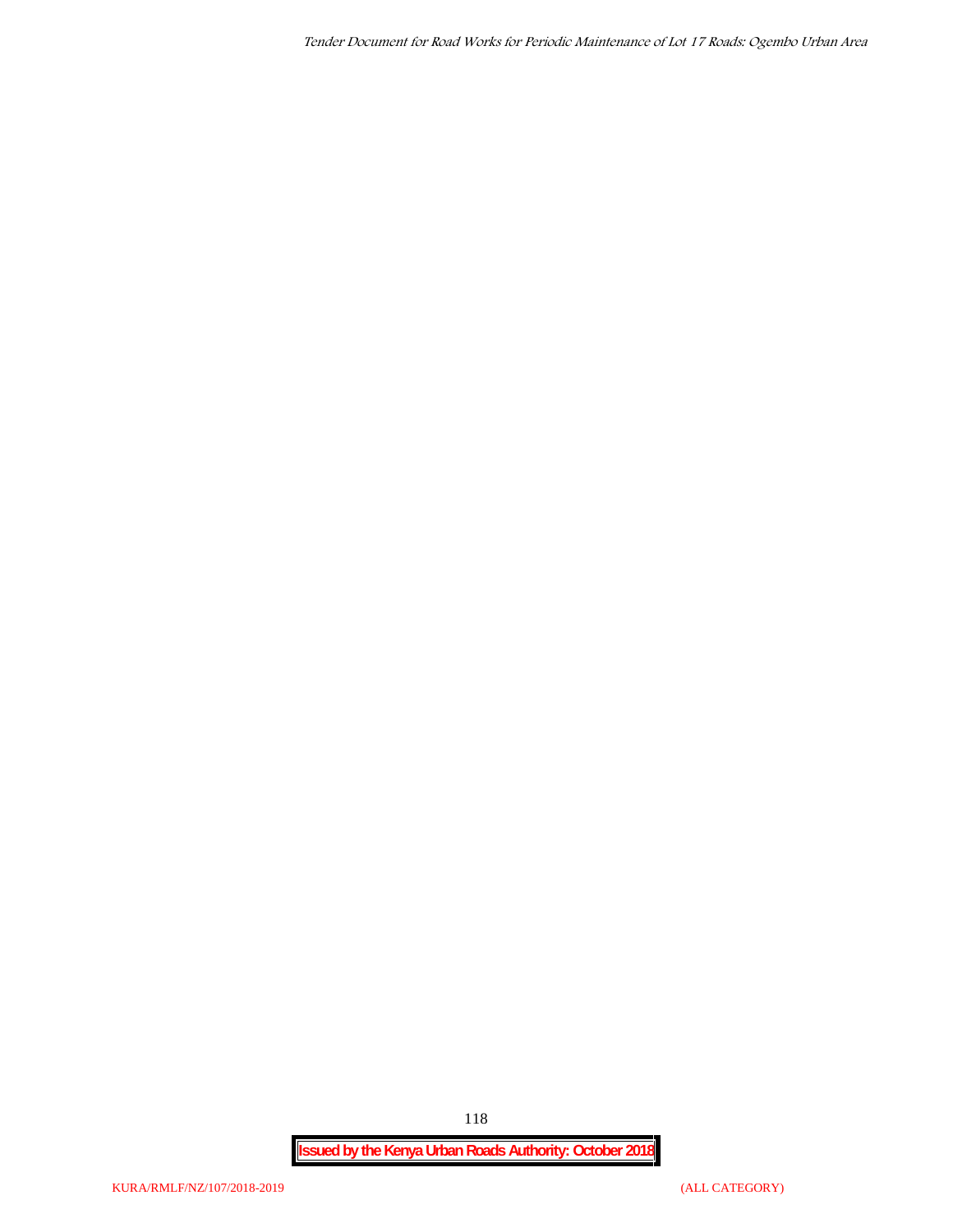**SECTION X: STANDARD FORMS**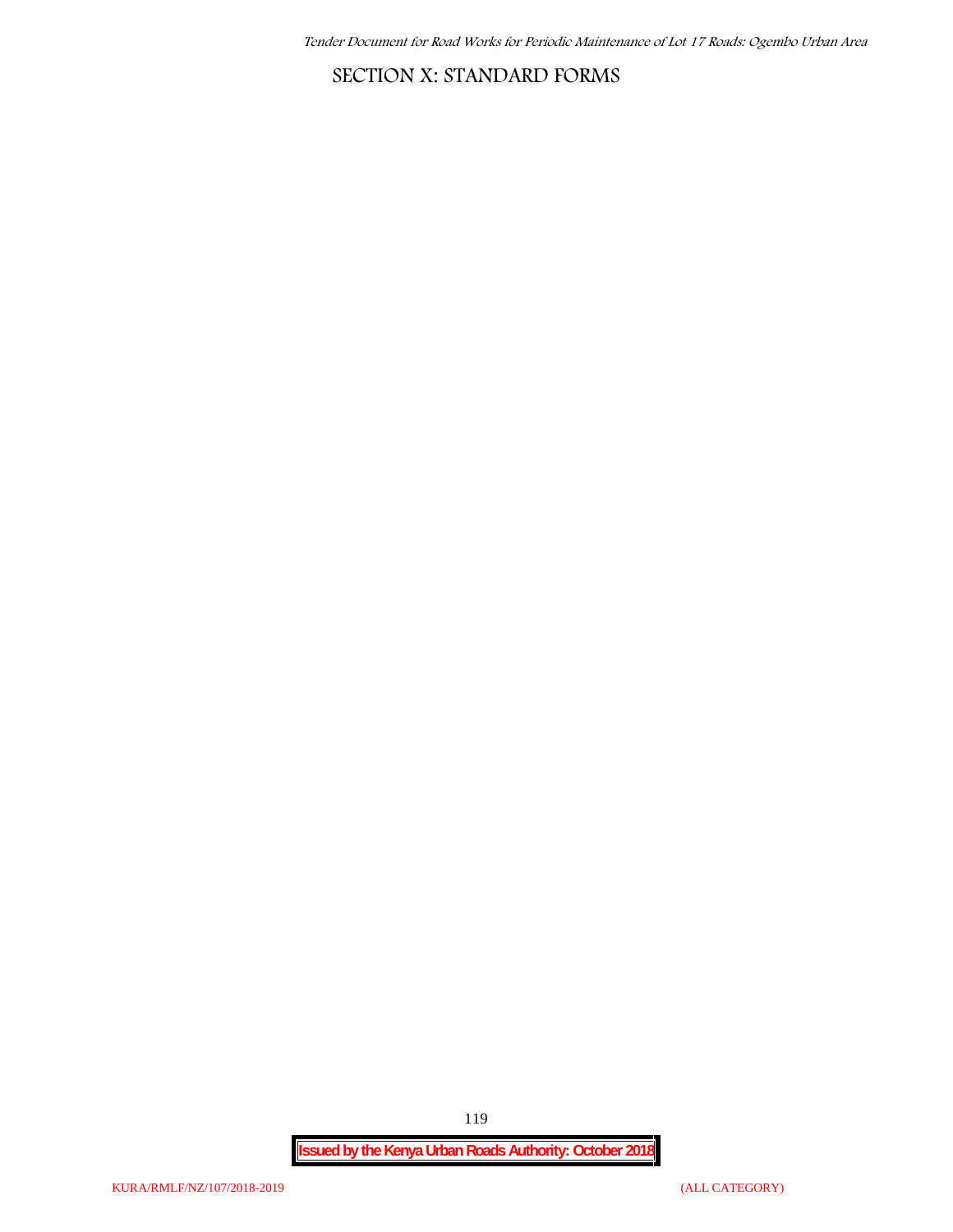# **Form of Bid**

(NOTE: The Appendix forms part of the Bid. Bidders are required to fill all the blank spaces in this form of Bid and Appendix)

**NAME OF CONTRACT:**

# **PERIODIC MAINTENANCE OF LOT 17 ROADS: OGEMBO URBAN AREA**

TO: Director General, Kenya Urban Roads Authority, P. O. Box 41727-00100, **NAIROBI, KENYA**

Sir,

1. Having examined the Conditions of Contract, Specifications, Bill of Quantities, and Drawings for the execution of the above-named works we, the undersigned, offer to construct and install such works and remedy any defects therein in conformity with the said Bill of Quantities, Conditions of Contract, Specifications and Drawings for the sum of

(Insert amount in words)

………………………………………………………………………………………………..

…………………………………………………………………………………………………

(Insert amount in figures)…………………………………………………………………

as specified in the Appendix to Bid or such other sums as may be ascertained in accordance with the said Conditions.

- 2. We undertake, if our bid is accepted, to commence the works within fourteen (14) days of receipt of the Engineer's order to commence, and to complete and deliver the whole of the works comprised in the contract within the time stated in the Appendix to Bid.
- 3. If our bid is accepted we will, when required, obtain the guarantee of a Bank or other sureties (to be approved by you) to be jointly and severally bound with us in a sum not exceeding 5% of the above named sum for the due performance of the contract under the terms of a Bond to be approved by you.
- 4. We agree to abide by this bid for the period of 90 days from the date fixed for receiving the same and it shall remain binding upon us and may be extended at any time before the expiration of that period.
- 5. We understand that you are not bound to accept the lowest or any bid you may receive.
- 6. On the basis of our previous experience we are fully experienced and competent in the type of work included in this tender and we have adequate financial resources to carry

120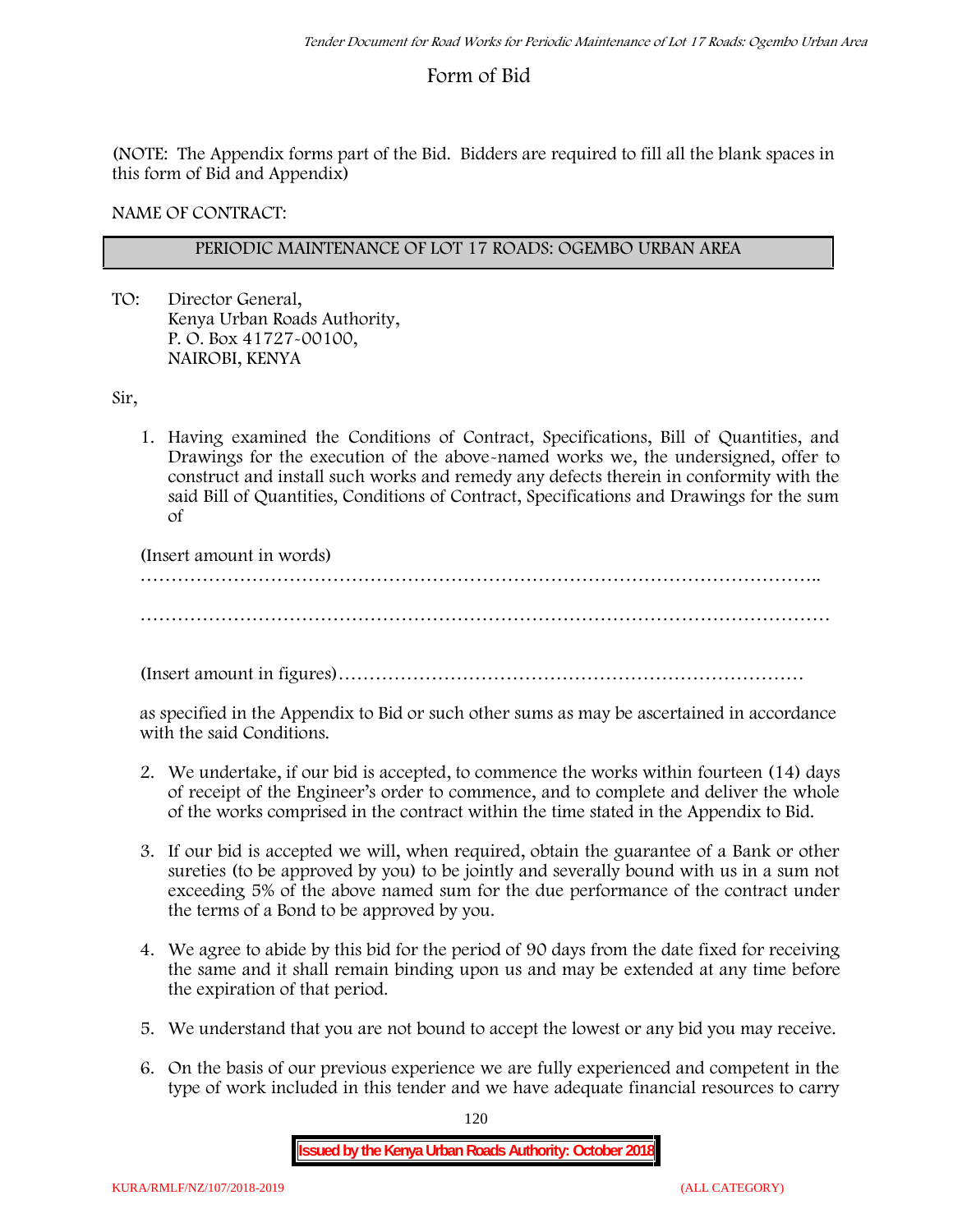out the works described within the period for completion. We are in a position to fulfil the contract for which we have tendered.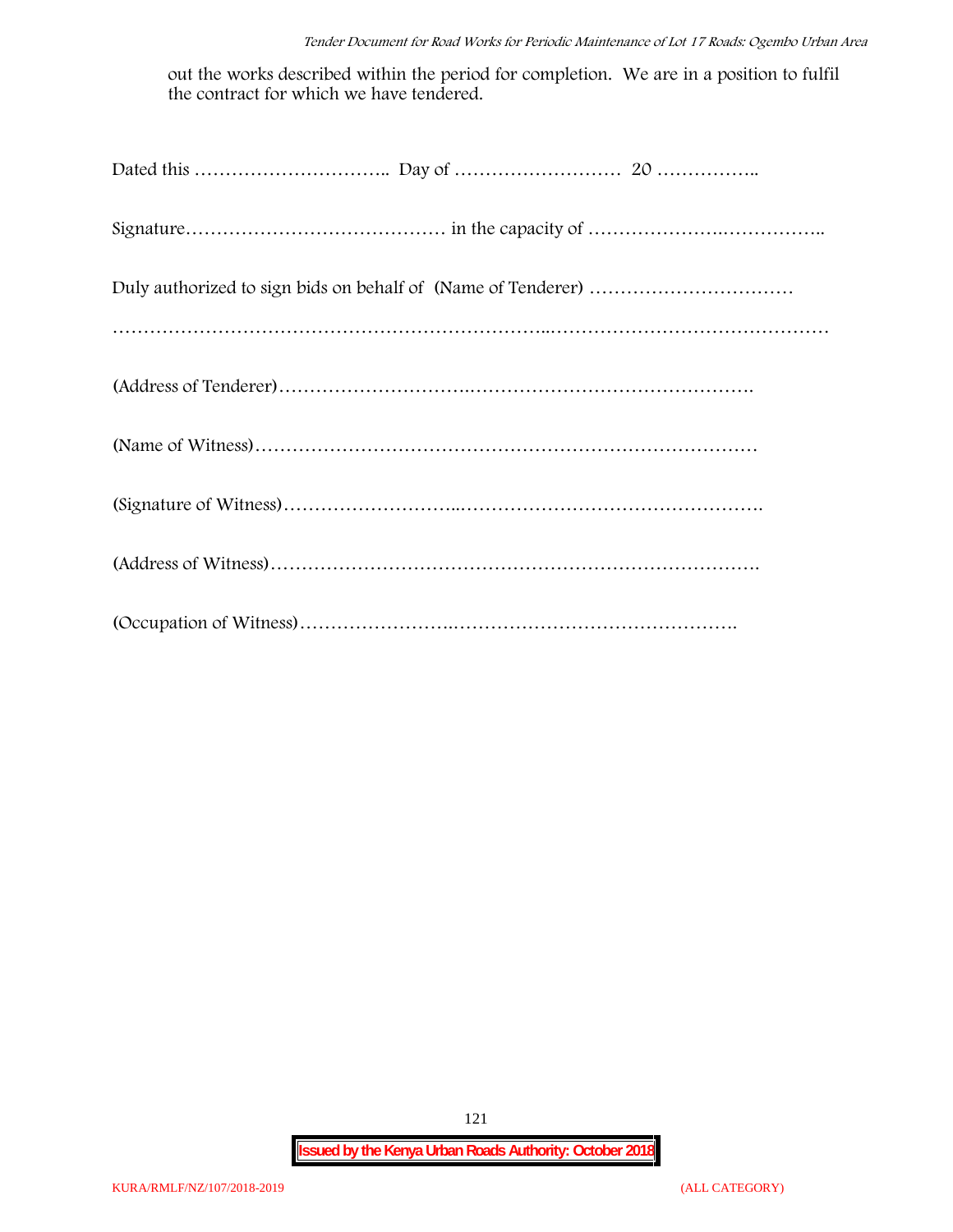**Appendix to Form of Bid**

**Issued by the Kenya Urban Roads Authority: October 2018**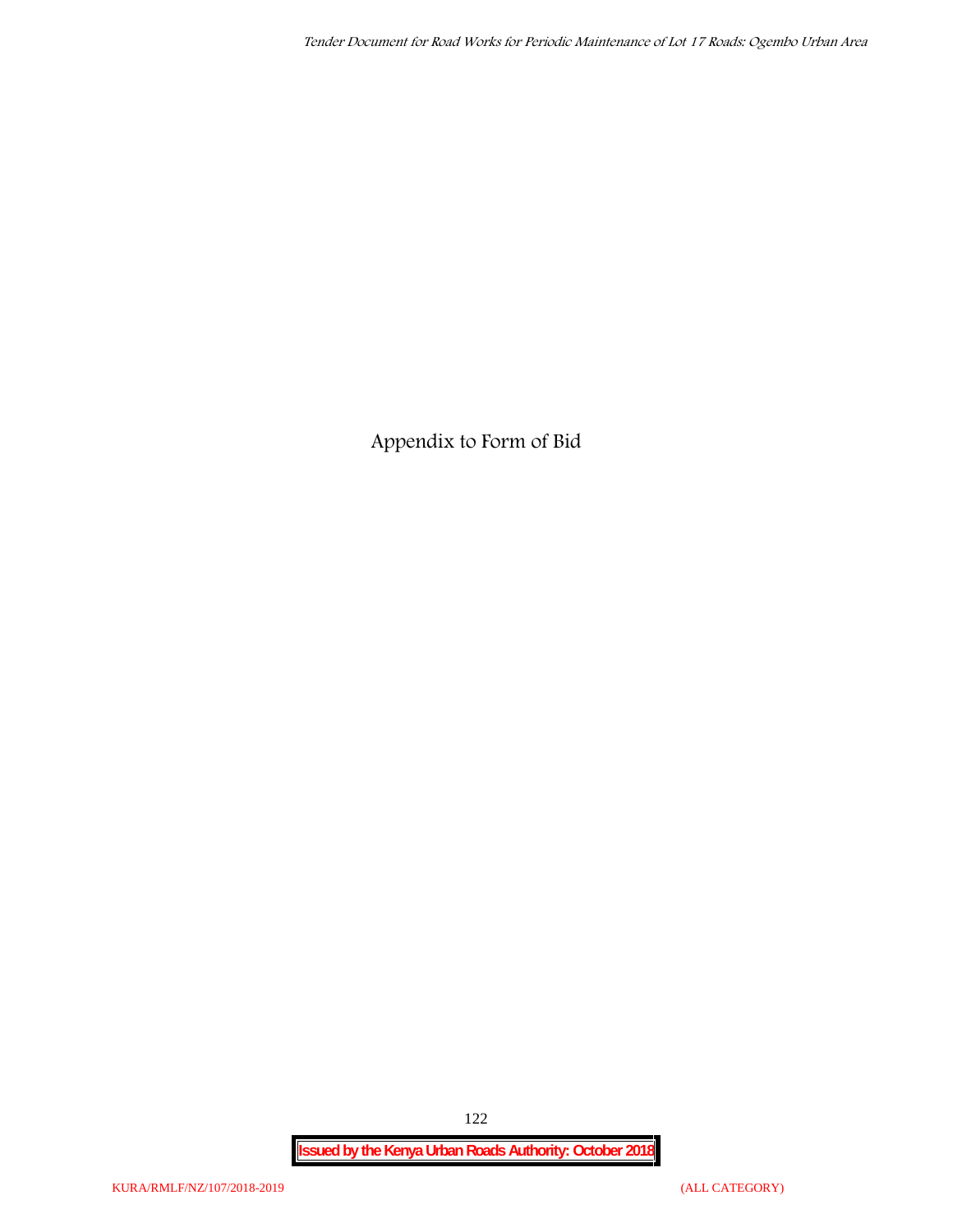| (This appendix forms part of the bid)          |               |                                            |
|------------------------------------------------|---------------|--------------------------------------------|
| CONDITIONS OF CONTRACT                         | <b>CLAUSE</b> | <b>AMOUNT</b>                              |
| <b>Bid Security</b>                            |               | Kshs. 200,000.00 (Unconditional bank       |
|                                                |               | guarantee only)                            |
| Instructions in Writing                        | 2.5           | Execution of works under site instructions |
|                                                |               | from Resident Engineer to commence         |
|                                                |               | within three (3) days                      |
| Amount of Performance Security                 | 10.1          | 5 per cent of Tender Sum in the form of    |
| (Unconditional Bank Guarantee)                 |               | Unconditional Bank Guarantee               |
| Program to be submitted                        | 14.1          | Immediately after issuance of Order to     |
|                                                |               | Commence                                   |
| Cash flow estimate to be submitted             | 14.3          | Immediately after issuance of Order to     |
|                                                |               | Commence                                   |
| Minimum amount of Third Party Insurance        | 23.2          | 1% of the Contract Sum                     |
| Period for commencement, from Engineer's       | 41.1          | 14 days                                    |
| order to commence                              |               |                                            |
| Time for completion                            | 43.1          | (6) months                                 |
| Amount of liquidated damages                   | 47.1          | 0.05% of Contract Sum per day              |
| Limit of liquidated damages                    | 47.1          | 5% of Contract Sum                         |
| Defects Liability period                       | 60.3          | 6 months                                   |
| Percentage of Retention                        | 60.3          | 5% of Interim Payment Certificate          |
| Limit of Retention Money                       | 60.3          | 5% of Contract Sum                         |
| Minimum amount of interim certificates         | 60.2          | Kshs 2,000,000.00                          |
| Time within which payment to be made after     | 60.10         | 28 days                                    |
| Interim Payment Certificate signed by Engineer |               |                                            |
| Time within which payment to be made after     | 60.10         | 28 days                                    |
| Final Payment Certificate signed by Engineer   |               |                                            |
| Appointer of Adjudicator                       | 67.3          | The Chartered Institute of Arbitrators     |
|                                                |               | (Kenya)                                    |
| Notice to Employer and Engineer                | 68.2          | The Employers address is:                  |
|                                                |               | The Director General,                      |
|                                                |               | Kenya Urban Roads Authority (KURA),        |
|                                                |               | P.O. Box 41727 - 00100                     |
|                                                |               | <b>NAIROBI</b>                             |
|                                                |               |                                            |
|                                                |               | The Engineer's address is:                 |
|                                                |               | Director (Road Asset and Corridor          |
|                                                |               | Management),                               |
|                                                |               | Kenya Urban Roads Authority (KURA),        |
|                                                |               | P.O. Box 41727 - 00100                     |
|                                                |               | <b>NAIROBI</b>                             |

# **Appendix to Form of Bid**

Signature of Tenderer…………………………………….……. Date ………………………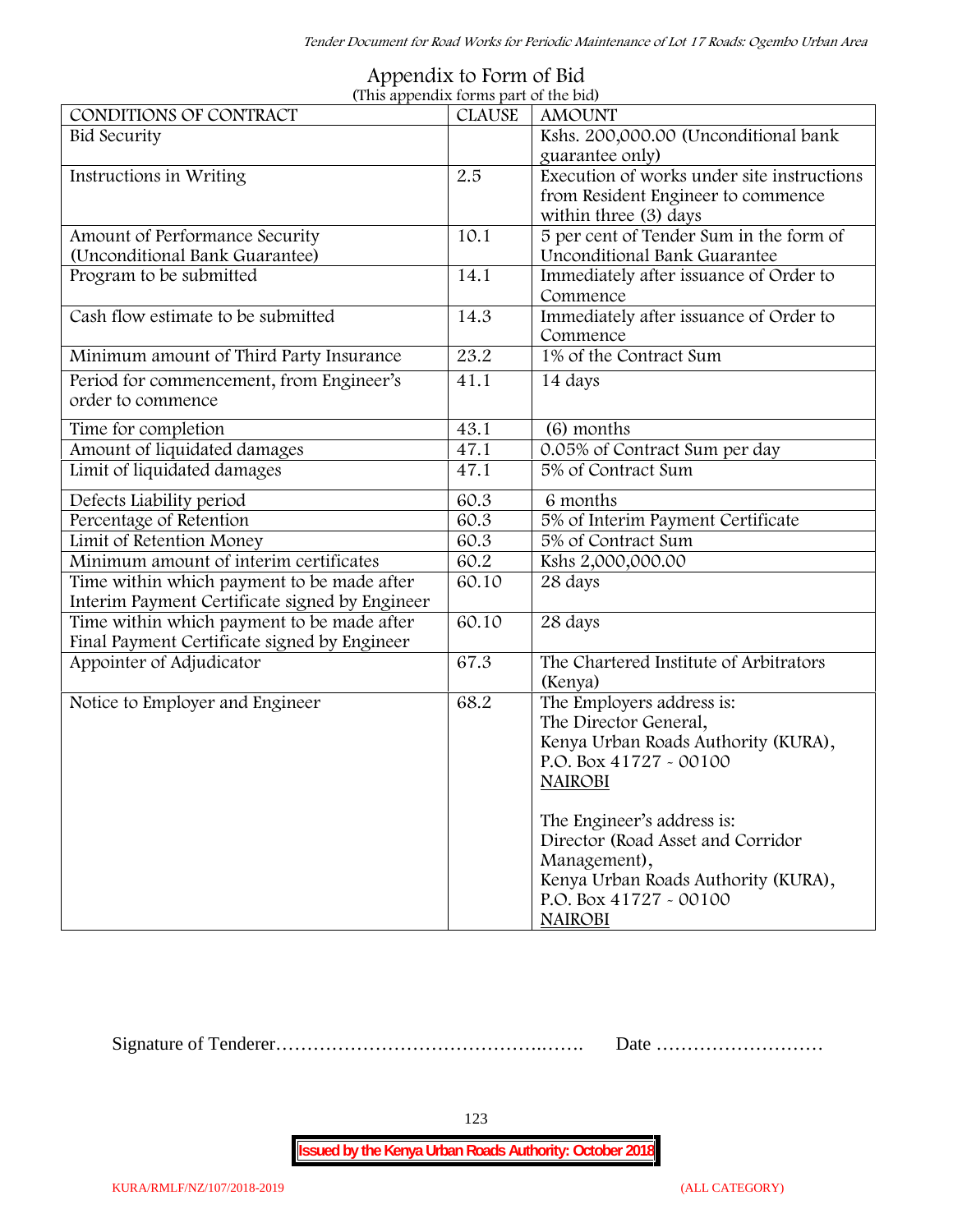**Form of Bid Security**

**Issued by the Kenya Urban Roads Authority: October 2018**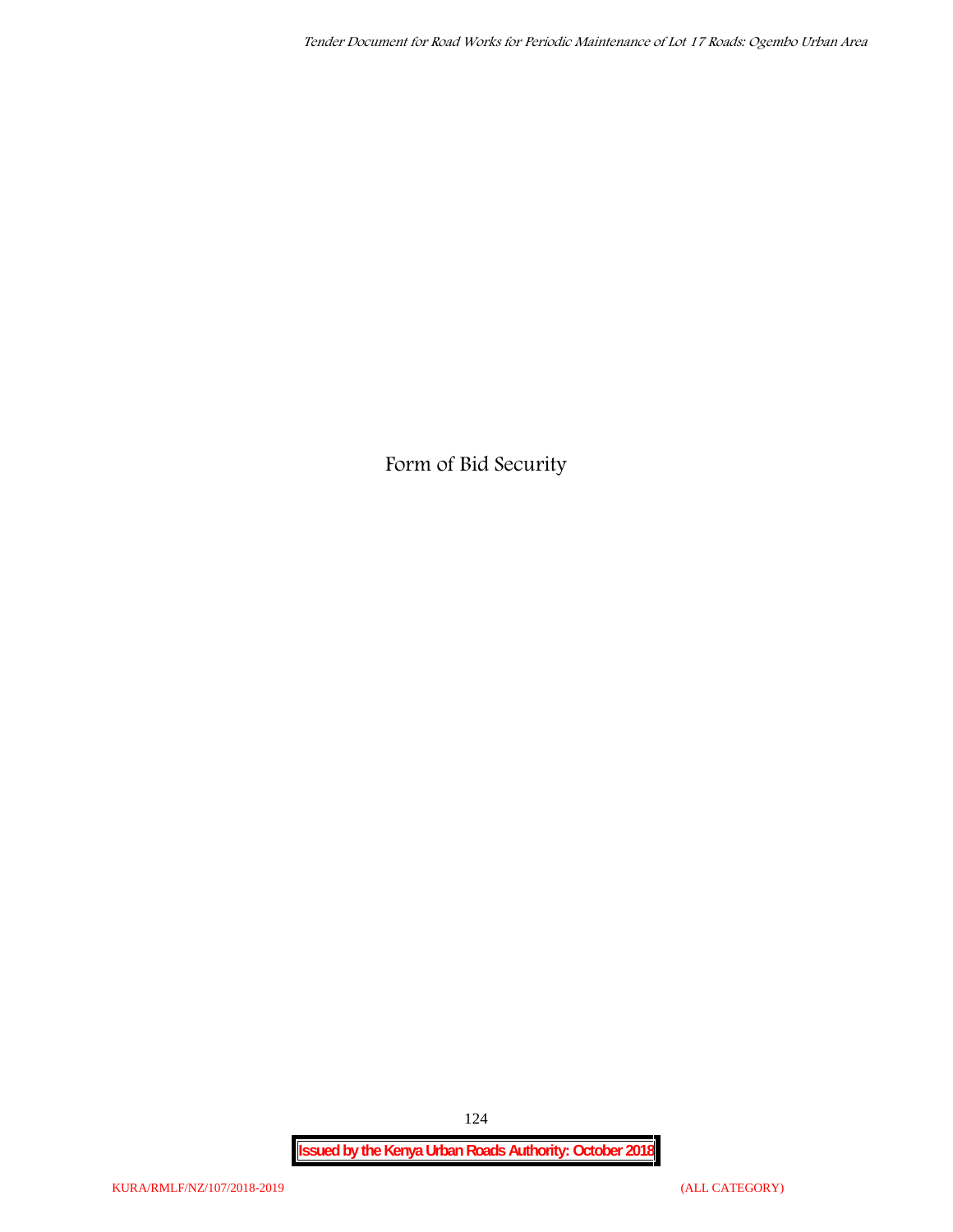### **TENDER BANK GUARANTEE**

Note: The bidder shall complete only this form of Bank guarantee. No other Form of Bid Bond or any other forms of security will be accepted. Bidders who fail to comply with this requirement will be disqualified.

WHEREAS [*Name of bidder*]. ………………………………………………………………………………………………

(herein after called "the Bidder") has submitted his bid dated ………….…………

**for the**

# **PERIODIC MAINTENANCE OF LOT 17 ROADS: OGEMBO URBAN AREA**

, hereinafter called "the bid"

KNOW ALL MEN by these presents that we [*Name of Bank*]

………………………………………………………………………………………………………

of [Name of Country]

………………………………………………………………………………………………

having our registered offices at

………………………………………………………………………………………………

(hereinafter called the Bank) are bound unto the Director General, Kenya Urban Roads Authority, (hereinafter called "the Employer") in the sum of

(in words Kshs)………………………………………………………………………….

……………………………………………………………………………………………

(In figures Kshs)……………………………………………………

for which payment will be well and truly made to the said Employer the Bank binds itself, its successors and assigns by these presents.

SEALED with the common Seal of the said Bank this ……………………… day of 20……..

125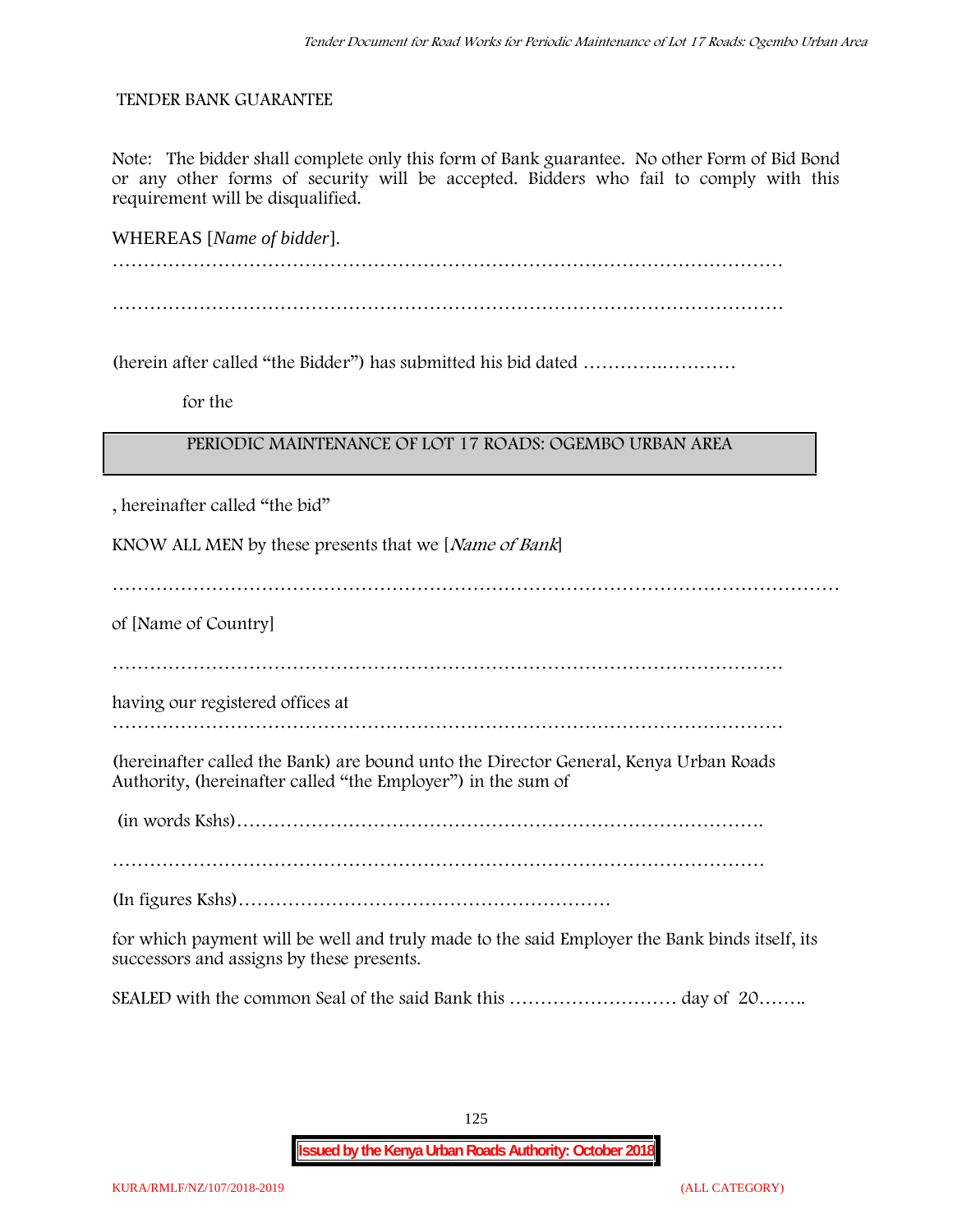#### THE CONDITIONS of this obligation are:

- 1. If the bidder withdraws his Bid during the period of bid validity specified by the Bidder on the Bid Form; or
- 2. If the Bidder refuses to accept the correction of errors in his bid; or
- 3. If the Bidder having been notified of the acceptance of his bid by the Employer during the period of bid validity

(i) Fails or refuses to execute the Form of Agreement in accordance with the Instructions to Tenderers when required or

(ii) Fails or refuses to furnish the Performance Security, in accordance with the Instructions to Bidders.

We undertake to pay to the Employer up to the above amount upon receipt of his first written demand, without the Employer having to substantiate his demand, provided that in his demand the Employer will note that the amount claimed by him is due to him owing to the occurrence of any of the above conditions, specifying the occurred condition or conditions.

This guarantee will remain in force up to and including thirty days after the date of expiration of the bid validity, as stated in the Instructions to Bidders.

At the request of the Employer the Bid validity period may be extended by mutual agreement between the Employer and the Bidder and we undertake to extend the validity of this surety accordingly without you having to inform us of such an extension of the Bid validity period if within this period the Bidder has been notified of the acceptance of his Bid. This Surety shall remain valid up to the time the Contract Agreement has been executed.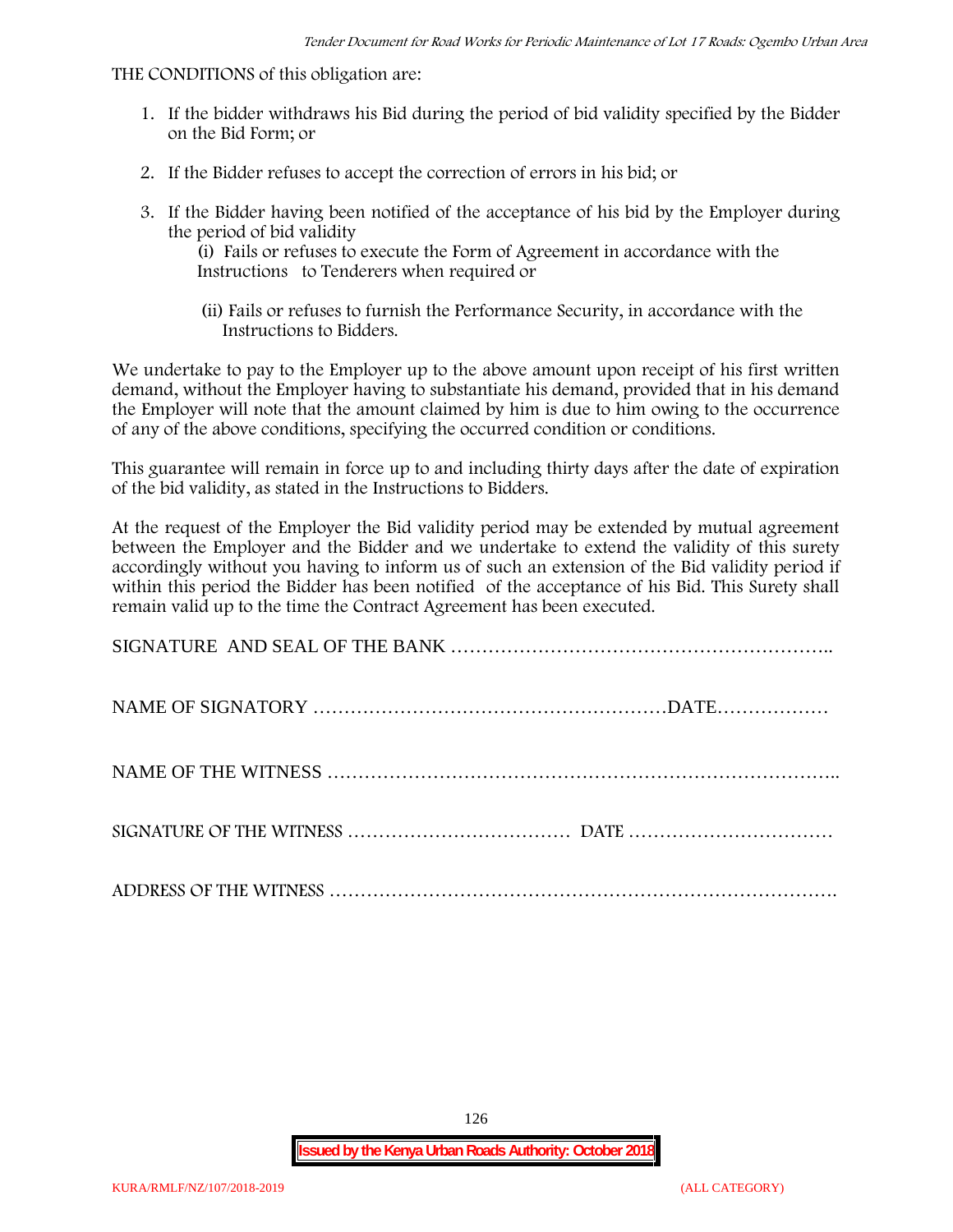# **SECTION XI: SCHEDULES OF SUPPLEMENTARY INFORMATION**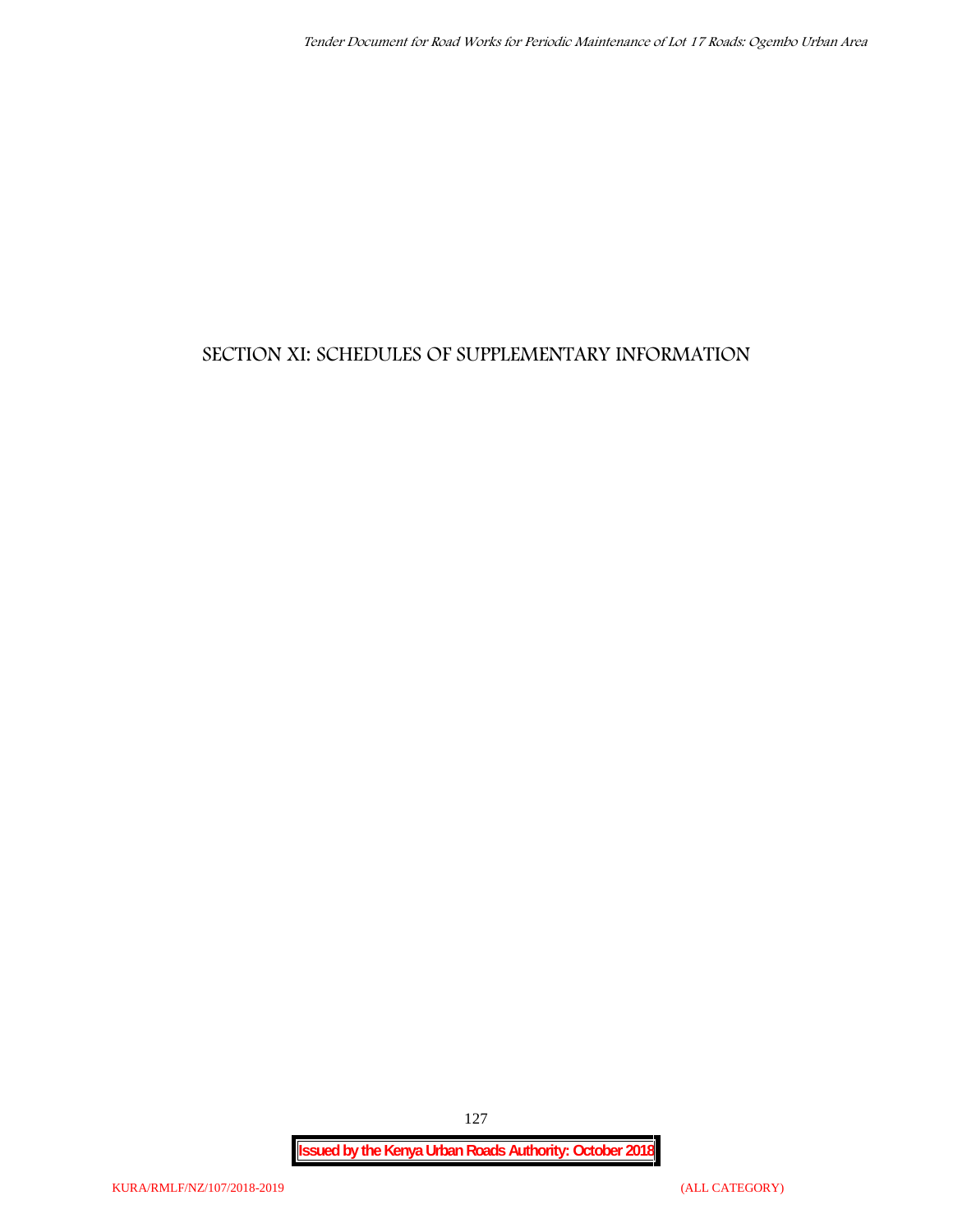| SCHEDULE 4: MAJOR ITEMS OF CONSTRUCTION PLANT AND EQUIPMENT Error! Bookmark not |  |
|---------------------------------------------------------------------------------|--|
| defined.                                                                        |  |
|                                                                                 |  |
| SCHEDULE 6: SCHEDULE OF ROADWORKS CARRIED OUT BY THE BIDER IN THE LAST          |  |
|                                                                                 |  |
|                                                                                 |  |
|                                                                                 |  |
|                                                                                 |  |
|                                                                                 |  |
| SCHEDULE 11: DECLARATION FORM (DEBARMENT) Error! Bookmark not defined.          |  |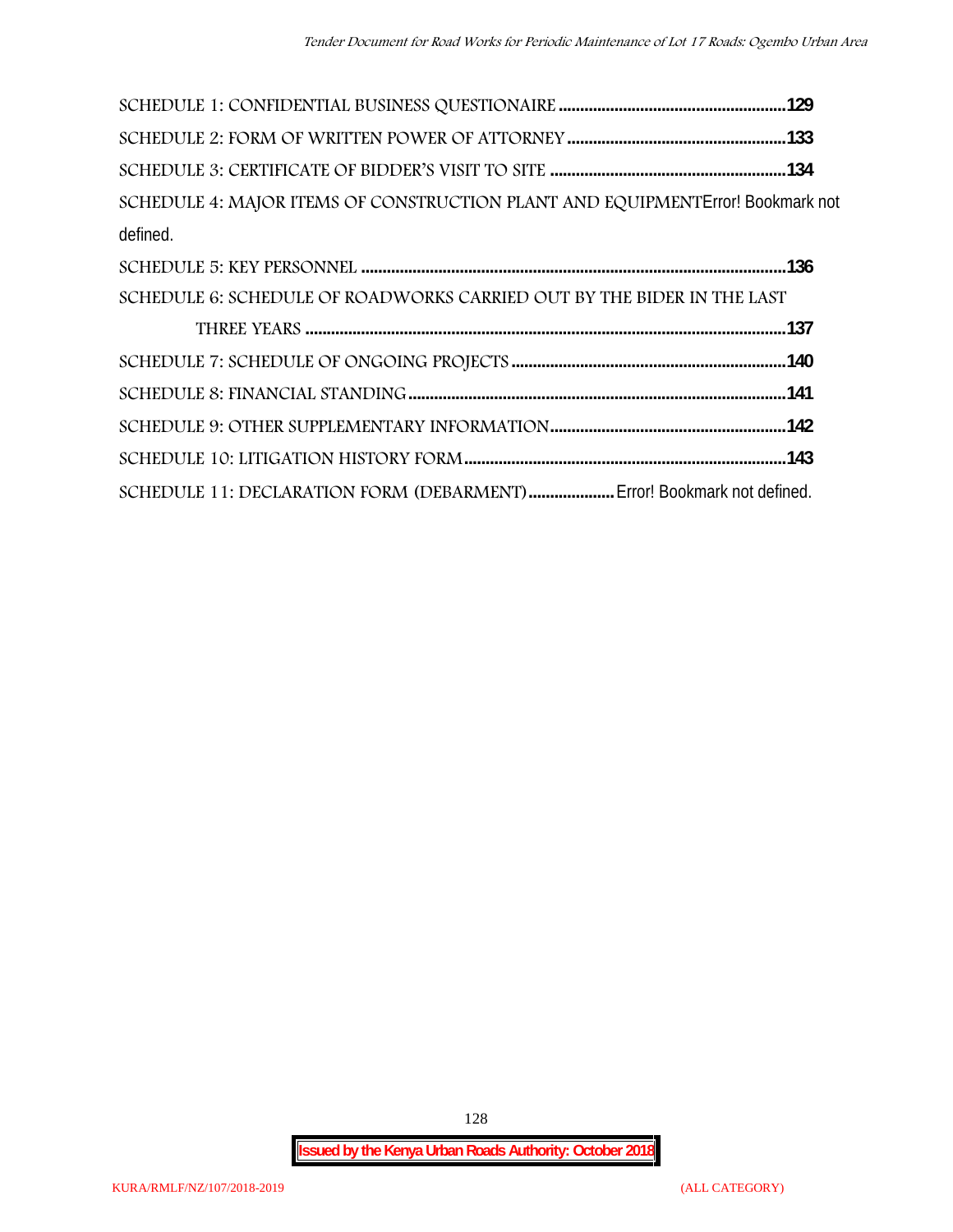## **SCHEDULE 1: CONFIDENTIAL BUSINESS QUESTIONAIRE**

This Confidential Business Questionnaire of the Government of Kenya shall be completed by the Bidder.

**Issued by the Kenya Urban Roads Authority: October 2018**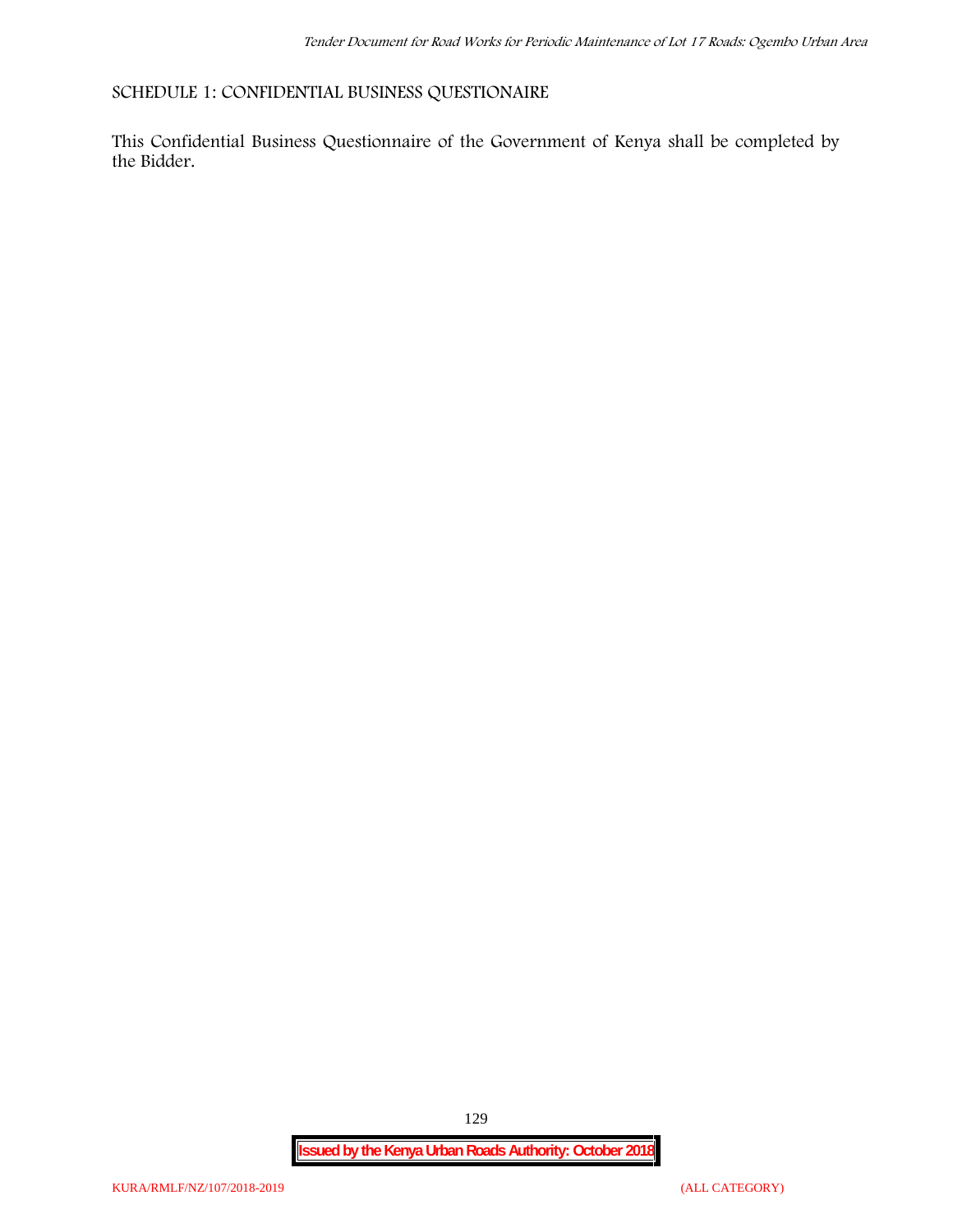# **REPUBLIC OF KENYA**

# **CONFIDENTIAL BUSINESS QUESTIONNAIRE**

| You are requested to give the particulars indicated in Part 1 and either Part 2 (a). $2(b)$ or $2(c)$<br>whichever applies to your type of business.<br>You are advised that it is a serious offence to give false information on this Form.<br>Part 1 - General: |  |  |  |  |  |  |
|-------------------------------------------------------------------------------------------------------------------------------------------------------------------------------------------------------------------------------------------------------------------|--|--|--|--|--|--|
| Business name                                                                                                                                                                                                                                                     |  |  |  |  |  |  |
| Location of business premises                                                                                                                                                                                                                                     |  |  |  |  |  |  |
|                                                                                                                                                                                                                                                                   |  |  |  |  |  |  |
|                                                                                                                                                                                                                                                                   |  |  |  |  |  |  |
|                                                                                                                                                                                                                                                                   |  |  |  |  |  |  |
|                                                                                                                                                                                                                                                                   |  |  |  |  |  |  |
| Maximum value of business which you can handle at any one time:                                                                                                                                                                                                   |  |  |  |  |  |  |
|                                                                                                                                                                                                                                                                   |  |  |  |  |  |  |
|                                                                                                                                                                                                                                                                   |  |  |  |  |  |  |
|                                                                                                                                                                                                                                                                   |  |  |  |  |  |  |
| Part 2(a) - Sole Proprietor:                                                                                                                                                                                                                                      |  |  |  |  |  |  |
| Your name in full                                                                                                                                                                                                                                                 |  |  |  |  |  |  |
|                                                                                                                                                                                                                                                                   |  |  |  |  |  |  |
|                                                                                                                                                                                                                                                                   |  |  |  |  |  |  |
|                                                                                                                                                                                                                                                                   |  |  |  |  |  |  |
|                                                                                                                                                                                                                                                                   |  |  |  |  |  |  |

130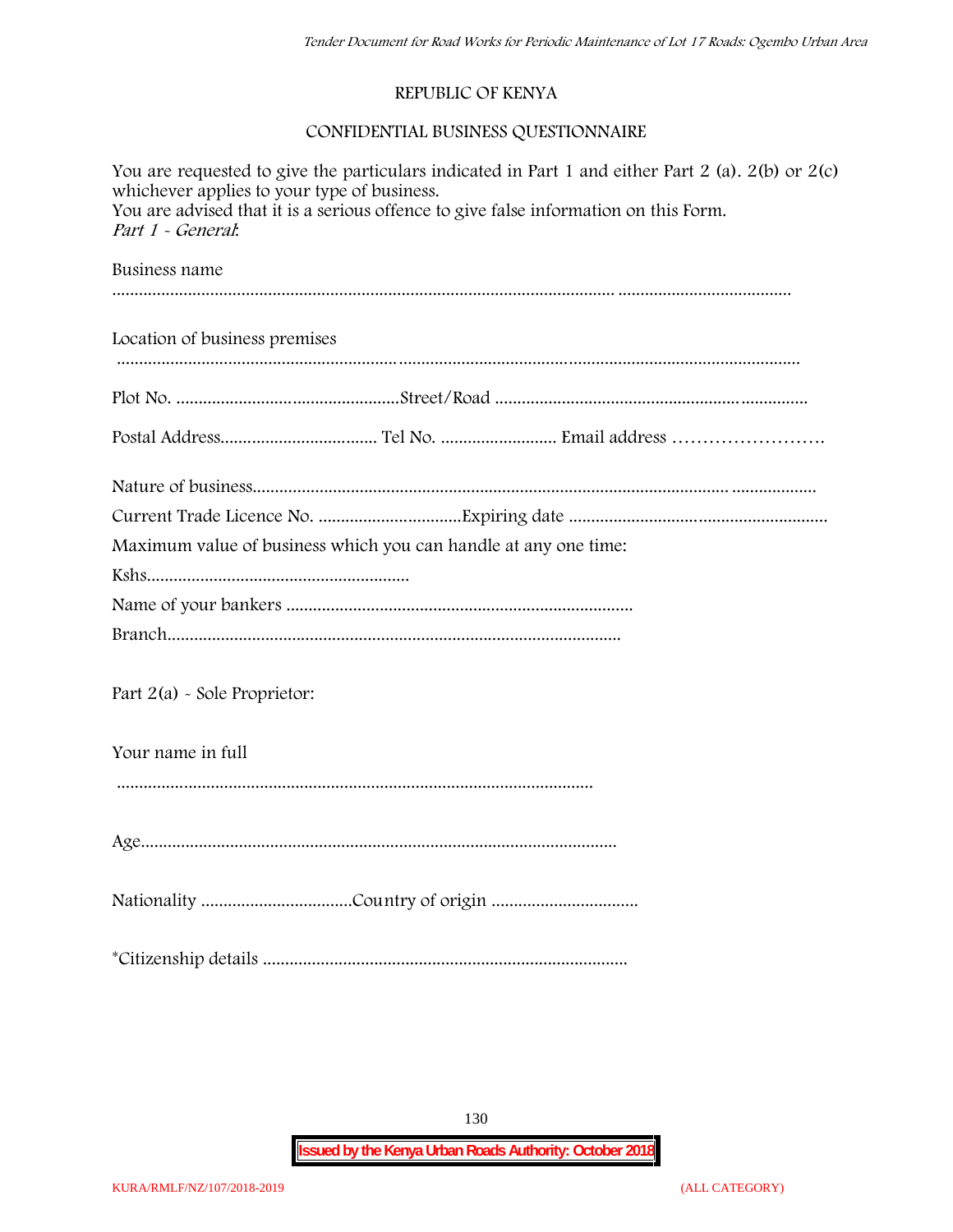| Part $2(b)$ - Partnership: |                                                      |                                  |        |
|----------------------------|------------------------------------------------------|----------------------------------|--------|
| Name                       | Give details of partners as follows:<br>Nationality  | Citizenship Details <sup>•</sup> | Shares |
|                            |                                                      |                                  |        |
|                            |                                                      |                                  |        |
|                            |                                                      |                                  |        |
|                            |                                                      |                                  |        |
|                            |                                                      |                                  |        |
|                            | Part 2(c) - Registered Company:                      |                                  |        |
|                            |                                                      |                                  |        |
|                            | State the nominal and issued capital of the company- |                                  |        |
|                            |                                                      |                                  |        |
|                            |                                                      |                                  |        |
|                            | Give details of all directors as follows:            |                                  |        |
| Name                       | Nationality                                          | Citizenship Details <sup>•</sup> | Shares |
|                            |                                                      |                                  |        |
|                            |                                                      |                                  |        |
|                            |                                                      |                                  |        |
|                            |                                                      |                                  |        |
|                            |                                                      |                                  |        |

- Attach proof of citizenship (Compulsory)
- Attach certified copy of Form CR12 (Compulsory)  $\bullet$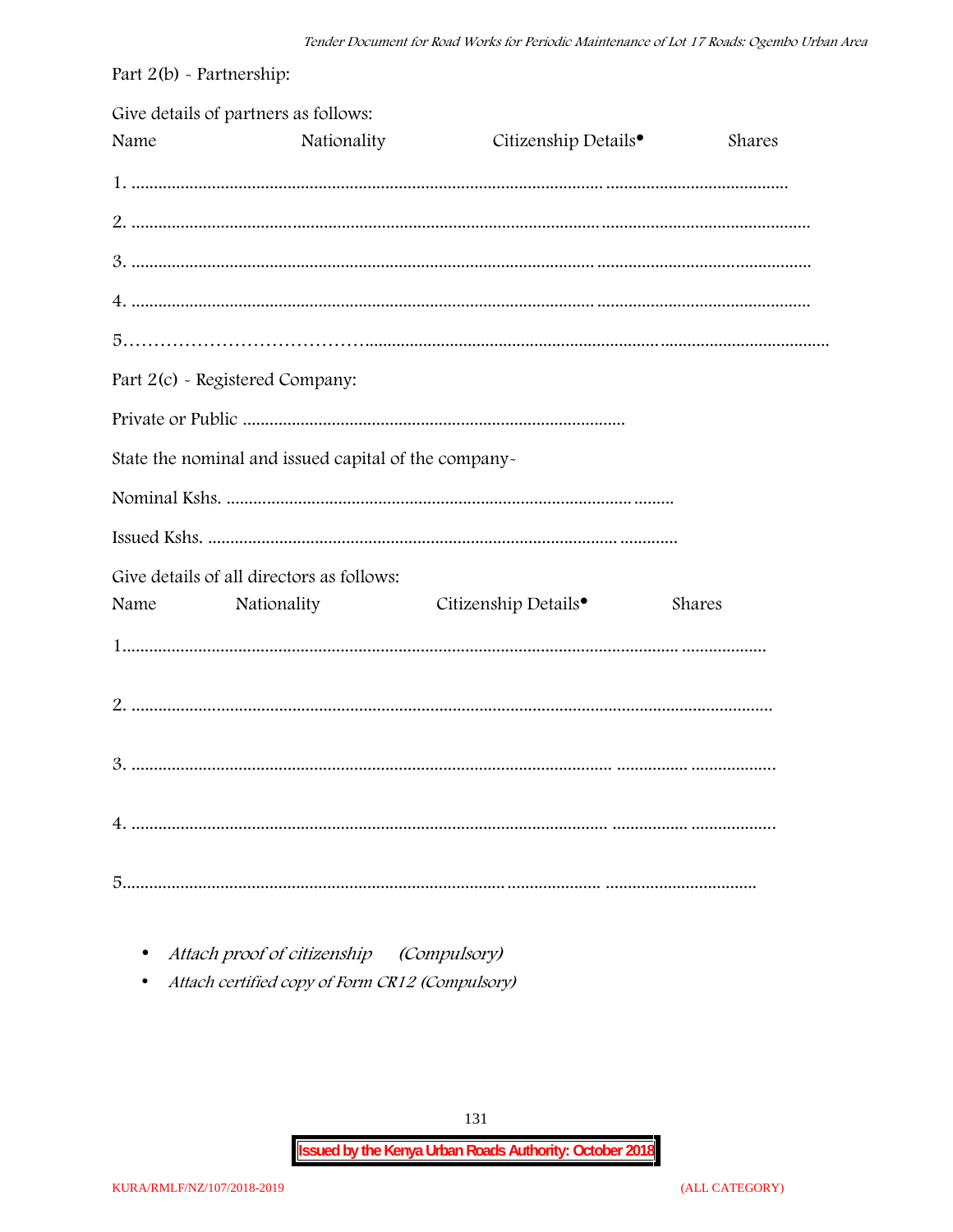Part 3: Interest in the Firm:

Is there any person / persons in the Kenya Urban Roads Authority (KURA) who has interest in this firm? Yes /No\*\*………………………….

I certify that the information given above is correct.

............................... .............................................................. Date Signature of Bidder

**\*\* Delete as necessary**

**Issued by the Kenya Urban Roads Authority: October 2018**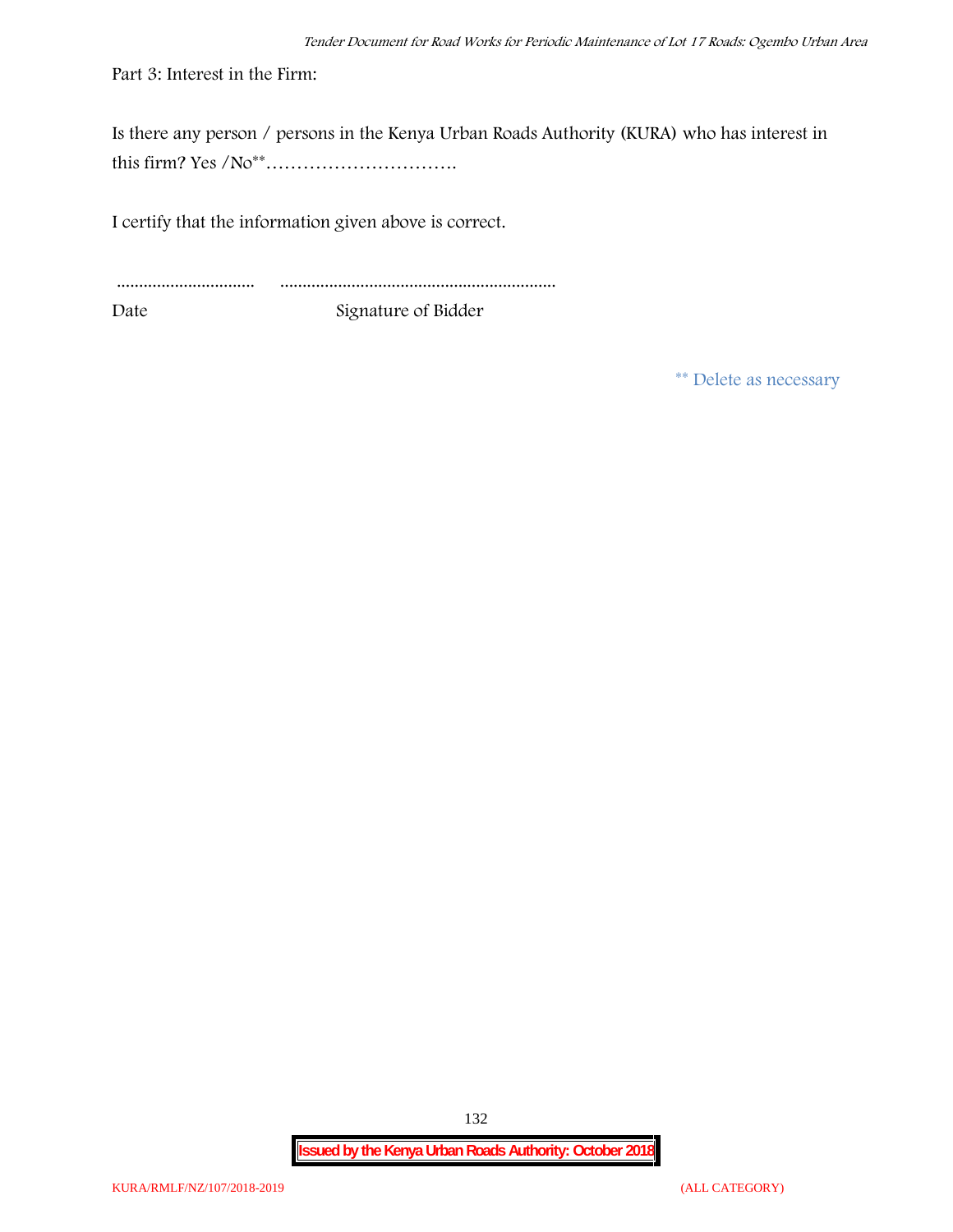# **SCHEDULE 2: FORM OF WRITTEN POWER OF ATTORNEY**

The Bidder shall state here below the name(s) and address of his representative(s) who is/are authorized to receive on his behalf correspondence in connection with the Bid.

………………………………………………………….. (Name of Bidder's Representative in block letters)

………………………………………………………….. (Address of Bidder's Representative)

………………………………………………………….. (Signature of Bidder's Representative)

Alternate:

………………………………………………………….. (Name of Bidder's Representative in block letters)

……………………………………………………………………… (Address of Bidder's Representative)

………………………………………………………….. (Signature of Bidder's Representative)

\*To be filled by all Bidders.

\*Both representative and alternate **must** attach copy of National Identification card or Passport.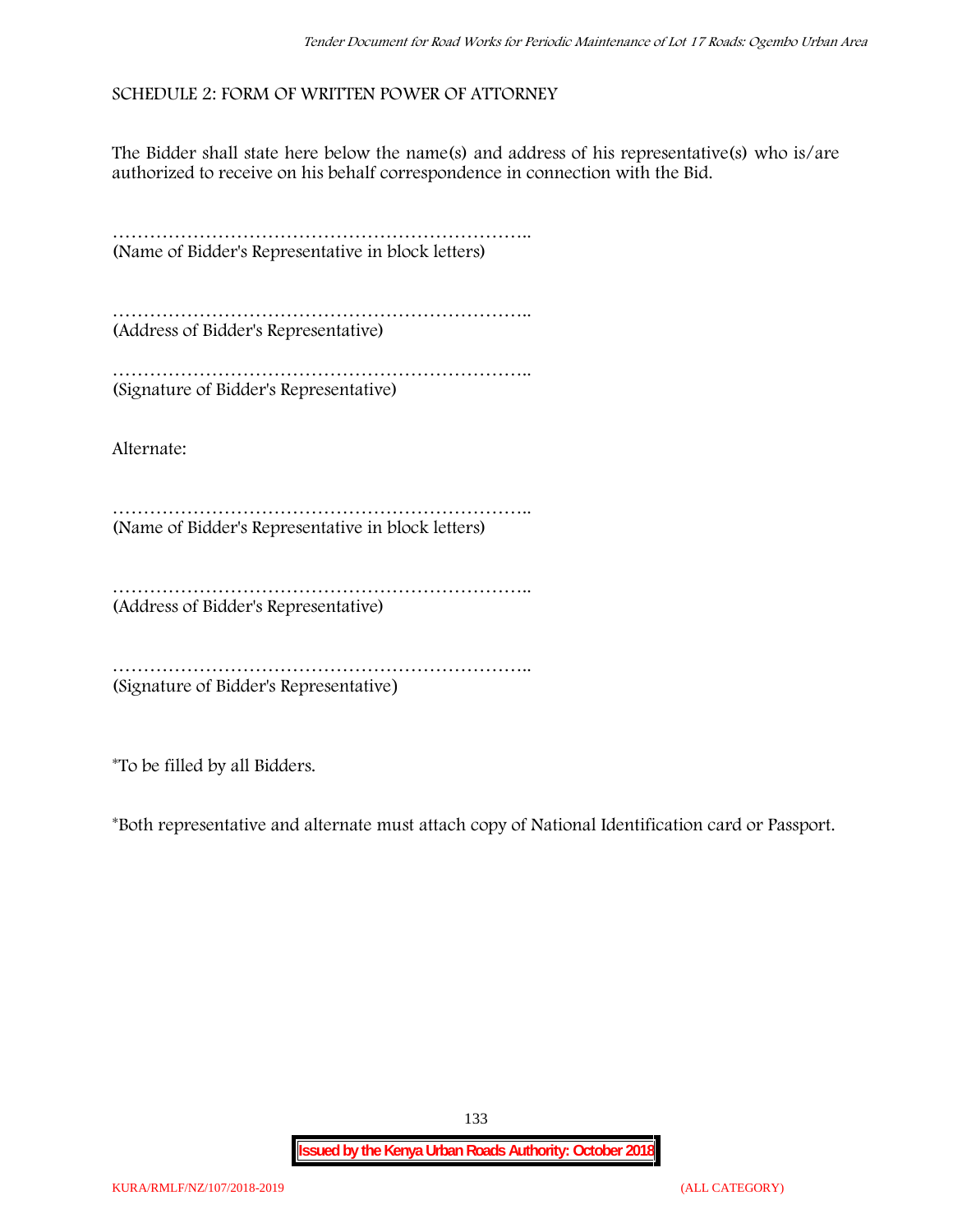**SCHEDULE 3: CERTIFICATE OF BIDDER'S VISIT TO SITE**

This is to certify that

[*Name/s*]……………………………………………………………………………………

………………………………………………………………….

Being the authorized representative/Agent of [*Name of bidder*]

…………………………………………………………………………………………………

…………………………………………………………………………………………………

participated in the organised inspection visit of the site of the works for the

# **PERIODIC MAINTENANCE OF LOT 17 ROADS: OGEMBO URBAN AREA**

held on………………………. day of……………………………20……………………….

| (Employer's Representative)         |               |  |
|-------------------------------------|---------------|--|
|                                     |               |  |
|                                     |               |  |
|                                     |               |  |
| (Name of Employer's Representative) | (Designation) |  |

NOTE: This form is to be completed at the time of the organized site visit.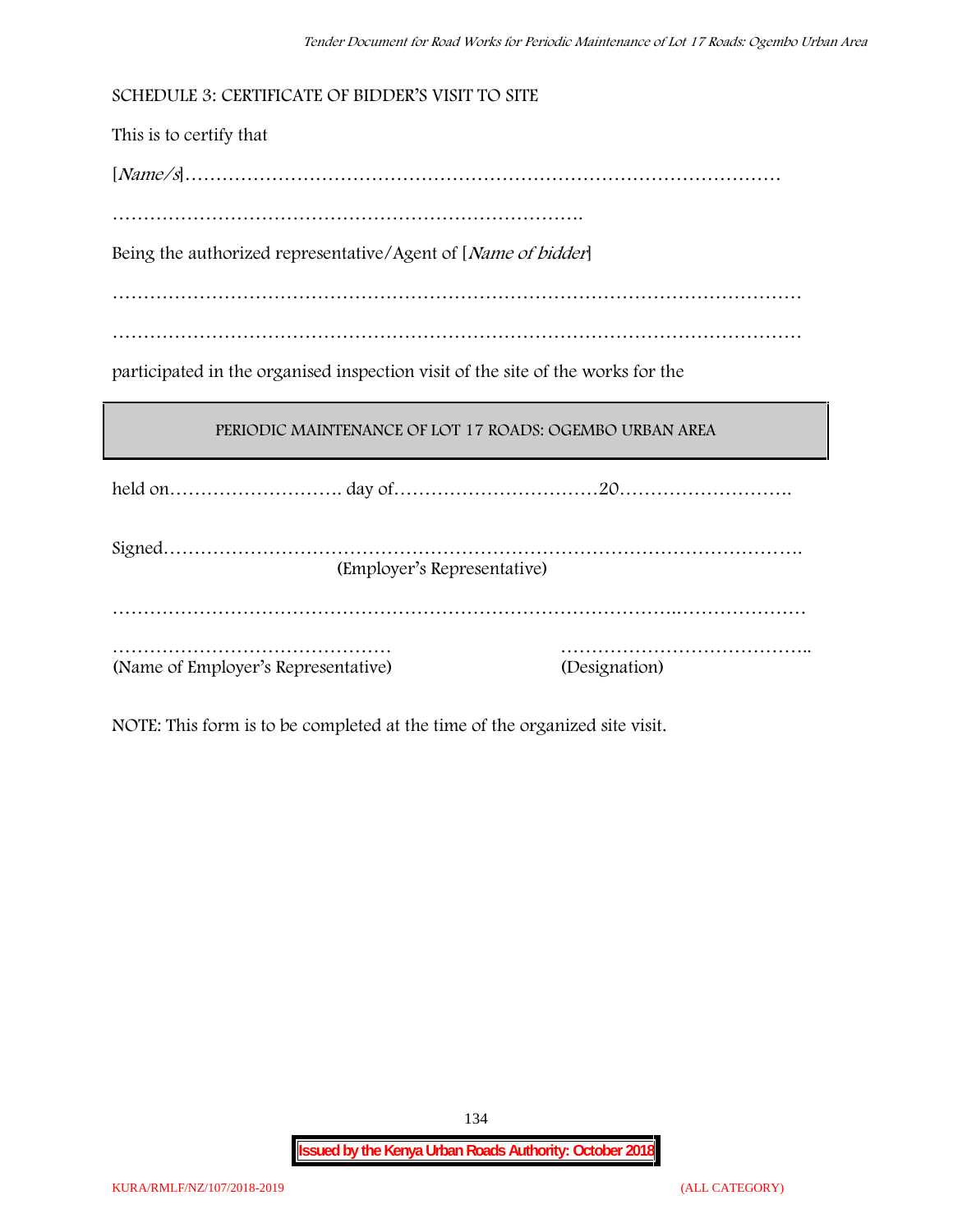#### **SCHEDULE 4: MAJOR ITEMS OF CONSTRUCTION PLANT AND EQUIPMENT**

The Bidder shall enter in this schedule all major items of plant and equipment which he proposes to bring to site. Only reliable plant in good working order and suitable for the work required of it shall be shown on this Schedule. Summary of the same shall be entered in Section 5: Qualification Criteria, Part 7.

| commence)<br>(Days after<br>Arrival on<br>Date of<br>Project   |                                                  |  |  |  |  |
|----------------------------------------------------------------|--------------------------------------------------|--|--|--|--|
| Power<br>Rating                                                |                                                  |  |  |  |  |
| $\frac{\text{Leased}}{\text{imported}}$<br>Owned/              |                                                  |  |  |  |  |
| Source                                                         |                                                  |  |  |  |  |
| Imported)<br>Estimated<br>CIF<br>Mombasa<br>Value<br>(If to be |                                                  |  |  |  |  |
| Capacity t or $\mathbf{m}^3$                                   |                                                  |  |  |  |  |
| New $_{\rm Used}$                                              |                                                  |  |  |  |  |
| Year of Manufactur $_{\rm e}$                                  |                                                  |  |  |  |  |
| each<br>Σό.                                                    |                                                  |  |  |  |  |
| Description<br>Type,<br>Model,<br>Make                         |                                                  |  |  |  |  |
|                                                                | I certify that the above information is correct. |  |  |  |  |
| .<br>(Signature of Bidder)                                     | (Date)                                           |  |  |  |  |

135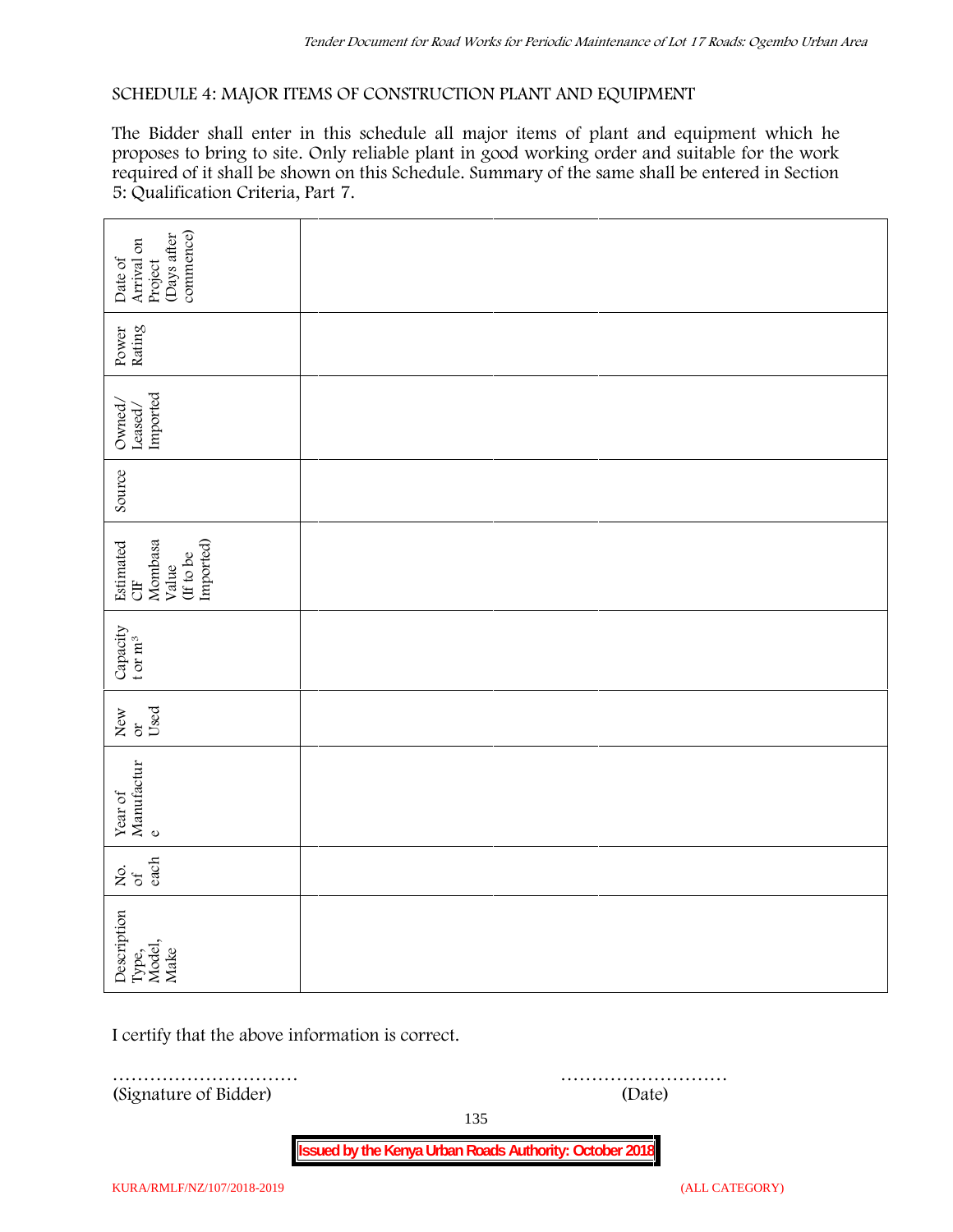#### **SCHEDULE 5: KEY PERSONNEL**

| <b>DESIGNATION</b>                                           | <b>NAME</b> | <b>NATIONALITY</b> | SUMMARY OF QUALIFICATIONS AND<br><b>EXPERIENCE</b> |                                |                                 |  |
|--------------------------------------------------------------|-------------|--------------------|----------------------------------------------------|--------------------------------|---------------------------------|--|
|                                                              |             |                    | Qualifications                                     | General<br>Experience<br>(Yrs) | Specific<br>Experience<br>(Yrs) |  |
|                                                              |             |                    |                                                    |                                |                                 |  |
| Headquarters                                                 |             |                    |                                                    |                                |                                 |  |
| Partner/Director<br>or other key staff<br>(give designation) |             |                    |                                                    |                                |                                 |  |
|                                                              |             |                    |                                                    |                                |                                 |  |
| Site Office                                                  |             |                    |                                                    |                                |                                 |  |
| 1. Site Agent                                                |             |                    |                                                    |                                |                                 |  |
| 2. Site Surveyor                                             |             |                    |                                                    |                                |                                 |  |
| 3. Foreman                                                   |             |                    |                                                    |                                |                                 |  |
|                                                              |             |                    |                                                    |                                |                                 |  |
|                                                              |             |                    |                                                    |                                |                                 |  |
|                                                              |             |                    |                                                    |                                |                                 |  |

**Note:** The Bidder shall list in this schedule the key personnel he will employ from the Contractor's headquarters and from the Contractor's site office to direct and execute the work together with their qualifications, experience, position held and nationality in accordance with Clause 15.2 and 16.3 of the Conditions of Contract Part II (where required, use separate sheets to add extra data for column 4). Bidders shall attach certified copies of academic certificates, and CVs of all key staff.

I certify that the above information is correct.

(Signature of Bidder) (Date)

………………………… ………………………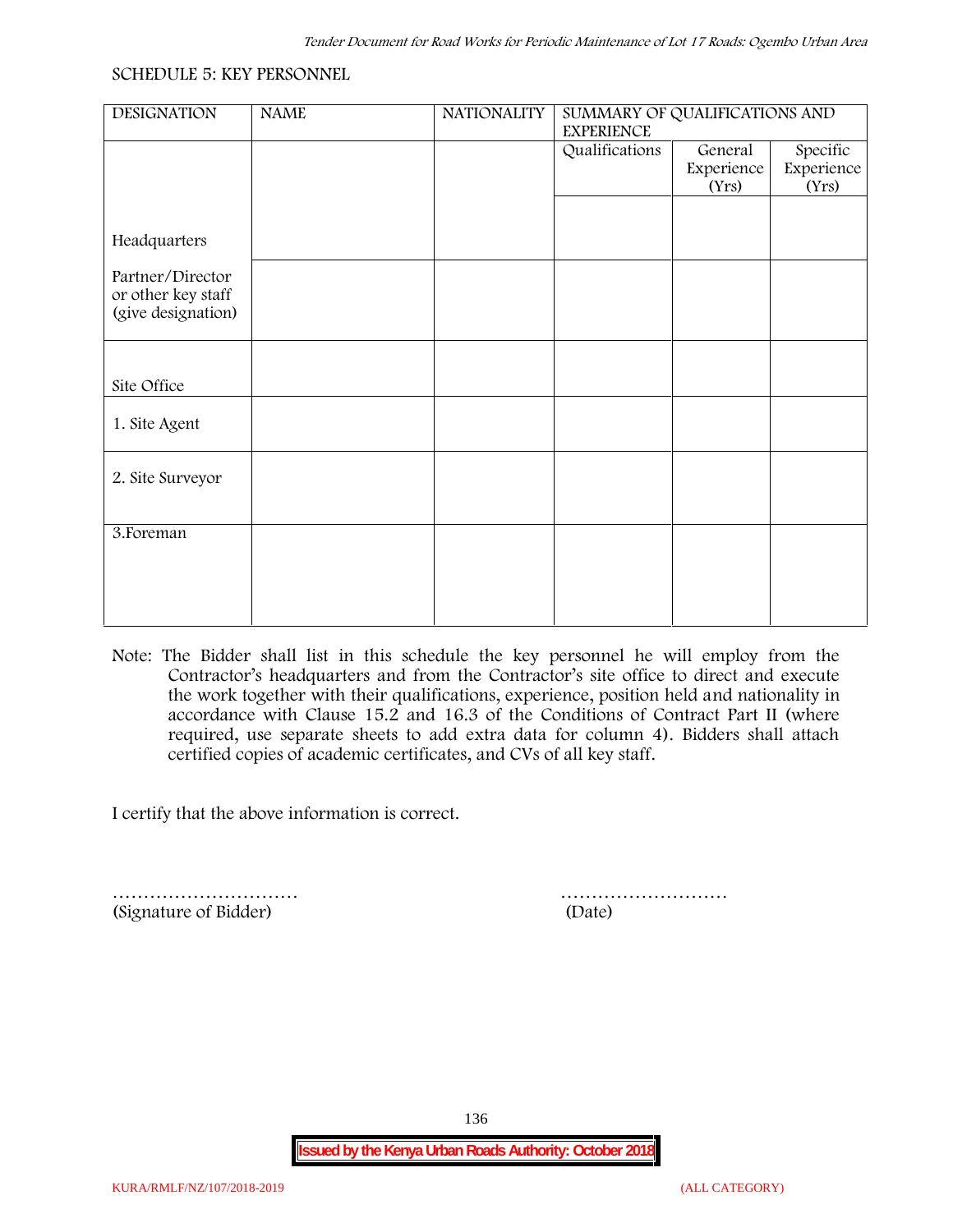#### **SCHEDULE 6: SCHEDULE OF ROADWORKS CARRIED OUT BY THE BIDER IN THE LAST THREE YEARS**

#### **SCHEDULE 6A: COMPLETED WORKS**

| DESCRIPTION OF WORKS | NAME OF CLIENT | VALUE OF<br>WORKS (KSHS) $^\ast$ | YEAR COMPLETED/<br><b>REMARKS</b> |
|----------------------|----------------|----------------------------------|-----------------------------------|
|                      |                |                                  |                                   |
|                      |                |                                  |                                   |
|                      |                |                                  |                                   |
|                      |                |                                  |                                   |
|                      |                |                                  |                                   |
|                      |                |                                  |                                   |
|                      |                |                                  |                                   |
|                      |                |                                  |                                   |
|                      |                |                                  |                                   |
|                      |                |                                  |                                   |
|                      |                |                                  |                                   |
|                      |                |                                  |                                   |
|                      |                |                                  |                                   |
|                      |                |                                  |                                   |
|                      |                |                                  |                                   |

**Note:** Bidders shall attach certified copies of letters of award (for each listed project), certified copies of completion certificates.

I certify that the above works were successfully carried out by this Bidder.

(Signature of Bidder) (Date)

………………………… ………………………

\* **Value in KShs using Central Bank of Kenya mean exchange rate at a reference date 7 days before date of BID opening**

137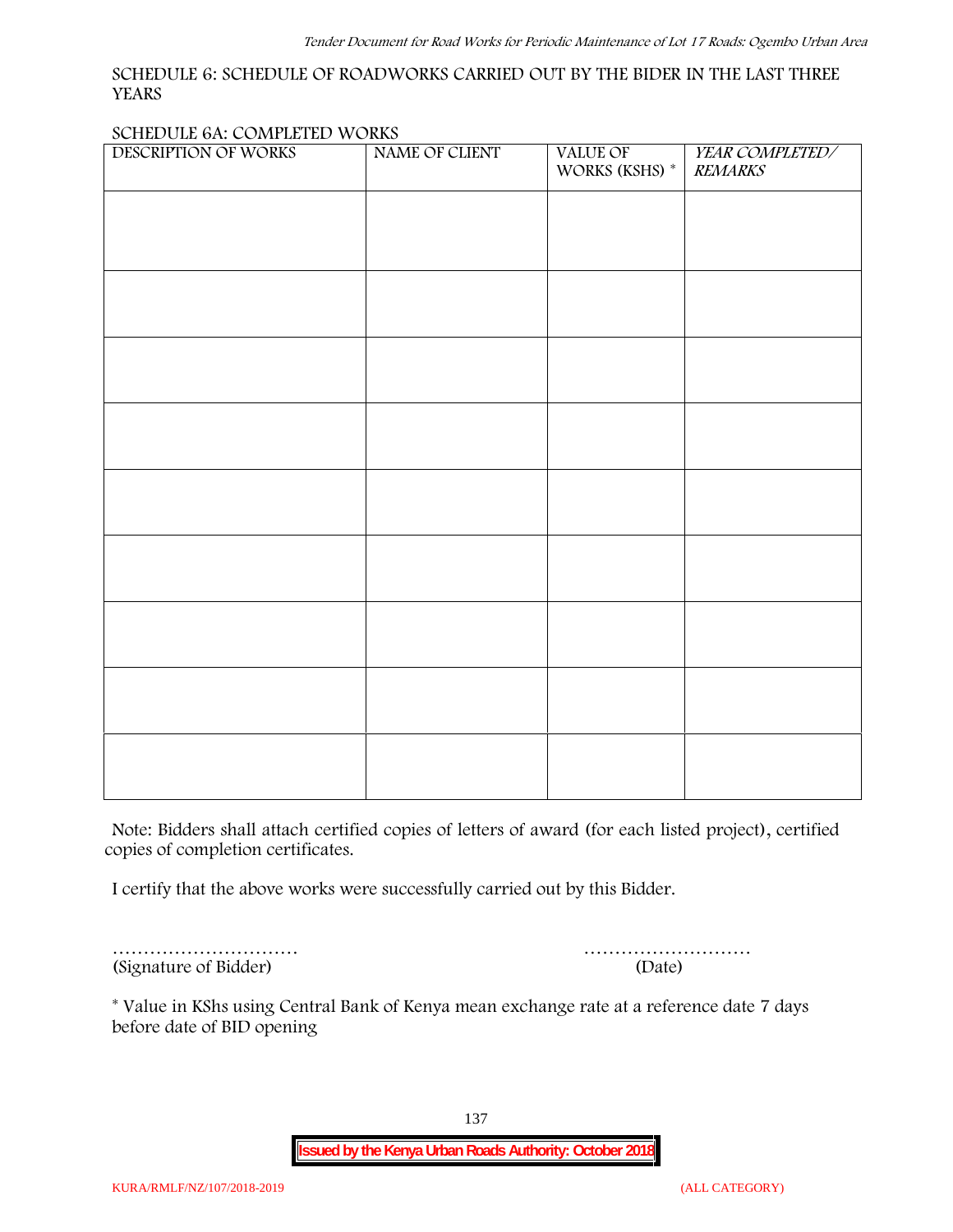#### **SCHEDULE 6B: NON-COMPLETED WORKS BEYOND COMPLETION DATE**

| DESCRIPTION OF WORKS | NAME OF CLIENT | VALUE OF<br>WORKS (KSHS) * | YEAR COMPLETED/<br><b>REMARKS</b> |
|----------------------|----------------|----------------------------|-----------------------------------|
|                      |                |                            |                                   |
|                      |                |                            |                                   |
|                      |                |                            |                                   |
|                      |                |                            |                                   |
|                      |                |                            |                                   |
|                      |                |                            |                                   |
|                      |                |                            |                                   |
|                      |                |                            |                                   |
|                      |                |                            |                                   |
|                      |                |                            |                                   |
|                      |                |                            |                                   |
|                      |                |                            |                                   |
|                      |                |                            |                                   |
|                      |                |                            |                                   |
|                      |                |                            |                                   |
|                      |                |                            |                                   |
|                      |                |                            |                                   |

**Note:** Bidders shall attach certified copies of letters of award (for each listed project), certified evidence for executed works for non-completed projects e.g copy of recent payment certificate.

I certify that the above works were successfully carried out by this Bidder.

………………………… (Signature of Bidder)

|  |  |  |  |  | (Date) |  |  |  |  |  |  |  |  |  |
|--|--|--|--|--|--------|--|--|--|--|--|--|--|--|--|

\* **Value in KShs using Central Bank of Kenya mean exchange rate at a reference date 7 days before date of BID opening**

138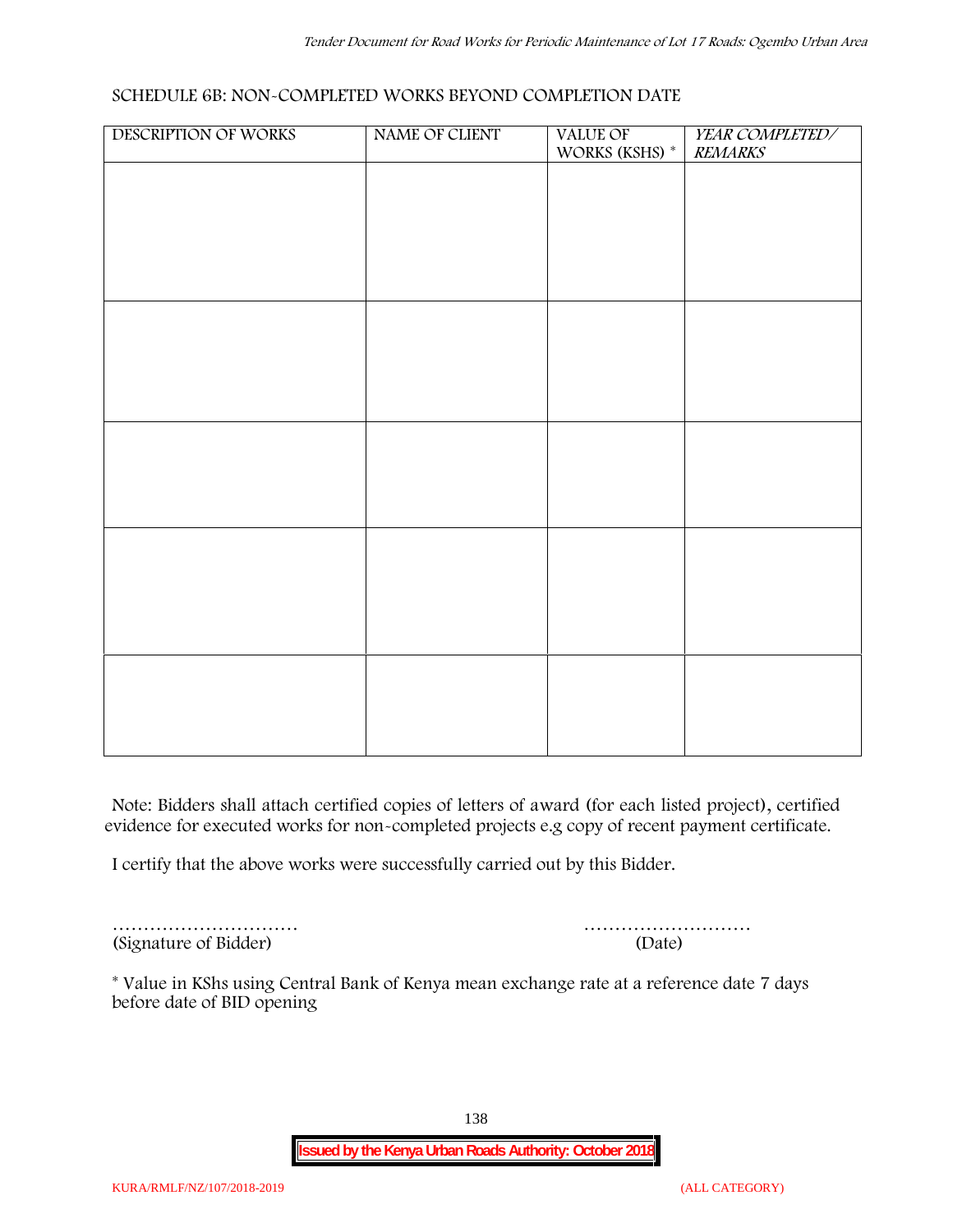# **SCHEDULE 6C: SPECIFIC EXPERIENCE**

| DESCRIPTION OF WORKS | NAME OF CLIENT | VALUE OF<br>WORKS (KSHS) * | YEAR COMPLETED/<br><b>REMARKS</b> |
|----------------------|----------------|----------------------------|-----------------------------------|
|                      |                |                            |                                   |
|                      |                |                            |                                   |
|                      |                |                            |                                   |
|                      |                |                            |                                   |
|                      |                |                            |                                   |
|                      |                |                            |                                   |
|                      |                |                            |                                   |
|                      |                |                            |                                   |
|                      |                |                            |                                   |
|                      |                |                            |                                   |
|                      |                |                            |                                   |
|                      |                |                            |                                   |
|                      |                |                            |                                   |
|                      |                |                            |                                   |
|                      |                |                            |                                   |
|                      |                |                            |                                   |
|                      |                |                            |                                   |

**Note:** Bidders shall attach certified copies of letters of award (for each listed project), certified evidence for executed works for non-completed projects e.g copy of recent payment certificate.

I certify that the above works were successfully carried out by this Bidder.

(Signature of Bidder) (Date)

………………………… ………………………

\* **Value in KShs using Central Bank of Kenya mean exchange rate at a reference date 7 day before date of BID opening**

139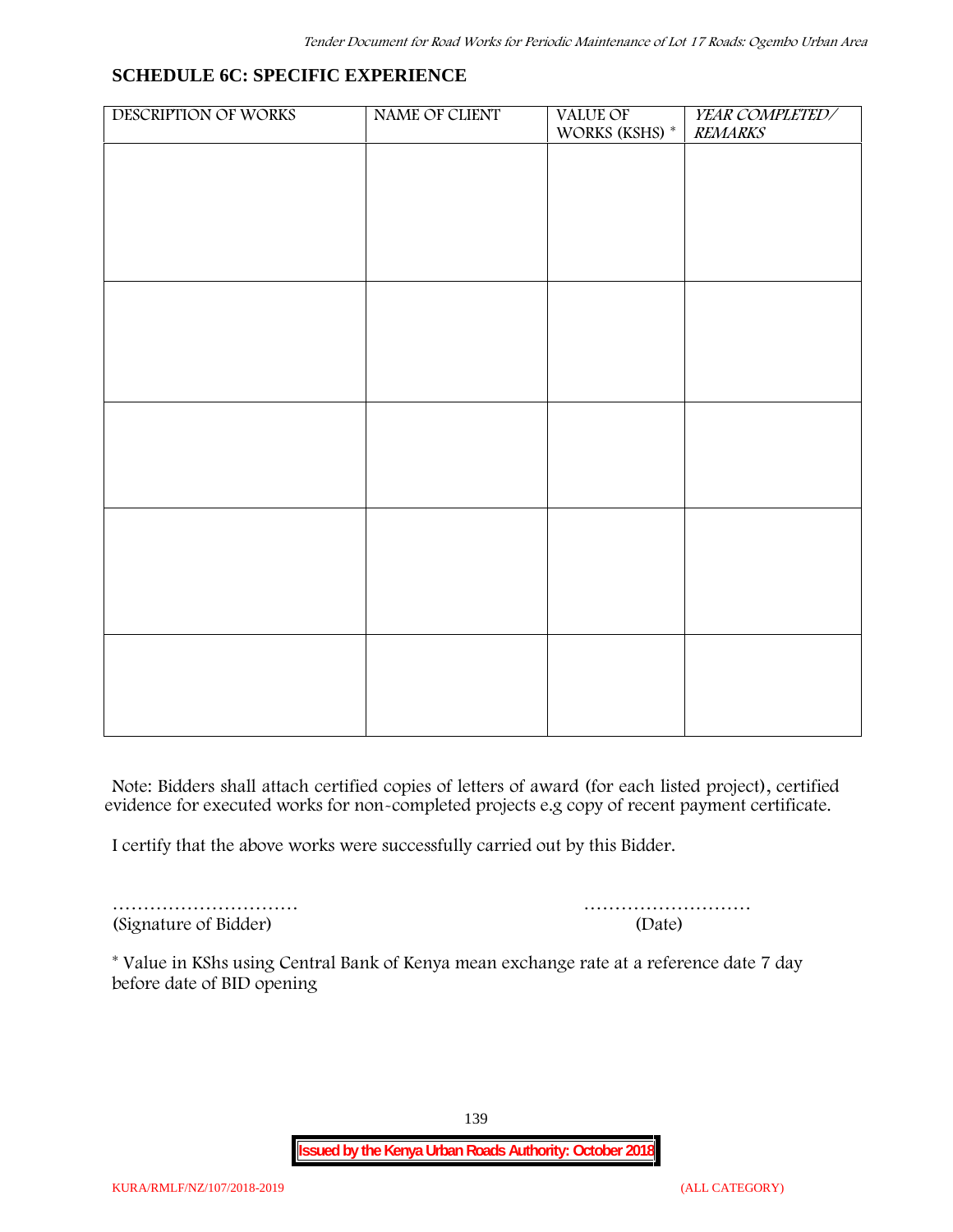#### **SCHEDULE 7: SCHEDULE OF ONGOING PROJECTS**

| DESCRIPTION OF<br><b>WORKS</b> | NAME OF<br><b>CLIENT</b> | DATE OF<br>$\mathsf{COMMENC}$<br><b>EMENT</b> | DATE OF<br>COMPLETION | VALUE OF<br>WORKS (KSHS) | <b>VALUE</b><br>COMPLETED<br>UP TO DATE<br>$\%$ | PHYSICALLY<br>COMPLETED<br>$\,$ UP TO DATE<br>$\%$ |  |
|--------------------------------|--------------------------|-----------------------------------------------|-----------------------|--------------------------|-------------------------------------------------|----------------------------------------------------|--|
|                                |                          |                                               |                       |                          |                                                 |                                                    |  |
|                                |                          |                                               |                       |                          |                                                 |                                                    |  |
|                                |                          |                                               |                       |                          |                                                 |                                                    |  |
|                                |                          |                                               |                       |                          |                                                 |                                                    |  |
|                                |                          |                                               |                       |                          |                                                 |                                                    |  |
|                                |                          |                                               |                       |                          |                                                 |                                                    |  |
|                                |                          |                                               |                       |                          |                                                 |                                                    |  |
|                                |                          |                                               |                       |                          |                                                 |                                                    |  |
|                                |                          |                                               |                       |                          |                                                 |                                                    |  |

**Note:** 1. Bidders shall attach certified copies of letters of award (for each listed project) and any certified evidence for executed works e.g copy of recent payment certificate.

2. Bidders must indicate all their on-going works as at the time of bidding. Any non disclosure shall constitute non-responsiveness)

I certify that the above works are being carried out by me and that the above information is correct.

(Signature of Bidder) (Date)

………………………… ………………………

140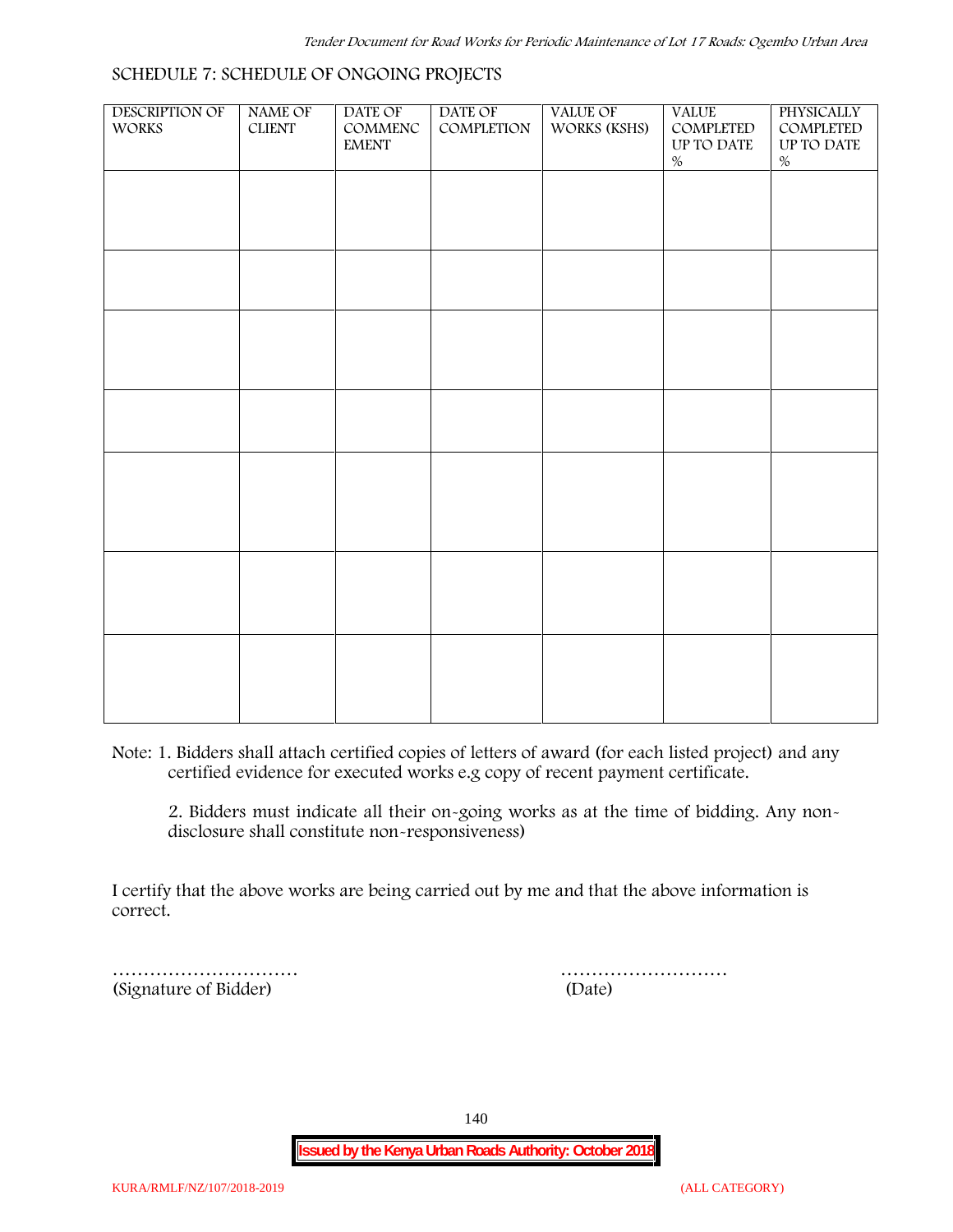#### **SCHEDULE 8: FINANCIAL STANDING**

- 1 Submit copies of audited profit and loss statements and balance sheet for the last five calendar years and estimated projection for the next two years with certified English translation where appropriate.
- 2 Give turnover figures for each of the last two (2) financial years. Quote in millions and decimal thereof.

|                               | Year 1(2016) | Year 2(2017) |
|-------------------------------|--------------|--------------|
|                               | Ksh.         | Ksh.         |
| Road works                    |              |              |
| Other civil Engineering works |              |              |
| Other (specify)               |              |              |
| Total                         |              |              |

## SUMMARY OF ASSETS AND LIABILTIES OF THE AUDITED FINANCIAL STATEMENTS OF THE LAST TWO (2) FINANCIAL YEARS.

|                              | Year 1(2016) | Year 2(2017) |
|------------------------------|--------------|--------------|
|                              | KShs.        | KShs.        |
| 1. Total Assets              |              |              |
| 2. Current Assets            |              |              |
| 3. Bank Credit Line Value    |              |              |
| 4. Total Liabilities         |              |              |
| 5. Current Liabilities       |              |              |
| 6. Net Worth $(1-4)$         |              |              |
| 7. Working capital $(2+3-4)$ |              |              |

# (a) Name/Address of Commercial Bank providing credit line

………………………………………………………………………………………………

………………………………………………………………………………………………

(b) Total amount of credit line KShs………………………………………………

Attach a certified copy of Undertaking of the Bank to provide the credit.

(c) Attach bank statements for the last six (6) months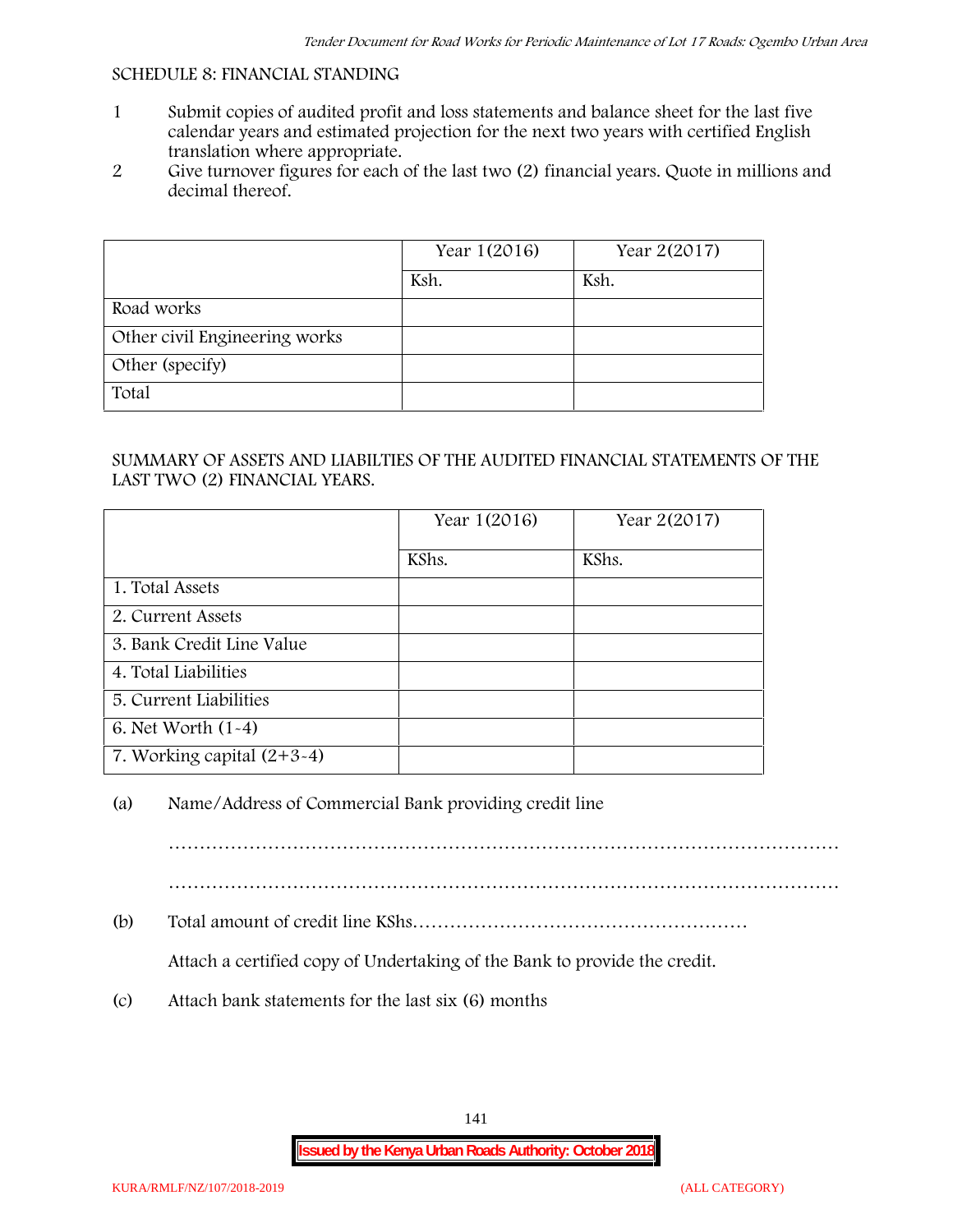## **SCHEDULE 9: OTHER SUPPLEMENTARY INFORMATION**

Financial reports for the last three years, balance sheets, profit and loss statements, auditors' reports etc. List them below and attach copies. ………………………………………………………………………………………………… ………………………………………………………………………………………………… ………………………………………………………………………………………………… ………………………………………………………………………………………………… Evidence of access to financial resources to meet the qualification requirements. Cash in hand, lines of credit etc. List below and attach copies of supporting documents ………………………………………………………………………………………………… …………………………………………………………………………………………………. ………………………………………………………………………………………………… Name, address, telephone, telex, fax numbers and email of the Bidders Bankers who may provide reference if contacted by the Contracting Authority. ……………………………………………………………………………………………….. ………………………………………………………………………………………………. ………………………………………………………………………………………………. I certify that the above information is correct. ……………………………. …………………………………….. Date Signature of Bidder

(To be signed by authorized representative and officially stamped)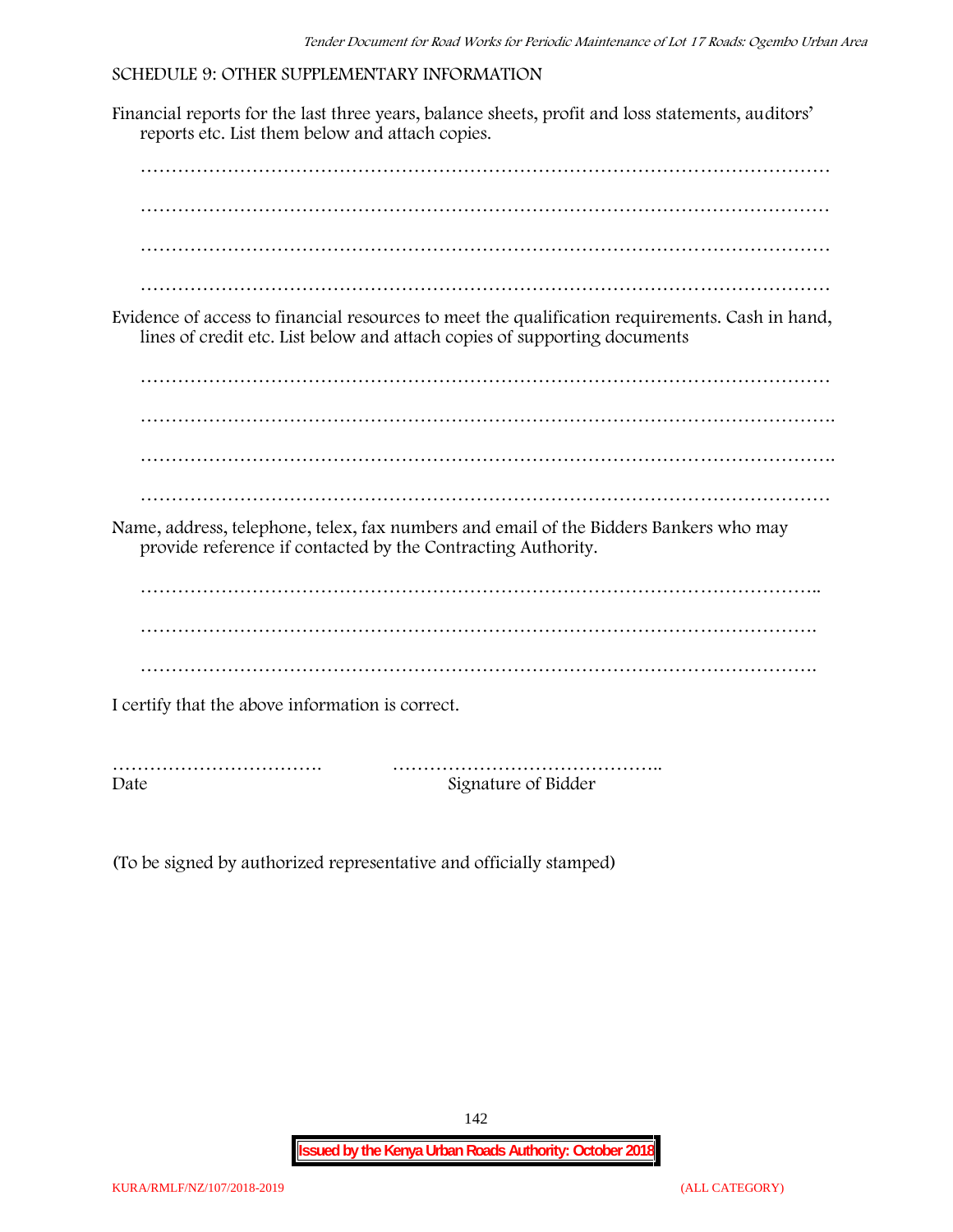## **SCHEDULE 10: LITIGATION HISTORY FORM**

Information on current litigation in which the Bidder is involved.

| <b>OTHER PARTY (IES)</b> | CAUSE OF DISPUTE | AMOUNT INVOLVED (KSHS) |
|--------------------------|------------------|------------------------|
|                          |                  |                        |
|                          |                  |                        |
|                          |                  |                        |
|                          |                  |                        |
|                          |                  |                        |

I certify that the above information is correct.

| Date | Signature of Bidder |
|------|---------------------|

(To be signed by authorized representative and officially stamped)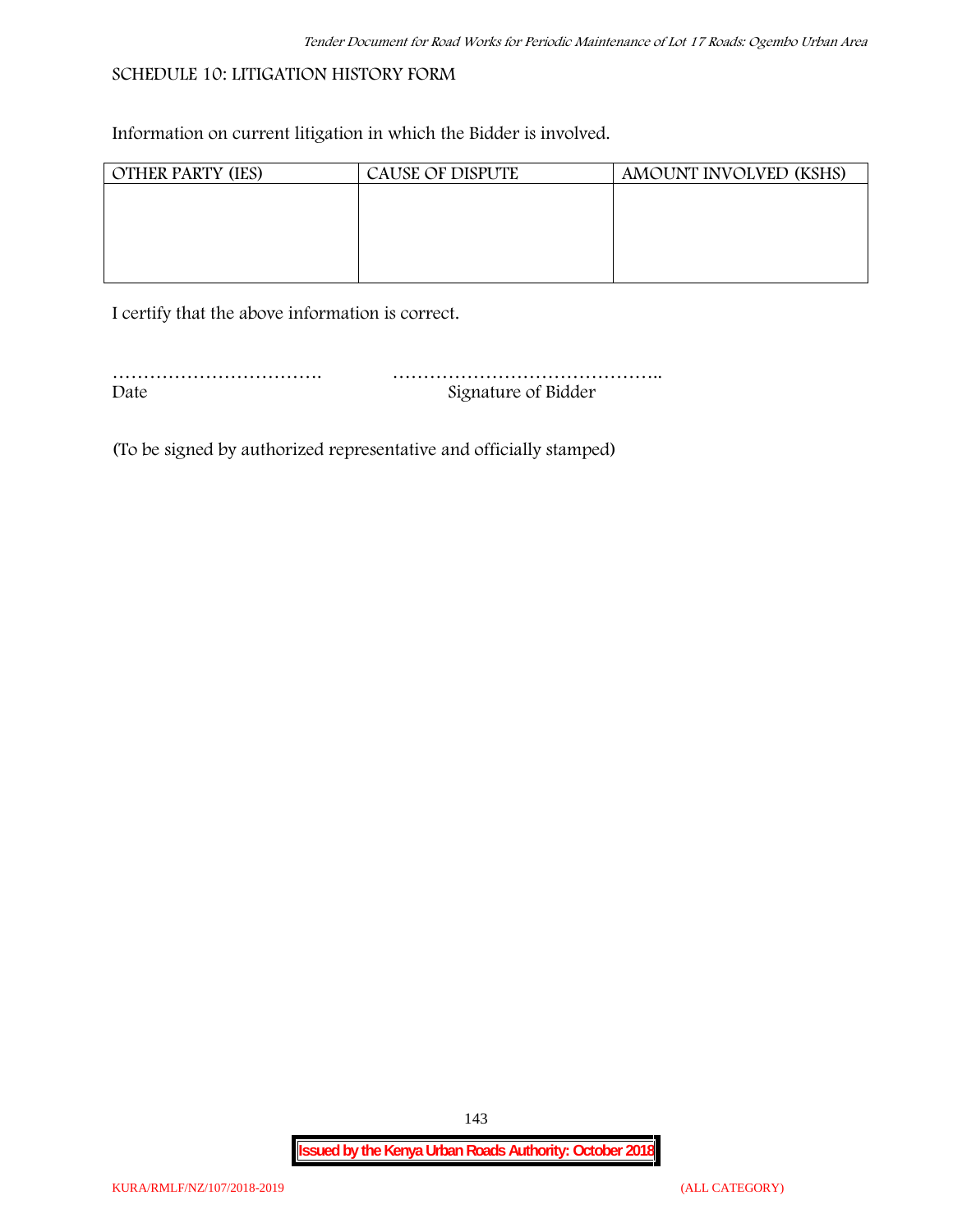### **SCHEDULE 11: DECLARATION FORM FOR BANKRUPT OR INSOLVENT**

**AND DEBARMENT** Date To The Kenya Urban Roads Authority P.O Box 41727 – 00100, IKM Place, 5th Ngong Ave, Nairobi, KENYA. Ladies and Gentlemen, The Tenderer i.e. (full name and complete physical and postal address) ……………………………………………………………………………………………………… ……………………declare the following: -

a) That I/ We have not been debarred from participating in public procurement by anybody, institution or person.

b) That I/ We have not been involved in and will not be involved in corrupt and fraudulent practices regarding public procurement anywhere.

c) That I/ We are not insolvent, in receivership, bankrupt or in the process of being wound up and is not the subject of legal proceedings relating to the foregoing.

d) That I/We are not under any ongoing investigation by the Ethics and Anti-Corruption Commission (EACC) for any corrupt and/or economic crimes or practices.

e) That I/ We are not associated with any other Tenderer participating in this Tender.

f) That I/We do hereby confirm that all the information given in this tender is accurate, factual and true to the best of our knowledge.

Yours sincerely,

……………………………………………………

Name of Tenderer

………………………………………………………………………………..

Signature of duly authorised person signing the Tender

…………………………………………………………………………..

Name and Capacity of duly authorised person signing the Tender

………………………………………

Stamp or Seal of Tenderer

144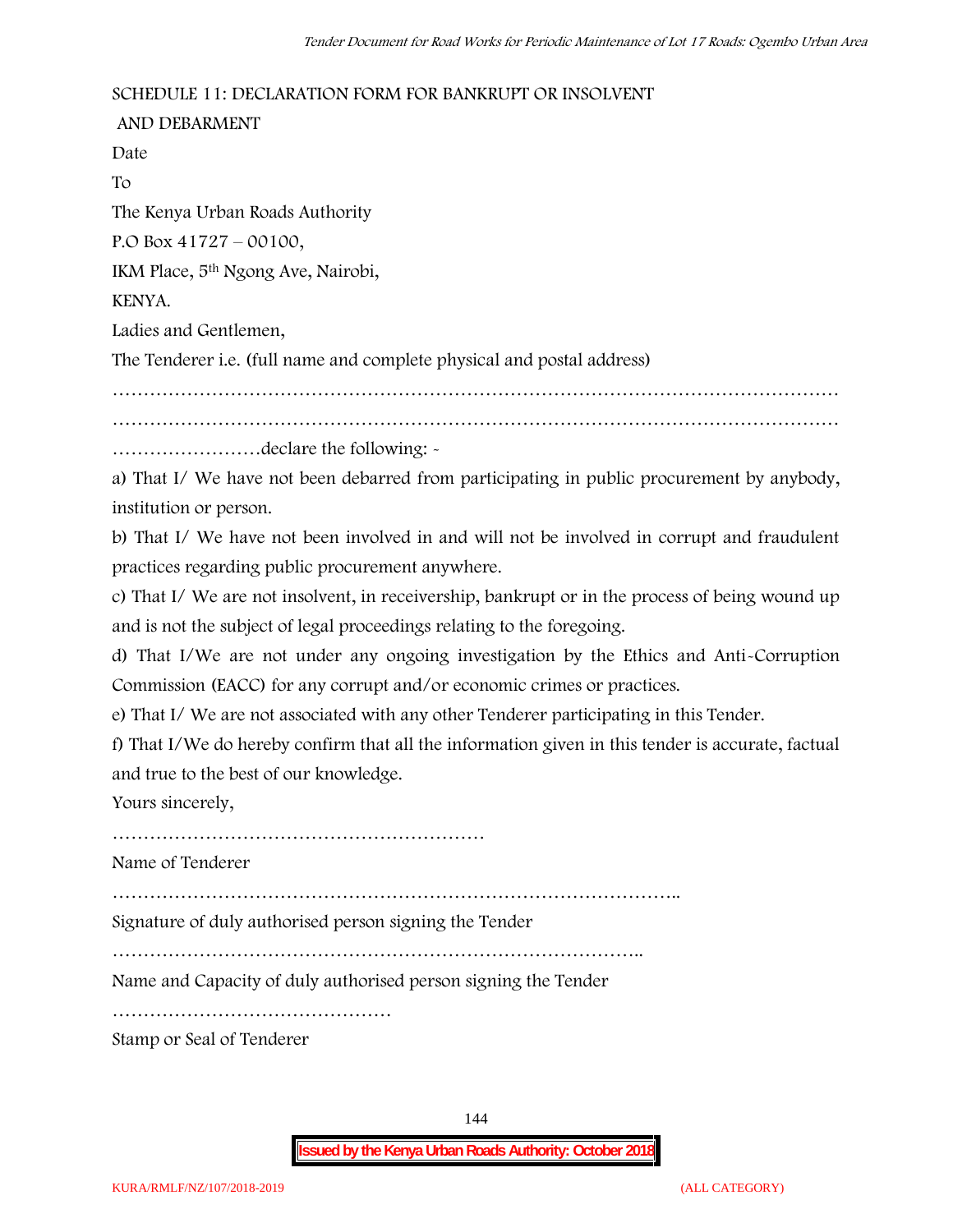## **SCHEDULE 12: ANTI CORRUPTION DECLARATION / COMMITMENT / PLEDGE FORM**

| Public Procurement is based on a free, fair and competitive tendering process which should |  |
|--------------------------------------------------------------------------------------------|--|
| not be open to abuse.                                                                      |  |
|                                                                                            |  |
| I/We will not offer or facilitate, directly or indirectly, any inducement or reward to any |  |
| public officer, their relations or business associates, in connection with tender No.      |  |
|                                                                                            |  |
| contract if I/We am/are successful.                                                        |  |
|                                                                                            |  |
|                                                                                            |  |
|                                                                                            |  |
|                                                                                            |  |

Date………………………………………..

**In case of sub-contracting**

|--|--|

Signature………………………………….

Date………………………………………..

145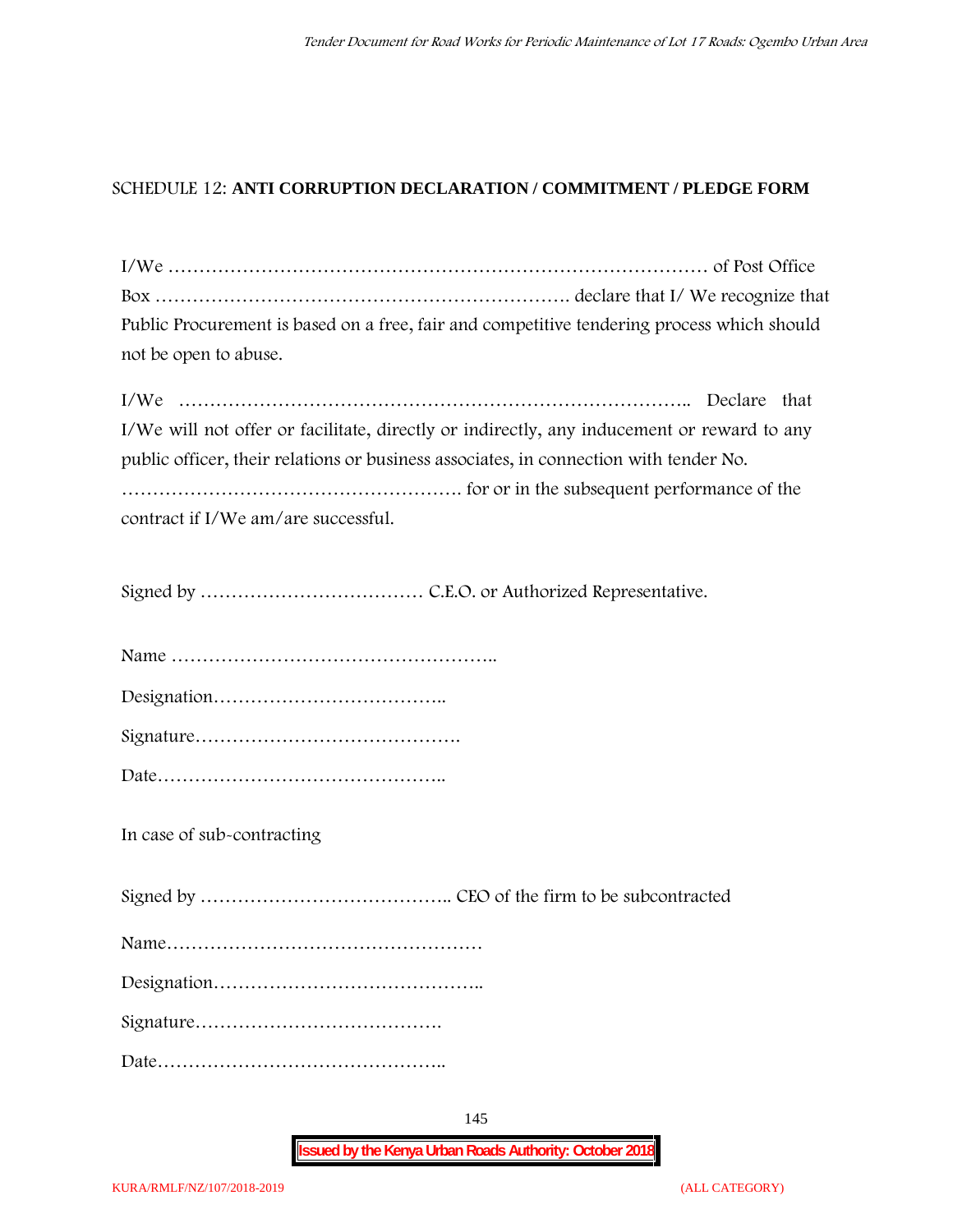**SECTION XII: FORM OF AGREEMENT**

146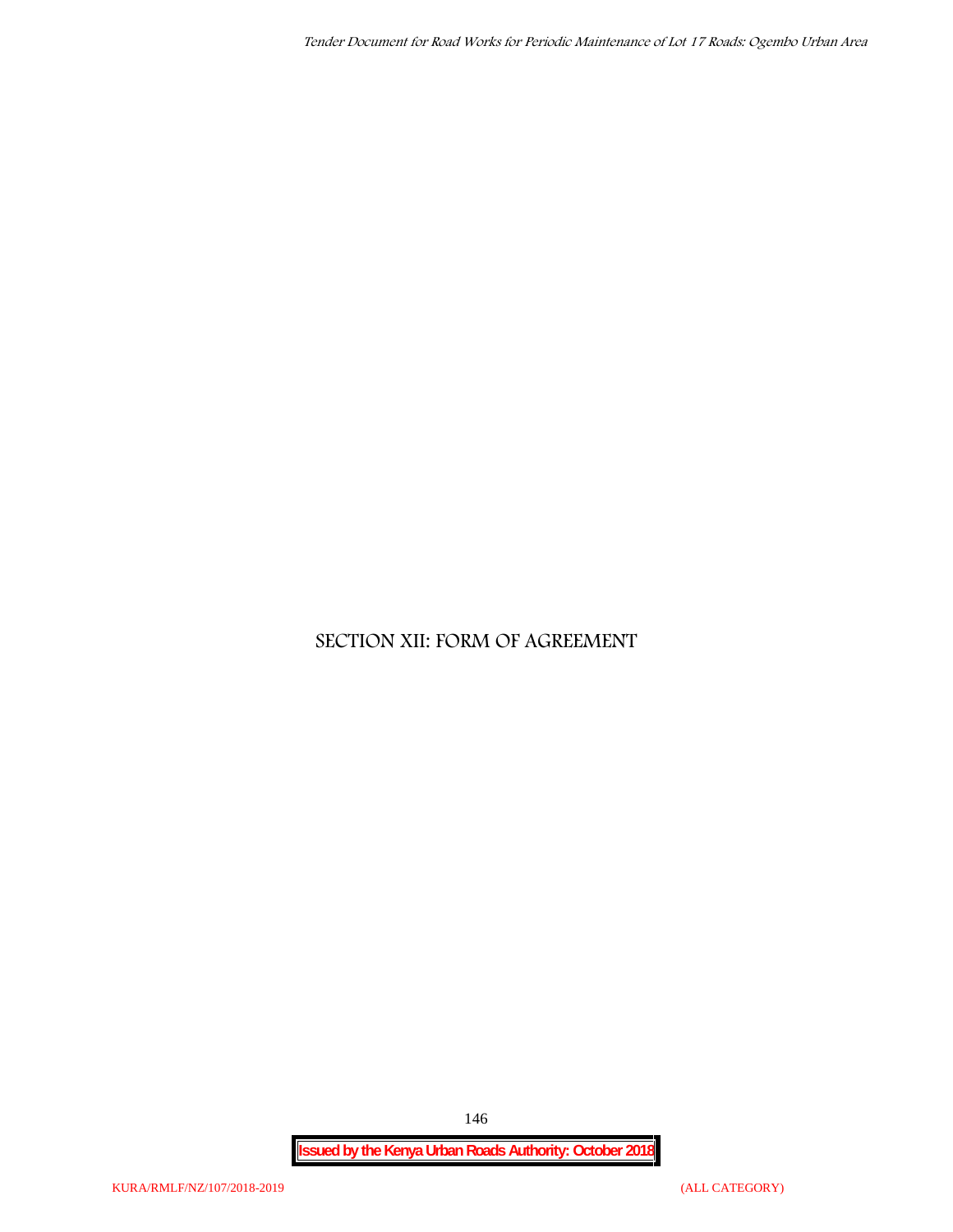## **FORM OF AGREEMENT**

THIS AGREEMENT is made on the …………………… day of …………………. 20 …………… between the **KENYA URBAN ROADS AUTHORITY** of **P. O. BOX 41727-00100, NAIROBI, KENYA** hereinafter called "the Employer" of the one part and **M/s ………………………………………………………………** hereinafter called Contractor" of the other part.

WHEREAS the Employer is desirous that certain works should be executed, viz.

**PERIODIC MAINTENANCE OF LOT 17 ROADS (OGEMBO URBAN AREA)** and has a Contract with the Contractor for the execution completion and maintenance of such works in the region NOW THIS AGREEMENT WITNESSETH as follows:

In this agreement words and expressions shall have the same meanings as are respectively assigned to them in the Conditions of Contract hereinafter referred to.

The following document shall be deemed to form and be read and construed as part of this Agreement, viz.:

- The form of bid dated **………………………….**
- The Conditions of Contract (FIDIC IV) Part 2
- The Conditions of Contract (FIDIC IV) Part 1
- The Special Specification
- The Standard Specifications
- The Priced Bill of Quantities
- The Letter of Award and Acceptance
- Schedules of Supplementary Information
- -The Drawings
- -Other documents as may be agreed and listed

All aforesaid documents are hereinafter referred to as "The Contract".

In consideration of the payment to be made by the Employer to the Contractor, the Contractor hereby covenants with the Employer to execute, complete and maintain the works in conformity in all respects with the provisions of the Contract.

The Employer hereby covenants to pay the Contractor in consideration of the execution, completion and maintenance of the works the Contract Price at the times and in the manner prescribed by the Contract.

IN WITNESS WHEREOF the parties have hereunto set their respective hands on the day and year first above written.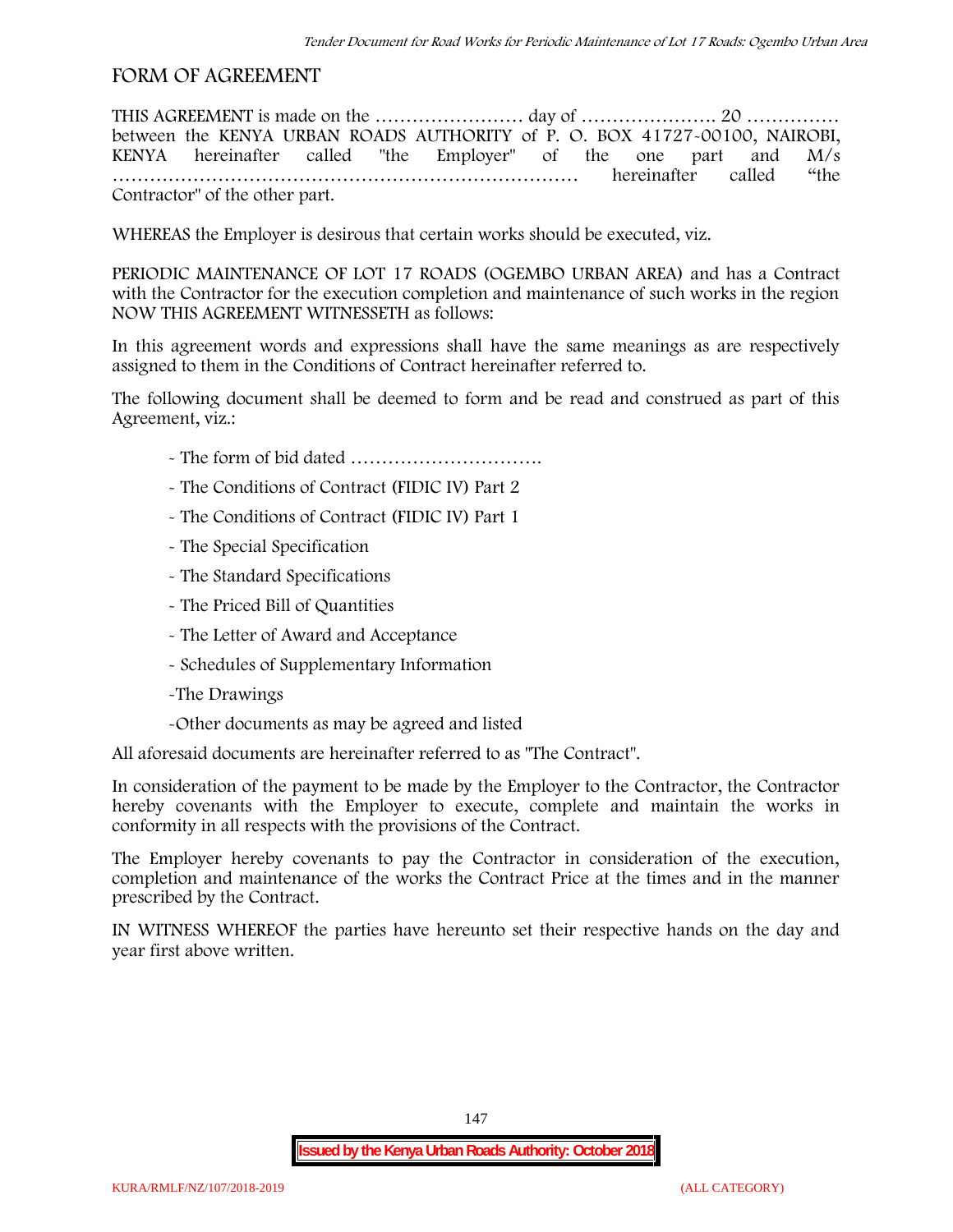| SIGNED SEALED AND DELIVERED |  |
|-----------------------------|--|
|-----------------------------|--|

| By the said Employer:   | (Director General, Kenya Urban Roads Authority)<br>For and on behalf of the said Employer |
|-------------------------|-------------------------------------------------------------------------------------------|
| In the presence of:     | (Name and Designation of Witness)                                                         |
|                         | (Signature of Witness)                                                                    |
|                         | (Address Of witness)                                                                      |
|                         |                                                                                           |
| By the said Contractor: |                                                                                           |
|                         | (Signature)                                                                               |
|                         | (Name of the Director)                                                                    |
| In the presence of:     | (Name and Designation of Witness)                                                         |
|                         | (Signature of Witness)                                                                    |
|                         | (Address Of witness)                                                                      |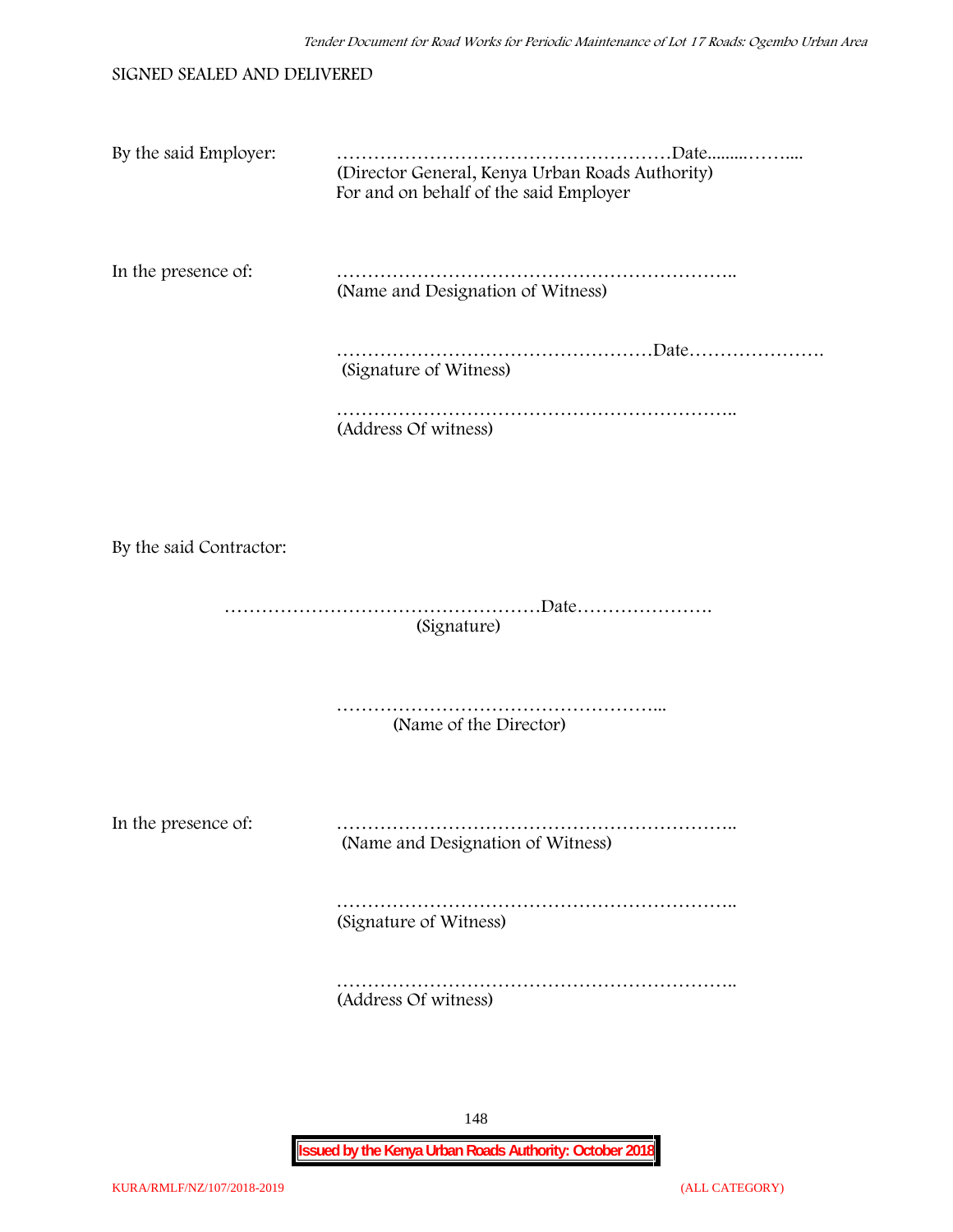# **SECTION XIII: FORM OF PERFORMANCE BANK GUARANTEE (UNCONDITIONAL)**

**Issued by the Kenya Urban Roads Authority: October 2018**

149